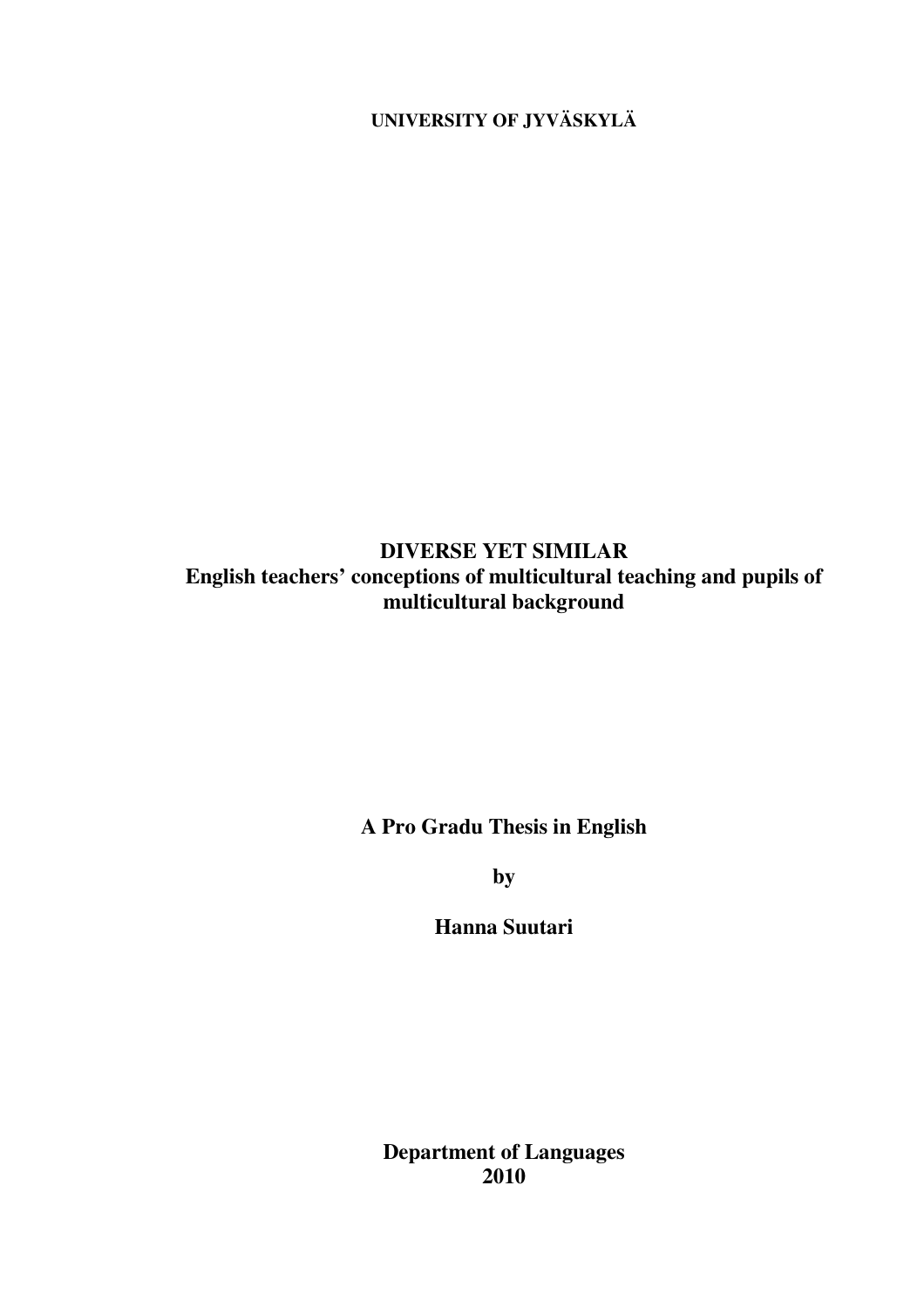# HUMANISTINEN TIEDEKUNTA KIELTEN LAITOS

Hanna Suutari DIVERSE YET SIMILAR English teachers' conceptions of multicultural teaching and pupils of multicultural background

Pro gradu -tutkielma

Englannin kieli

Helmikuu 2010 111 sivua + 2 liitettä

Maahanmuuttajien määrä Suomessa on kasvanut viimeisten kahden vuosikymmenen aikana merkittävästi. Tämä on vaikuttanut myös suomalaisten koulujen väestörakenteeseen ja sitä kautta opettajien työhön. Tämän tutkielman tarkoituksena on selvittää, millaiset käsitykset yläkoulun englannin opettajilla on monikulttuurisesta opetuksesta ja maahanmuuttajaoppilaista ja miten he ovat selviytyneet opettajan arjesta monikielisessä luokkaympäristössä. Teoriataustan valossa tutkimuksessa haetaan vastauksia seuraaviin kysymyksiin: 1) Mitä englannin opettajat käsittävät termillä monikulttuurinen opetus? 2) Millaista englannin opettaminen heidän mielestään monikulttuurisessa luokkaympäristössä on? ja 3) Mitkä heidän käsityksensä maahanmuuttajataustaisista oppilaista ovat?

Tutkielman aineistoina on kahdeksan puolistrukturoitua teemahaastattelua. Haastateltavat ovat kaikenikäisiä yläkoulun englannin opettajia ja he opettavat kouluissa, joissa on suuri määrä maahanmuuttajataustaisia oppilaita. Haastattelut nauhoitettiin ja litteroitiin ja tämän jälkeen aineisto analysoitiin sisällönanalyysin periaatteita apuna käyttäen.

Tutkielman tulokset osoittavat, että opettajat ovat jo tottuneet maahanmuuttajataustaisiin oppilaisiin. Toisaalta opettajat kohtelevat monikielisiä oppilaitaan samalla tavalla kuin suomalaistaustaisiakin oppilaita eivätkä ota oppilaita millään erityistavalla huomioon. Heidän käsityksensä monikulttuurisen opetuksen perusperiaatteista ovat hatarat ja heidän mielestään paras ratkaisu on tarjota kaikille samanlaista opetusta, kielestä ja kulttuurista riippumatta. Opettajat ovat kokeneet maahanmuuttajataustaisten oppilaiden opettamisen haastavaksi ja oman tietopohjansa rajalliseksi jossain vaiheessa, mutta osa opettajista näki myös monikulttuurisen luokkaympäristön hyvät puolet ja piti erilaisten kulttuurien kohtaamista elämää rikastuttavana tekijänä. Englannin opetuksessa useimmat puhuvat suomea ja vaikka he tietävät sen, että mahdollisesti osa oppilaista ei ymmärrä suomenkielistä opetusta, he eivät usko englannin käytön tarjoavan tähän ratkaisua. Rakenteiden opettaminen ja maahanmuuttajataustaisten oppilaiden puutteelliset suomen kielen taidot koetaan suurimmiksi haasteiksi monikielisten oppilaiden kieltenopetuksessa.

Tutkielman tuloksista voidaan päätellä, että opettajat eivät tiedä, mitä monikulttuurinen opetus pitää sisällään, koska he eivät ole saaneet tarvittavaa koulutusta siihen, ja siksi he eivät osaa tukea maahanmuuttajataustaisten oppilaiden oppimista riittävästi. Monikulttuurinen opetus pitäisi ottaa selkeämmin osaksi Suomen opettajankoulutusta. Tämä tukisi sekä oppilaiden että opettajien henkistä hyvinvointia ja oppimista 2000-luvun muuttuvassa Suomessa.

Asiasanat: Multicultural teaching. middle school English teachers. immigrant pupils. teachers' conceptions. interview. qualitative research. content analysis.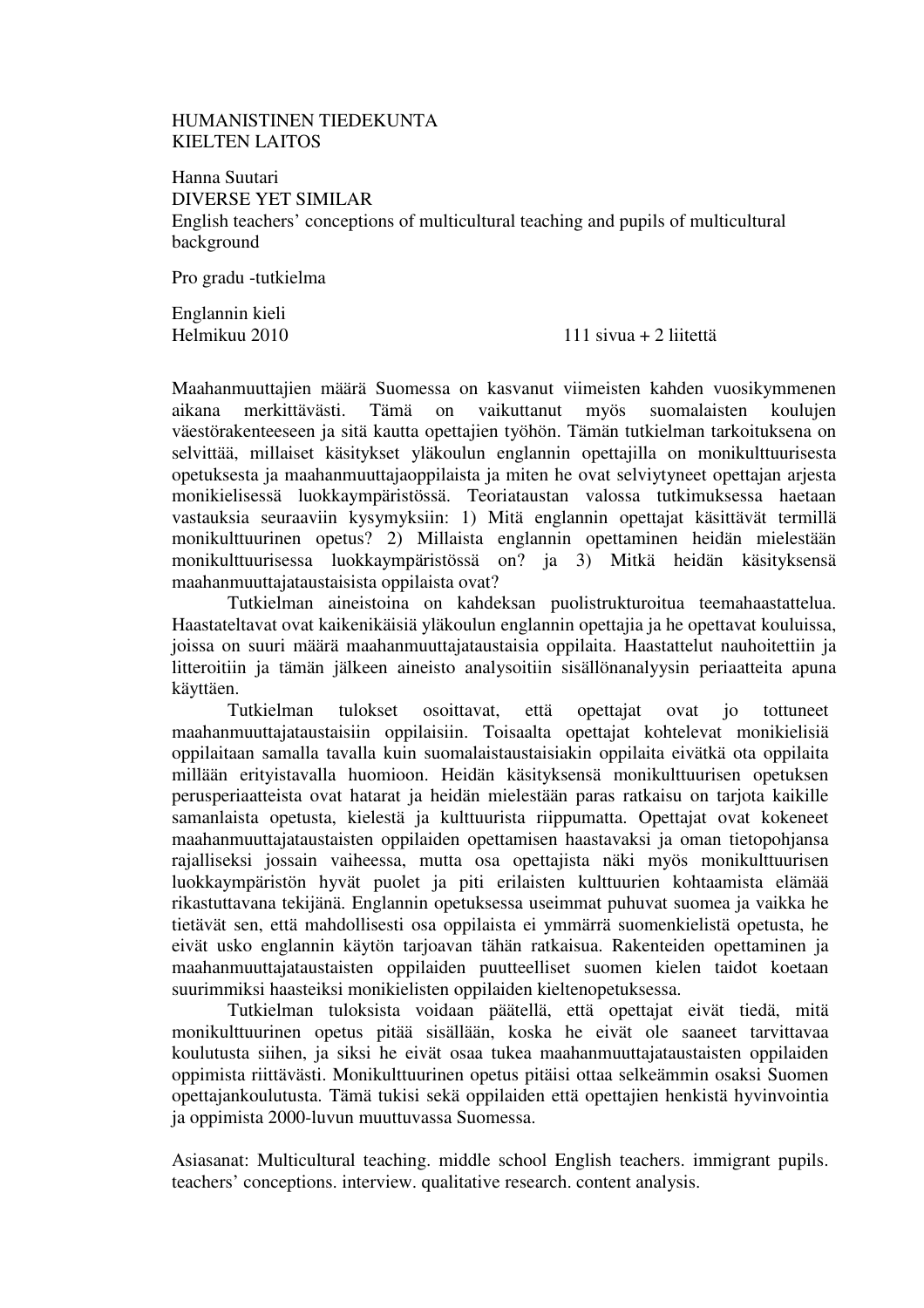# **TABLE OF CONTENTS**

| <b>1 INTRODUCTION</b>                                                                                                                                                                                                                                                                                                                                                                     | 5                                |
|-------------------------------------------------------------------------------------------------------------------------------------------------------------------------------------------------------------------------------------------------------------------------------------------------------------------------------------------------------------------------------------------|----------------------------------|
| <b>2 IMMIGRANT PUPILS IN FINLAND</b>                                                                                                                                                                                                                                                                                                                                                      | 6                                |
| 2.1 Immigration in Finland                                                                                                                                                                                                                                                                                                                                                                | 7                                |
| 2.2 Pupils of multicultural background in Finnish schools and classrooms                                                                                                                                                                                                                                                                                                                  | 8                                |
| <b>3 MULTICULTURAL EDUCATION AND TEACHING</b>                                                                                                                                                                                                                                                                                                                                             | 10                               |
| 3.1 Definitions and origins of multicultural education and teaching                                                                                                                                                                                                                                                                                                                       | 10                               |
| 3.2 Main principles of multicultural education                                                                                                                                                                                                                                                                                                                                            | 11                               |
| 3.3 Culturally responsive teaching: the teacher's role                                                                                                                                                                                                                                                                                                                                    | 14                               |
| 3.3.1 Equal expectations                                                                                                                                                                                                                                                                                                                                                                  | 14                               |
| 3.3.2 Pupil-teacher relationship                                                                                                                                                                                                                                                                                                                                                          | 16                               |
| 3.3.3 Pupil at the centre of the learning process                                                                                                                                                                                                                                                                                                                                         | 18                               |
| 3.4 Multiculturalism in teacher education                                                                                                                                                                                                                                                                                                                                                 | 20                               |
| <b>4 TEACHERS' MULTICULTURAL COMPETENCE</b>                                                                                                                                                                                                                                                                                                                                               | 23                               |
| 4.1 Defining multicultural competence                                                                                                                                                                                                                                                                                                                                                     | 23                               |
| 4.2 Identity and the concept of otherness in multicultural teaching                                                                                                                                                                                                                                                                                                                       | 25                               |
| 4.2.1 Professional identity and the importance of reflection                                                                                                                                                                                                                                                                                                                              | 25                               |
| 4.2.2 Otherness and coming to terms with it                                                                                                                                                                                                                                                                                                                                               | 28                               |
| 4.3 Towards multicultural competence                                                                                                                                                                                                                                                                                                                                                      | 31                               |
| <b>5 LINGUISTIC DIVERSITY IN MULTICULTURAL TEACHING</b>                                                                                                                                                                                                                                                                                                                                   | 34                               |
| 5.1 Bi- and multilingual education: teaching language minority pupils                                                                                                                                                                                                                                                                                                                     | 34                               |
| 5.2 Immigrant pupils and Finnish                                                                                                                                                                                                                                                                                                                                                          | 37                               |
| 5.3 Foreign language learning and pupils of multicultural background                                                                                                                                                                                                                                                                                                                      | 40                               |
| <b>6 PREVIOUS STUDIES</b>                                                                                                                                                                                                                                                                                                                                                                 | 43                               |
| 6.1 Different types of multicultural teachers                                                                                                                                                                                                                                                                                                                                             | 43                               |
| 6.2 Teachers' values, attitudes and beliefs concerning immigrant pupils                                                                                                                                                                                                                                                                                                                   | 47                               |
| <b>7 DATA AND METHODOLOGY</b>                                                                                                                                                                                                                                                                                                                                                             | 52                               |
| 7.1 Aim of the study                                                                                                                                                                                                                                                                                                                                                                      | 52                               |
| 7.2 Methodology                                                                                                                                                                                                                                                                                                                                                                           | 53                               |
| 7.2.1 Choice of research method                                                                                                                                                                                                                                                                                                                                                           | 53                               |
| 7.2.2 Participants of the study                                                                                                                                                                                                                                                                                                                                                           | 56                               |
| 7.2.3 Interview                                                                                                                                                                                                                                                                                                                                                                           | 57                               |
| 7.3 Analysis                                                                                                                                                                                                                                                                                                                                                                              | 58                               |
| 7.3.1 Content analysis                                                                                                                                                                                                                                                                                                                                                                    | 58                               |
| 7.3.2 Transcribing and analyzing the data of the present study                                                                                                                                                                                                                                                                                                                            | 59                               |
| <b>8 RESULTS AND DISCUSSION: ENGLISH TEACHERS AND</b><br><b>MULTICULTURAL TEACHING</b><br>8.1 Teachers' background and their knowledge of their pupils<br>8.1.1 Work experience<br>8.1.2 Teachers' knowledge of their pupils and its effect on attitudes<br>8.2 Multicultural teaching according to English teachers<br>8.3 Teacher education and developing one's professional expertise | 60<br>60<br>61<br>63<br>67<br>70 |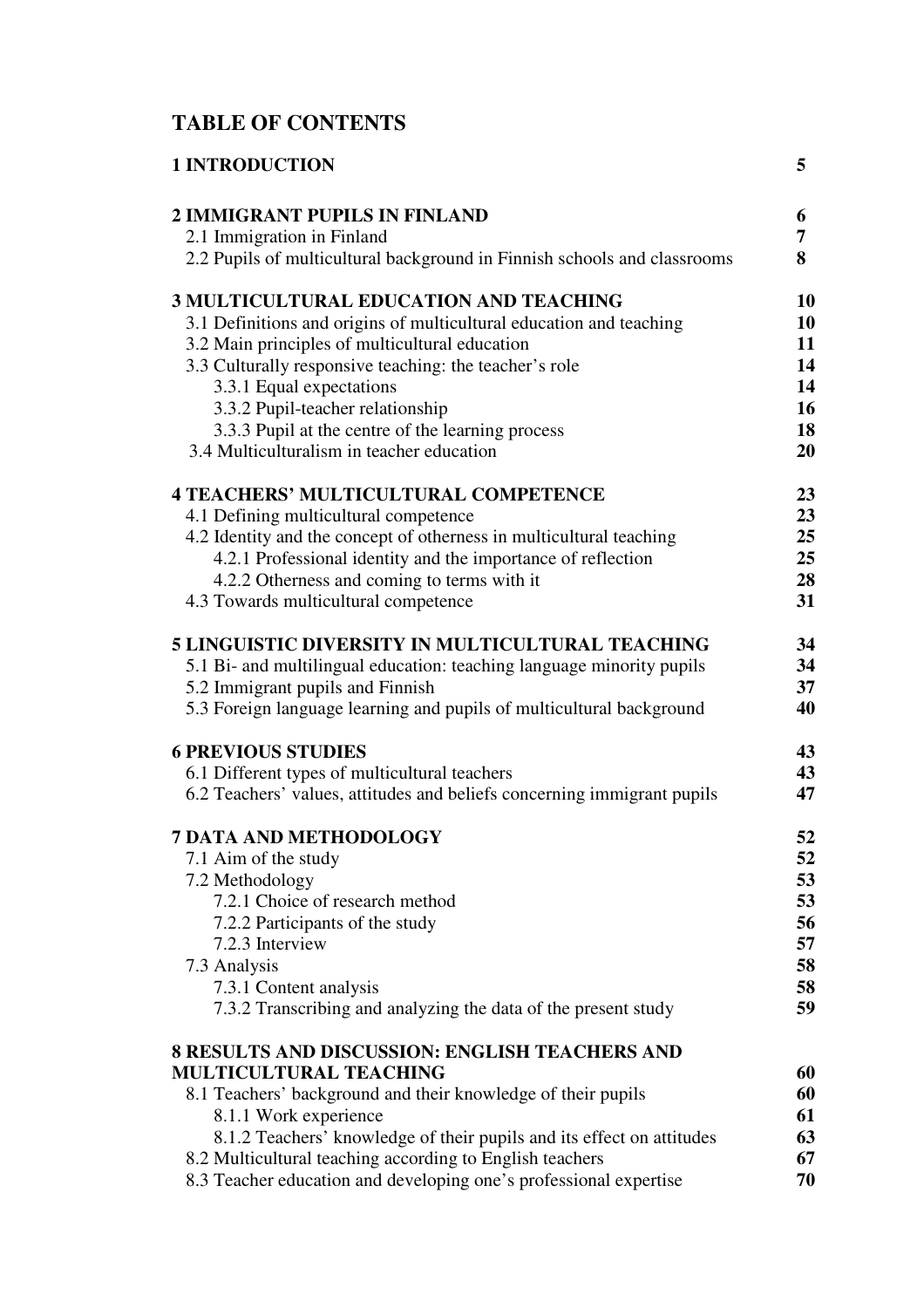| 8.4 Teachers' multicultural competence                                                                                    | 73  |
|---------------------------------------------------------------------------------------------------------------------------|-----|
| <b>9 RESULTS AND DISCUSSION: TEACHING ENGLISH TO PUPILS OF</b>                                                            |     |
| <b>MULTICULTURAL BACKGROUND</b>                                                                                           | 76  |
| 9.1 Language skills in Finnish and English                                                                                | 76  |
| 9.2 Teaching English                                                                                                      | 80  |
| 9.2.1 The language used in the classroom and its implications<br>9.2.2 Techniques used by teachers to facilitate learning | 81  |
| among immigrant pupils                                                                                                    | 84  |
| 9.2.3 Challenges in teaching English in a multicultural classroom                                                         | 86  |
| 9.2.4 The positive aspects of teaching English to pupils of diverse                                                       |     |
| backgrounds                                                                                                               | 89  |
| 9.3 Cultural values and attitudes in teaching English                                                                     | 91  |
| <b>10 RESULTS AND DISCUSSION: ENGLISH TEACHERS' CONCEPTIONS</b>                                                           |     |
| OF PUPILS OF MULTICULTURAL BACKGROUND                                                                                     | 96  |
| 10.1 The advantages of teaching a multicultural class                                                                     | 96  |
| 10.2 Descriptions of pupils of multicultural background                                                                   | 98  |
| <b>11 CONCLUSION</b>                                                                                                      | 103 |
| <b>BIBLIOGRAPHY</b>                                                                                                       | 108 |
| <b>APPENDIX 1: INTERVIEW SCHEDULE</b>                                                                                     | 112 |
| APPENDIX 2: EXAMPLES OF THE TRANSCRIBED DATA                                                                              | 114 |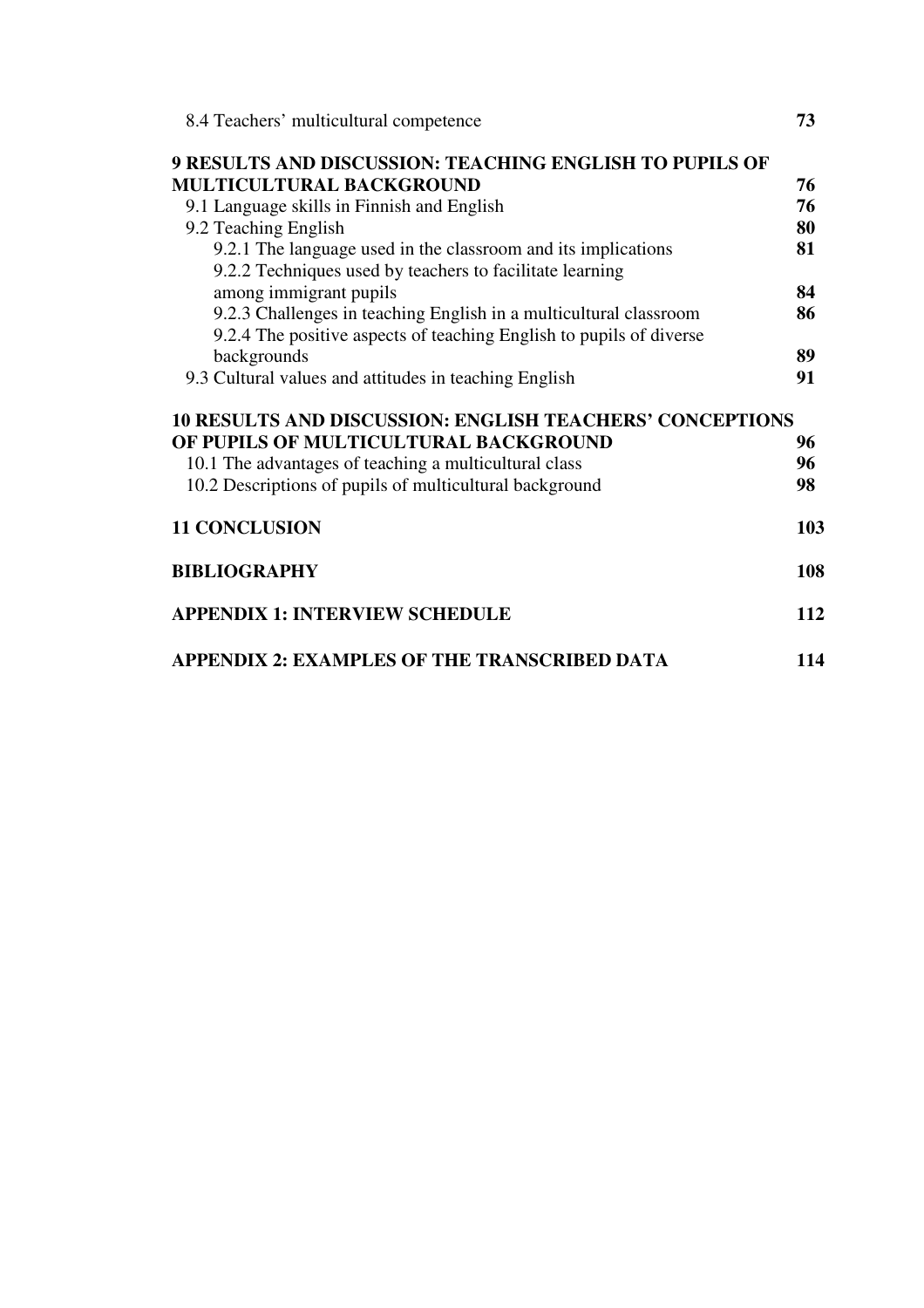## **1 INTRODUCTION**

Finnish society is undergoing a demographic change that begun in the beginning of 1990s and has only accelerated since the turn of the millennium. Diversity in society has increased and the number of immigrants has augmented rapidly during the past two decades. In addition, a new generation of young people of immigrant background are being born and raised in Finland, thus changing the previously homogeneous communities, particularly in southern Finland and in the capital region. According to the Finnish Immigration Service (2008), at the end of the year 2008, 143 197 people of foreign background were permanently living in Finland while the number in 1990 was still 26 300. The increase in the number of immigrants is naturally reflected in Finnish schools where teachers are dealing with the different aspects teaching more heterogeneous groups involves. The present study has risen out of questions such as whether teachers are equipped and prepared to the face the challenges multicultural teaching consists of and how these teachers, the majority of which are of Finnish background, have reacted to the changing situation. There is one certainty to all of this – immigrant pupils are becoming a rule more than an exception in Finnish schools and schools and teachers alike can no longer ignore the diversity in classrooms.

Immigration and multicultural education have been studied in foreign contexts (e.g. Gay 2002, Gollnick and Chinn 2009) more profoundly, particularly in the American context where diversity has been an issue schools have had to take into consideration from the start. Even if in many American schools pupils are often divided into different schools based on their socioeconomic background, which in turn correlates with ethnicity and race, these issues have nevertheless been on the table already for decades whereas Finnish schools are now, after two decades of increasing immigration, finally waking up to the reality where they must adapt to the situation. Teachers are of paramount importance when it comes to changing the system from the bottom up and as far as implementing multicultural education into everyday teaching is concerned, a profound transformation of the value system in schools is needed.

The purpose of the present study is to shed some light on the conceptions English teachers have of multicultural teaching and pupils of multicultural background and how they have taken the issue into account – that is if they have taken it into account in any way. Particular attention will be paid on what the teaching of English in a Finnish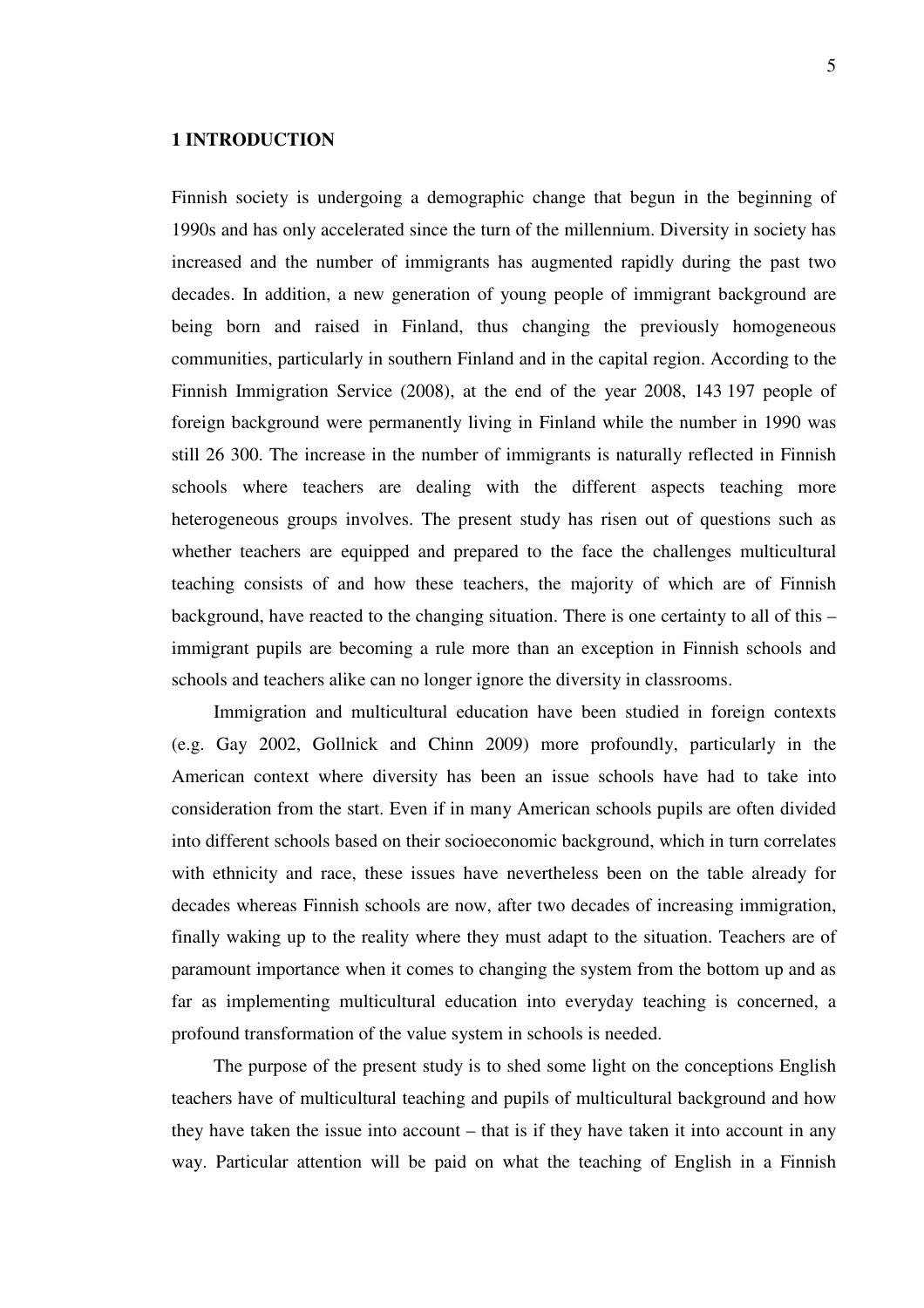classroom requires from the teacher when the pupils have several native tongues. Previous studies (Matinheikki-Kokko 1999, Miettinen 2001, Talib 2000; 2002; 2005; 2006) conducted in the Finnish context have focused mainly on elementary school teachers, at the expense of subject teachers in middle and high schools. Particularly language teachers have been neglected in research on multicultural teaching, which is strange in fact, considering the fact that teaching a foreign language through a language that is more than often another foreign language to immigrant pupils poses an obvious dilemma for language teachers across the country. Thus, there is a justified need for the present study.

This is a qualitative study and the data consist of semi-structured interviews provided by eight middle school (yläkoulu in the Finnish school system) English teachers in the capital region and in Jyväskylä, Central Finland. The data were transcribed and analyzed based on the principles of content analysis. Chapter 7 will provide a full account on the choice of methodology, the data collection process and the analysis of the transcribed data. Prior to that, the theoretical framework will firstly discuss the status of immigrant pupils in Finland, secondly progressing to outline the principles of multicultural education and teaching and then moving on to define what is meant by teachers' multicultural competence. The two final chapters of the theoretical section will explore in more detail the linguistic aspects of multicultural education in addition to introducing the results of previous studies conducted on teachers' conceptions of diversity in the classroom. Chapters 8, 9 and 10 will focus on reporting the results, providing at the same time analysis and interpretation of the results. Since this is a qualitative study and the results will rise from the transcribed data, a choice has been made to report the findings and discuss them in same sections, thus making the chapters differ in theme, not in form. The final chapter will conclude the study by evaluating the merits and the limitations of the study as well as the validity and reliability of the study. The conclusion will also provide suggestions for further research.

#### **2 IMMIGRANT PUPILS IN FINLAND**

Immigration has become an everyday phenomenon in Finnish society during the past fifteen years and as a result, there are more immigrant pupils in Finnish classrooms at the moment than ever before. This chapter will start off by discussing immigration in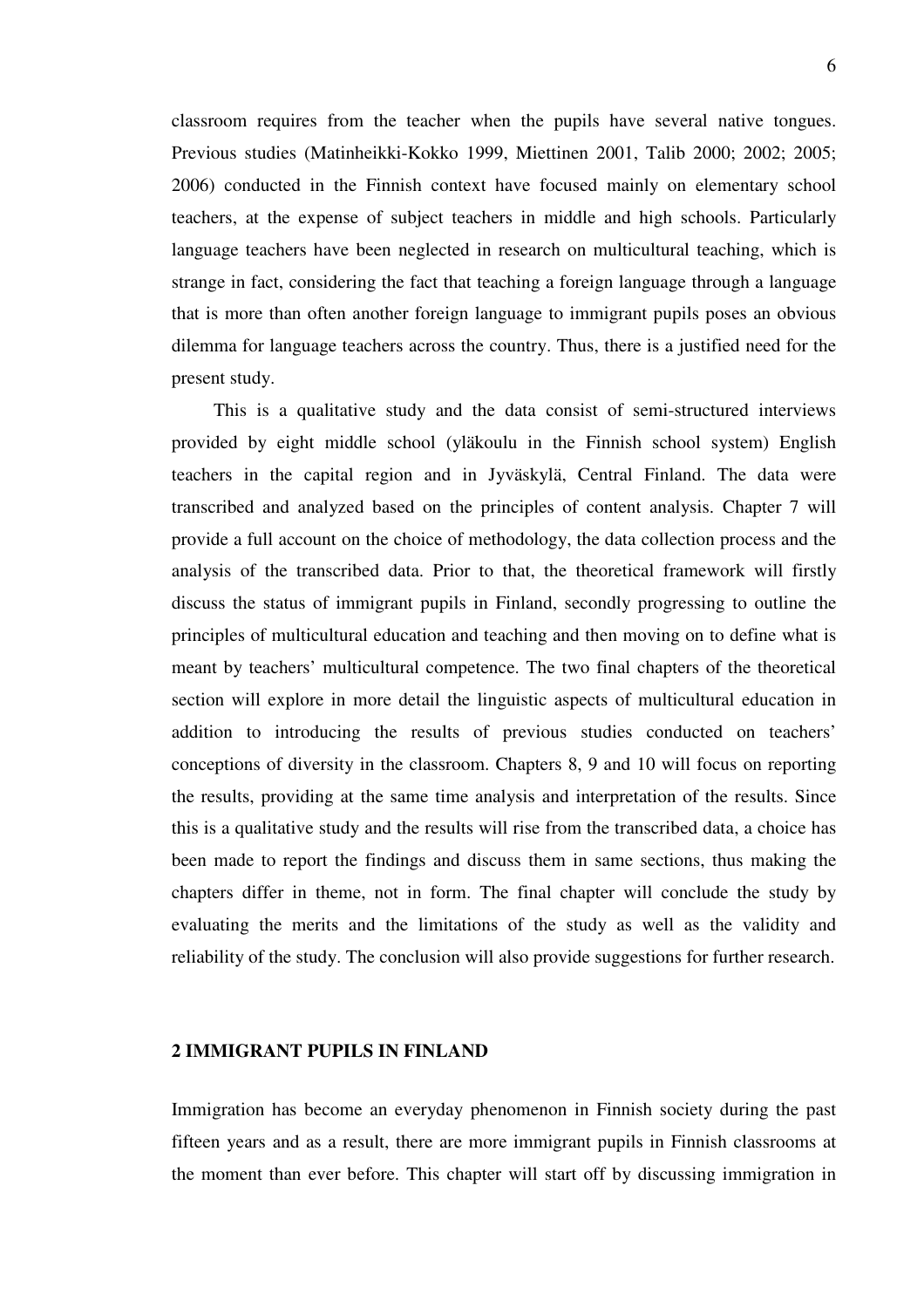Finland from a more general perspective and after that, immigrant pupils and their status in Finnish schools will be examined in more detail. This section will also provide definitions for the terminology used throughout the study, thus explaining which terms have been chosen and why. Multiculturalism is here to stay and that will put the Finnish education system to a test. It remains to be seen how these issues will be dealt with in the future.

#### **2.1 Immigration in Finland**

About 143 000 people of foreign background live in Finland at the moment (Laaksola 2009: 3) and a half of them live in the Helsinki area. There has been a strong increase in the number of immigrants during the past fifteen years and today three percent of the entire population of Finland is registered to be of foreign background. In reality this number is even higher since some immigrants have already been granted Finnish citizenship. Even though Finland is still one of the most homogeneous countries in Western Europe, the change in the demographics has been rapid, particularly in the capital region. This naturally affects schools and today eleven percent of all pupils in schools in Helsinki are of foreign background – this number having been six percent seven years ago (Laaksola 2009: 3). There are already existing signs of regionalization in that most immigrants living in Helsinki live in the eastern parts of the city. There are schools in eastern Helsinki where 20-30 percent of the pupils speak some other language than Finnish or Swedish as their mother tongue, and this percentage is still growing. It is thus an undeniable fact that multiculturalism is becoming, and has already become in some parts of the country, an everyday phenomenon. Changes in society are always reflected in schools and Finnish schools are now facing a challenge that needs to be addressed, not only in the administrative level but particularly by teachers who are responsible for the everyday work that takes place in the classroom.

Since the present study focuses on pupils who are of foreign background, the term that will be used throughout the study is *a pupil of multicultural background*. It therefore includes pupils who were born in Finland but whose mother tongue is not Finnish or Swedish. Most of these pupils are immigrants' children and their parents have come to the country as refugees, asylum seekers or migrants in order to stay in Finland permanently (Miettinen 2001: 12). Some of these pupils might not have been born in Finland in which case they could be described as immigrants but since the individual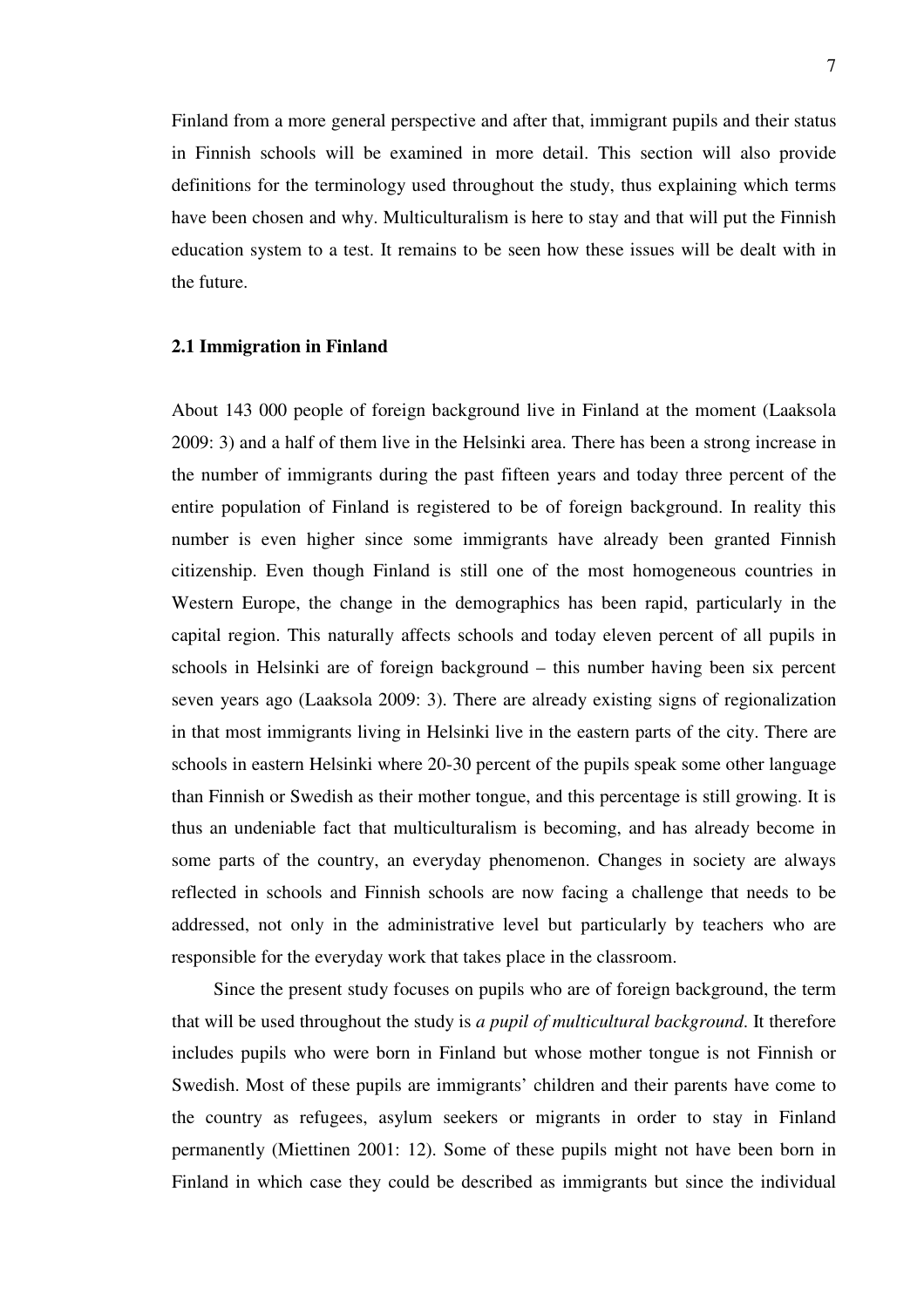history of each pupil with a foreign background varies, the umbrella term for all of them is *a pupil of multicultural background*. Whenever the term *immigrant pupil* is used, it is used to refer to pupils who were not born in Finland. One common factor for all of these children is the different language and cultural traditions of the home environment compared to mainstream Finnish culture. The main minority groups in Finland include Russians, Estonians, Swedes and Somalians. According to the Finnish Statistical Office (Tilastokeskus 2008), the largest foreign groups were those who speak Russian (48 740), Estonian (22 357), English (11 344) and Somali (10 647) as their mother tongue. It is therefore to be expected that these are the major minority groups also in Finnish schools. However, diversity is the word one could use to describe immigrants all around the world and this is also true of Finland. Even though Russians, Estonians and Somalians might be the largest minority groups, variation from school to school and from region to region is bound to occur. It is precisely this variation that makes multicultural teaching unique and demanding at the same time.

# **2.2 Pupils of multicultural background in Finnish schools and classrooms**

As far as teaching pupils of multicultural background is concerned, the Finnish school system has focused on integration: after a year of preparatory studies the emphasis of which is particularly on learning Finnish, these pupils are integrated into regular classes (Miettinen 2001: 15). The focus has been on cultural equality – all pupils, regardless of their language or ethnic background, should have the same possibilities to survive independently in Finnish society after the years of obligatory schooling. Even though all cultures are considered to be equal and pupils of multicultural background are encouraged to take pride in their native language and culture, the idea of integration is to prepare these pupils to face the challenges of Finnish society and to be able to provide for themselves in this context after comprehensive education (Miettinen 2001: 15). Whether equal opportunities for further education or employment are the same for all pupils in reality is a debatable matter but even more importantly, it is crucial to acknowledge that integration does not mean that pupils of multicultural background automatically become Finnish during the process of preparatory studies. Particularly pupils who were born in a different country and come from various cultural backgrounds need specific guidance and bring their own culture to the classroom as well. This is something that teachers have to take into account and adapt to in their own teaching.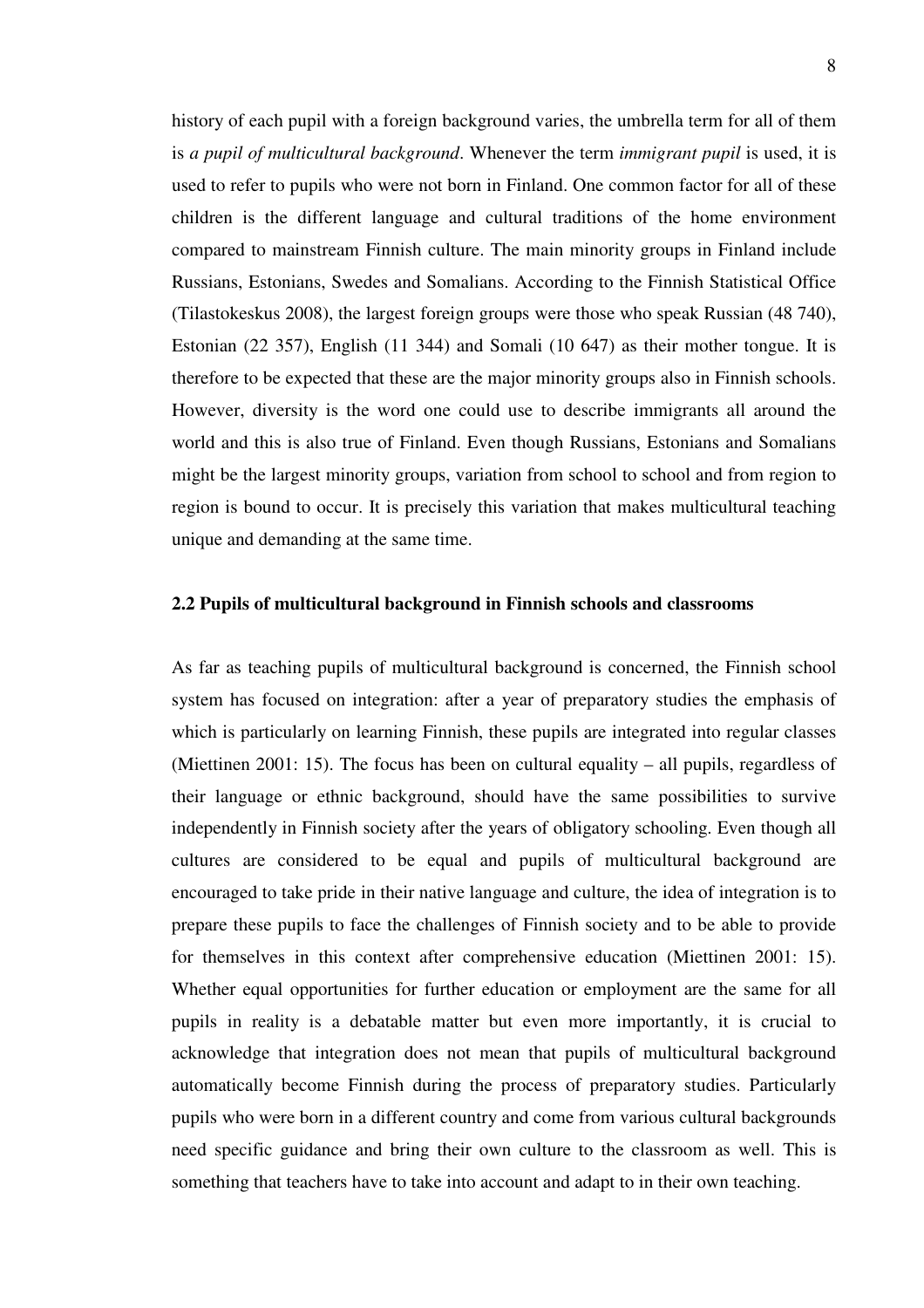When an immigrant pupil enters a Finnish classroom, he or she has already had to experience more than most Finnish pupils, including moving to a new country and starting from the beginning both in terms of culture and language. Some of these pupils have also survived atrocities in their home country and carry the emotional scars with them for the rest of their lives (Talib 2002: 52). Teachers are faced with a new challenge and have to remember that cultural and language-related conflicts are almost inevitable but that does not necessarily have to be something negative. Despite all odds, immigrant pupils are resilient and the way they are taken as part of the class community has an enormous effect on their motivation (Talib 2002: 53). Talib (2000: 81) lists all the factors that facilitate the immigrant pupil's adaptation process to the new surroundings: firstly, if the move has been voluntary, the attitudes towards the new culture are naturally better and the pupil is more eager to take advantage of all the opportunities the new country has to offer. Secondly, if the pupil has a positive collective identity, i.e. the pupil feels that he or she is part of a group, both at school and at home, they are more likely to succeed at school. Thirdly, it is easier to be motivated if education in general is appreciated in the culture where the pupil comes from, and fourthly, if the pupil has adult role models. The family has an important role to play here: if the immigrant pupil sees that someone in the community is working and appreciates it, it serves as a model to the adolescent pupil who is not yet sure of how to react to the changed situation. According to Talib (2000: 81; 2002: 54-55), the most important facilitating factor is, however, a strong sense of a particular culture identity among the family. It thus seems that a conflict-free and equal combination of two cultures is the most successful way to motivate pupils of multicultural background and that way promote their learning and further success in society.

Despite the fact that integration might be the right way to help in the adjustment to Finnish society, teachers should also emphasize the importance of minority pupils' cultural heritage and encourage them to be proud of their roots (Talib 2002: 48). This message should also be conveyed to immigrant families, either via school or in society in general since it seems to be of paramount importance that immigrant families cherish their cultural traditions. According to Peltonen (1998: 14), the Finnish policy in multicultural education has not been able to come up with any long-term solutions; there seems to be a common misconception that immigrant pupils would after one year of preparatory studies be ready to attend Finnish classes in all subjects and be able to fully understand all teaching. Peltonen (1998: 14) states that this is an obvious result of the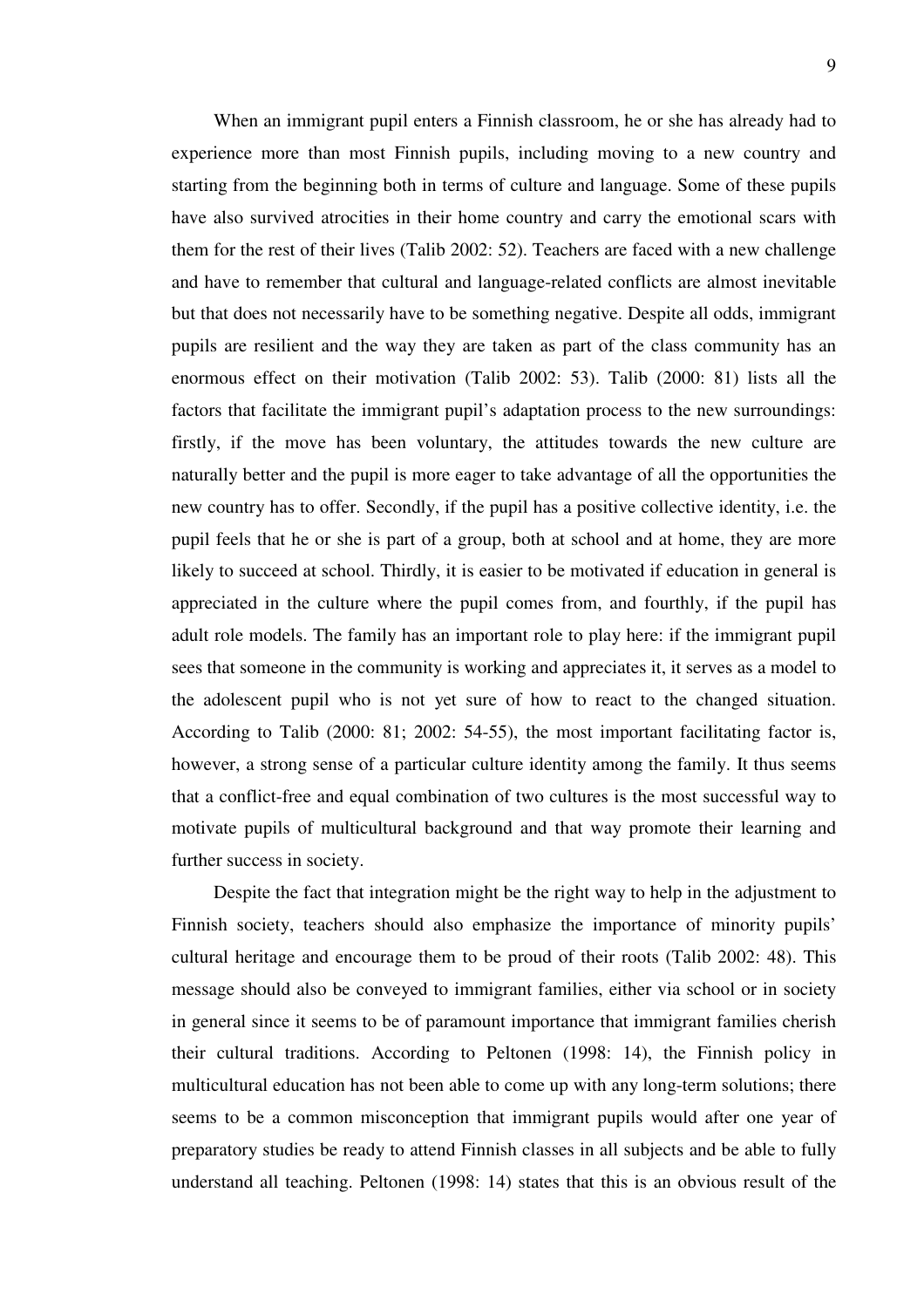way the immigrant issue has been dealt with at the political level: there is a clear lack of a long-range and systematic immigration policy in Finland and governmental institutions such as schools can no longer ignore the existence of people of different cultural backgrounds in the Finnish society. Schools are suitable for forming the foundation for a change that has to take place in this society if it is desired that immigrants feel welcomed and appreciated as part of a contemporary society and not as if they were second-class citizens. Multiculturalism and the principles of multicultural education should become the norm in Finnish schools, not something extra that will be taken into the school agenda if nothing more important comes in the way.

# **3 MULTICULTURAL EDUCATION AND TEACHING**

This chapter focuses on multicultural education in all its forms: firstly the main terms used in the study, such as multicultural education and multicultural teaching will be defined and the principles of multicultural education will be outlined. Secondly, one specific theory of multicultural education will be discussed in further detail; namely culturally responsive teaching from the point of view of the teacher. The teacher has an important role to play in implementing multicultural principles in classrooms and culturally responsive teaching has a certain set of guidelines any teacher is able to follow, regardless of the subject he or she teaches. Issues such as the importance of equal expectations, creating an efficient and caring pupil-teacher relationship and putting the pupil in charge of his or her own learning will be discussed in relation to culturally responsive teaching. The fourth section in this chapter puts emphasis on future teachers, particularly at Finnish universities. Teacher education will be viewed from the point of view of how well it prepares future teachers for the realities of school life and what modifications could be done for it to better serve the needs of teachers who will need multicultural knowledge in their work.

## **3.1 Definitions and origins of multicultural education and teaching**

Multicultural education has its roots in the civil rights movement which took place particularly in the United States during the 1960s and in the development of ethnic studies which developed at the same time (Gollnick and Chinn 2009: 5). However, the ideas of multicultural education have existed since the 1920s when the first articles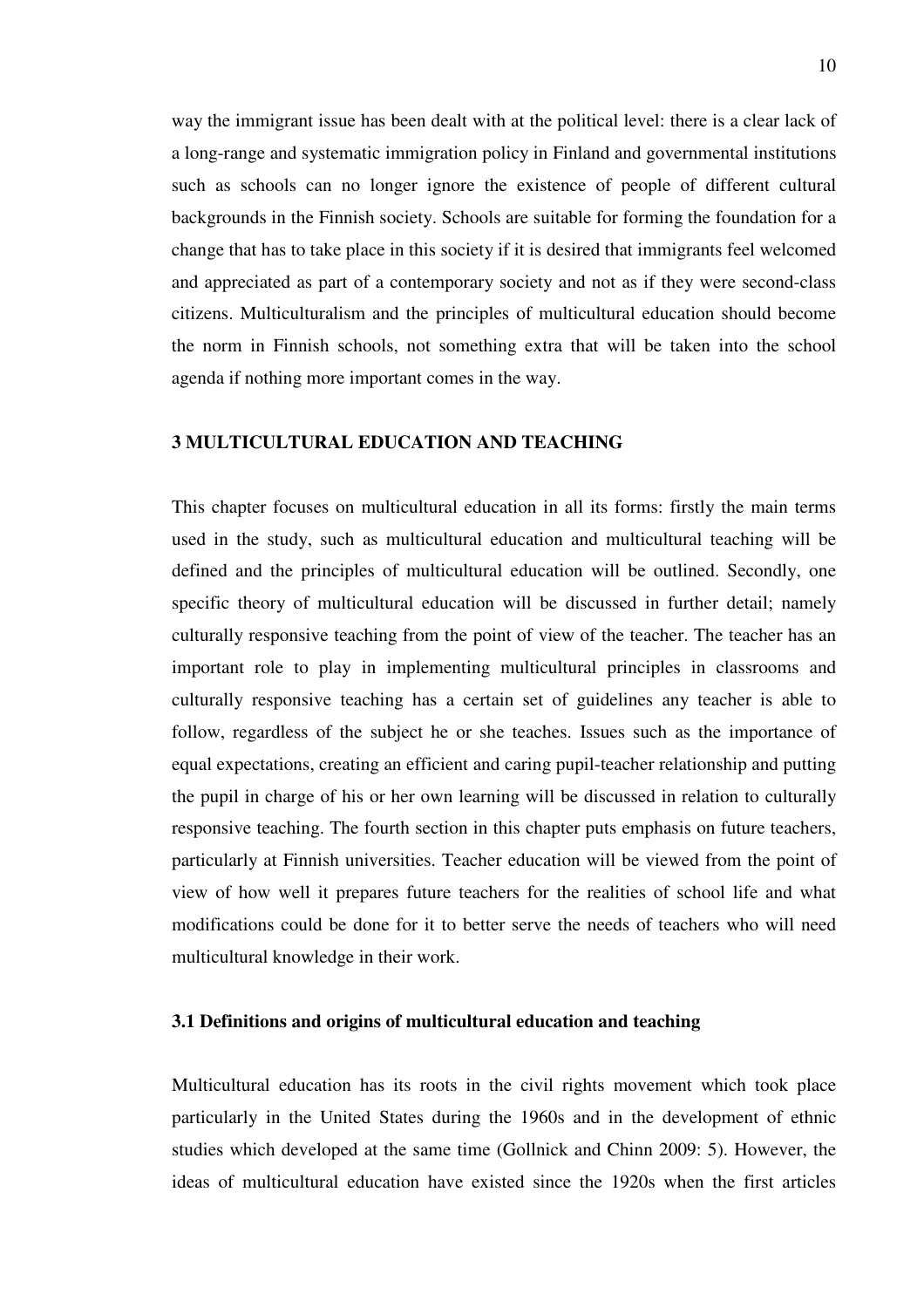involving intercultural education and ethnic studies were published. At first, the emphasis was on racial and ethnic inequality and the purpose of these ethnic studies was to teach minority groups about diversity and the history of oppressed groups across the United States. Fairly soon professors at colleges and universities realized that the change would have to start within the dominant group, i.e. the white Anglo-Saxons and *multiethnic education* became part of college curricula for all students (Gollnick and Chinn 2009: 6). Amidst the turmoil of the civil rights movement, other groups that were victims of institutional discrimination, such as women, the elderly, persons with disabilities and religious and sexual minorities started to stipulate their rights and thus the term *multicultural education* was expanded to include education which focuses on all minority groups.

In addition to multicultural education, *intercultural education* is a popular term used to describe education which focuses on minorities. These terms are basically interchangeable with a slight difference in emphasis. *Intercultural education* seems to be more demanding in its definition: it stresses the interaction that takes place between people from different cultural groups and therefore mutual understanding and tolerance are to be expected in order for it to succeed (Määttä 2008: 9). According to Talib (2006: 141), one goal of intercultural education is to teach people about multiculturalism also in countries which are culturally fairly homogeneous. Thus, this would seem like a suitable term for the Finnish context despite the fact that Talib (2006: 141) claims that *intercultural education* is the term preferred in Europe whereas *multicultural education* is mainly used in Northern America. Since multicultural education seems to be the most commonly used term in all literature, both European and American, it will also be the term used in the present study. Talib (2006: 141) defines multicultural education as the goals a particular school tries to achieve in order to meet the demands of its pupils with various backgrounds and to take into account the cultural values and traditions these pupils originally have. This definition suits the Finnish context well and therefore sums up the idea of what is meant by multicultural education also in this study.

## **3.2 Main principles of multicultural education**

Gay (1998: 13) outlines the three key principles related to multicultural education. Firstly, cultural background has an impact on values, attitudes and behaviour in all settings including school. Secondly, there are biases related to culture, ethnicity and/or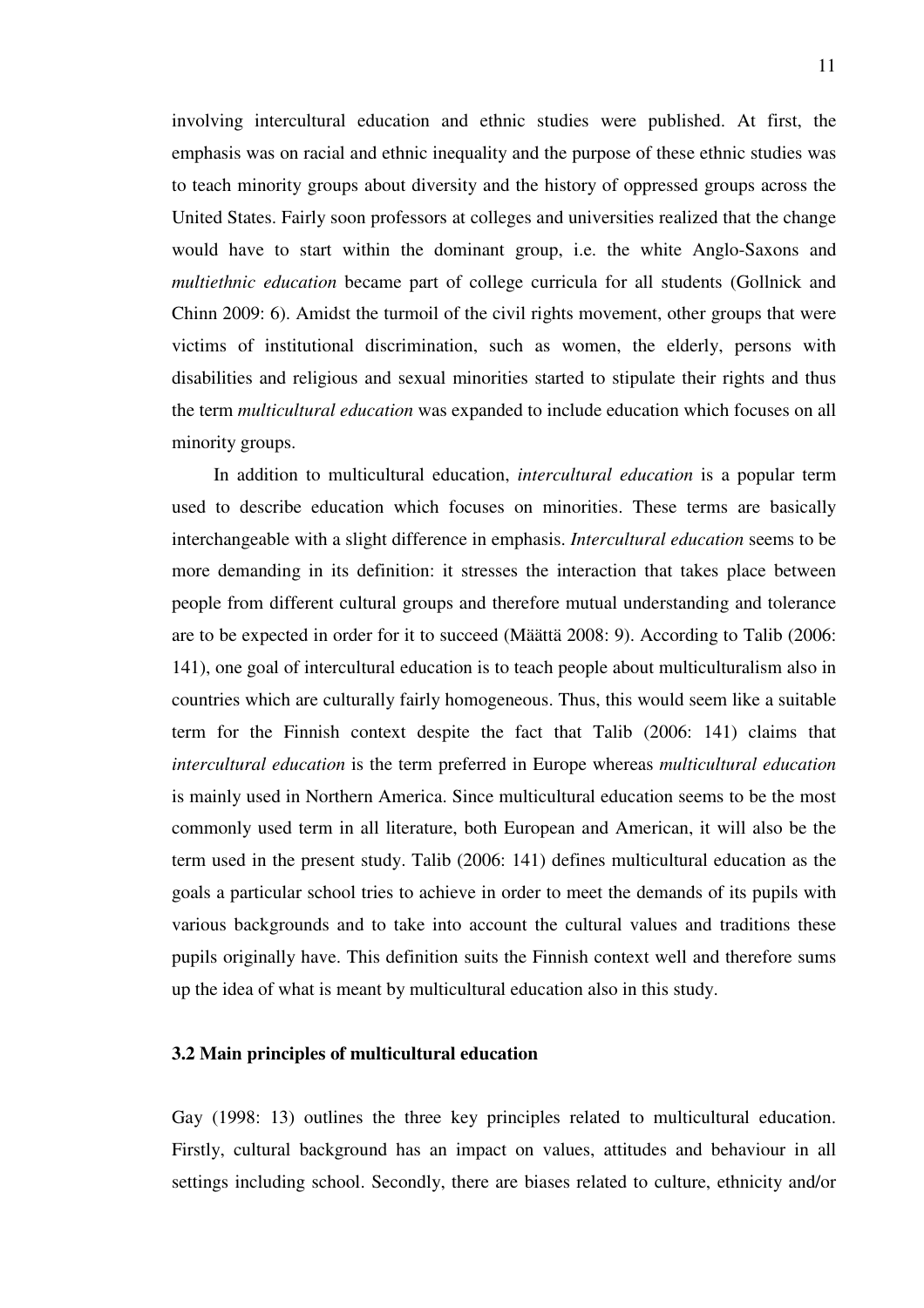race which are also apparent in schools and which thus prevent certain pupils from achieving their utmost potential. Thirdly, since diversity exists both in society and in schools, efficient education also requires a diverse set of teaching methods and techniques if it wants to meet the needs of all students. These *principles* will be discussed in more detail in the following.

According to Gay (1998: 13), the significance of culture in all teaching and learning is the first step towards implementing multicultural values in education. Our thinking, emotions, behaviour and values are determined by our cultural background and teachers, in order to understand their pupils with various backgrounds, have to become acquainted with the cultures these pupils come from. Features such as social class, ethnic background, nationality, mother tongue and length of residence in the new country, in this case Finland, have an effect on the behaviour of pupils with a multicultural background. These features have to be taken into account if the school wants to convey multicultural values. Gay (1998: 13) also states that nothing is culture-free and even schools have their own cultural processes. Teachers and pupils bring their own backgrounds, attitudes and views of the world into the classroom and the more incompatible these cultures are, the more difficult it is for the pupils to learn. However, this does not mean that teachers should have the very same cultural background as the pupils – and it is in fact an impossibility in a multicultural classroom – instead they should be aware of these differences and try to find a common ground to build upon.

The second key principle outlined by Gay (1998: 14) is the existence of cultural, racial and ethnic biases which still prevent pupils from learning because these biases tend to be negative, stereotypical and stigmatized to a certain ethnic group. Even though Gay (1998: 14) speaks from the American point of view, stereotypical thinking is also a reality in Finland, not only towards immigrant groups but also towards certain ethnic minorities which have been a part of the Finnish society for centuries. Unfortunately these biases are often transmitted to schools and, according to Gay (1998: 14-15), are reflected there in several ways. Multicultural education is, for instance, often reduced to special ethnic events which are celebrated every now and then. This is not enough – schools have to take the main principles, preventing racial and ethnic discrimination and promoting equality, into their everyday lives and these principles have to penetrate the curriculum so that textbooks, syllabi and everyday teaching reflect these values. Putting ethnic minorities on a pedestal is actually the opposite of multicultural education, even though it has its positive sides, too. According to Talib (2002: 117), several studies have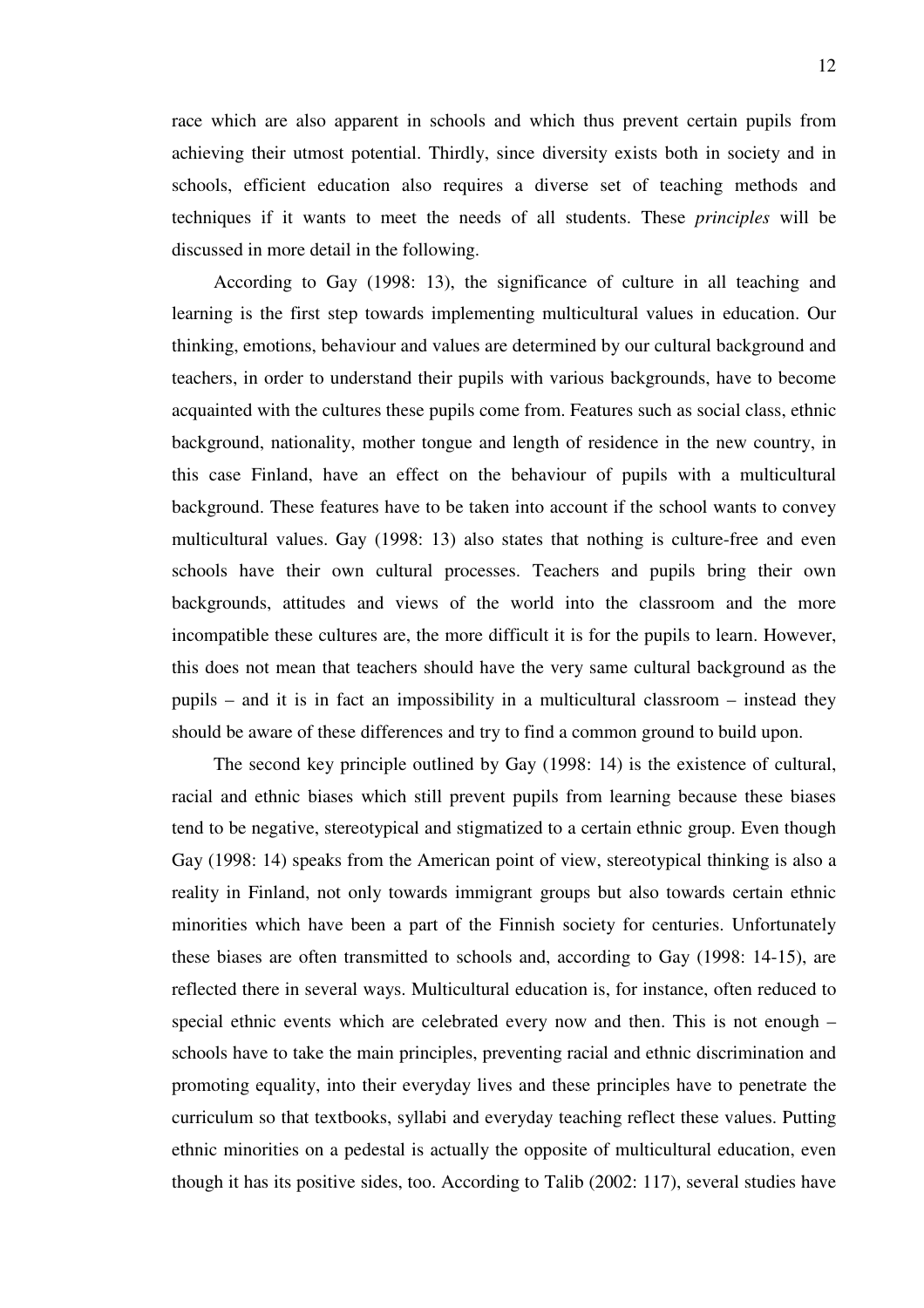shown that the academic achievement of ethnic minority pupils is often lower than those belonging to the dominant cultural group. This results from a number of factors, the most significant being the low expectations of teachers, the school culture which reflects the values and lines of action of the dominant culture and the materials which support the white, male-dominant world. According to Gay (1998: 15), textbooks account for 75 to 90 percent of all teaching and if they mirror a world where white males are always the most successful ones and the exercises have been planned to fit the mould of the dominant culture, cultural minorities are in a weaker position right from the start. Becoming aware of these biases is the key to creating a more equal and more realitybased learning environment.

The third and final principle introduced by Gay (1998: 16) is the idea of pedagogical diversity which should be set up to meet the diversity in the classroom. First of all, multicultural education should become a part of every school's curriculum and not as a separate part but as an underlying way of thinking which sets the tone for everything that is said in the curriculum. In addition to that, various teaching techniques and strategies should be developed, not just for pupils of multicultural background but for all learners because everyone has a different learning process. This requires commitment, enthusiasm and expertise from the teacher and may be demanding in the beginning but on the other hand it is rewarding and in its best results in better learning outcomes for all pupils, both pupils belonging to the dominant culture and those coming from a different cultural background.

Gay's (1998: 17) principles can be summarized into a set of guidelines for all schools and teachers. They are specific for American society but are just as applicable in the Finnish context. First of all, multicultural education suits for all pupils, grades, subject and schools, and cultural diversity is part of all societies in one way or another. Since culture affects learning, multicultural education is needed and in fact, it helps in achieving academic success among pupils with multicultural backgrounds. Teaching is at its best when it promotes cultural diversity and shows that diversity in fact is valued and infused in all teaching and also in the school curriculum. Gay (1998: 17) also states that when realized properly, multicultural education is able to empower both pupils and teachers, contributing to self-growth and personal liberation. According to Talib (2002: 116), the idea of multicultural education is to promote cultural pluralism and thus have minority pupils take pride in their cultural heritage while at the same time they are part of the dominant culture of the society they live in. These pupils develop a bi- or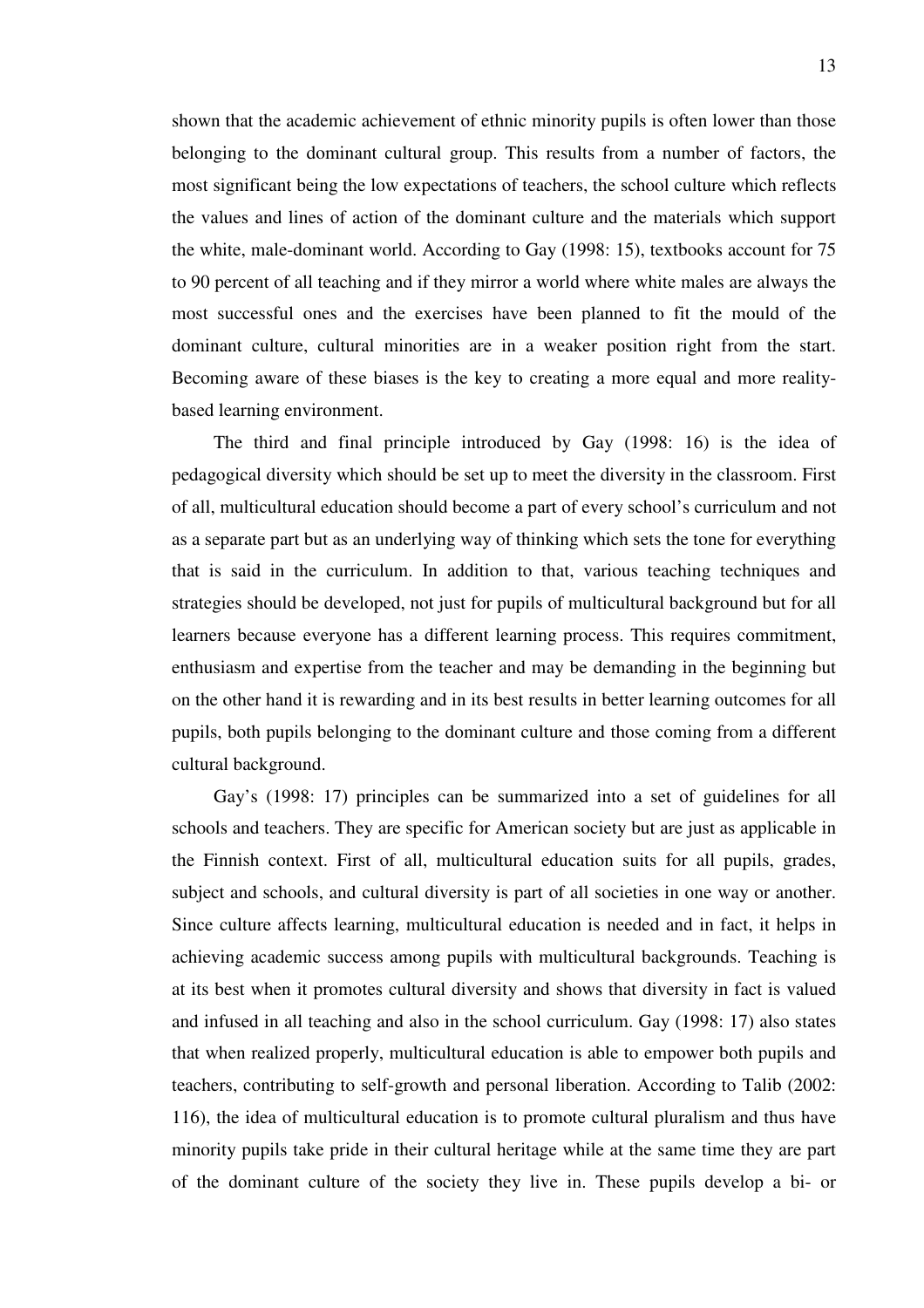multicultural identity where they have a sense of belonging to two cultures without these cultures being in conflict with each other. As part of multicultural education, teachers should try to encourage pupils to appreciate their multicultural heritage and help them to see the strengths a multicultural identity entails. Culturally responsive teaching, which will be discussed in the following part, puts emphasis precisely on this aspect. Cultural diversity is a strength and should be seen as such by pupils and teachers alike.

### **3.3 Culturally responsive teaching: the teacher's role**

*Culturally responsive teaching* is a relevant and important part of multicultural education and one of its main researchers and pioneers has been Geneva Gay (Gollnick and Chinn 2009: 380). Culturally responsive teaching focuses on the idea of cultural diversity being something that minority pupils are allowed and even have to take pride in and pupils' experiences and cultures are reflected in teaching. Gay (2000: 34) accurately points out that "students are taught to be proud of their ethnic identities and cultural backgrounds instead of being apologetic or ashamed of them" and thus summarizes the essence of culturally responsive teaching. As far as teachers are concerned, they have a key role to play when it comes to empowering pupils and making them reach their potential. Teachers' attitudes and expectations just as well as their expertise in creating a positive learning environment and a caring atmosphere are of paramount importance in culturally responsive teaching. Gollnick and Chinn (2009: 380) state that culturally responsive teaching also questions the traditional ways of knowing and even the concept of knowledge as it has traditionally been perceived. The following subsections will take a closer look at the role of the teacher since the present study focuses on teachers and it is important to identify the obstacles to culturally responsive teaching. Unfortunately the majority of the obstacles derive from teachers and by changing their attitudes and by making them aware of cultural differences, culturally responsive teaching has a better chance to succeed.

#### **3.3.1 Equal expectations**

Both Gay (2002: 614) and Gollnick and Chinn (2009: 383) state that one of the main reasons why pupils from various ethnic and cultural backgrounds achieve low academically is the teacher's low and even negative expectations. When pupils of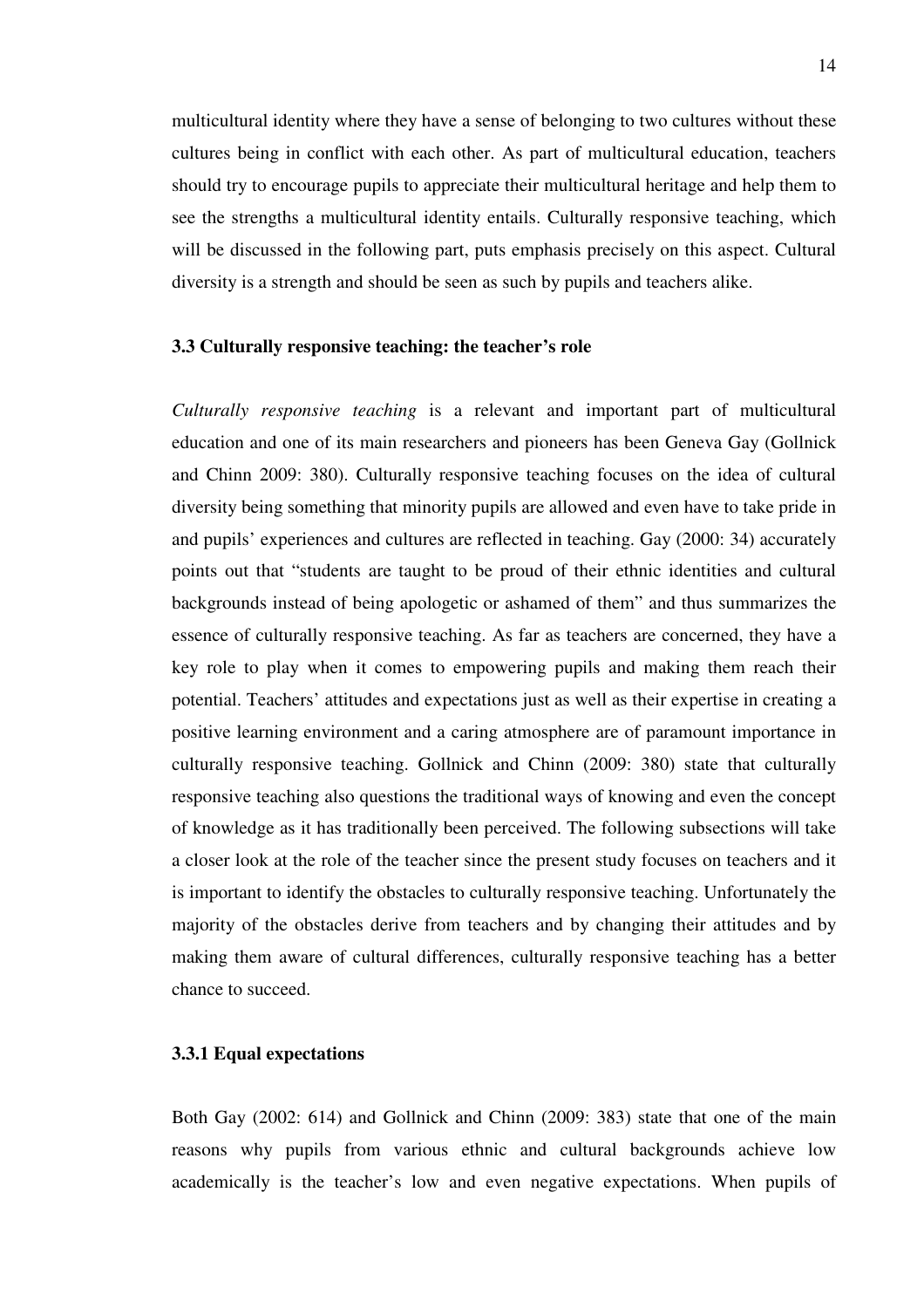multicultural background come to school, teachers might already have their own biases and stereotypes, not openly pronounced of course, but underlying ones which impact the way they treat their pupils. Gay (2002: 614) claims that there is a definite resistance towards diversity and the more pupils' cultures and values differ from the ones advocated by the school, the more likely it is that their school achievement will be influenced by the teacher's low expectations. This is called a self-fulfilling prophecy: the teacher does not expect much from the pupil and therefore the pupil loses all interest in even trying to prove the teacher wrong. The fulfilment of these prophecies takes place unconsciously (Gollnick and Chinn 2009: 383-384) and in the worst case scenario they have a negative influence on academic achievement throughout the pupil's school career. It is therefore important for educators to form strategies to help defeat these negative expectations in order to guarantee that all students have equal opportunities in becoming successful (Gollnick and Chinn 2009: 384).

Gay (2002: 615) acknowledges that some of these low expectations may derive from the lack of knowledge on part of the teachers. They might not know how to deal with pupils who do not fit the mould of the majority and thus become frightened and start feeling resentment towards their pupils and even their parents. The only solution to this is to teach teachers about different cultures and about intercultural communication and multicultural education in general. Lack of time and resources, however, often stands in the way, particularly since teachers already have to take a number of other aspects into account in their teaching. Gay (2002: 615) and Gollnick and Chinn (2009: 384) state that no matter how difficult the situation may be for the teacher, it is not a valid reason to put the pupil into a special education class and hope that the problem will solve itself there. Particularly in America, tracking, i.e. placing students in high- and low-ability classes, is common and more than often pupils of multicultural background are placed in the low-ability classes (Gollnick and Chinn 2009: 384). However, Gollnick and Chinn (2009: 384) also affirm that heterogeneous grouping is more advantageous when it comes to improving academic success, particularly among ethnic minority students and pupils from low-income families. Gollnick and Chinn (2009: 384) also confirm that forming heterogeneous groups does not hinder the success of academically talented pupils, particularly if the instruction is challenging enough for them. Tracking is the least useful for those who are placed in the low-ability groups and they tend to feel more negatively about their potential to succeed in school and later in life.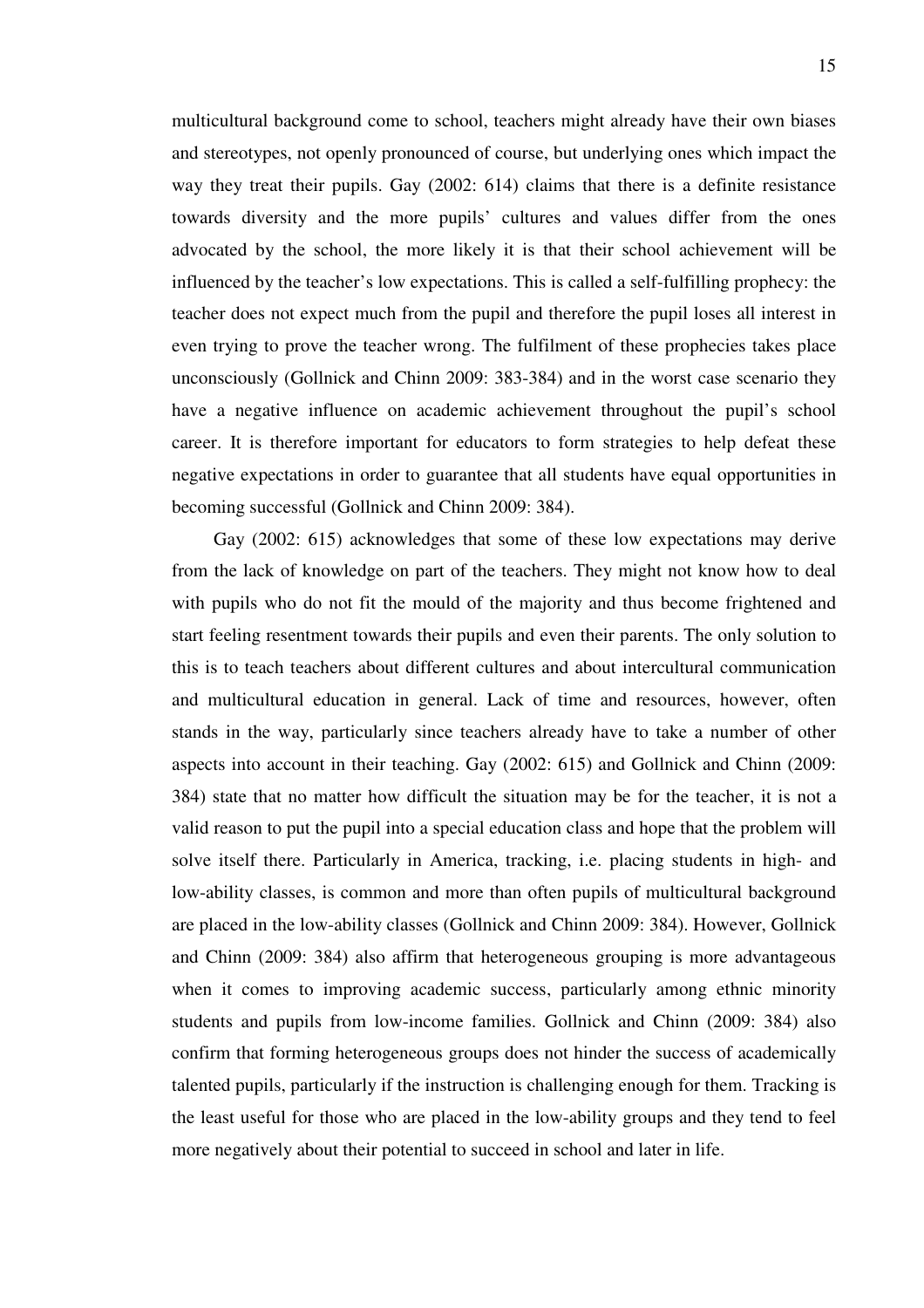Gay (2000: 53) states that teacher expectations do matter and if the values of culturally responsive teaching are to be part of everyday teaching, a different strategy is to be developed. Equal teaching requires equal expectations for all and all students deserve to be treated as intelligent individuals. It is the teacher's duty to ensure that teaching is challenging enough for all learners – without making it too challenging for some. Becoming aware of one's own stereotypes and raising critical cultural consciousness are crucial particularly for teachers since they are in the position of harming the success of their pupils if their stereotypical thinking creates negative expectations. Even though Gay and Gollnick and Chinn have conducted their research in the US, this situation can be applied to Finnish schools as well. Finnish teachers are not free of stereotypes and biased thinking either and the lack of knowledge is most likely an even greater problem in the Finnish society where cultural homogeneity has been the norm and cultural diversity is only gradually becoming more common. Raising awareness is the key to equal expectations which in turn leads to equal teaching. According to Gay (2002: 619), becoming aware of one's own cultural roots in addition to those of the minority groups is an integral part of culturally responsive teaching since it diminishes stereotypes and challenges the teacher to reflect on cultural diversity in his or her personal and professional life.

## **3.3.2 Pupil-teacher relationship**

A positive pupil-teacher relationship has an enormous effect on pupils' academic achievement, and Gay (2002: 620) confirms that minority pupils learn better in classroom climates which are caring, warm and encouraging. Caring is one of the key concepts in culturally responsive teaching, and according to Gollnick and Chinn (2009: 384), pupils who feel that teachers care about them want to try harder and do better. A caring teacher is patient, persistent and tries to facilitate the learning process for the learner. In addition, a teacher who genuinely cares about their pupils has high expectations and tries to create an environment where empowerment can occur, both for the teacher and for the pupils (Gay 2000: 47). At their best, these teachers manage to create an emotionally warm atmosphere in the classroom, they form positive interrelationships with their pupils and they extend their caring beyond the school by respecting these pupils' parents and cultural heritage. Gollnick and Chinn (2009: 384) state that caring teachers have become aware of their stereotypes and have been able to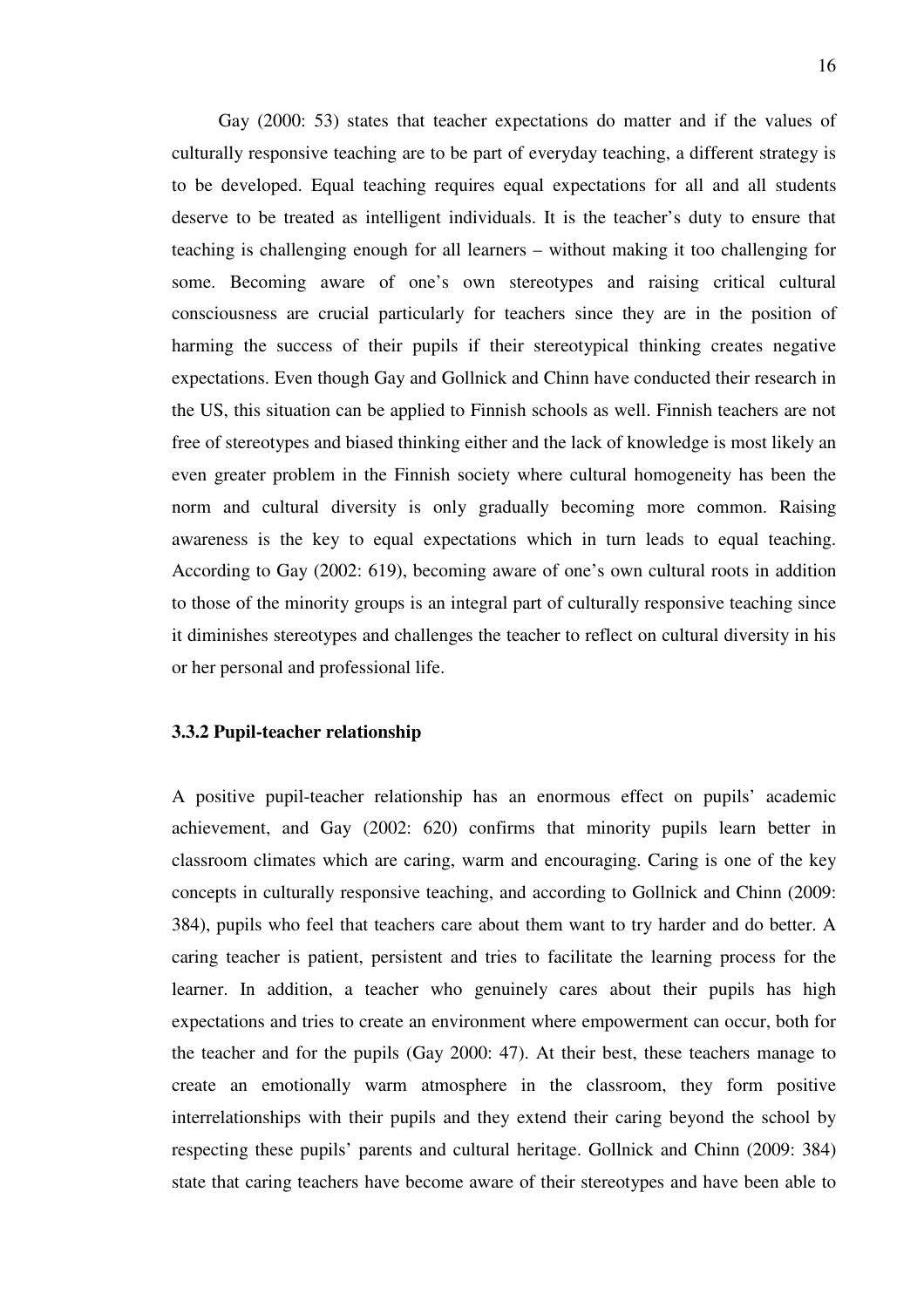rise above their biases and thus do not let these biases interfere with the way they treat their pupils. In a caring classroom atmosphere, labelling pupils is out of the question and there is no need for that either because the teacher treats every pupil as an individual. One of the most important features of a caring teacher is that he or she does not give up on their pupils (Gollnick and Chinn 2009: 385). Each pupil is expected to reach their potential and it is the teacher's duty to create a supportive climate where everyone indeed can achieve their best. In order for learning to occur, pupils also need to feel safe and feel like they can be themselves (Gay 2002: 621). By reducing stress factors to a bare minimum, teachers can create such an atmosphere. It can be challenging and it also demands a great deal from the teacher's own persona but creating a caring relationship is not only beneficial for pupils of multicultural background but for all learners and the teacher alike. By being committed to their pupils' learning, teachers have the best chances to succeed in their work.

Another important aspect in creating an effective and supportive pupil-teacher relationship is communication, both verbal and non-verbal. According to Talib (2002: 84), only ten percent of all communication is verbal and the rest consists of non-verbal cues, such as gestures, body language and facial expressions. Non-verbal communication has therefore an important role to play in teaching but unfortunately it is often neglected. Gay (2000: 77) points out that there is no communication without culture and on the other hand cultures are explained through communication. Thus, culture and communication are always interconnected and also define teaching and learning. Teachers have to be aware of the significance of non-verbal communication and pay attention to the fact that culture impacts communication. Once again, becoming aware of one's own cultural and non-verbal ways of communicating is a good start in creating a pupil-teacher relationship based on mutual understanding.

A common reason for learning not to occur in the classroom is thus the lack of efficient cross-cultural communication between pupils and the teacher (Gollnick and Chinn 2009: 396). Misunderstandings often take place because cultures are different in their language and discourse practices. It is possible that teachers and pupils have different social meanings for same actions and manage not to find a common ground in their communication. Teachers should be particularly alert if and when their pupils of multicultural background are not responding the way they are expected to respond. Blaming automatically the pupil is neither helpful nor appropriate because in most cases the reason for passive or inappropriate responding lies in miscommunication. Teachers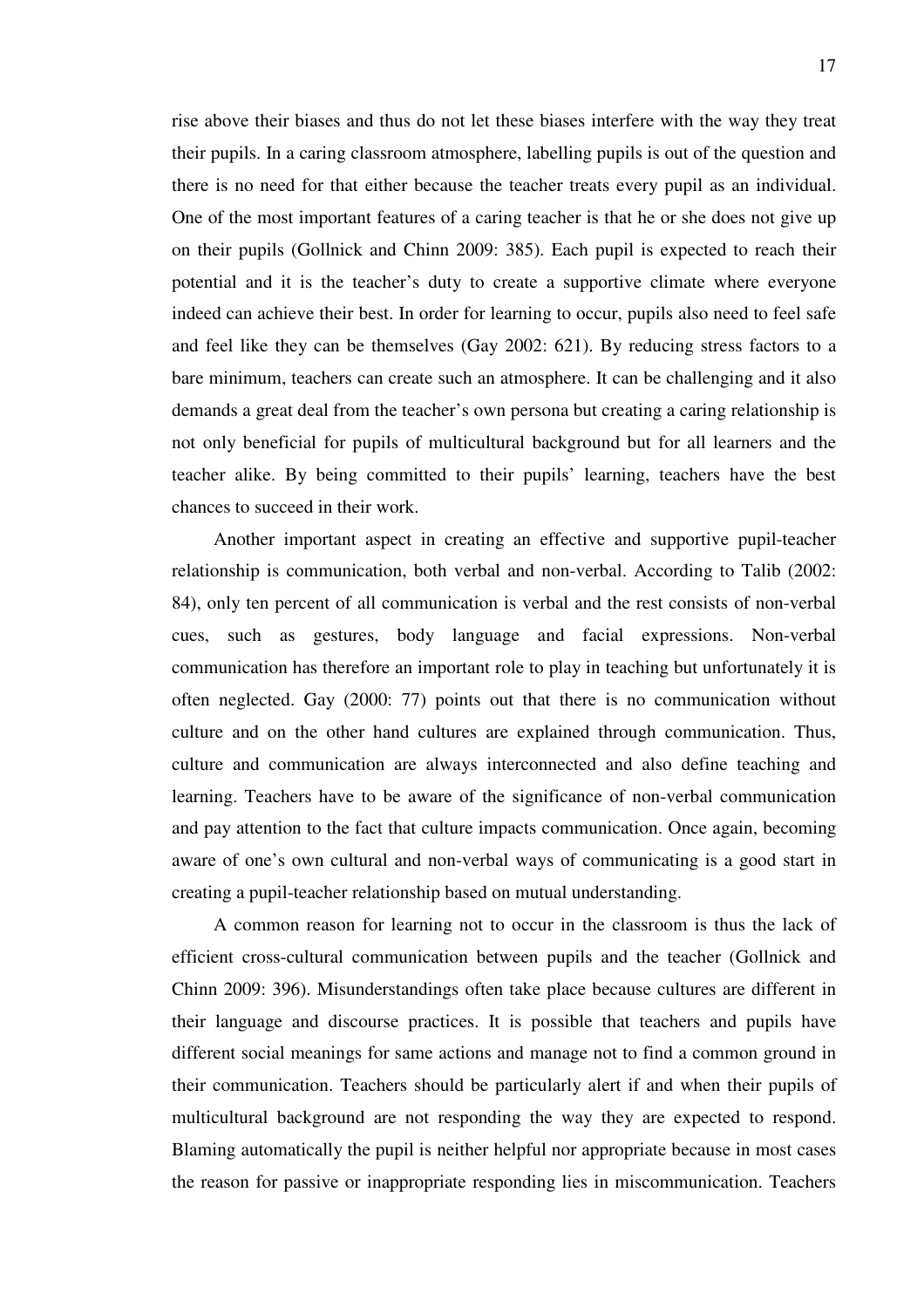who want to develop their cross-cultural communication skills should actively participate in cultures which differ from their own and try to learn how to most effectively communicate with pupils from all sorts of cultures (Gollnick and Chinn 2009: 396). Teachers who are familiar with different cultural cues do not only know how to talk to their pupils but they can also teach their pupils how to communicate efficiently in unfamiliar and even uncomfortable situations.

Dialogue is closely associated with communication and dialogue in culturally responsive teaching is an essential part of creating a supportive and beneficial pupilteacher relationship. According to Talib (2005: 32), the dialogue between a pupil and his teacher is not supposed to be predetermined but open and can consequently lead to several interpretations which are precisely what multicultural education is all about. The core idea of establishing a dialogic relationship between pupils and their teacher is to increase mutual understanding, empathy and respect towards others and towards oneself. An effective pupil-teacher relationship is naturally a two-way street but the teacher holds the key to its success: if the teacher is willing to put his or her biases aside and encounter the pupil as an individual who needs care, encouragement and respect, even crosscultural misunderstandings should not stand in the way of true learning.

## **3.3.3 Pupil at the centre of the learning process**

The idea behind culturally responsive teaching is to break the traditional role of the teacher and that of the pupil. The teacher's role is to be more of a supporter of the learning process than an infallible source of information. According to Gollnick and Chinn (2009: 386), culturally responsive teachers want to encourage pupils to take actively part in all that goes on in the classroom and in order for this to happen, teaching is based on pupils' own experiences and communities they are involved in. Gollnick and Chinn (2009: 386) list the characteristics of a teacher who is willing to engage his or her pupils and wants them to take responsibility for their own learning. These teachers are passionate about their work, connect the subject matter to the life outside school and to issues which pupils care about, make sure they understand, are interested in their pupils' progress, care about their pupils, provide role models and are genuinely proud of their pupils when they do well. By giving pupils a chance to choose, teachers manage to motivate them, which in turn is more likely to lead to active participation. One important aspect in engaging pupils is to use *cooperative learning* as a learning method (Gay 2000,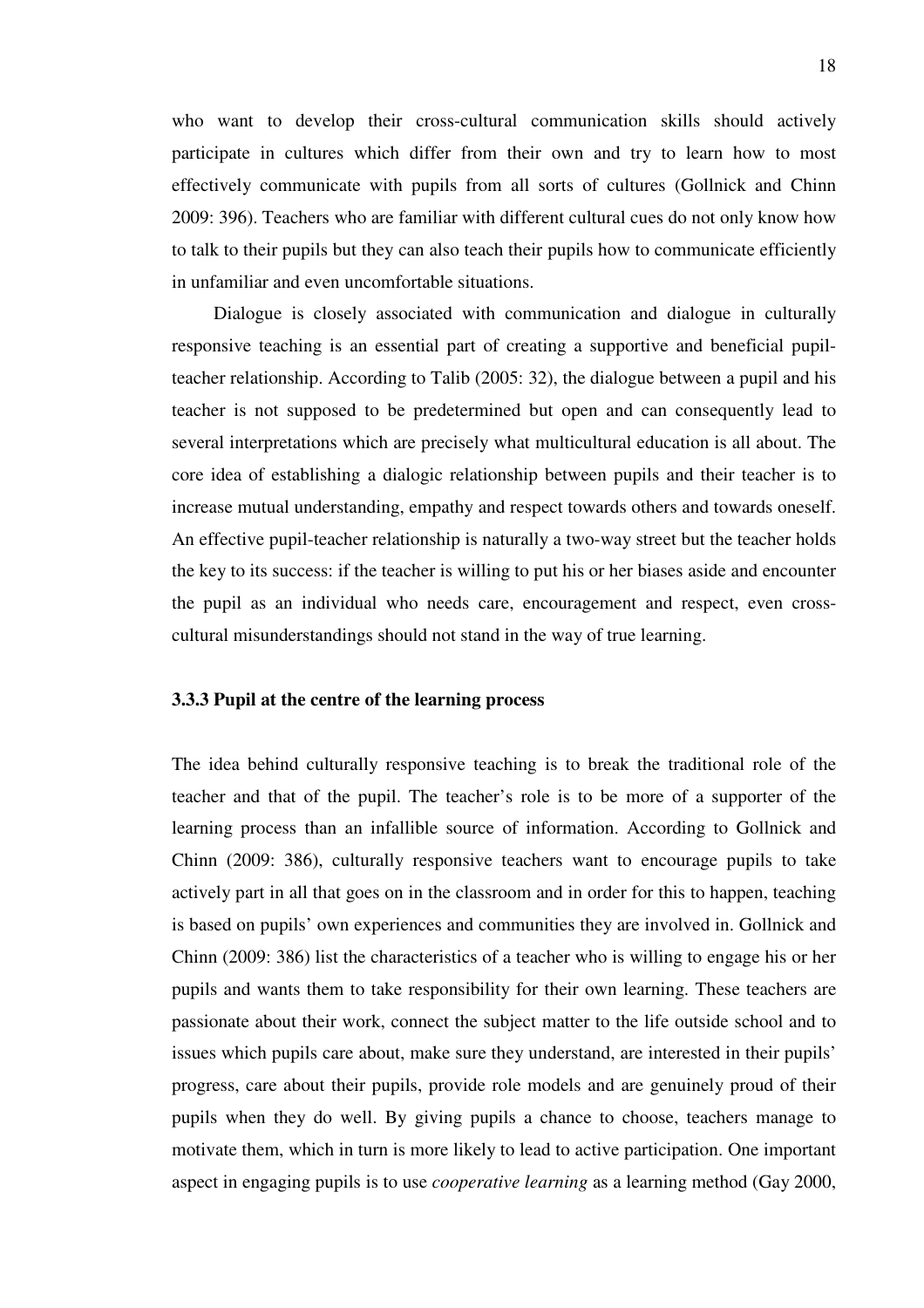2002; Koppinen 1998; Gollnick and Chinn 2009). In cooperative learning pupils work in groups and learn from each other. The teacher becomes more of an assistant and makes sure that the tasks are completed. Thus, all learning takes place among the pupils and the traditional role of the teacher is altered. According to Gay (2000: 188), cooperative learning enables pupils to achieve their best, also in terms of grades, and improves their chances to participate more actively in the classroom. Moreover, cooperative learning empowers pupils because they get to teach each other, thus making it an excellent teaching method and perfectly suitable for culturally responsive learning.

Another way of making pupils take part in their own learning and stimulate their learning process is to start from the pupils' experiences and thus make their voices heard (Gollnick and Chinn 2009: 385). This is particularly important with pupils of multicultural background who rarely get heard in the wider societal context and often become invisible members in the dominant culture. Thus, multicultural teachers attempt to include pupils' voices, and the voices of their families and communities, into their teaching and encourage pupils to use their own experiences as the starting point for their learning. Gollnick and Chinn (2009: 385) list the main benefits of incorporating pupil voices: firstly it allows pupils to understand the subject matter from their own perspective, thus promoting learning; secondly it is easier for the teacher to get some perspective as to what the pupils already know of the subject matter and thirdly, pupil voices also offer essential information about their own cultures. It is important to assure the pupils of the legitimacy of their voices and make sure they know that their voices are just as correct and just as appreciated as those of the dominant culture.

The last crucial aspect in how teachers can make themselves redundant in the traditional sense in the classroom and turn pupils into active constructors of their own learning is to develop their critical thinking. According to Gollnick and Chinn (2009: 388), this is normally the automatic result of multicultural teaching because it in general questions the dominant culture and the traditional understanding of what knowledge is. Teachers are allowed to teach their pupils to question their textbooks and not hold them as flawless sources of the absolute truth. Knowledge is never set in stone and it changes as times change and people learn more about the surrounding world. As stated by Gollnick and Chinn (2009: 388), this is also the core idea of culturally responsive teaching: the world is not as black and white as it sometimes is presented and pupils should learn to explore and see the world from several perspectives – even if they contradict each other. The role of the teacher is important in the development of critical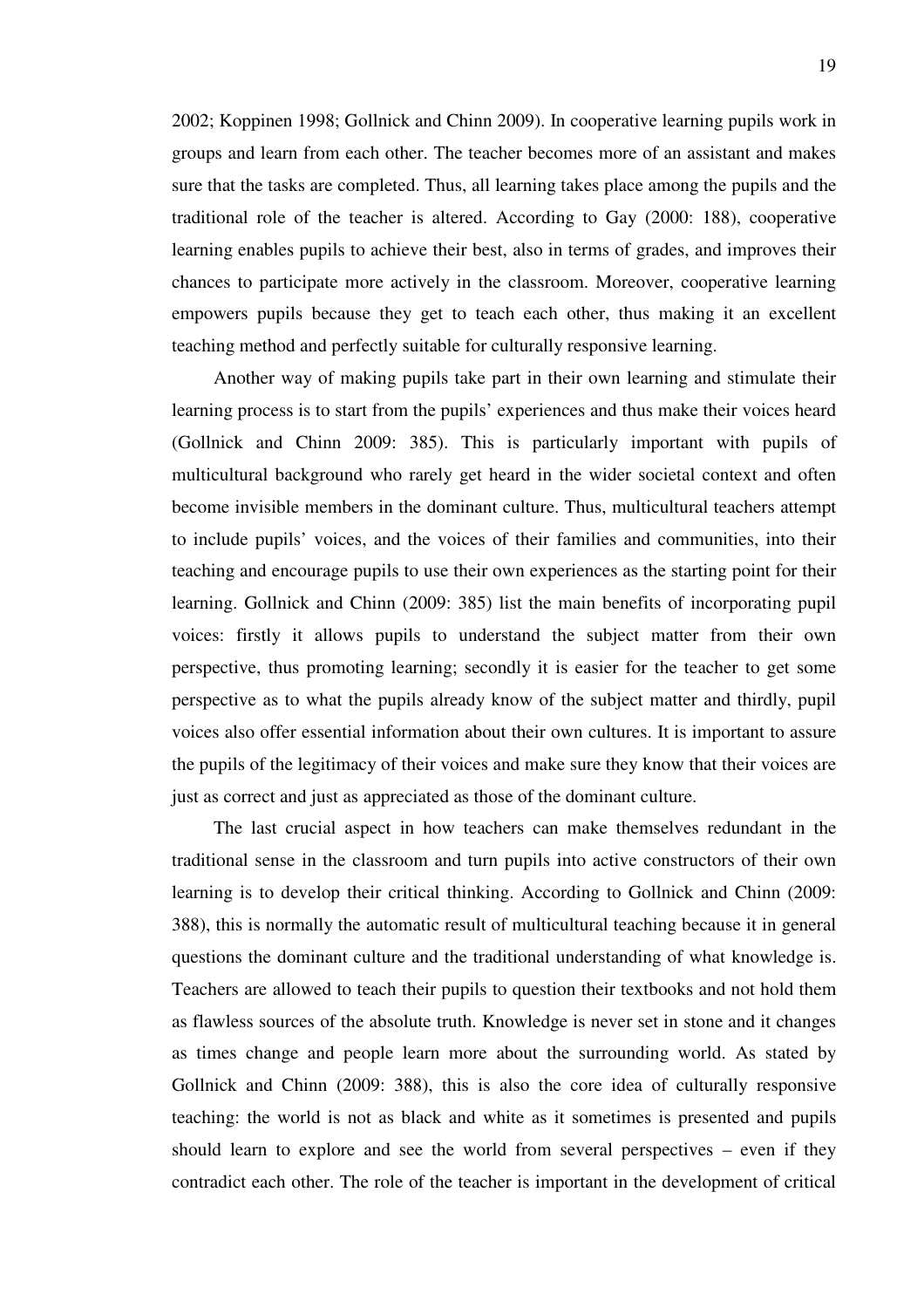thinking: if the teacher blindly believes in every word that is printed in the textbook, it is impossible to teach pupils to question them. One important feature of culturally responsive teaching is to teach pupils to think about the roles racism, stereotypes and discrimination have in society and to examine their own stereotypes, too. Reflecting the surrounding world starts with self-reflection and according to Gollnick and Chinn (2009: 388), critical thinkers are able to question their own biases and replace myths with accurate information. This demands a great deal from the teacher but by having reflected upon their own cultural heritage and stereotypes and by being enthusiastic and committed, teachers have a good chance of succeeding in culturally responsive teaching.

### **3.4 Multiculturalism in teacher education**

As Räsänen (1998: 37) states, Finnish schools have become increasingly multicultural and there seems to be a valid reason to include multicultural education in teacher education. Programmes educating teachers in Finland have generally been fairly monocultural and ethnocentric and it seems that the transition towards a more multicultural teacher education has been slow and is still going on. Räsänen (1998: 37) points out that teachers are essential when it comes to teaching future generations about multiculturalism and about the changing society. If teachers have no foundation to base their knowledge upon and have not been in any contact with multicultural education by the time they graduate, the reality of the modern school may be shocking and unexpected. Yli-Renko et al. (1997: 23) have confirmed the lack of multicultural education in teacher education: a study conducted twelve years ago proved a total absence of multicultural education in teacher education and even though the situation has somewhat improved during the past decade, there is still room for development. As Lerkkanen (1999: 168) accurately emphasizes, the purpose of teacher education is to educate teachers who are able to work in changing conditions. Finnish society is no longer as homogeneous as it was thirty or even twenty years ago and teacher education programmes have to be updated in order for them to correspond with the real situation Finnish schools of the  $21<sup>st</sup>$  century are in.

 Gay (1986: 155) outlines the reasons why teacher education should be multiculturalized and why multicultural education should become mandatory for all future teachers. Firstly, it is unrealistic to expect teachers to be capable of efficiently teaching pupils of multicultural background without any prior preparation. As Gay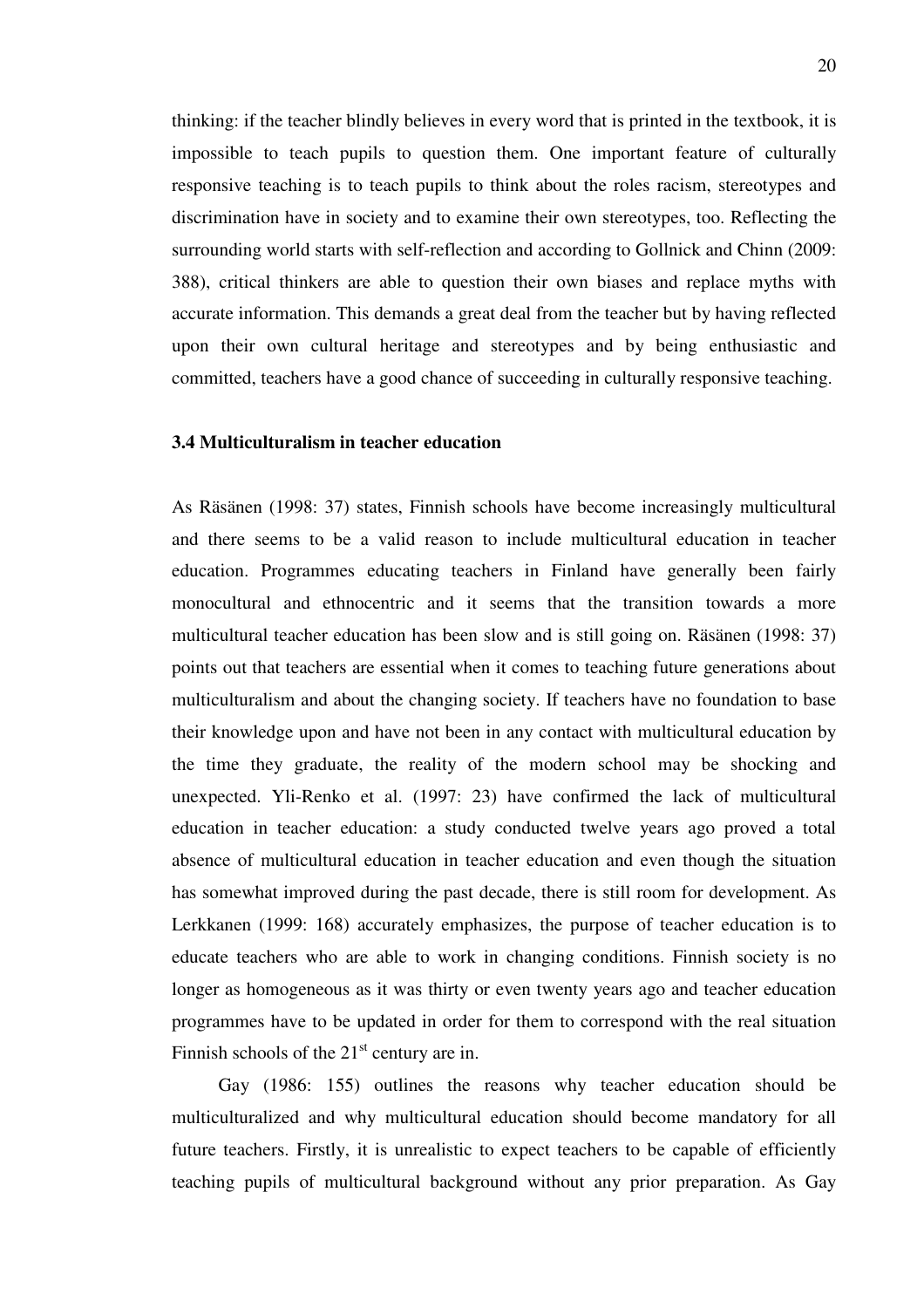(1986: 155) puts it, "- - teachers cannot teach what they don't know". Secondly, there are committed teachers who want their teaching to follow multicultural values but a more systematic approach is needed in order for *all* teaching to meet the needs of the multicultural society. Almost twenty years ago Gay (1986: 156-159) already called for a legalized status for multicultural education in American teacher education, and the current situation in Finland is likely to resemble that of the United States in the 1980s: multicultural education both in theory and in practice has to be systematically implemented in teacher education across the country. Gay (1986: 159) also provides ethical reasons for making teacher education multicultural: teachers have the right to receive multicultural training because it is humane and fits the principles of good education and democracy and because it is professionally justified for them to receive multicultural training since they live in multicultural societies. It is important to find a correspondence between theory and practice: in this case theory has not been able to keep up with the development of multiculturalisation in schools.

Multicultural expertise lies mainly on teacher education and on the additional education qualified and practicing teachers should regularly receive. According to Talib (2002: 130; 2005: 39), short crash courses are hardly enough to make teachers multicultural since it is a complex issue and requires plenty of reflection, both on the teacher's own identity and on the pupils' rights and roles in the classroom. It has been concluded that different "theme weeks" in teacher education can even strengthen the already existing stereotypes and add to the prejudices teachers have for certain cultures (Talib 2002, 2005). Even though the process of becoming multiculturally qualified requires exposure to a multicultural school setting and work in this type of a setting for a longer period of time, learning in practice is not enough. According to Talib (2005: 40), teacher education should provide future teachers with cultural information, both on different cultures and their own, in this case Finnish culture. Cultural information alone is not enough either – teachers also need to learn about different learning difficulties and mental disorders in addition to societal information. Teacher education should be able to widen the perspectives of teachers who often come from fairly monocultural backgrounds and are not acquainted with multicultural matters. If the process of teacher multiculturalisation begins in teacher education, chances of teachers succeeding in implementing multicultural education in practice once they step into the real world improve drastically.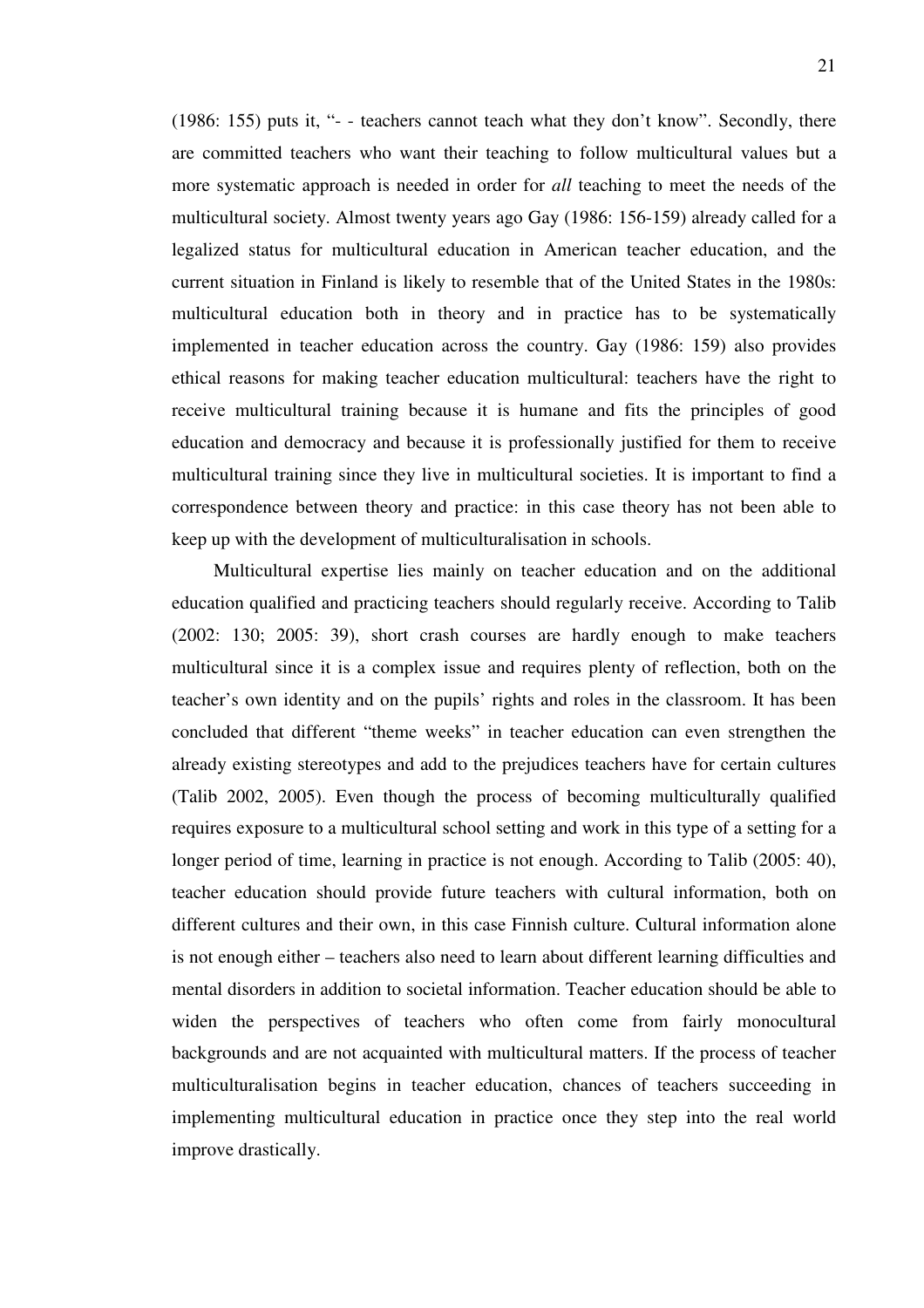Räsänen (1998: 37-38) lists the requisites of multicultural teacher education. One of the most essential is that of a broader social and educational awareness which teacher trainees should develop during their teacher education. Räsänen (1998: 37) also states that future teachers often come from homogeneous and secure backgrounds and thus have little experience of different societal problems, such as racism, ethnocentrism or stereotypical thinking. Another crucial requirement is to make teachers become aware of how cultural backgrounds shape values, attitudes and traditions. Becoming aware of one's own cultural background is essential in this process of consciousness-raising. Good multicultural teacher education helps teacher trainees to realize that their own cultural background can distort the ways they see other cultures. Everyone is biased; becoming aware of these biases is the way to try to put these biases aside and enables teachers to promote anti-racist attitudes despite their own personal stereotypes. Efficient teacher education also promotes the development of intercultural or multicultural competence, something that will be dealt with in more detail in the following chapter. It is committed to fighting against racism, discrimination and all forms of prejudices and manages to arouse this need to battle racism in teacher trainees as well and teaches future teachers about the goals, methods and fundamental values of multicultural education in general. In addition, teacher trainees should be taught about how to turn all this theoretical knowledge into useful practical techniques in order for them to get the most out of their teaching and to be able to make it as effective as possible.

To conclude, teachers have an imperative role in implementing multicultural values into their everyday teaching and in making all pupils feel comfortable and equally accepted in the classroom (Räsänen 1998: 37). Even though culturally responsive teaching tries to break the traditional view of what the teacher's role in the classroom is, it does not mean that teachers no longer are important, quite on the contrary. In order for multicultural education to work, changes need to be made in schools and teachers are those who bring the change to the grass-root level. How teachers relate to their pupils of multicultural background, which teaching methods they use and which attitudes they convey all greatly influence the way pupils see themselves and each other. Since teachers have an essential role to play, it is also crucial to acknowledge the fact that teachers might lack appropriate information concerning their pupils in every aspect. It is not only the different cultures teachers might be ignorant about but also their own role in the classroom that has changed from monocultural into multicultural might require additional clarification. As Yli-Renko et al. (1997: 23) appropriately point out, future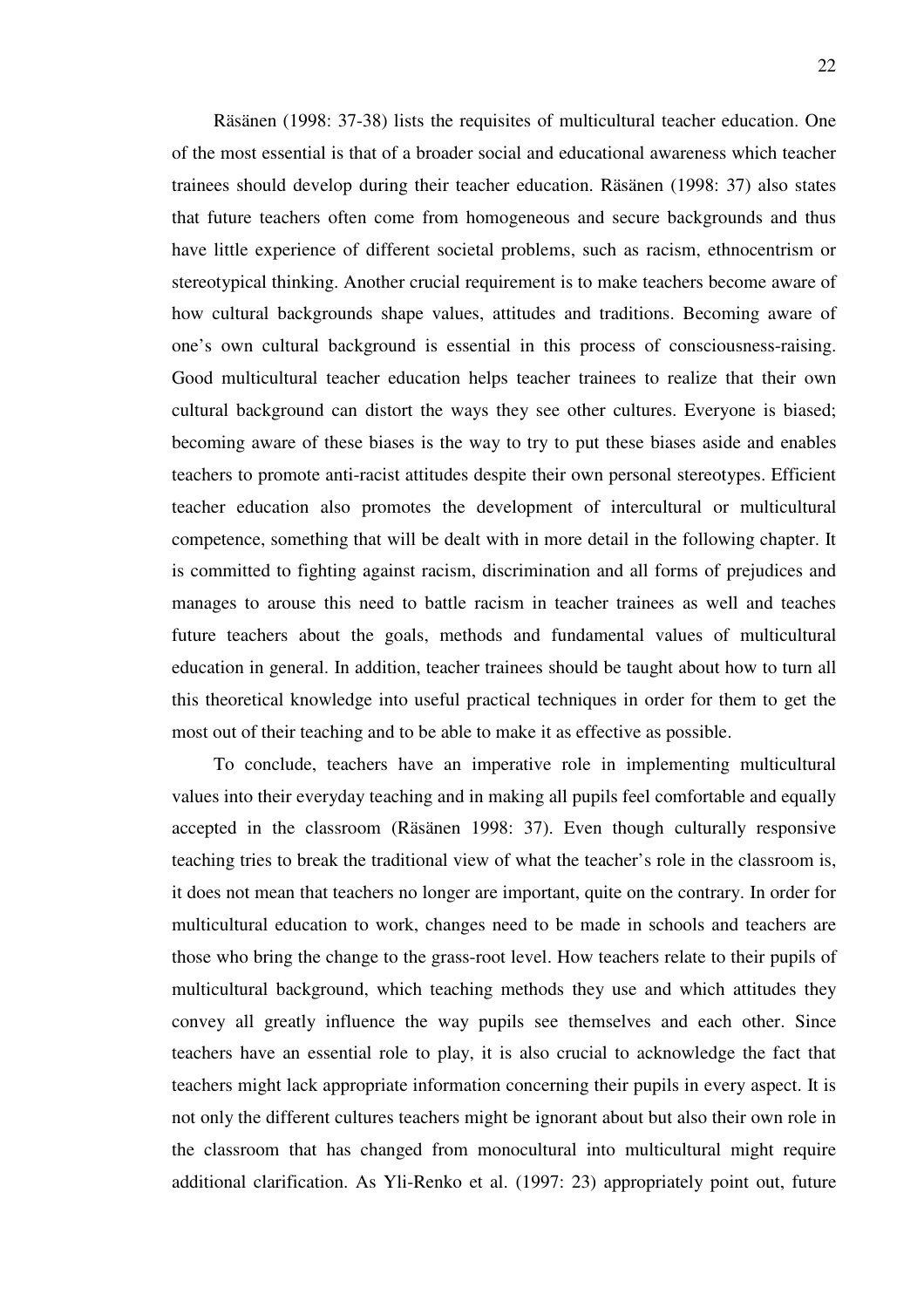teachers, both elementary school teachers and subject teachers, including English teachers, do not receive enough information during their university studies in order to be prepared to meet the diversity in the classroom. This results in frustration, incompetence and ignorance and can easily initiate problems in communication between teachers and pupils of foreign background. Teachers have to be educated about multicultural matters before they enter classrooms, both in terms of their future pupils and themselves. The subsequent chapter will thus focus on teachers themselves and on their professional and personal aptitude as multicultural educators. It will discuss the idea of what it is to become multiculturally competent as a teacher.

# **4 TEACHERS' MULTICULTURAL COMPETENCE**

The following chapter will address multicultural competence, i.e. how teachers construct and combine their professional expertise with their personality and identity as a monocultural or a multicultural person. The objective behind multicultural competence is that teachers would have a repertoire of attitudes, values, goals, skills and techniques embedded in their personality, which would help them to make their teaching as multicultural as possible. It is important to remember that teachers are not bias-free and objective creatures either and the challenges they face in multicultural classrooms requires plenty of work and reflection on the part of the teacher before multicultural teaching is even possible. A definition of multicultural competence will be provided in the first section of this chapter. In subsection 4.2 teachers' identity and self-reflection will be discussed, along with the notion of otherness. The final section aims at shedding some light on how teachers construct themselves as multicultural teachers and which phases this process consists of.

#### **4.1 Defining multicultural competence**

*Multicultural competence* is a term used in several studies (Matinheikki-Kokko 1999a, 1999b; Talib 2005, 2006) where multicultural teaching and teachers are under the microscope and the researcher wants to examine the attributes of a competent and skilful multicultural teacher. Matinheikki-Kokko (1999a: 43; 1999b: 40) uses the term *cultural competence* and defines it as a three-dimensional paradigm: firstly, a culturally competent teacher has knowledge of multicultural learning, teaching and interaction.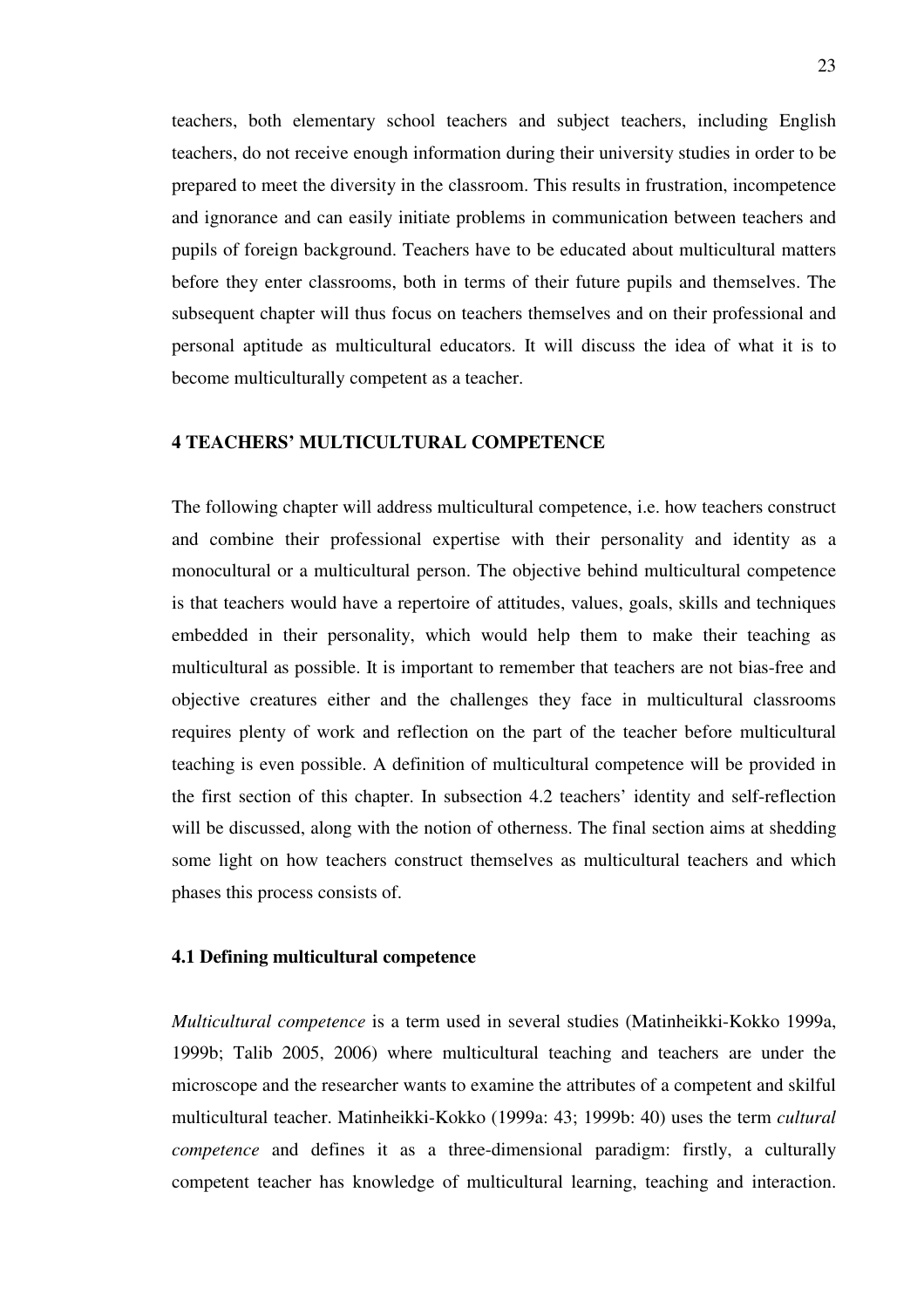Secondly, teachers who possess cultural competence understand the impact cultural differences have on learning and try to see their own point of view as well as that of the pupils. Thirdly, culturally competent teachers have multicultural pedagogical skills so that their teaching is multicultural also in practice. According to Matinheikki-Kokko (1999a: 43), cultural competence is also related to a larger socio-political context. Thus, teachers should reflect on the attitudes the entire school system of a particular country, in this case Finland, represents and how teachers can in their own work contribute to the development of multicultural values both in school and in the broader social context. Other terms, such as *intercultural competence* have been used interchangeably with multicultural competence. Määttä (2008: 27) has used intercultural competence in her study and has defined it to be "-- ability to interact successfully with people from different cultural backgrounds and take different cultures and aspects connected to culture into consideration in different situations". However, the term *multicultural competence* will be used in this study for two specific reasons: firstly, it fits with the other terminology used in this study, such as multicultural education and multicultural teaching as opposed to intercultural education and secondly, because it is the most common term used in literature on multicultural education.

Multicultural competence, according to Talib (2006: 147), is a process where the teacher becomes aware of his or her teaching and reflects on the educational decisions made. The best way to acquire multicultural competence is through experience, not only through experience of teaching but also through experience of different cultures. Talib (2006: 147) notes that multicultural competence is rather a way of experiencing and perceiving the world than a specific set of skills or attitudes. This worldview is easier to achieve if a person is already acquainted with the notion of otherness and has personal experiences, for example, of what it means to live in a foreign country for a longer period of time. Talib (2006: 148) also points out that some scholars have said that it is not necessary for teachers to know all the specifics of different cultures; more importantly, teachers should be critical when it comes to mystifying cultures and try to maintain their objectivity, as far as this is possible.

Talib (2005: 43) proposes a model which describes the way a teacher's multicultural competence is constructed. It is a circular model the core of which is the teacher, his or her being and the next circle consists of the teacher's identity. The next circles, or levels of consciousness as Talib (2006) puts it, entail the reflection of the past, ethnic identity, social awareness which includes the notions of self in contrast with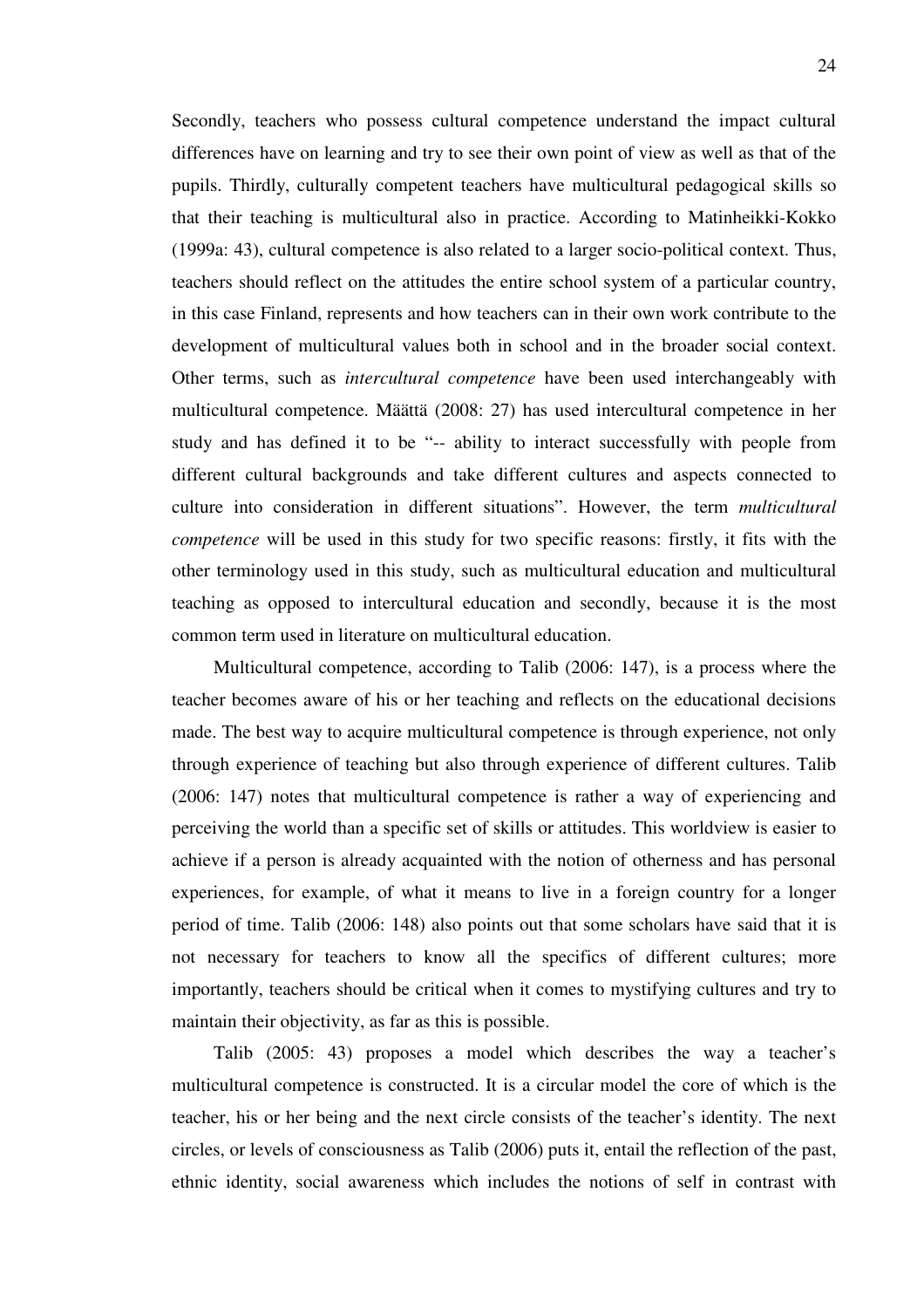others, critical professional reflection, social action and global responsibility taking. These different levels of consciousness work differently with different teachers and most teachers never reach all the levels. The important thing is to start from the core because all teaching starts from the teacher's personality and work one's way up to the outer circles. In the following section some of the main notions of this circular model will be discussed. Firstly, the focus will be on the teacher's professional identity and its correlation with his or her personality and also on the concept of self-reflection. The second subsection centres on the notion of otherness and how teachers could develop their own understanding of what it means to be different in a fairly homogeneous group.

## **4.2 Identity and the concept of otherness in multicultural teaching**

### **4.2.1 Professional identity and the importance of self-reflection**

Identity is a person's conception of oneself and it is shaped throughout one's life. Constructing one's identity is thus a continuous process which happens in interaction between the individual and the communities he or she is in contact with (Talib 2000: 128). According to Albert (1998: 3), the connection between culture and identity is clear in that a certain culture may or may not be part of an individual's identity and the sense of belonging to a particular culture may help in answering the question of who one is. Talib (2000: 128) states that teachers bring the conception they have of themselves shaped by their life history, i.e. their identity, to every teaching situation. Thus, all the experiences the teacher has had starting from childhood and moving towards the time before becoming a teacher have had an impact on the teacher and on his or her professional identity as well. Becoming aware of the factors that have affected one's identity is of the essence in multicultural teaching, particularly because one's identity influences the way he or she behaves. Thus, if the teacher is aware of his or her own behavioural patterns which stem from the identity, it is easier to understand how and why pupils of multicultural background react the way they do. Teachers may not be familiar with everything that has happened in the pupil's past but the mere awareness of the impact past experiences have on one's identity is sure to provide some help. Talib (2000: 129) points out that teachers have to have an idea of what their identities consist of in order to be capable of observing them through the eyes of an outsider in cultural encounters.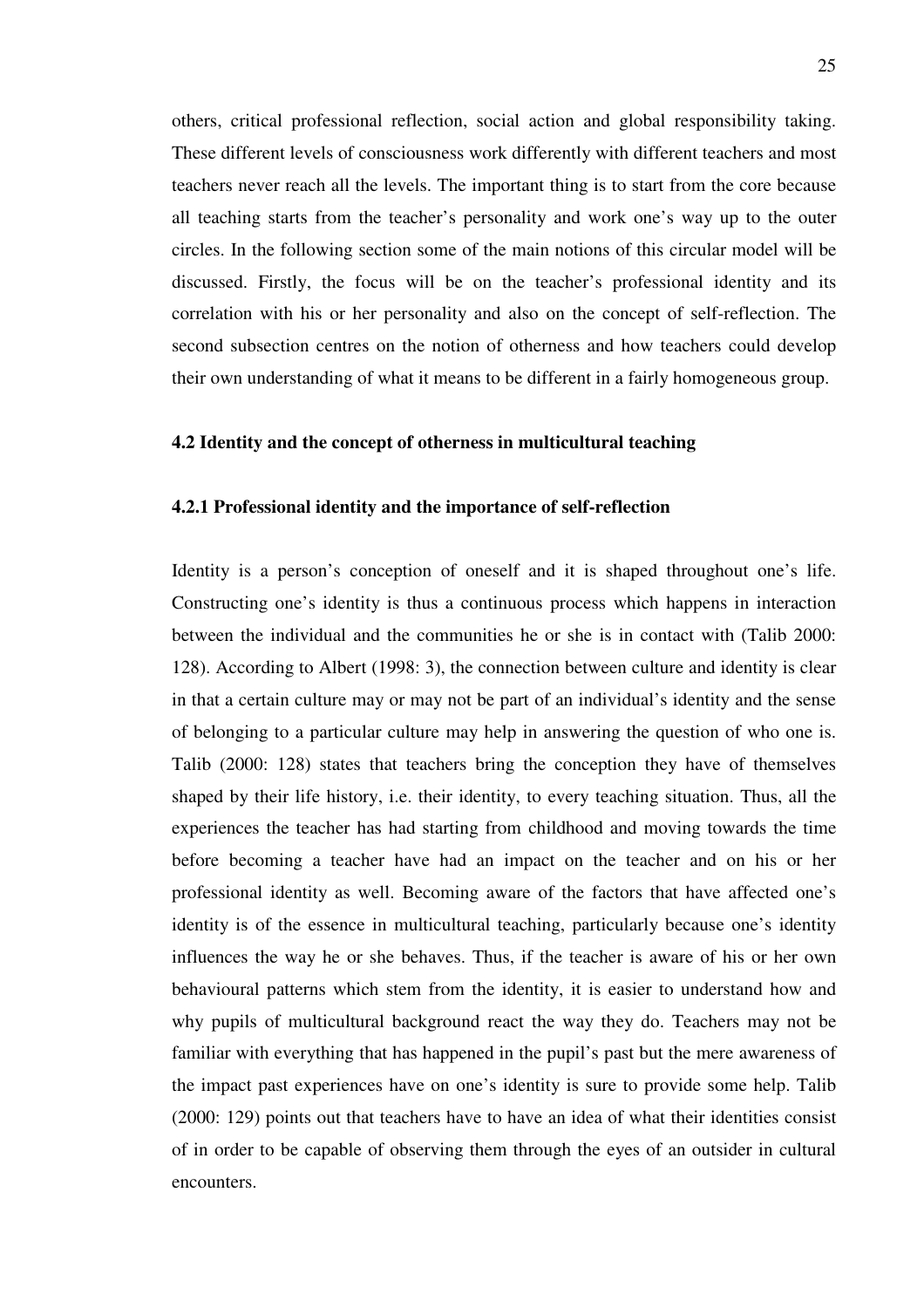The professional identities of teachers depend on several aspects and are not only defined by the teachers themselves but also by other people in the society, in the community and also by the media. The role of the teacher has been defined differently at different times (Talib 2002: 95) and national and cultural attitudes and beliefs have an effect on what is considered to belong to the profession of a teacher. According to Talib (2000: 95), teaching is a social process which requires a great deal from the teacher: quick decision-making, problem solving and the ability to create a caring and encouraging learning environment. All this is based on how the teacher relates to life in general and the basis for this is his or her own personality. There is no such thing as objective education, which means that the teacher's previous life experiences have shaped his or her views on education and teaching (Talib 2002: 96). The culture in which the teacher was born and raised has influenced the way he or she comes in contact with pupils and also the way he or she treats pupils of diverse backgrounds. Since teaching is a profession where emotional commitment and personality have an important role to play, it is important for teachers to genuinely respect all human beings despite their ethnic, religious or social background.

According to Koppinen (1999: 147-148), personality is an important tool in multicultural teaching since it is easier for the teacher to find ways to cope in unfamiliar situations if he or she is able to feel empathy towards pupils. Empathy, on the other hand, is possible only when the individual's personality is fully involved in the situation. Koppinen (1999: 148) states that even though it is imperative for teachers to teach with their personality, there is, however, a danger in it. Teachers who are one hundred percent committed to their profession are in danger to burn out at some point and therefore it is important, particularly for teachers who teach pupils of diverse backgrounds to know when it is acceptable for professionalism to overcome personality. Teachers who daily encounter pupils of multicultural background are bound to face situations where they have to put their full personal potential to use but Koppinen (1999: 148) emphasizes that a teacher who has enough expertise knows when to lean on to professionalism instead of personality. It is sometimes difficult to separate these two terms from each other but Koppinen (1999: 148) makes the distinction in the following way: when a teacher first meets a pupil of multicultural background, it is important to encounter that pupil as a person and thus convince the pupil of the fact that the teacher is genuinely interested in the pupil and his or her learning. Everything else that goes on in the classroom and at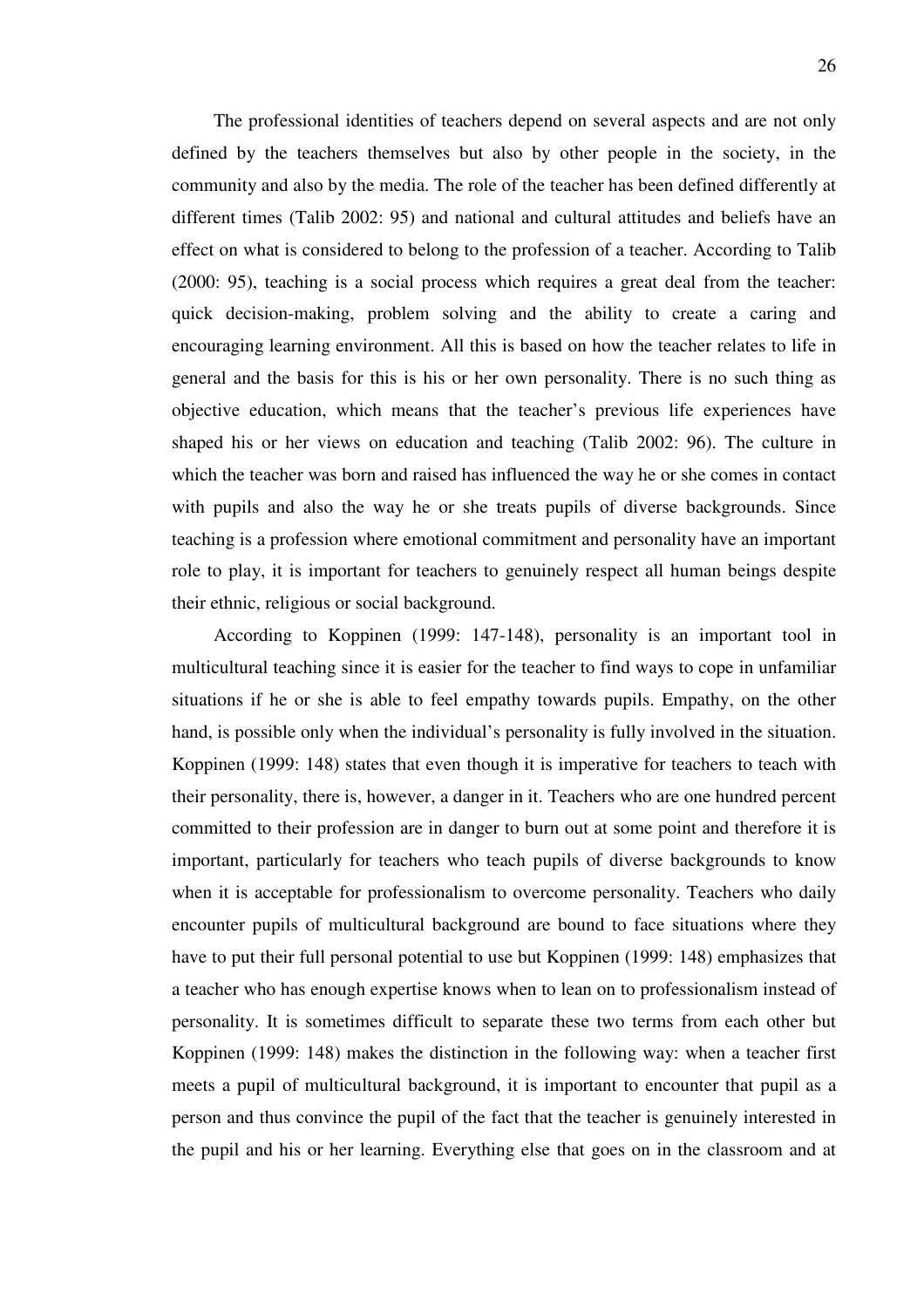school the teacher can use his professionalism for. This will ensure the well-being of the teacher and thus contribute to the well-being of pupils alike.

Self-reflection and particularly reflection on past experiences is closely linked to the identity of a teacher. According to Talib (2005: 45), the experiences teachers have had shape the way they perceive themselves, which in turn directs their teaching. As far as multicultural teaching is concerned, it is important to become aware of the image a teacher has of oneself and self-reflection is the perfect tool for the process of bringing one's identity into consciousness where it can be dealt with and eventually even changed if necessary. Talib (2006: 149) states that it is possible to change oneself in order to fit into new circumstances: the only prerequisite is that one truly wants to change oneself. Teachers who want to implement multicultural teaching as part of their everyday work have to be prepared and willing to reflect on their self and on the experiences that have shaped them into the person they currently are. This can be a surprisingly difficult and taboo-like matter for some people because it is not easy to enter the world of one's inner self, let alone question the values and attitudes one has held as absolute and real for quite some time. Nevertheless, according to Talib (2006: 149), critical reflection is where both personal and professional growth begins and a similar process of reflection is needed in order to tackle and accept the complex issue of one's own ethnic identity. Multicultural teachers have to be bold enough to return to the place where they have left in their inner self and sort out the factors that make them who they are and reflect on the consequences of these factors. They also have to be able to question the truths they have often taken for granted, not only within themselves but also within broader social contexts, such as the school, the community surrounding the school or the society in general. By being aware of the underlying reasons behind their choices, teachers are also able to understand their pupils better, which in turn can result in several interpretations about the world, all of which are equally justifiable and appropriate, only different (Talib 2005: 46). This is the core idea of multicultural teaching in general and teachers who have been able to reach this point in their self-reflection, will also be able to teach their pupils efficiently and promote ethnic, racial, religious and sexual equality.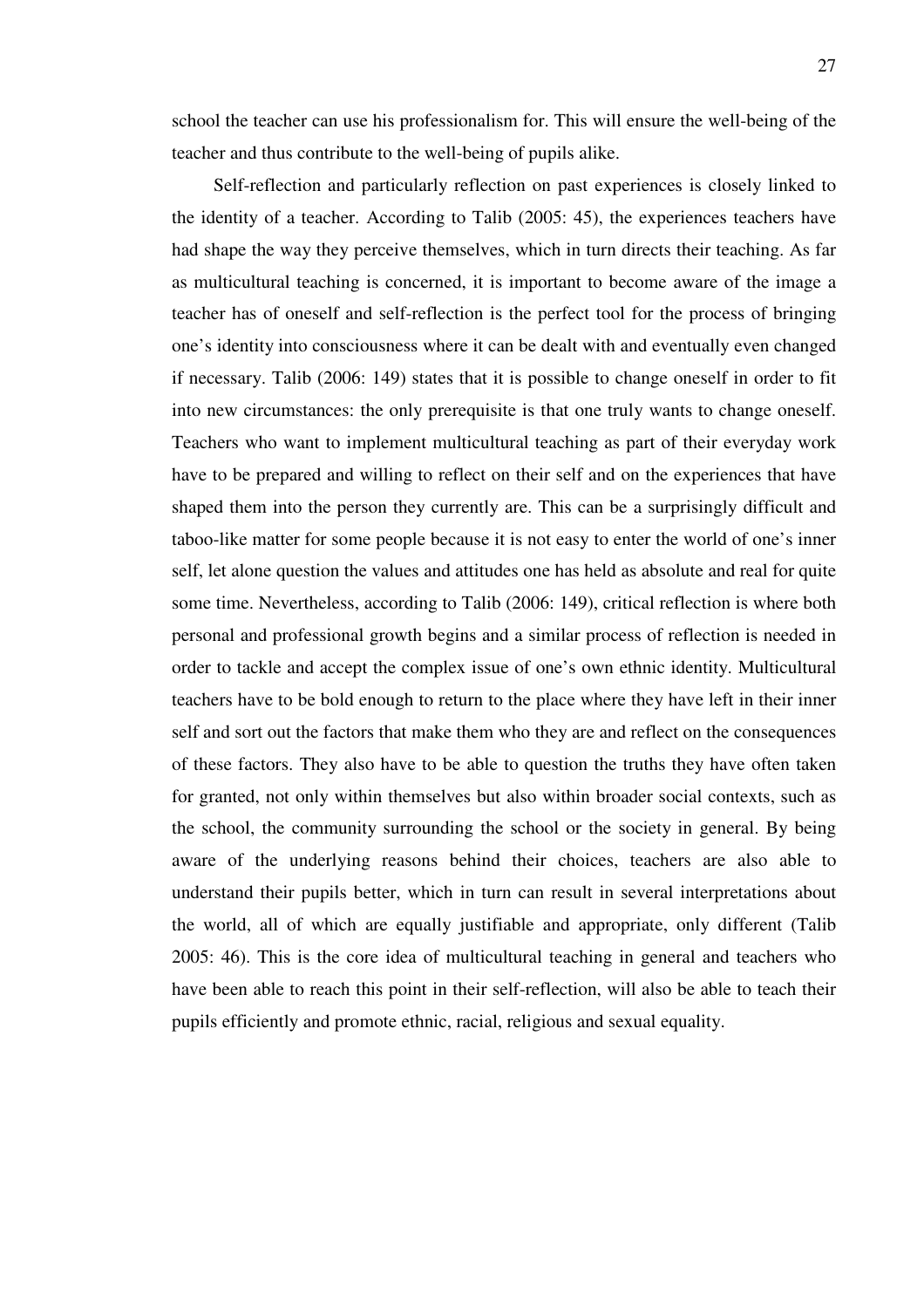#### **4.2.2 Otherness and coming to terms with it**

Before teachers can be referred to as being multiculturally competent, it is essential that they come to terms with what is called otherness (Talib 2006: 151). It is by no means an easy task – Talib (2006: 151) claims it is the most difficult aspect in the implementation of multicultural values. The term *otherness* or *the other* refers to something different, usually meaning a person who is different from us in terms of values, beliefs, attitudes, nationality, ethnicity, race, looks, religion, gender or age. Talib (2005: 48) says that multicultural competence requires a certain awareness of what is called the other on part of the teacher, and this can be a challenging task for everyone, including teachers struggling with multicultural issues. According to Talib (2006: 151), the problem with facing the other is in the person's need to find reasons for the behaviour of the other and making sense of what is strange and foreign is often done through one's own lenses. This can result in conflicts since the idea is not to interpret otherness through one particular worldview but to accept the fact that different worldviews can live side by side in agreement. This is what all teachers have to become aware of and approve of before they can call themselves multiculturally professional and competent.

Hoffman and Cools (1999: 207) note that in every culture foreigners and strangers are defined with specific words thus indicating that it is an innate, human need to make a distinction between what is meant by *us* and what is meant by *them*. Talib (2006: 151) says that collective identity is something human beings naturally build upon and want to belong to, and that is why others are often described in a negative manner. This is a consequence of two different factors: Firstly, otherness as a term was developed for nationalistic purposes and particularly in the  $19<sup>th</sup>$  century during the rise of national states, there was a clear need to separate others from us. Secondly, otherness serves as a means for stronger nations to impose their political, ideological and economic power onto other weaker nations (Talib 2006: 151). Used in this way, animosity against foreigners usually resulted from fear and fear has an important role to play when it comes to unsuccessful encounters with different people also today. When an individual is faced with something that he is unfamiliar with, the newness of the situation is frightening and the natural way of reacting is to push the strangeness away in order to protect one's identity. Despite the fact that fear is a natural emotion to all human beings, overcoming that fear is of paramount importance when it comes to becoming multiculturally-oriented and accepting of diversity.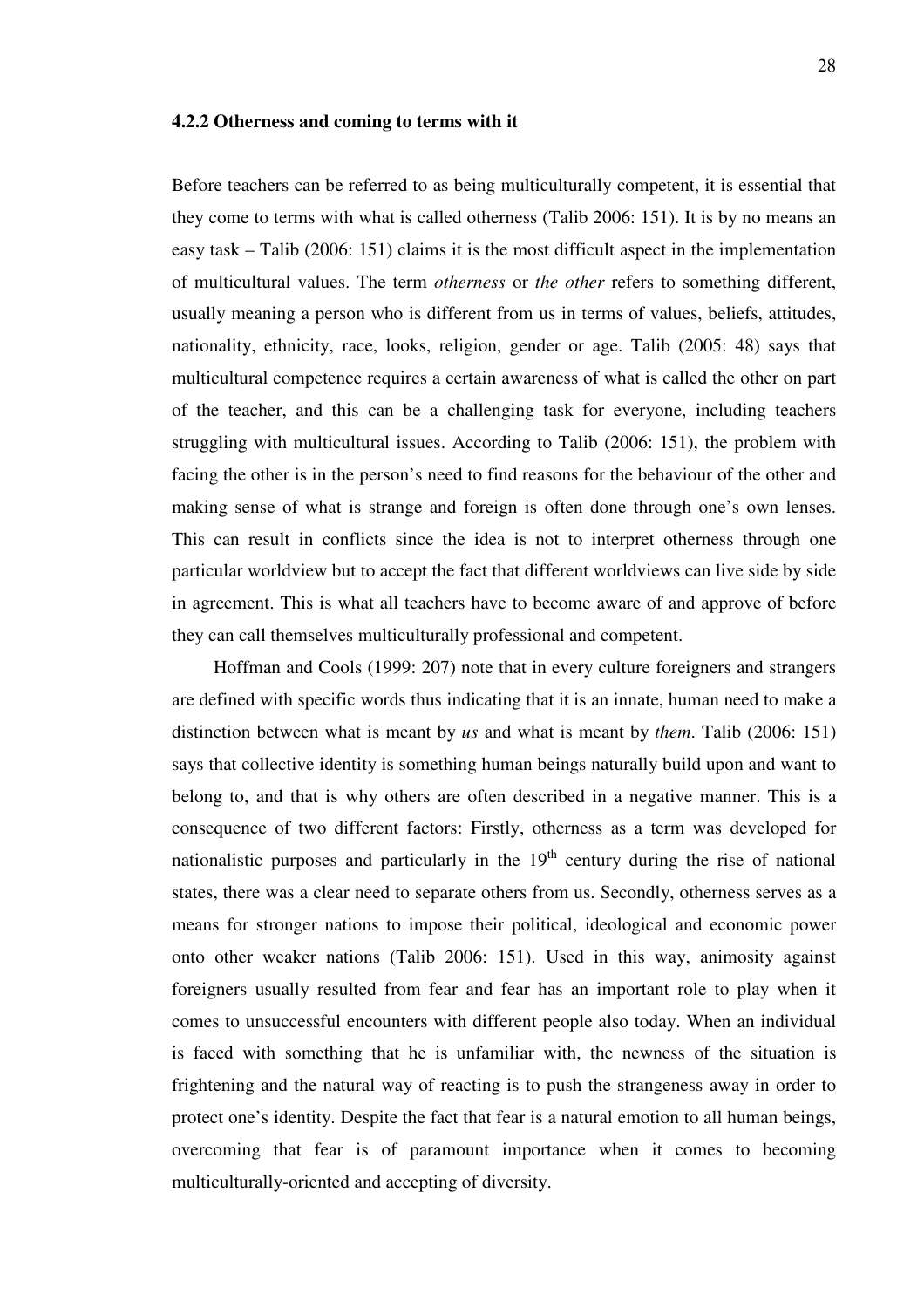Hostility towards the other is not, however, merely a by-product of nationalism, it is also socially constructed and passed on by parents, the broader social community and sometimes schools alike. Talib (2006: 151-152) emphasizes the importance of education in fostering cooperation and communication with everyone, no matter what their cultural, linguistic, ethnic or religious background is. Schools should become havens of human rights where everyone is respected and appreciated for who they are, where all types of identities have a freedom to grow and where nationalistic ideas are resisted, not encouraged. In this context it is interesting and imperative to consider the values outlined by the Finnish National Core Curriculum (NCC, Perusopetuksen opetussuunnitelman perusteet 2004: 12). It is directly stated that Finnish elementary and middle schools, i.e. grades from one to nine, should base their teaching on Finnish culture, on its values and on the specific features Finland as a nation holds. If all countries outline the values represented by their schools similarly, the question of whether otherness can ever be totally accepted and thus multicultural education implemented around the world must be discussed. The Finnish education system puts emphasis on equal education opportunities for all but the values listed in the National Core Curriculum (NCC 2004: 12) suggest that while everyone has a right to receive education, the education received in Finland has a Finnish tag on it bearing the nationalistic values of this country. This view is in contrast with the principles of multicultural education outlined by Gay (1998: 13) and discussed in more depth in section 3.2.

Talib (2006: 152) stresses the importance of emotions in every encounter one has with diversity. Since dealing with otherness is emotionally-charged, it is extremely difficult to confront these situations with rationality and to try to change one's reactions to these encounters. In addition to fear, human beings have a tendency to remain faithful to their beliefs and when encountering something that is different to what one is used to, this reluctance to see matters from a different perspective tends to strengthen. As far as becoming multiculturally competent is concerned, teachers should above all become aware of their own relation to otherness and to all matters foreign (Talib 2005: 49). Coming to terms with otherness and diversity requires the ability to come to terms with oneself and with the idea one has of the other. This, in turn, entails reflection. As it has been stated on several occasions already, everything in multicultural education and teaching is interconnected and teachers who want to become multicultural in their teaching cannot escape from their own values, attitudes, and beliefs, or from their inner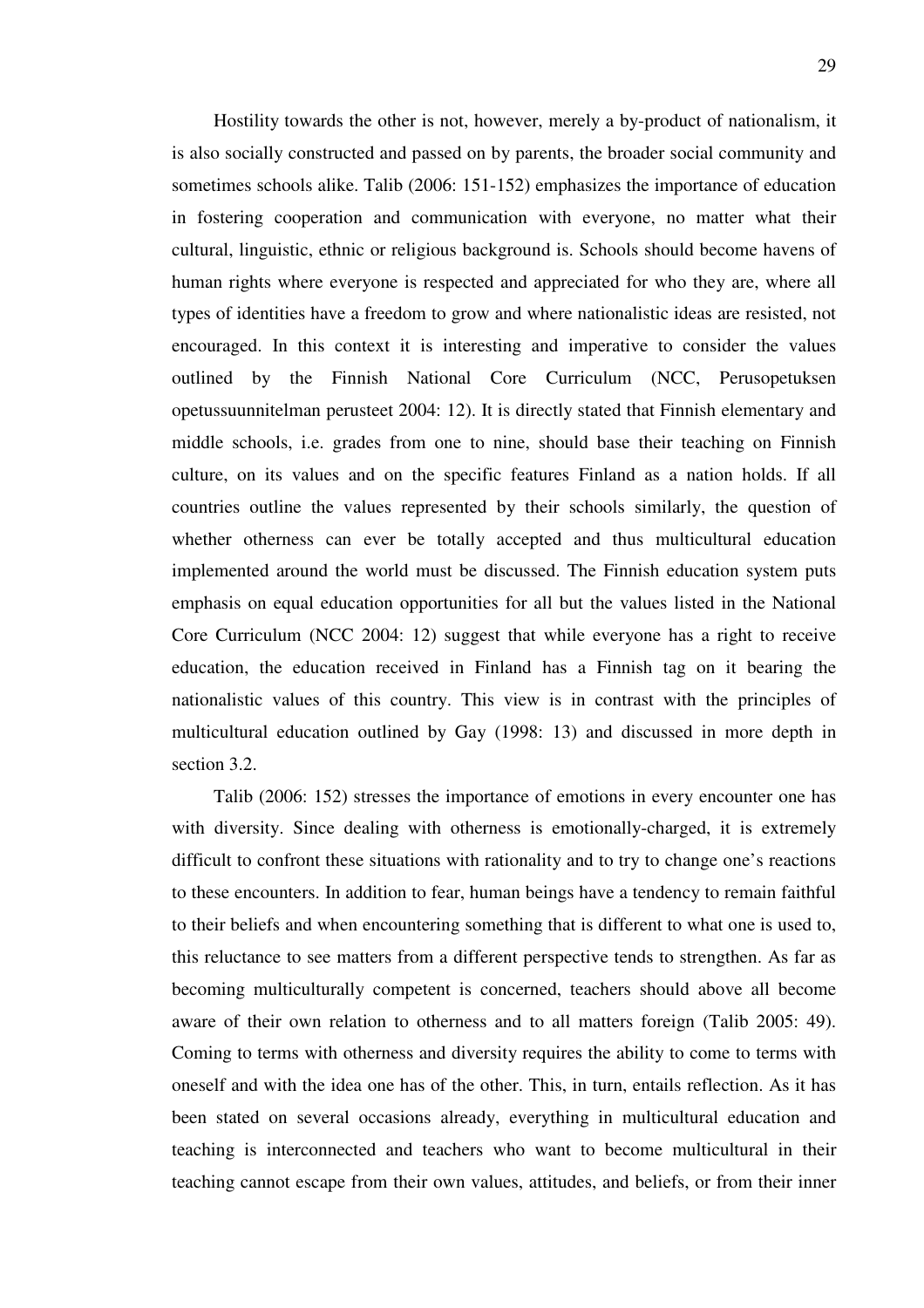self. A journey to oneself can be a demanding one and facing one's own stereotypes is never easy but in order for teachers to be able to teach about these issues to others, they have to know themselves thoroughly and be ready to respect and accept the other, both outside and inside themselves. This includes coming to terms with one's weaknesses, knowing them and accepting them as part of one's personality but also trying to overcome them in situations where they have a negative effect on one's actions and behaviour. According to Talib (2006: 152-153), this is the only way into deeper understanding, particularly when it comes to understanding otherness. Above all, teachers have to be fearless enough to encounter difference since it leads to tolerating multiple interpretations and the fact that more than often one accurate answer does not exist.

In addition to Talib (2005; 2006), Gollnick and Chinn (2009: 397) have also underlined how important it is for teachers to know their strengths and weaknesses if they want to develop their multicultural competence. Becoming familiar with otherness and other cultures is important but it all begins with becoming familiar with what one is afraid of when faced with diversity. Gollnick and Chinn (2009: 397) provide teachers with a set of practical instructions in order for them to become multiculturally more proficient. Firstly, teachers should get to know their own cultural identity and heritage before they can teach their pupils to become more tolerant towards diversity. Secondly, they should also learn about different cultures and try to seek situations where they are faced with otherness. If they become familiar with the other on a day-to-day basis, it is easier for teachers to understand it and thus teach their pupils to similarly comprehend it. The opposite of fear is often becoming acquainted with what one was afraid of to begin with and this very same technique can be used in teaching. Thirdly, Gollnick and Chinn (2009: 397) advise teachers to critically examine the way they interact with pupils of multicultural background. Sometimes teachers accidentally ignore multicultural values and instead reinforce the status quo in schools, i.e. teach pupils to segregate people from each other based on the colour of their skin, their religion or their ethnic background. By questioning their own teaching and their own attitudes towards otherness, teachers have a better chance at not only making their teaching multicultural but also at making themselves more competent multiculturally which will not only help them in their work but will also empower them as individuals thus making them more tolerant and acceptable of others.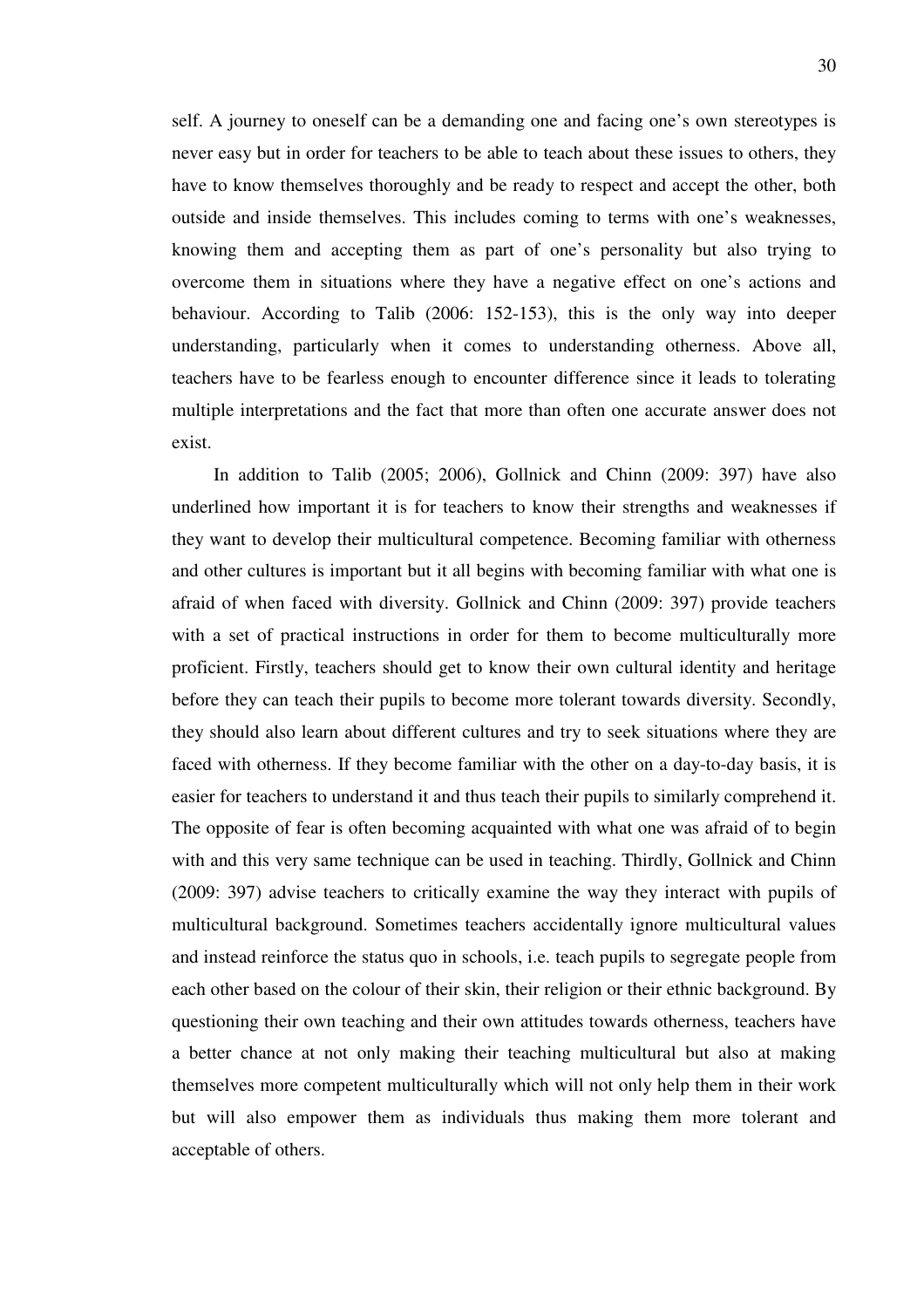#### **4.3 Towards multicultural competence**

Both Pollari (1999: 152) and Talib (2000: 135) have studied the phases of the culture shock a teacher receiving pupils of multicultural background in their classroom undergoes. Pollari (1999: 152-157) has listed there to be four phases whereas Talib (2000: 135) has arrived at only three phases. No matter what the accurate number of phases is, it is clear that both immigrant pupils and teachers experience a similar culture shock – immigrant pupils undergo this shock when they first arrive in the new country whereas teachers of multicultural pupils experience this shock when they first start teaching a multicultural class (Talib 2000: 135). New teachers first entering a culturally diverse school are thus expected to experience a shock of their own in one form or another. If a teacher who starts to teach a multicultural classroom has had previous experience with multicultural issues and is aware of his or her own cultural identity, the shock will naturally be milder but nonetheless, the teacher will undergo a shock either consciously or subconsciously. According to Pollari (1999: 153), learning about new cultures is not enough for a teacher to become multiculturally competent; instead it all begins with the ability to examine one's own culture through the eyes of a foreigner. This process is challenging and even teachers who are delighted and eager to work with pupils of multicultural background will experience feelings of resentment and hostility. The most important message conveyed by Pollari (1999) and Talib (2000) is for teachers to accept a full range of emotions as a normal part of the culture shock and not blame themselves when negative feelings arise. The four phases presented by Pollari (1999: 152-157) will be presented in the following paragraphs.

In both Pollari's (1999: 154) and Talib's (2000: 135) studies the first phase is called *honeymoon* and during this stage the teacher is anxious to find out more about the cultures of his or her pupils. Everything is new, everything is exciting and teachers are often willing to do more than is actually expected of them. For instance, they use their spare time to learn more about the families, traditions, values, belief systems, cooking and religion of their pupils and are even prepared to help the parents to adjust to the new culture. Excessive work is of course unnecessary and those teachers who are the most enthusiastic to be seen as multicultural, often run the risk of feeling even more resentful in the following stages of the culture shock. The honeymoon phase is, however, a very positive period because everything is new and exotic, also for the teacher (Talib 2000: 135). Nevertheless, it is merely the first stage and by no means is a teacher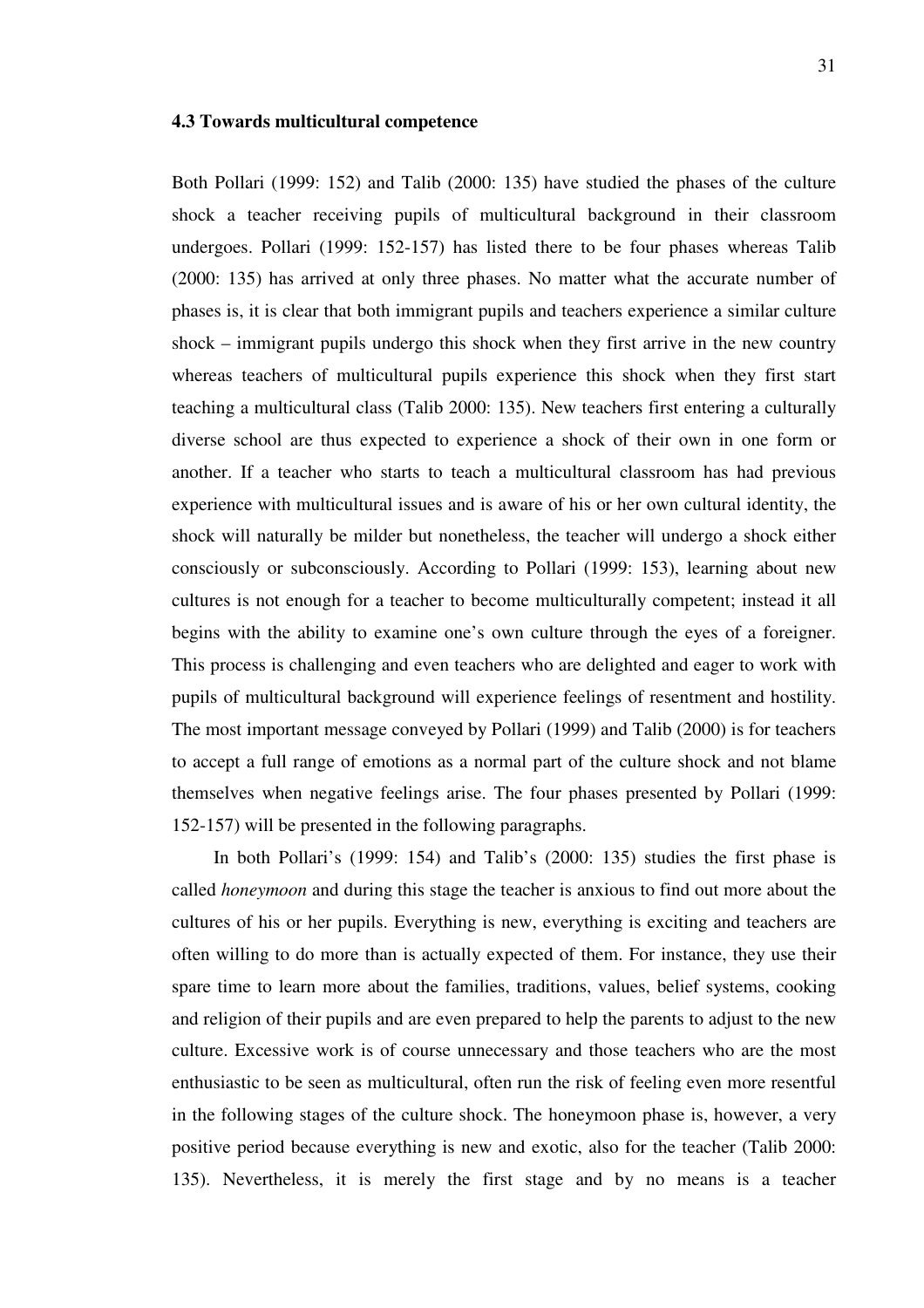multiculturally competent after this stage. Developing one's multicultural competence is an infinite process and teachers who have been working with pupils of multicultural background for thirty years are still not ready – there is always something new to learn and becoming aware of the permanent nature of the process is an important part in becoming multiculturally competent.

In Pollari's (1999: 156) model, the second phase is called *the shock phase* and this might not be so easy for the teacher to detect. This is the stage where the feelings of resentment and hostility start to build up but are not yet shown in the teacher's day-today conduct. When the teacher at first had plenty of empathy towards the immigrant pupils, in this stage the altered situation starts to take its toll. Teachers get tired of having to work harder in order for all pupils to learn and problems with the language start to irritate them. In the shock stage teachers might feel guilty for even experiencing these feelings but eventually this results in the third phase which is called *the reaction phase* (Pollari 1999: 156). Talib (2000: 135) has not separated these two phases from each other: she presents them as the same *rejection phase* in which the teacher experiences negative feelings towards immigrant pupils and teaching diverse pupils in general and vents his or her anger either on colleagues or on family and friends, assuming they have the time or the energy to listen. Pollari (1999: 154) claims that teachers get depressed by their own anxiety and negative feelings and their aggression results in complaining. Consequently, indefinite aggression and resentment give rise to racist emotions and as a result, to extreme guilt. Teachers often feel that immigrant pupils are ungrateful for everything the teacher has done for them and they have neither the energy nor the enthusiasm to help these pupils or their families anymore. Pollari's (1999: 154-155) message is simple: teachers should not give up on themselves or on their pupils at this stage, their feelings are acceptable and only feelings, not their actual opinions. Once this stage passes, the hostile emotions will make way for a more serene atmosphere and positive attitudes.

The fourth and final stage in the culture shock teachers of immigrant pupils undergo is, according to Pollari (1999: 157), *the tranquil phase*, also called *the stabilization phase*. Talib (2000: 135) aptly calls this *the regression phase* and in a way it is precisely that: the teacher has passed the most acute crisis and is ready to face facts in a more objective and neutral way and to return to the beginning. During this final stage teachers realize that there are both positive and negative aspects to teaching pupils of multicultural background and that there is no need to take sides. Teaching is teaching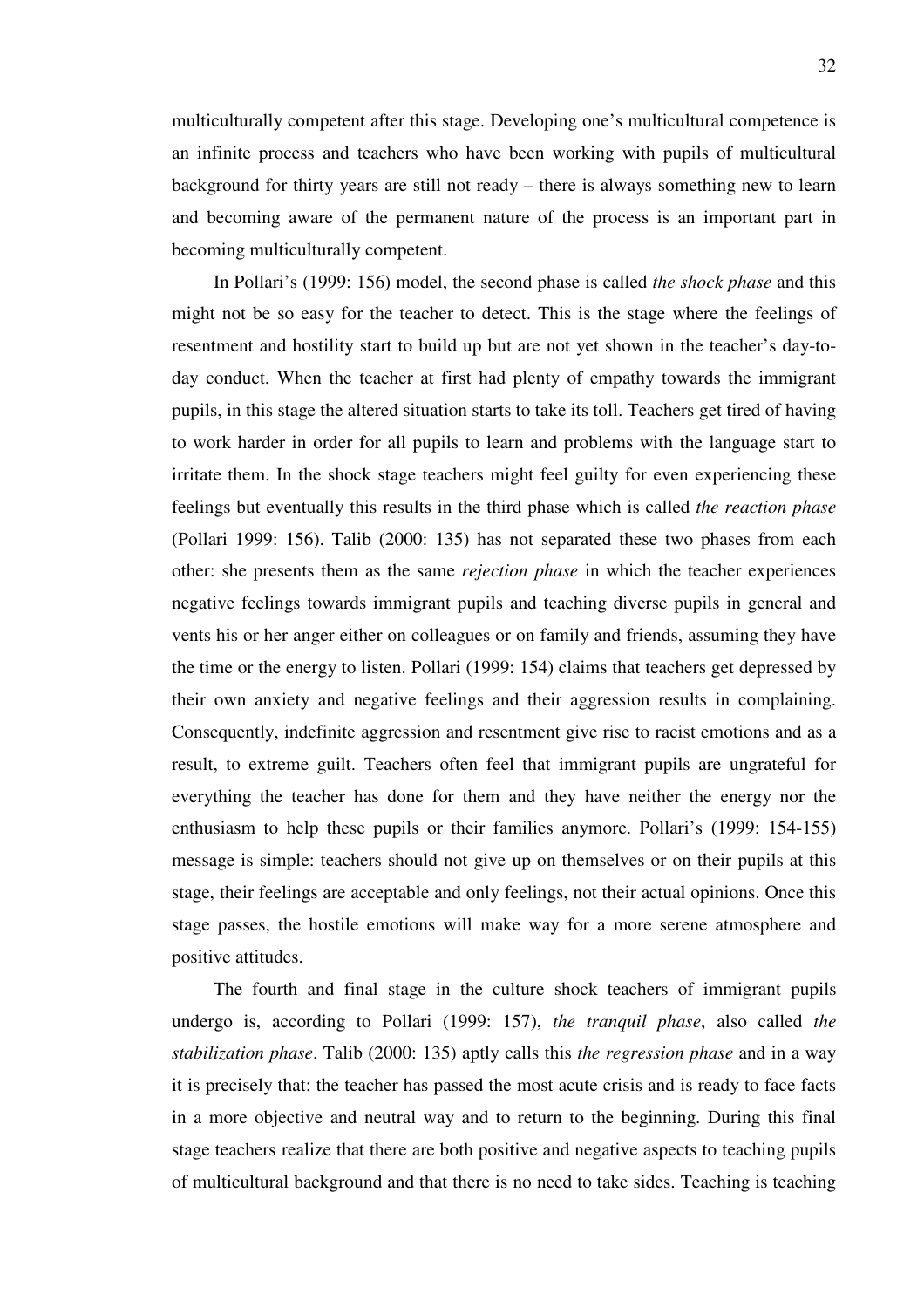no matter what type of backgrounds the pupils come from: there will be good days and there will just as well be bad days. At this point, teachers are already more familiar with the specific features of multicultural teaching and they can therefore take a step back and take a look at their own teaching – and their pupils – in a more neutral manner. They also come to terms with their own limits and hopefully comprehend that they do not have to do everything for the immigrant pupils and their families. No one is irreplaceable and one part of being a multiculturally competent teacher is for teachers to understand that their teaching serves pupils better if they remember to take care of themselves and do not feel responsible for the whole adaptation process of both the immigrant pupil and his or her entire family. Pollari (1999: 155) concludes that teachers learn to take a more administrative stand to everything that takes place in the classroom and this can be seen as something positive. Maintaining a certain distance is not a disadvantage for a multiculturally competent teacher, on the contrary.

To sum up, having multicultural competence is an integral part of multicultural teaching and even more so since it is directly related to the teacher as a person and thus to his or her identity. When teachers' conceptions of pupils of multicultural background are concerned, their multicultural competence, i.e. whether they perceive themselves as competent enough to teach pupils of multicultural background appropriately, has an enormous effect on their teaching as well. If teachers feel that they possess multicultural competence and thus feel secure about teaching pupils of diverse backgrounds, this is naturally reflected in the conceptions they have of these pupils. Teachers who are multiculturally competent and know themselves as teachers and as people, too, tend to feel more at ease with their work and are the most likely to have more positive attitudes towards pupils of multicultural background and towards multicultural teaching in general. According to Gollnick and Chinn (2009: 399), multiculturally competent teachers reflect on their work, are aware of their own strengths and weaknesses, know how to face the otherness around them and within themselves and know their own limits in that they do not burn themselves out. Satisfaction with oneself and with one's work more than often results in a positive atmosphere and there is no need for resentment based on cultural and/or linguistic difficulties. Confident and competent teachers make confident and competent pupils and vice versa.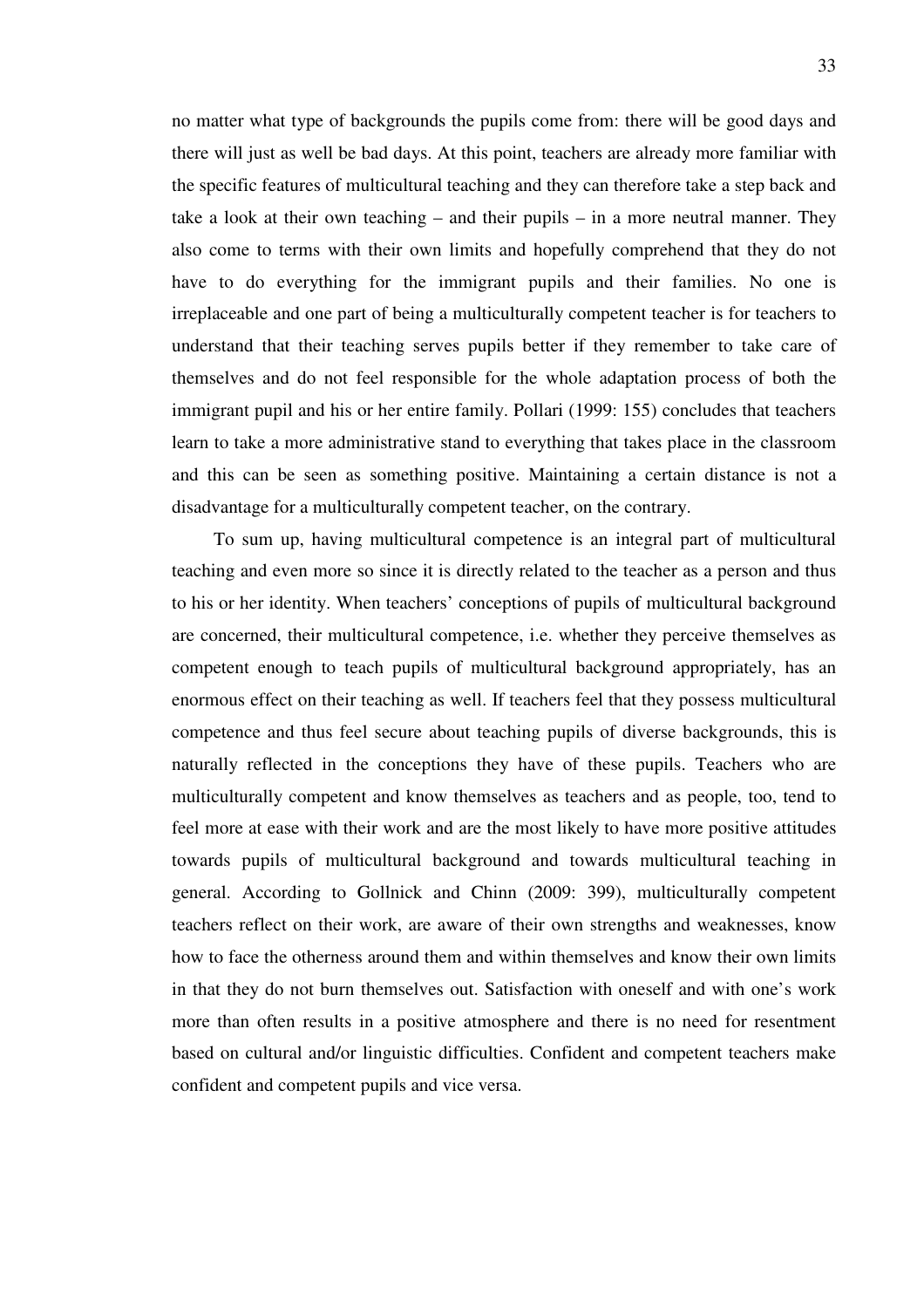### **5 LINGUISTIC DIVERSITY IN MULTICULTURAL TEACHING**

The following chapter shifts its emphasis from multicultural competence onto linguistic matters in relation to pupils of multicultural background. The mother tongue of pupils with foreign background is something other than the language used in schools and this presents a dilemma for all teachers working with multicultural pupils. The first section of this chapter aims at defining the terminology, i.e. what is meant by bilingual and multilingual education and also addresses multilingual education from the point of view of the teacher. In order for multicultural education to be successful, it is essential that teachers and pupils can find a common ground in their communication. In practical terms this means that they have to share a common language which can be problematic since the variety of language is becoming so great that teachers cannot be expected to master the languages of their pupils. This dilemma will be discussed in the first section. The second section focuses more on linguistic diversity in Finnish schools, describing the prevailing situation where Finnish is the language used in classrooms while there are more and more pupils of multicultural background who have insufficient or even nonexistent skills in Finnish. In the same context the status of the mother tongue in comprehensive education will be discussed in further detail. The third and final section will examine the little-researched area of foreign language learning and multilingual pupils and will shed some light on what it means to teach foreign languages through a language that might be foreign for immigrant pupils.

#### **5.1 Bi- and multilingual education: teaching language minority pupils**

Cenoz and Genesee (1998: viii) make a clear distinction between bilingual and multilingual education. Bilingual education has usually been the term used to describe education which is provided with more than one language. Cenoz and Genesee (1998: viii), however, state that multilingual education is an even more complex issue since it deals with not just two but several different languages. Nieto (2002: 205) uses the term bilingual education but uses it to refer to the language situation in American schools where English is the only language used in schools and most language minority pupils only need to acquire a good command of English in order to be able to cope in school. The situation is fairly similar in Finland: Martin (1999: 84) states that Finnish is the language used in Finnish schools and in order for pupils of multilingual background to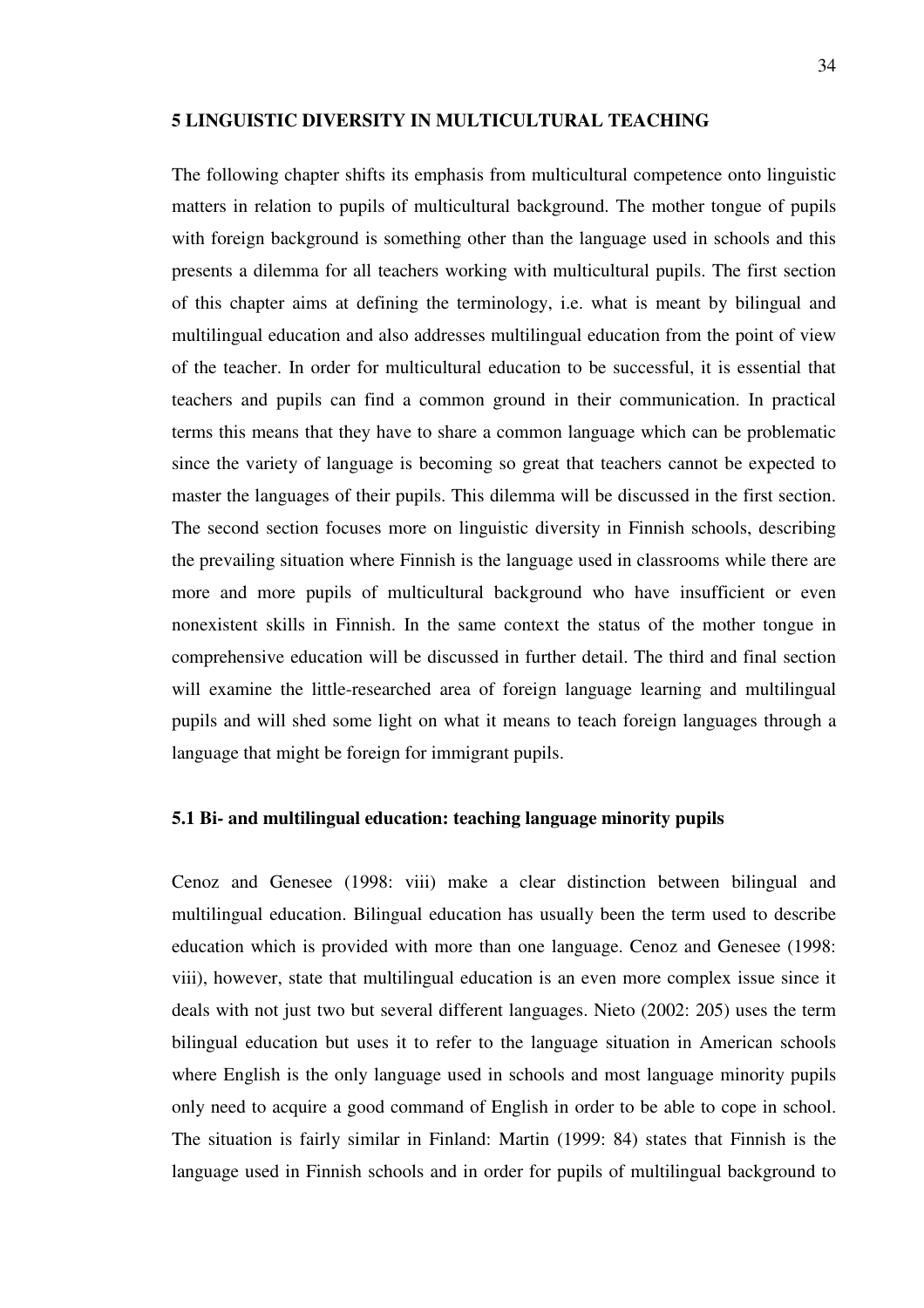survive, they need to reach a certain level in their Finnish skills. *Bilingual education*  would thus seem like the appropriate term to be used when the status of Finnish in comparison with the status of the pupils' mother tongues is concerned. Particularly section 5.2 will discuss this matter further and the term bilingual education will be used then. However, Cenoz and Genesee (1998: viii) define *multilingual education* as education where several languages, other than the pupils' mother tongues, are used in teaching and the aim of which is for the pupils to achieve communicative competence in more than two languages. Therefore, multilingual education seems to be the suitable term to be used when foreign language learning among immigrant and language minority students is concerned. All pupils in Finland, including pupils of multicultural background have to learn at least English, most of them also Swedish, and since the language of instruction is Finnish, multilingual education definitely holds its place and will be used as the recurring term in the final section of this chapter.

Consistent with the principles of multicultural education, multilingual education underlines the importance of linguistic diversity and desires to promote multilingual, not monolingual instruction. Arias (2008: 38) points out that respecting linguistic diversity contributes to tolerance and appreciation in schools. Raising awareness of multilingual matters is imperative and this only works by educating both teachers and pupils of the importance of language acquisition. Both multicultural and multilingual education are based on mutual respect, and Nieto (2002: 81) highlights the significance of viewing linguistic diversity as a resource, not as a shortfall. Most schools across the world still rely on integration and expect their multilingual pupils to adapt to the reality of the classroom, i.e. to learn the language used in instruction and pay no attention to the mother tongue of their pupils. However, according to Nieto (2002: 81) and Arias (2008: 43), bi- or multilingualism should be seen as something positive and it all begins with teachers. Nieto (2002: 205) states that teachers should have positive attitudes towards their language minority pupils and towards linguistic diversity in general, and Arias (2008: 43) confirms that it is the teachers' duty to encourage language minority pupils to take pride in their multilingualism and not feel separate from the native speakers of the language used in schools. This message is loud and clear: if teachers are disrespectful or indifferent towards the mother tongues of their pupils, the pupils themselves will feel left out and learn to see their multilingualism as a handicap, not as an advantage.

Nieto (2002: 93-96) provides three crucial guidelines for teachers who wish to implement bi- or multilingual education in their teaching. It must be pointed out that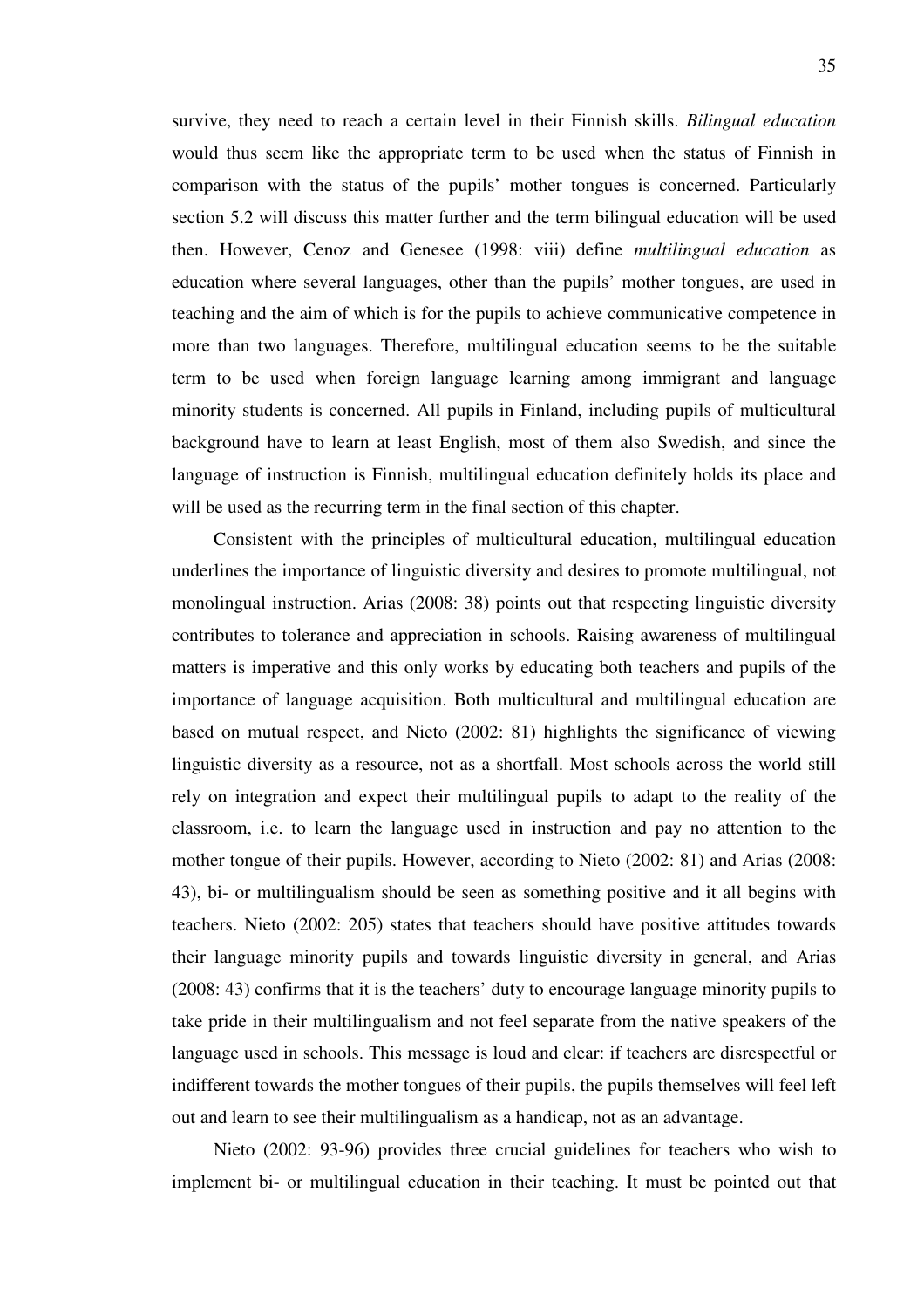more than often teachers do not have the luxury of choice anymore: classrooms are becoming increasingly multicultural also in Finland and teachers have to take a stand to linguistic matters, whether they want it or not. All teachers, not just language teachers have to deal with the language dilemma and that is why Nieto (2002: 93) states that first of all, every teacher working with pupils of multicultural background has to have some knowledge of language acquisition. Nieto (2002: 93) claims that learning what Stephen Krashen meant by teachers providing pupils with comprehensible input is crucial for every teacher if they want to succeed in establishing a functional and communicative relationship with their language minority pupils. Pupils will not learn unless they understand what the teacher is saying and teachers will not understand that their pupils might not follow their teaching if they have no idea which processes language learners undergo and how fast. Nieto (2002: 94) also recognizes the fact that most teachers will not have received this information during their teacher education and therefore might have to acquire it on their own. However, teaching will become more efficient and comfortable both from the point of view of the teacher and of the pupil if teachers have some knowledge of what is happening in the pupil's brain.

Nieto's (2002: 94) second guideline sends an important message to all teachers: they have to acquire an additive perspective towards bilingualism. An *additive perspective* is the term used by Nieto (2002) and it refers to an entirely different view on the status of languages. Nieto (2002: 94) states that teachers should discard the traditional view where immigrants are expected to adopt the dominant language and abandon their mother tongue in order to fit into society. Instead, they should choose the one that supports the idea that the dominant language, in this case Finnish plus the languages immigrants bring with them to the country can be of value, not of detriment. In the additive perspective all languages are considered equal and even though there is one or two dominant languages in the country, this does not mean that pupils of multilingual background have to abandon their native languages entirely. Section 5.2. will discuss in further detail the language situation in Finnish schools and will also address the matter of native language education for immigrant pupils. According to Nieto (2002: 95), even more important than knowing the languages of their pupils is the fact that teachers encourage their pupils to utilize their mother tongue and the cultural information they have in learning. This contributes both to learning and to cultural awareness and supports pupils' self-worth.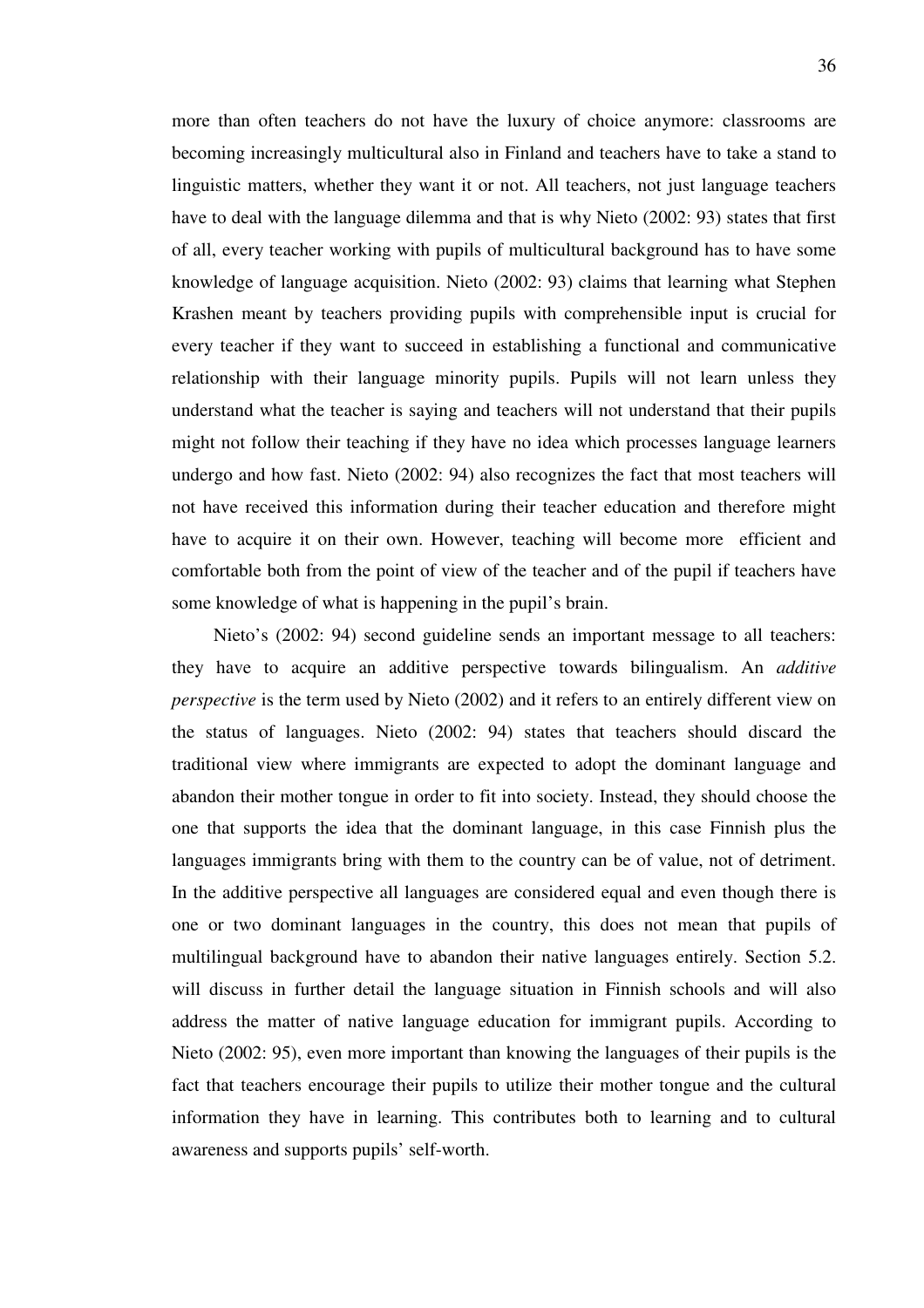The third and final guideline introduced by Nieto (2002: 95-96) is that of promoting native language literacy among language minority pupils and this should become the responsibility of teachers and schools. Nieto (2002: 95) points out that teachers can promote their pupils' literacy in their native language by giving them time to work in small groups with other pupils of the same language. Nieto (2002: 95) also suggests that committed teachers might learn one of their pupils' languages and by struggling with language learning themselves, this might give them a better understanding of what their pupils' are experiencing. Becoming familiar with the structure of the foreign language spoken by the pupil might also help in making comparisons between the language the pupil is trying to master and his or her native language. This would be particularly useful for foreign language teachers. Furthermore, Nieto (2002: 95) insists that teachers should not be left alone in their attempt to promote native language literacy; schools have to be accountable for providing the suitable setting and for offering pupils the chance to have education also in their mother tongue. This is already the case in Finland where pupils of multilingual background attend classes where they learn their own mother tongue in addition to Finnish as a second language. The underlying idea behind Nieto's (2002) guidelines is to promote linguistic equality and thus contribute to the equality of the pupils as well. If pupils and their multicultural and multilingual heritage is seen as an advantage in school, they will also learn to appreciate it themselves and this results in better learning outcomes among these pupils.

# **5.2 Immigrant pupils and Finnish**

Gollnick and Chinn (2009: 221) state that children who do not have a good command of English are unable to follow teaching at school and in addition to subject matter have to learn a language that is new to them. They also confirm that these language minority children often have trouble keeping up with others and are thus more likely to fail and drop out. This situation is also applicable to pupils of multicultural background in Finland. Maisa Martin (1999: 84), a pioneer of Finnish as a Second Language (FSL) studies, underlines the importance of Finnish in Finnish schools: it is used as the common language in all teaching thus making it almost impossible for pupils who do not understand and speak Finnish to follow instruction in the classroom. Since a good command of the language spoken at school is the basis for learning, Martin (1999: 84)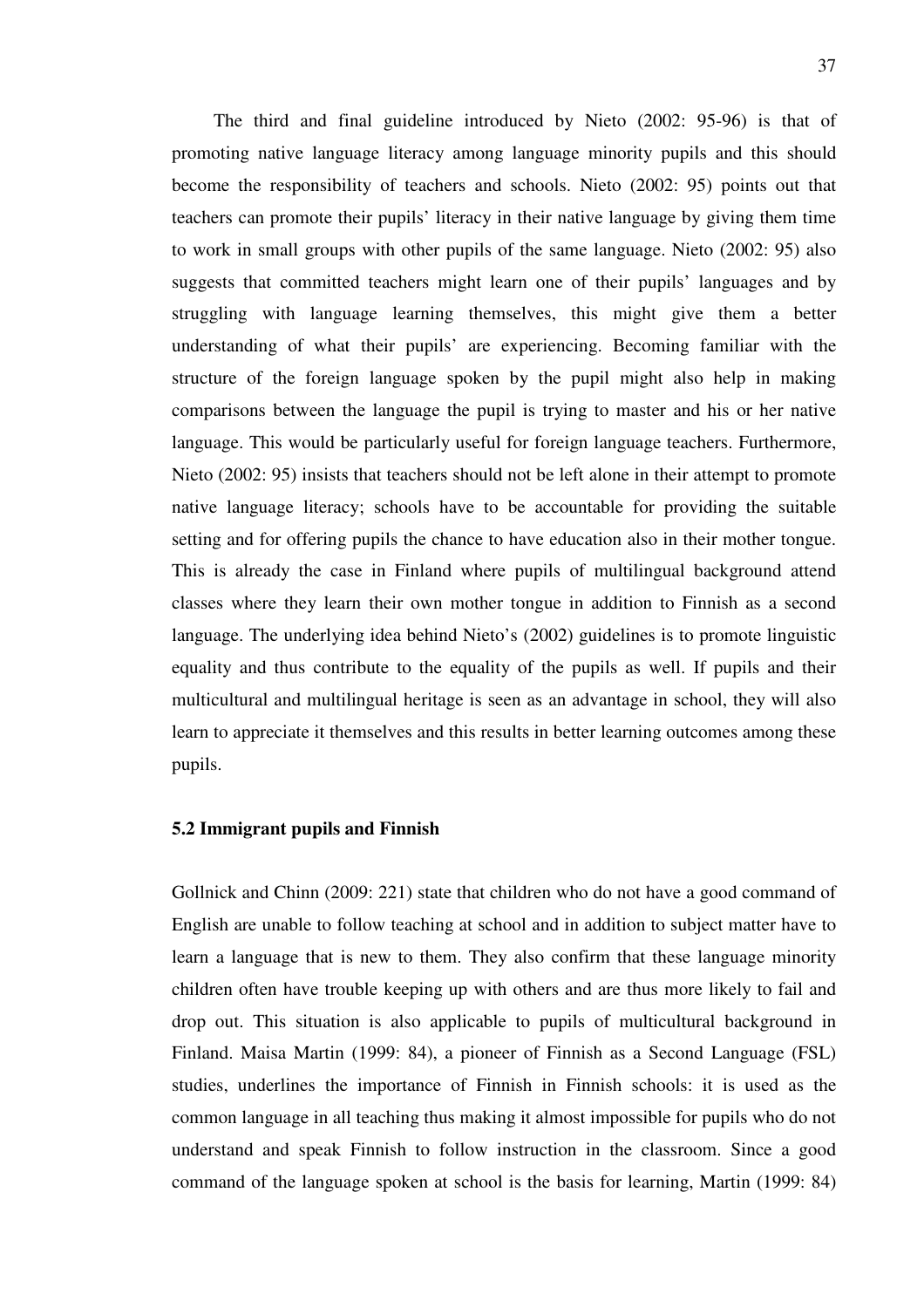points out that multiculturally equal learning environments attempt to contribute both to the development of the school language, in this case Finnish, and to the development of the pupils' mother tongues. The following paragraphs will thus focus on the role of Finnish in Finnish classrooms and also on the role of the pupils' mother tongues in accordance with the principles of multicultural education. Lastly, the focus will shift on Miettinen and Pitkänen's study (1999: 13-15) by revealing more about the perceptions teachers have of the linguistic problems in the classroom. Language has an important role to play, particularly in foreign language teaching and language minority pupils' special needs have to be met in order for a learning environment to be able to call itself multicultural.

As far as immigrant pupils and Finnish are concerned, Martin (1999: 89) stresses both the importance of learning Finnish in academic achievement and the fact that learning a new language – any language – takes time. Pupils whose mother tongue is something other than Finnish have to not only tackle the new language but also learn the way Finnish is used to express cultural issues. Language, culture and thinking are interconnected and the way speakers of a certain language use their language also reflects the world they live in (Martin 1999: 87). Therefore, immigrant pupils have to learn how to express themselves in a foreign language and in addition learn to receive information provided in that language.

The language used at school is different from the language used in everyday life: it is more abstract and includes concepts which are often also culture-specific. According to Martin (1999: 90), it is thus the responsibility of the entire school community to support the immigrant pupils' development in Finnish, not only that of the teacher in preparatory studies or that of the FSL teacher. Teachers also have to realize that errors are part of the language learning process and if an immigrant pupil seems to be making grammatical mistakes which he or she did not make before, it might in fact mean that he or she is making progress by having learned a certain grammatical rule and is now applying it to all situations (Martin 1999: 89). Martin (1999: 90) also reminds teachers not to fall in the trap where the pupil seems to be speaking Finnish which sounds almost flawless because it might not in fact be an indicator of their comprehension skills. Sometimes pupils try additionally hard to sound like native speakers but in fact can only talk about basic topics such as their family, friends or hobbies and thus do not understand the more abstract matters discussed in class. Since everyone learns a new language differently and at a different pace, it is crucial that all teachers in multicultural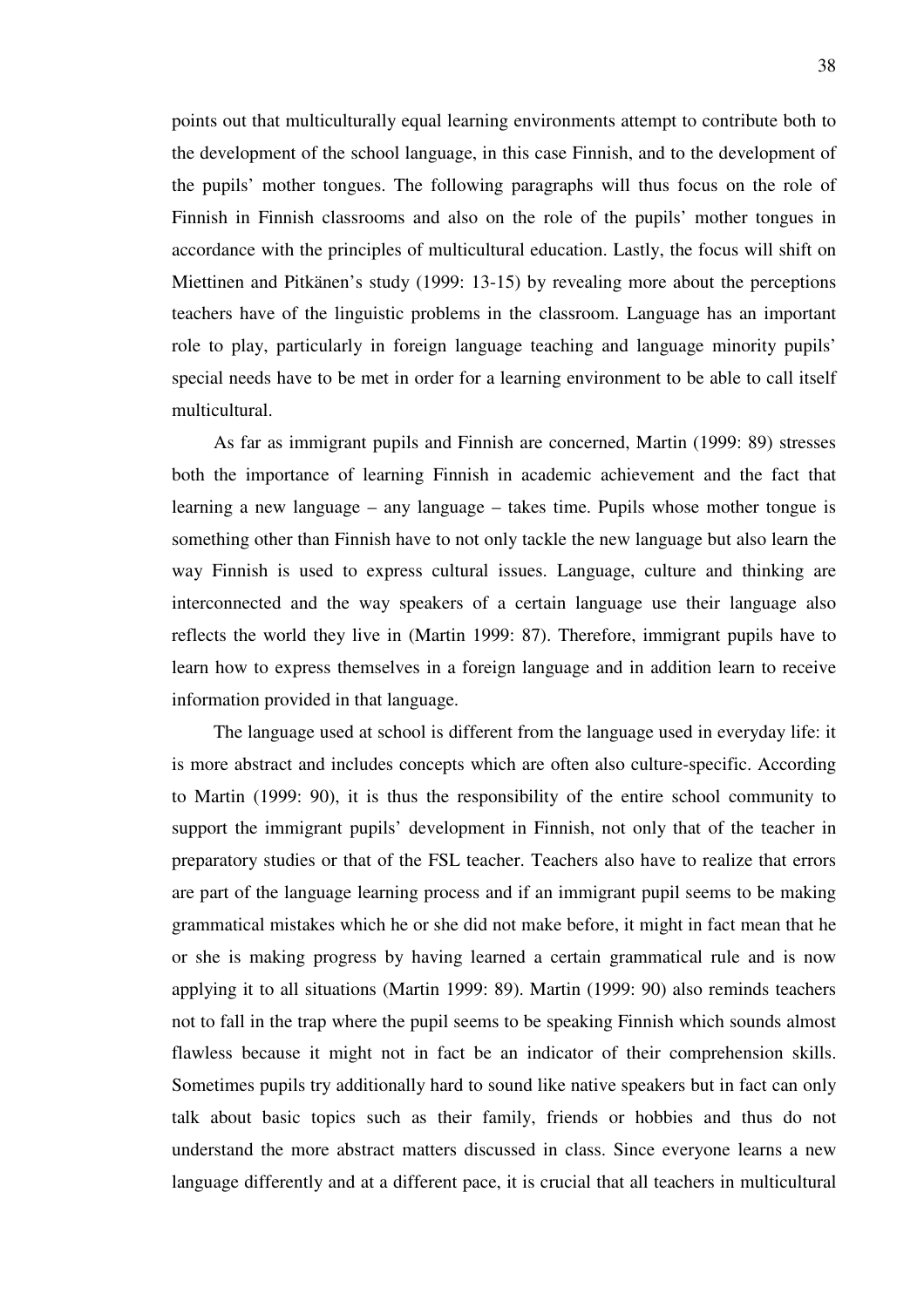environments know something about the process of language learning in order to be able to support the development of their language minority pupils (Nieto 2002: 93).

Even though Martin (1999: 84) states that a fairly good command of Finnish is a prerequisite in Finnish schools, she also stresses that if schools want to be in line with the principles of multicultural education and teaching, they also have to support the development of these pupils' mother tongues. The role of the mother tongue in bi- and multilingual education is a complex one, also discussed by Nieto (2002: 87). She states that traditionally language diversity has been seen as something negative, something that is more of a hindrance to the pupil than an asset. Thus language minority pupils have been taught to forget their mother tongue as soon as they have been able to cope with the dominant language. According to Nieto (2002: 87), this approach is harmful for several reasons: firstly, it teaches pupils to resent their mother tongue and to think that they are lacking something instead of regarding their bi- or multilingualism as an advantage. Secondly, pupils have to begin their education from the beginning because the general conception is that if the pupil went to school in his or her native country, they have either not learned enough or have learned them from too different a perspective to take part in the current teaching. Thirdly, Nieto (2002: 87) confirms that in most cases pupils forget their mother tongues in the process, which is a shame and something they might regret later in life. This is probably more true of English-speaking countries but is becoming increasingly true of Finland, too. If home is the only place pupils of multicultural background hear their native language spoken and possibly never learn to write it, they are in danger of becoming monolingual. According to Nieto (2002: 90), it seems that promoting native language development also contributes to academic success and language learning in general. A multicultural school thus sees linguistic diversity as something that needs to be cherished and pupils who speak something other than the dominant language as their mother tongue should be encouraged to maintain their proficiency in their native language, along with the proficiency of the language spoken at school.

Miettinen and Pitkänen (1999: 13-15) have studied the conceptions teachers have of immigrant pupils and one aspect of their studies concentrates on linguistic matters. Miettinen and Pitkänen (1999: 13) conclude that teachers often feel burdened by language minority pupils because they worry about all pupils in the classroom: on the one hand, they are afraid that these pupils without good enough a command of Finnish will underachieve and thus drop out, and on the other hand, they fear that pupils of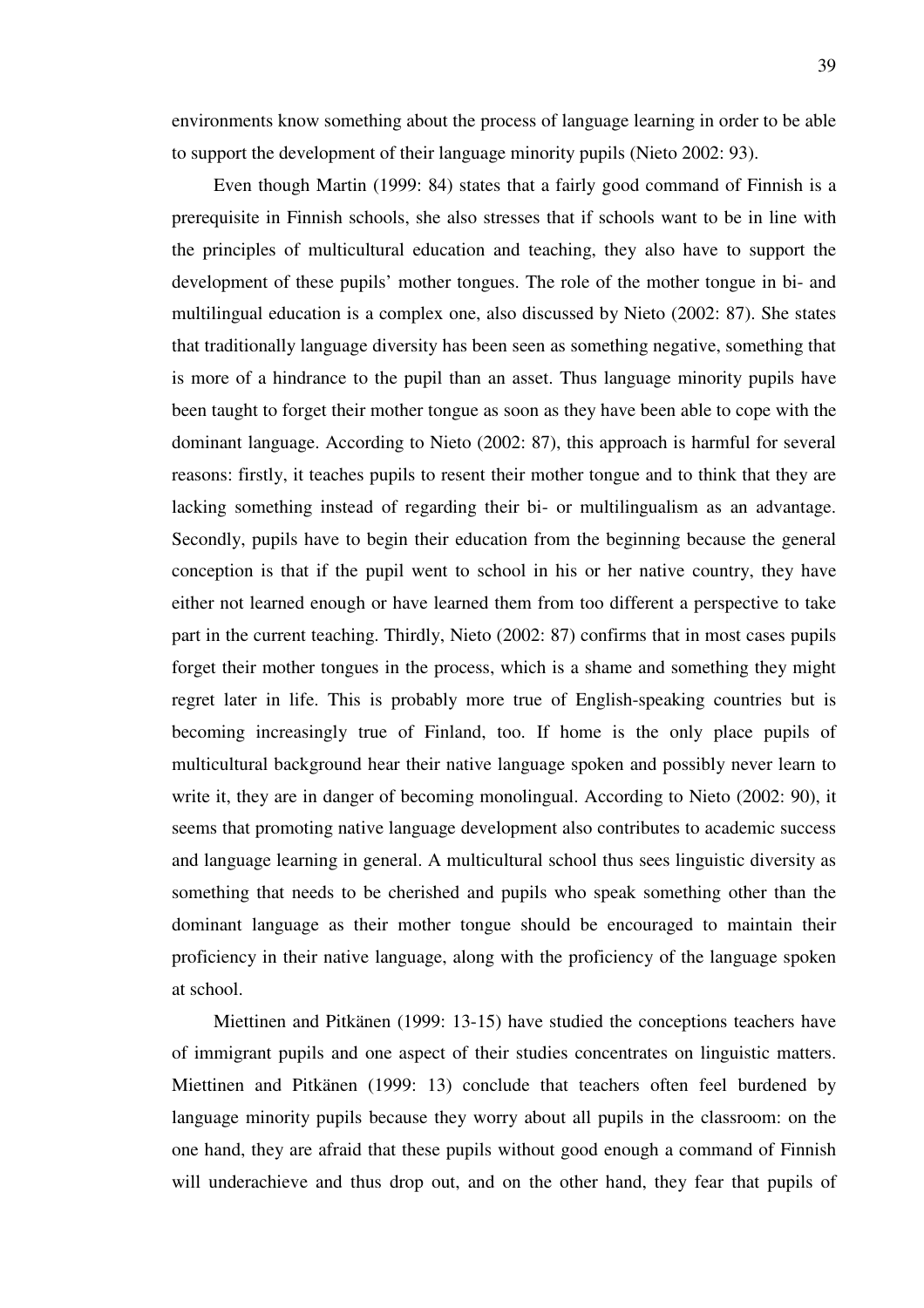Finnish background will be distracted by the pupils whose language skills are not sufficient and become frustrated. According to Miettinen and Pitkänen (1999: 13-14), teachers feel they have to work harder and try to make special arrangements for language minority pupils and in addition teachers are lacking resources which makes them feel even more burdened and frustrated. Communication is naturally more difficult between people who do not share a common language and according to Miettinen and Pitkänen (1999: 15), problems in communication with language minority pupils was not the only concern teachers have – they are also worried about their ability to communicate with these pupils' parents. According to Miettinen and Pitkänen's study (1999: 15), 84 percent of Finnish-speaking teachers consider linguistic issues to be a problematic matter. This percentage clearly indicates that language has an important role to play in teaching and that there is still a long way to go as far as promoting bi- and multilingualism among language minority pupils is concerned, never more so than now that the number of immigrant pupils has increased enormously in a decade.

# **5.3 Foreign language learning and pupils of multicultural background**

This chapter will focus more on what it means to learn and teach foreign languages when pupils with multicultural backgrounds are concerned and a functional multilingualism is definitely the goal foreign language teachers should strive for. It might be easier said than done, though, and this chapter will attempt to shed some light on the complex matter that is teaching foreign languages through a language that is foreign to pupils whose mother tongue is something other than the language used at school. Little research has been conducted on how language minority pupils learn foreign languages and what type of problems teachers and pupils alike encounter in these situations. Sercu (2005: 1) discusses the importance of change in all teaching since linguistic minority children have become part of the everyday life in schools all around Europe and in other parts of the world too and goes on to say that particularly foreign language teachers should include the promotion of multicultural competence in their teaching. According to Sercu (2005: 1), the mere definition of foreign language teaching contains the dimension of multiculturalism but that along with the demographic change in European schools language teachers are now expected to teach their pupils how to acquire multicultural communicative competence, not just competence in the foreign language they are learning. Focusing on multilingualism and multiculturalism makes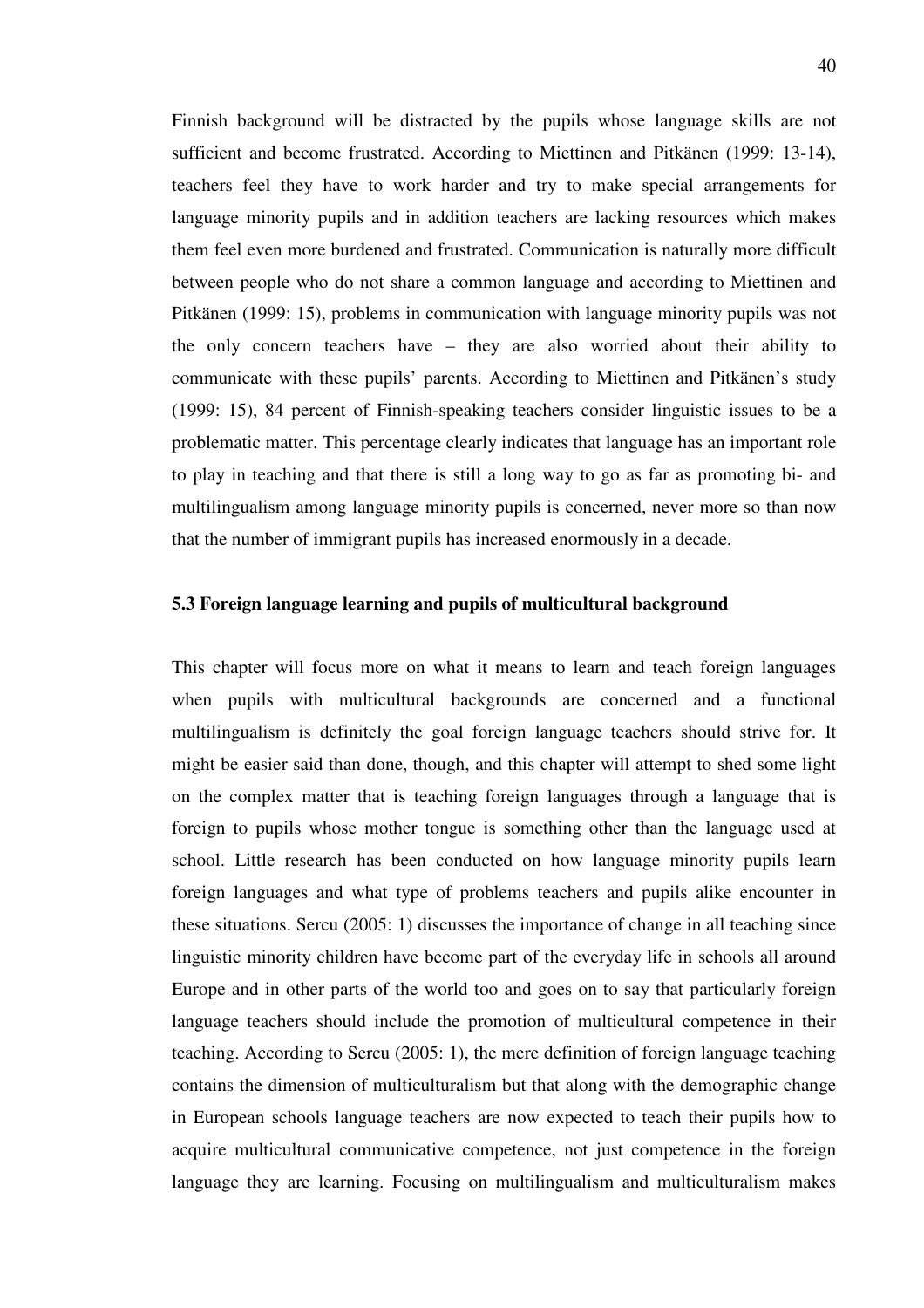teaching more equal for all pupils in the foreign language classroom but how this type of instruction is organized and what it demands of the teacher is another matter. Sercu (2005: 5) points out that teachers themselves have to be multiculturally competent in order to be able to increase their pupils' multicultural competence. Foreign language teaching has traditionally focused on increasing the knowledge of one particular language and culture but the new approach advocated by Sercu (2005) focuses on the idea of promoting the equality of all languages and all cultures in addition to providing information on one particular language and culture.

Since foreign language teaching for linguistically diverse pupils is a littleresearched area and the few studies conducted on it are fairly recent, teachers are still lacking the practical applications needed to promote multicultural competence. Miettinen and Pitkänen (1999: 15) report that most teachers feel burdened by their multilingual pupils because they feel they do not know how to take these pupils into account in their teaching. However, according to Miettinen and Pitkänen's studies (1999: 14), Finnish teachers also feel that there are several advantages to having language minority pupils in the foreign language classroom: firstly, the motivation among the Finnish-speaking pupils increases when they see the benefits of language learning in practice. Secondly, teachers feel that pupils are not as afraid to speak in a foreign language when they have to do it for real communicative purposes and thirdly, it might promote tolerance when pupils encounter diversity through foreign languages and perhaps learn to see the similarities and differences in worldviews reflected in different languages.

It thus seems that pupils benefit from having pupils of different linguistic backgrounds in the classroom. However, there are still several questions waiting to be answered as far as foreign language teachers and language minority pupils are concerned. The study conducted by Castro and Sercu (2005: 21) confirms that foreign language teachers still attempt to develop the proficiency of their pupils in the language they teach and thus focus more on communicative competence instead of multicultural competence. This works against the pupils whose command in the language spoken at school might not be sufficient and thus try to master a foreign language through a language that is also foreign to them. It does not only encourage them to be ashamed of their multilingual background but also often results in frustration and insufficient skills in all three languages. Martin (1999: 90) also confirms that a language classroom is often far from being authentic and pupils who are possibly able to understand the pace of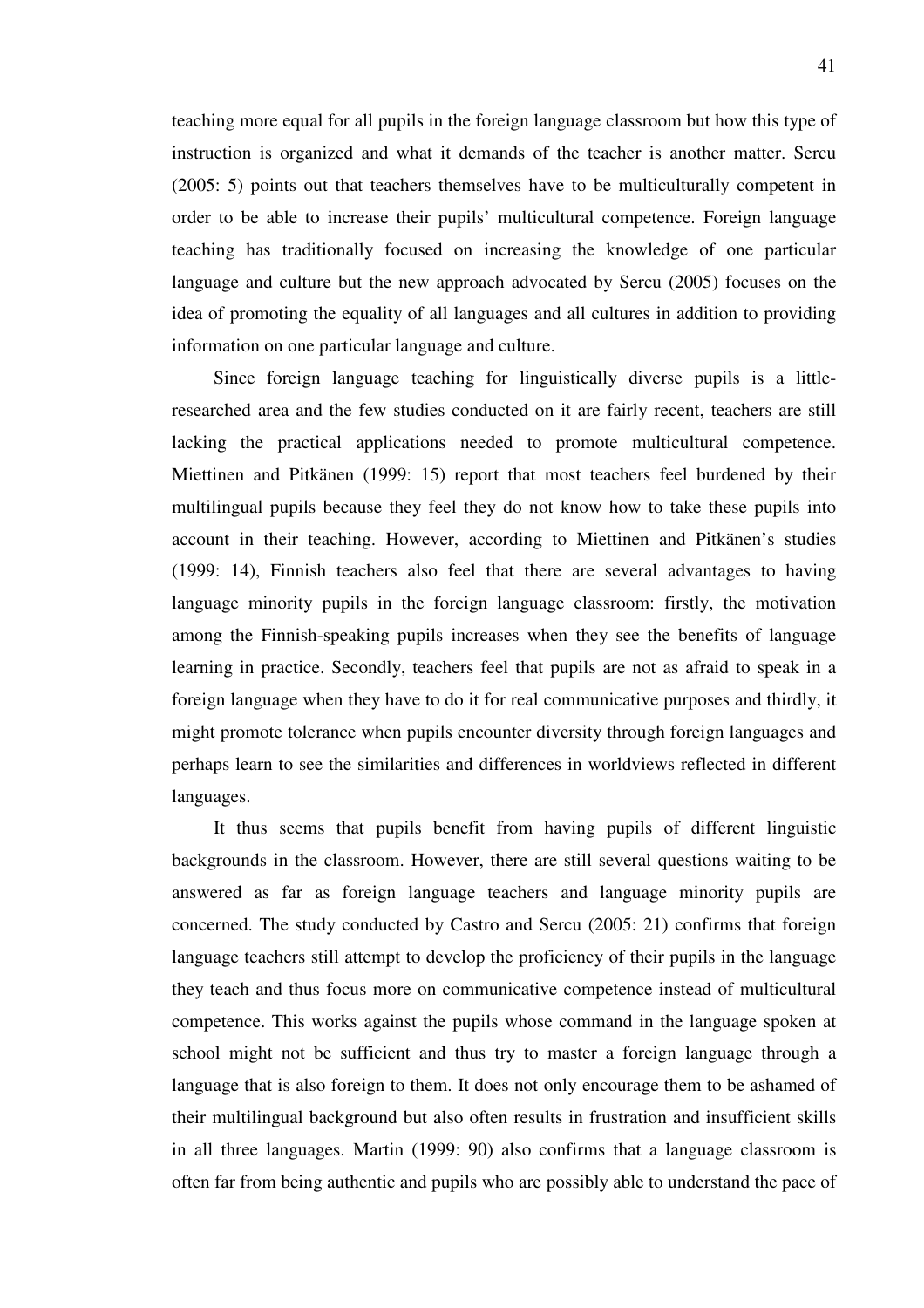their teacher's speech might be totally lost in situations outside of classroom. How foreign language teachers perceive their role as promoters of language equality and what types of actions they need to take in order for all pupils to learn, including those speaking the dominant language and those with a different mother tongue are in the focus of the present study and these matters will be discussed in more detail in the following chapters.

In conclusion, teachers' awareness of the processes of language learning seems to be crucial when it comes to teaching linguistically diverse pupils. Multicultural and multilingual teaching abandons the traditional view of immigrant pupils having to learn the dominant language as quickly as possible at the expense of their mother tongue and instead focuses on promoting linguistic equality and multicultural competence among pupils of every background. Martin (1999: 84) admits that Finnish is still the dominant language in Finnish schools and a much-needed tool also for immigrant pupils but the most important message conveyed by multilingual education is that there is no need for languages to exclude each other. Immigrant pupils can maintain competence in their mother tongue – and this should be encouraged by the school both by providing education in that language and also in the general attitudinal atmosphere – and acquire proficiency in the dominant language, in addition to learning foreign languages at school. Once again the change begins with teachers, particularly with foreign language teachers and it is not an easy challenge to respond to. Since there is so little research on how foreign languages should be taught to linguistically diverse pupils, teachers are facing this challenge unequipped, which in turn affects the academic achievement of these pupils. The present study aims at describing the ways English language teachers perceive themselves as multicultural teachers in multilingual classrooms and what they have done in order for all pupils to learn better. It goes without saying that further research is needed, particularly on how to make language learning and teaching for linguistically diverse pupils in practice as efficient as possible.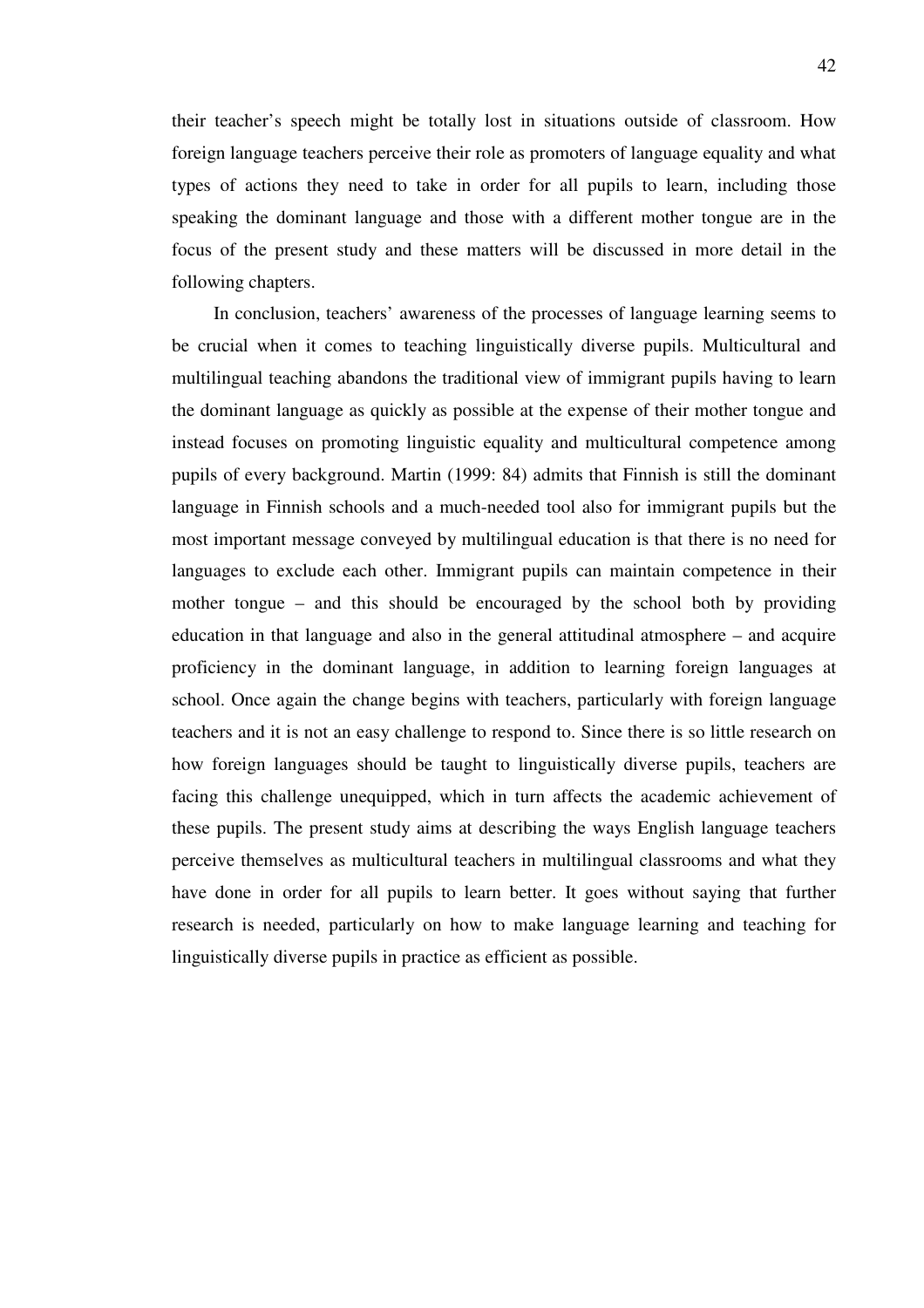## **6 PREVIOUS STUDIES**

The conceptions elementary school teachers have of immigrant pupils in the Finnish context have been researched to some extent (e.g. Miettinen and Pitkänen 1999; Miettinen 2001; Määttä 2008; Talib 2000) but it seems that English teachers, or language teachers in general for that matter, have not been examined, which, on the one hand, is a justification in itself for the present study but, on the other hand, makes it impossible to report on the findings of precisely identical previous studies. However, since a large part of the present study focuses on the multicultural competence and multicultural values of English teachers and not so much on the specific features of language teaching, the previous studies conducted on teachers' conceptions of pupils of multicultural background stand their ground and will thus be discussed in more detail in the following subsections. Firstly, a study conducted by Miettinen (2001) will be introduced. This researcher has summed up her results in four different teacher types, i.e. there seems to be four distinct categories teachers of immigrant pupils fall into in their multicultural teaching. Subsection 6.2 will briefly outline the results of Miettinen and Pitkänen's (1999), Talib's (2000) and Määttä's (2008) studies and summarize the implications these results have for the present study.

# **6.1. Different types of multicultural teachers**

Miettinen (2001) conducted a study the purpose of which was to decipher the experiences and conceptions elementary school teachers in Eastern Finland have of teaching in a multicultural setting. The method used in this particular study was interviewing; firstly twelve semi-structured interviews were conducted and in addition, four teachers also provided videotaped interviews. The data were analysed qualitatively by using an Atlas/ti –program and the results revealed that teaching immigrant pupils is a double-edged sword: on one hand teachers find it to be enriching and challenging but on the other, they also consider it to be challenging and tiring. Based on the results, Miettinen (2001: 133) concluded there to be four different categories teachers of immigrant pupils fall into as far as their ideas of multicultural education and how they are realized in practice are concerned. These types were given the following names: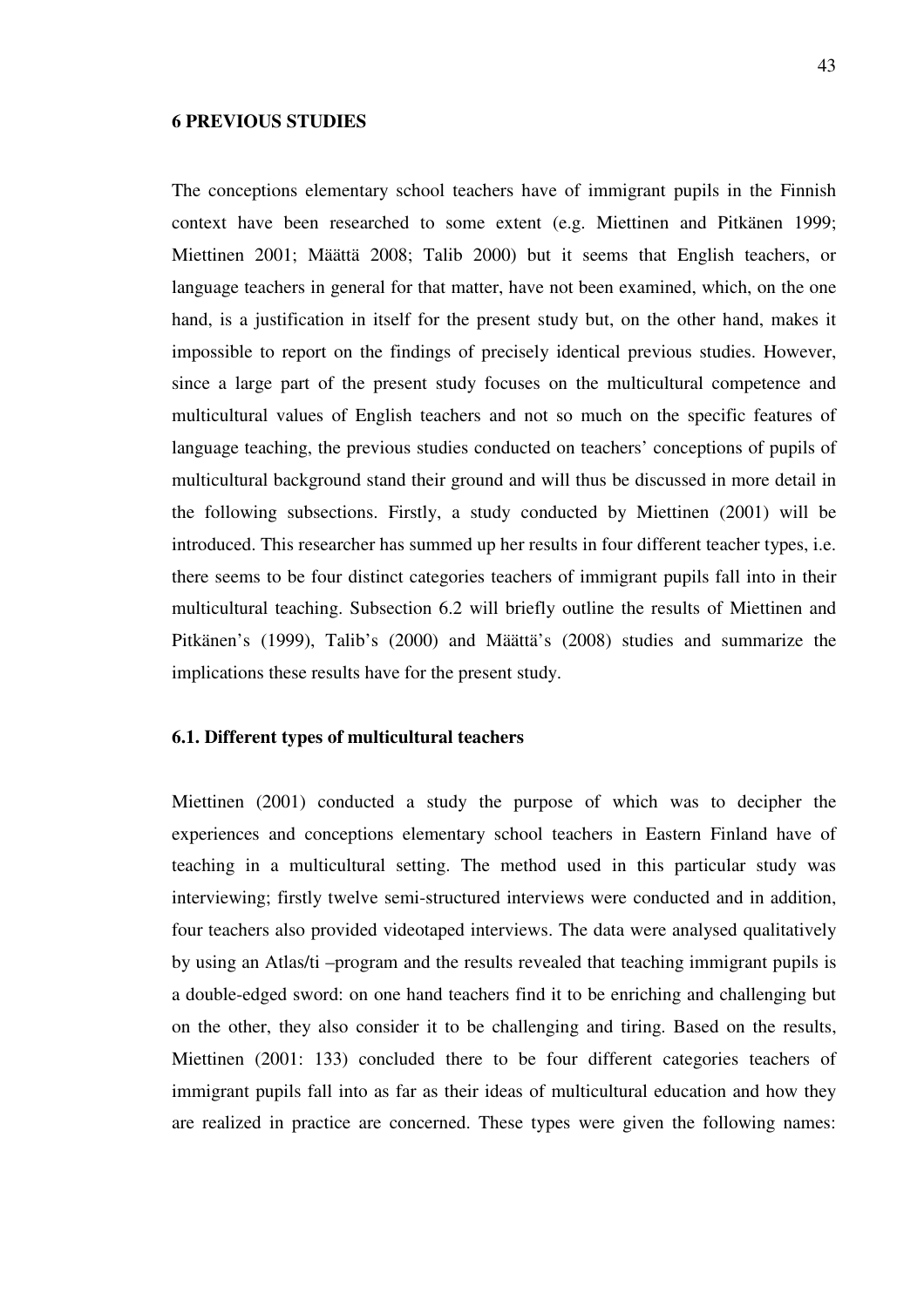assimilative educator, routine-oriented educator, educator of tolerance and multicultural educator*.*

The first teacher type Miettinen (2001: 133-135) aptly calls *the assimilative educator*. A teacher who fits this profile has an active-passive professional orientation which means teachers of this type see themselves as instructors of teaching but often feel they are stuck in a rut and thus get tired of their work. According to Miettinen (2001: 133), assimilative educators seemingly state that pupils of multicultural background are an advantage in the school environment but in the end they see this multiculturalism as a shortcoming which needs to be corrected by assimilation, i.e. by turning pupils of multicultural background as Finnish as possible. Assimilative educators tend to rely on stereotypical thinking and thus have prejudices towards immigrant pupils. They see diversity as something that needs to be pointed out in the classroom – even if their stereotypes might be realized in the manner of calling pupils of multicultural background as something new and refreshing. They consider themselves to be tolerant but rarely think of organizing their teaching from the point of view of the multicultural pupil. In addition to tolerance, assimilative educators have feelings of superiority to their immigrant pupils because, according to Miettinen (2001: 133), their view of the world is ethnocentric and nationalistic. As far as reflection and questioning one's own thinking are concerned, assimilative educators do neither of them because they do not consider it to be necessary or even relevant. The previous experiences these teachers have of foreigners and encounters between different cultures they have acquired from their holiday trips prior to teaching pupils of multicultural background.

*The routine-oriented educator* has a passive orientation to his or her work and their teaching has been reduced to routines – as the name appropriately suggests. As stated by Miettinen (2001: 135), these teachers are patient in that they repeat and advise the pupils to the point of exhaustion because they feel that they are responsible for their pupils' learning. The teacher does all the work while the pupils are passive recipients and that is also why routine-oriented educators see pupils of multicultural background as cultural stereotypes and diversity as a problem. These teachers feel that multiculturalism is confusing the previously organized school and class environment because it takes time to initiate the pupils to the school system and tracking seems to be impossible. According to Miettinen (2001: 135), all this adds to the stress of the teacher thus making him or her even more frustrated and tired. Routine-oriented educators seem to lump pupils of similar backgrounds together thus adding to the stereotypical thinking by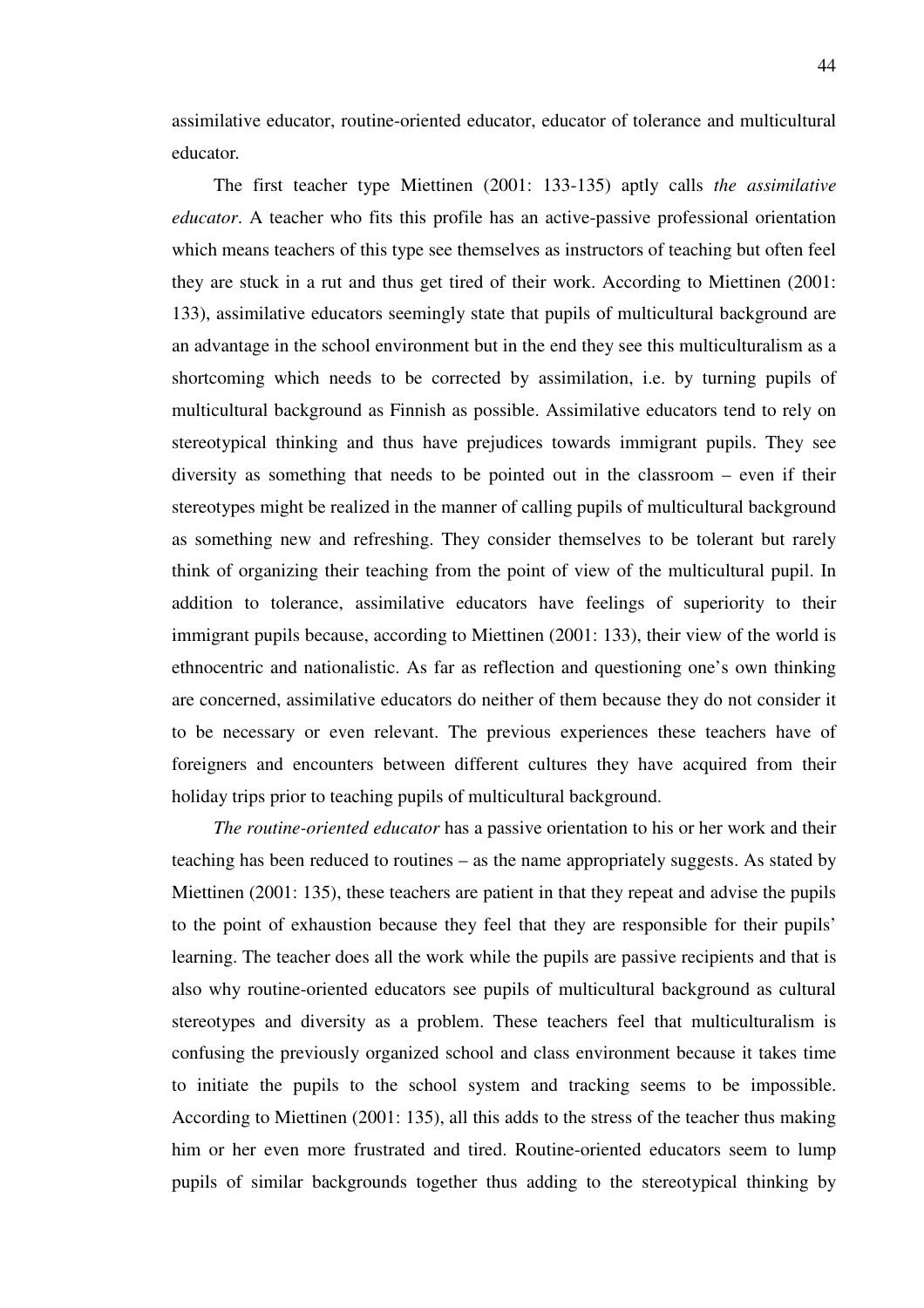stating for example that all Somali pupils are alike. The more hard-working and more adjusted to the school's norms these pupils are, the better stigma their entire cultural clique receives. On the other hand, Miettinen (2001: 135) states that routine-oriented educators see their pupils with distinct personal features that affect the way they act in school. Since the theoretical background these teachers have of teaching and learning is behaviouristic, learning is not supposed to be enjoyable and pupils only have to take in what the teacher says. Therefore, the specific cultural differences of immigrant pupils are not pointed out in class but the teacher tries to treat everybody in the same fashion. A routine-oriented teacher is in favour of first language education to immigrant pupils but since they have little or no experience of foreigners outside of school, they try to maintain their routines and keep their teaching as distraction-free as possible.

The third teacher type introduced by Miettinen (2001: 136) is *the educator of tolerance*. These teachers are actively oriented towards their own teaching but they are slightly afraid of the new and thus are inclined to burn out. However, these teachers have a realistic coping strategy: they do what they can and the rest of the problems will be solved in time. They are aware of their own deficiencies but tend not to do anything about them. Miettinen (2001: 136) affirms that educators of tolerance take responsibility for their pupils, also for their pupils of multicultural background but still might not have changed their teaching in order to make it more suitable and efficient for immigrant pupils. Educators of tolerance emphasize the significance of personality in teaching and their teaching is more pupil- than teacher-based. These teachers tend to be motivated but slightly insecure about their own abilities. They rely on empathy and attempt to see all pupils, including immigrant pupils, as individuals who have their own personalities and should be treated accordingly. Miettinen (2001: 137) states that these teachers see people as same and as different at the same time and that is why diversity is acceptable but nonetheless strange to some extent. Educators of tolerance want their pupils to reach their full potential and as far as immigrant pupils are concerned, these teachers try to make their pupils of multicultural background as beneficial for society as possible. In the beginning these teachers consider immigrant pupils to be difficult because they confuse the daily routines and demand a new set of actions. In terms of pointing out cultural differences, Miettinen (2001: 138) says educators of tolerance have a dual relation to it: some teachers want to hide it because they do not want to make it an issue in the classroom while others want to stress it because it is important for pupils of multicultural background to maintain their bi- or multicultural background and learn to take pride in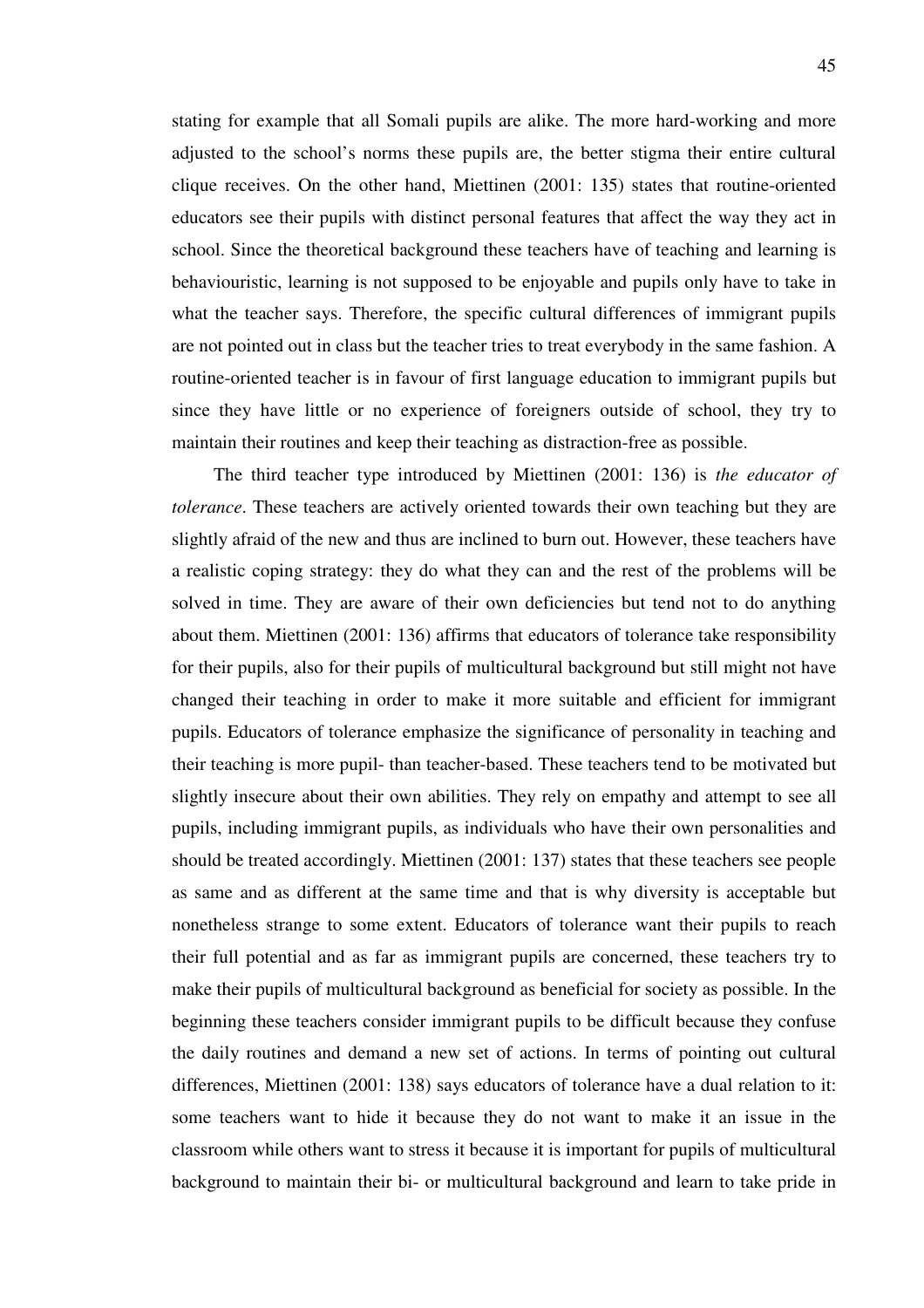their multicultural heritage. Educators of tolerance generally highlight the importance of cultural education even if there were no pupils of diverse ethnic backgrounds in the classroom.

Miettinen's (2001: 138) fourth and final teacher type is *the multicultural educator*. These teachers are active towards their profession which is reflected in their pupil-based, interactive and constructive teaching, in their experience of pupils of multicultural background as an interesting challenge and in their need to self-reflect and develop as a teacher professionally. Multicultural educators are motivated and they do everything they possibly can to facilitate the learning of pupils of multicultural background, particularly if the pupil does not have a sufficient command of the dominant language, in this case Finnish. These teachers confess that pupils of diverse backgrounds have added to their workload but they see it as a positive challenge, not as a burden. Multicultural educators might sometimes be insecure about their own abilities but nevertheless they have faith in their ability to make a difference. According to Miettinen (2001: 139), this teacher type wants to work as a bridge between the Finnish culture and the culture of the immigrant pupil and wants to actively fight against racism and discrimination. Multicultural educators reflect on their work, they attempt to increase their professional knowledge and consciously change their way of thinking to better suit the needs of their pupils of multicultural background. They want to support the development of their pupils' identities, in addition to promoting positive attitudes and human rights. Diversity is not a problem, it is a reality and multicultural educators seek similarities instead of differences. One's culture is an important part of one's identity and Miettinen's (2001: 139) results showed that multicultural educators attempt to contribute to the multicultural identities of their pupils by letting them tell stories about their lives and about their culture. It is the teacher's responsibility to daily shed some light on as to why different cultures function differently and to make the pupils see that despite differences, there are similarities. According to Miettinen (2001: 140), multicultural educators want to promote their pupils' multicultural competence and they have realized that it starts within themselves: by learning their pupils' languages, these teachers aim not only at facilitating the learning of their pupils but also at supporting their emotional and cultural growth. Multicultural educators take into account the starting level of the pupil and approve of different ways of communication. By trying to oppose assimilation and integration, multicultural educators attempt to convey an important message to their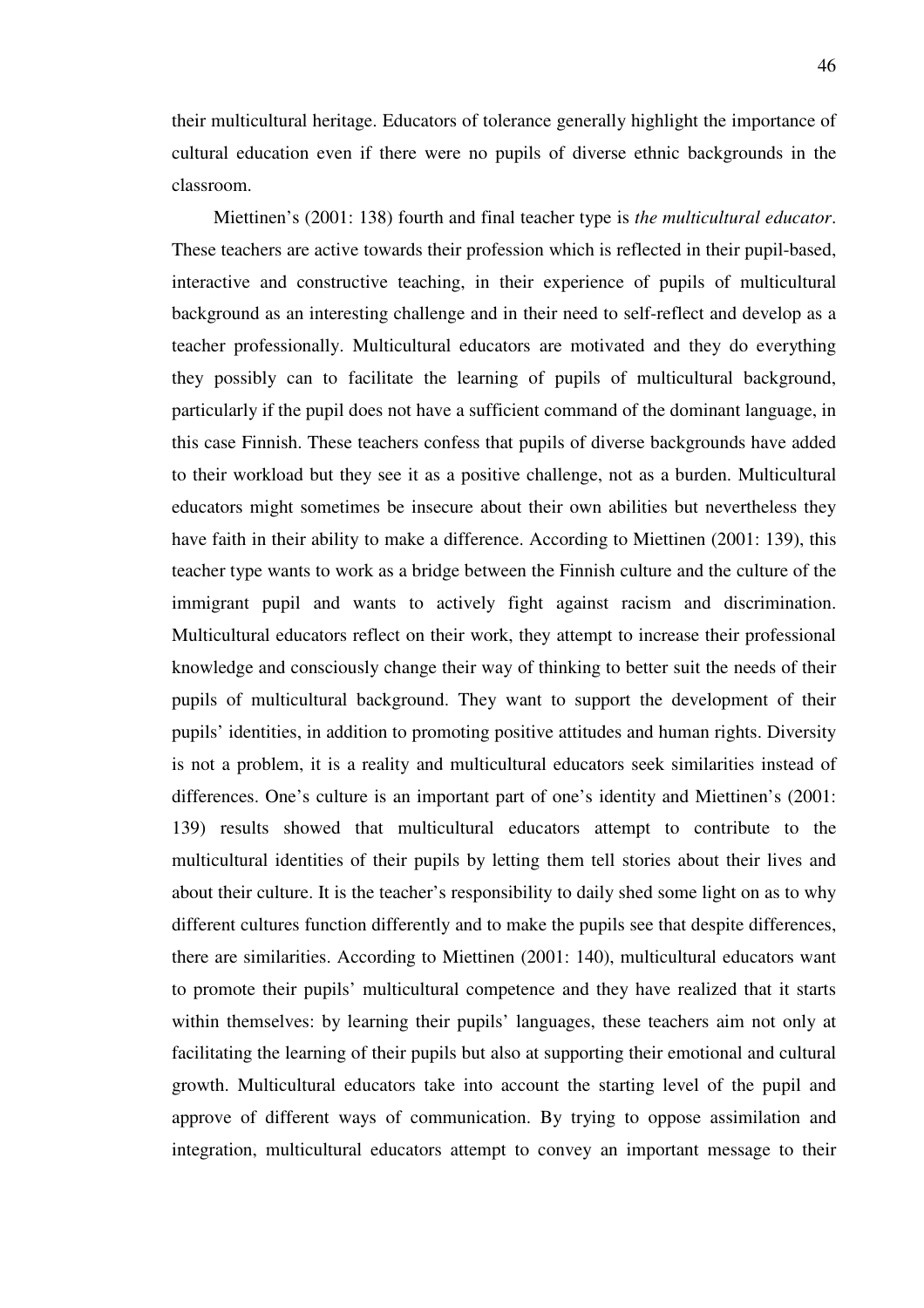pupils of multicultural background: everyone is valuable for who they are and everyone should be proud of their cultural background, native language and ethnicity.

Talib (2000, 2002) has also conducted studies on teachers' conceptions on immigrant pupils and multicultural education. In her study conducted in 2002 Talib (2002: 105) added to Miettinen's (2001) list one more category which still prevails in Finnish schools despite the fact that immigrant pupils have been more or less an everyday phenomenon in Finnish schools for over a decade already. According to Talib (2002: 105), there are still teachers in Finnish schools who are intolerant, frustrated and have negative attitudes towards pupils of multicultural background. These teachers are aggressive towards immigrant pupils, they pity them and would rather not teach them at all. Some of these intolerant teachers do not express their frustration but instead maintain a certain laissez-faire attitude in that they become cynical towards teaching in general and towards their pupils. Frustration increases when teachers feel that their problems with immigrant pupils are larger than the resources they have to solve these problems. Talib (2002: 105-106) states that teachers have reported to have too little knowledge of different cultures and of their pupils in general, in addition to having inadequate teacher training and insufficient resources. When teachers become aware of not being in control in class, they also admit that immigrant pupils make them feel powerless which in turn increases intolerance and negative attitudes. According to Talib (2002: 106), frustrated and insecure teachers often rely on stereotypes and tend to make generalizations about their pupils of diverse backgrounds in the classroom. These teachers are unsatisfied with their own work but they choose to vent their anger on their pupils, and negative attitudes towards pupils of multicultural background might in fact be used to cover up their insecurities. All in all, immigrant pupils are just the tip of the iceberg – something which pushes these already tired and burnt out teachers over the edge.

# **6.2 Teachers' values, attitudes and beliefs concerning immigrant pupils**

Miettinen and Pitkänen (1999), Talib (2000) and Määttä (2008) have all studied the conceptions elementary school teachers have of immigrant pupils and the results have been fairly consistent with each other, i.e. there are aspects which seem to reoccur in all of these studies. The following paragraphs will briefly outline the four major findings which Miettinen and Pitkänen (1999), Talib (2000) and Määttä (2008) have all found to be true and their implications for the present study will be discussed shortly at the end of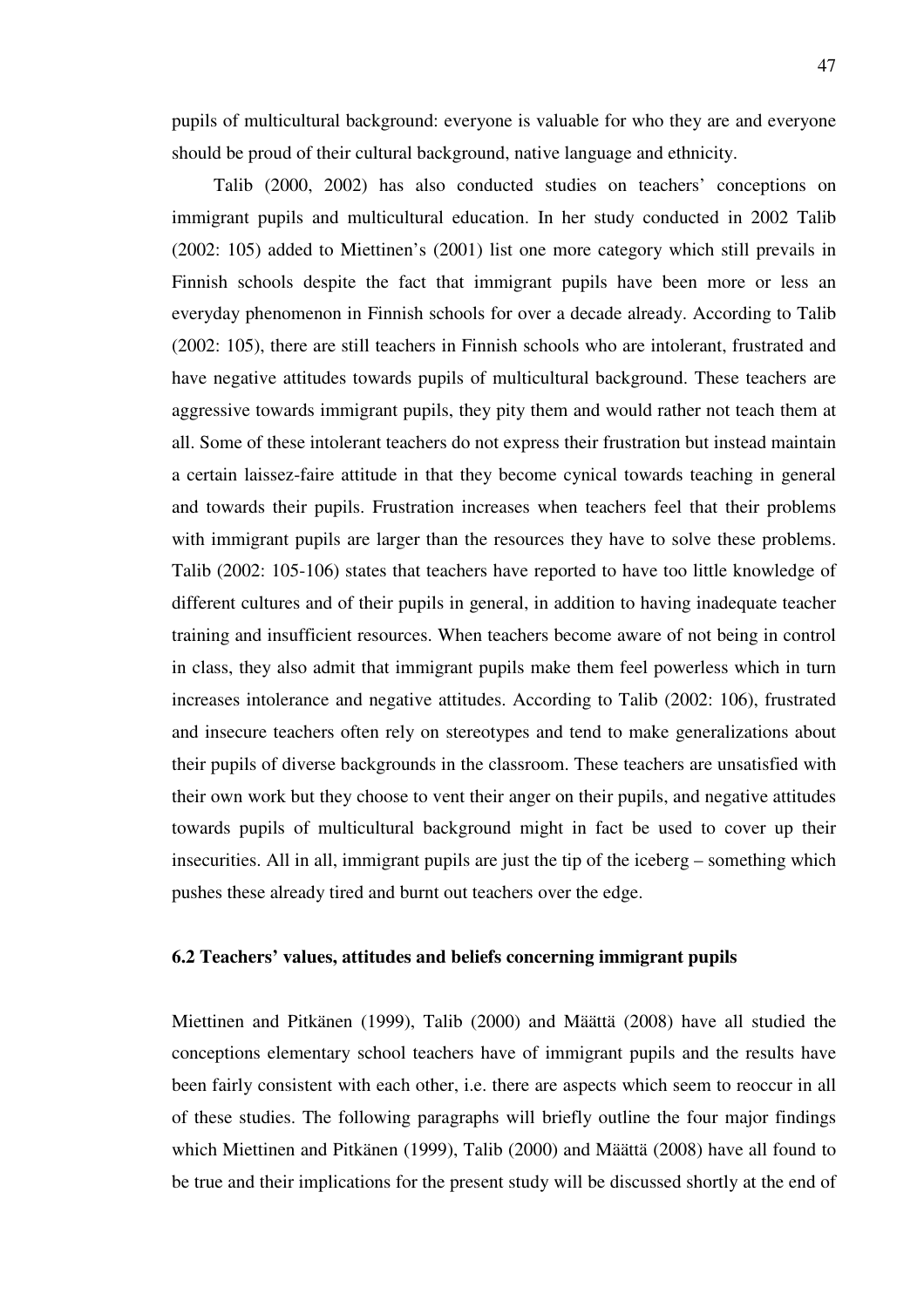this subsection. The four main findings include the insecurity and ignorance among teachers teaching immigrant pupils; the insignificant role teachers seem to think they have in terms of having an impact on the lives and learning of immigrant pupils; the lack of resources and time which makes it difficult for teachers to implement multicultural values in their teaching even if they see consider multiculturalism to be important; and lastly, their own pedagogical competence and the way it is constructed. These major findings will be discussed in more detail after a short introduction to all of the three studies.

Miettinen and Pitkänen (1999) conducted their study on the views teachers in Finnish middle and high schools have of multicultural education and how they see the increased multiculturalism and immigration in Finnish classrooms. The method for the study was quantitative; the researchers sent questionnaires to teachers all around Finland and the data were coded by using an Atlas/ti programme to help form textual clusters out of the data. The results revealed that in theory teachers are in favour of multicultural education and multicultural issues in general but in practice multicultural principles are not reflected in everyday teaching. In fact, most teachers considered not taking cultural issues into account the most equal way of providing pupils with multicultural teaching. In addition, many of the teachers said to find multicultural education burdening and tiring and the lack of resources was mentioned to be one their main concerns. These results were compatible with other studies conducted on the same topic.

Talib's (2000) study combined both quantitative and qualitative research methods; 121 teachers in Eastern Helsinki took part in the study by filling out questionnaires and in addition, all of the teachers were interviewed by using a semi-structured interview model. The results of Talib's (2000) study will be discussed in more detail in the following paragraph but her results seemed to be in tune with Miettinen and Pitkänen's (1999) study in that teachers find multicultural education to be enriching and challenging but at the same time-consuming and burdening. Määttä (2008) also conducted a qualitative study by receiving filled out questionnaires from 143 teachers. Määttä's (2008) main findings were that the more experience teachers have on multicultural matters, the more comfortable they feel in front of a classroom where there are pupils of various cultural backgrounds. In addition, they feel that the modern teacher education does not provide them with sufficient tools to tackle the everyday realities of a multicultural classroom.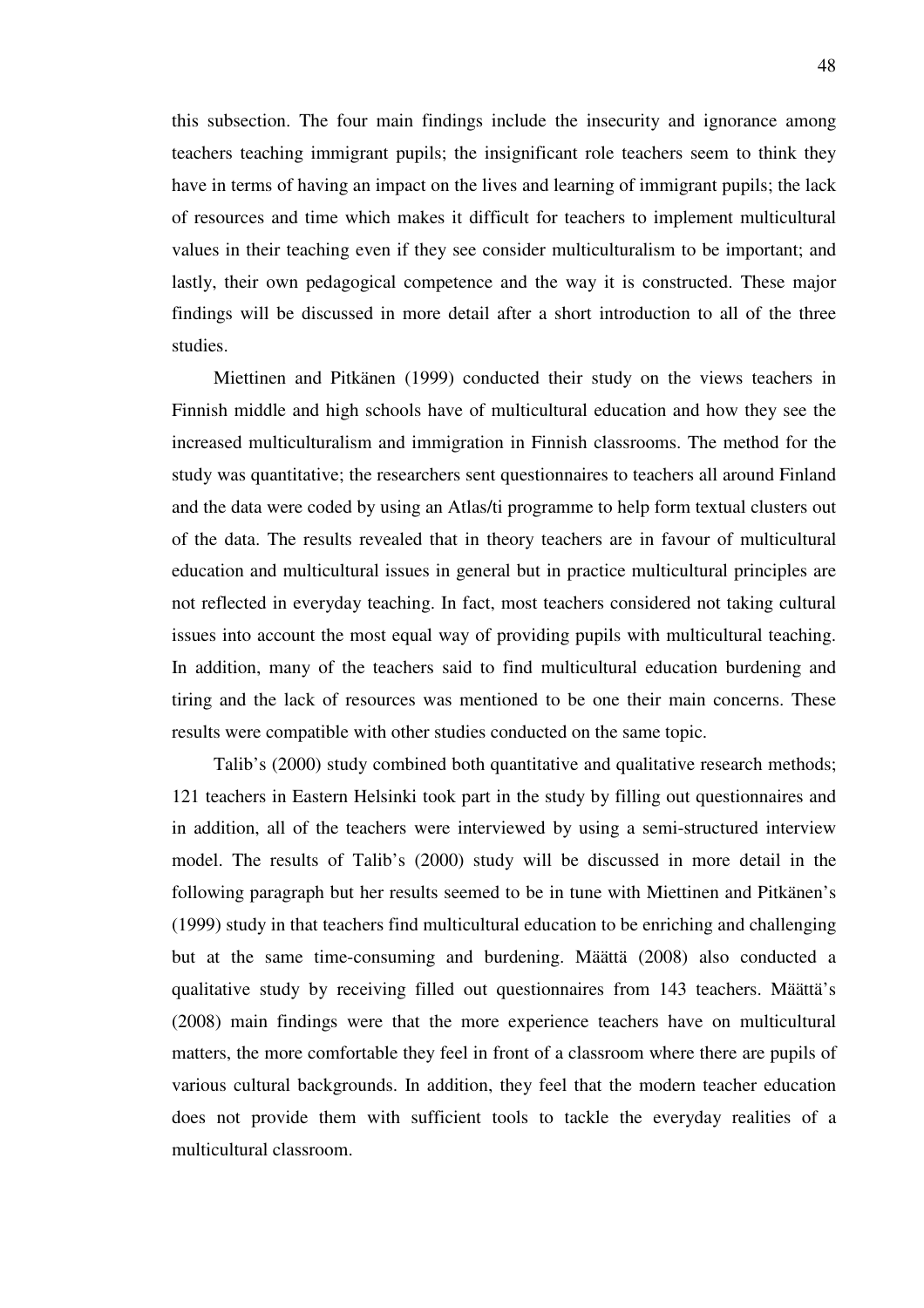One of the main findings in Talib's (2000: 194) study is that teachers lack knowledge when it comes to immigrant pupils, their learning and their cultural heritage in general. In addition, teachers do not know how to teach pupils of diverse backgrounds and this results in insecurity and powerlessness which can, in turn, lead to burnouts. Määttä (2008: 64) confirms these results by stating that teachers feel insecure about their own abilities due to their lack of experience. Määttä (2008: 64) states that it is in fact experience which makes teachers feel more secure whereas Talib (2000: 196) emphasizes the importance of teacher education. Talib (2000: 196) says that in order for teachers to grow professionally and to increase their knowledge about multicultural issues, teacher education and updates in professional training are of paramount importance. In addition to cultural information, teachers are also lacking imperative information on learning difficulties among all types of learners, including those of multicultural background. Miettinen and Pitkänen (1999: 28) state that teachers need practical advice on how to interpret the behaviour of their multicultural pupils. Since teacher education does not reflect the state of schools in reality, teachers who are only starting their careers are faced with a difficult challenge when they first enter a classroom. Talib (2000: 194-195) confirms that teachers often have an ideal and unrealistic picture of the school as a neutral and democratic institution which in turn is reflected in their own work. If teachers are under the assumption that schools are already perfect as far as multicultural issues are concerned, they will see no need to make any changes into the status quo while still remaining insecure in the face of diversity.

Talib (2000: 195) states that another crucial finding in her study is the fact that teachers do not seem to consider their own role to be important in enhancing the academic achievement of pupils of multicultural background. Teachers believe, however, that their own attitudes are reflected in their teaching and thus have an impact on their pupils but nevertheless, they remain fairly pessimistic as far as the academic success of immigrant pupils is concerned. Talib (2000: 195) says that this tendency to underestimate the power teachers have can be harmful for pupils of diverse backgrounds since these assumptions often lead to low expectations and pupils themselves cease to have confidence in themselves and in their abilities. Teachers therefore have to have faith in all of their pupils, not just the ones who seem most likely to succeed. Miettinen and Pitkänen (1999: 29) state that all Finnish education aims at contributing to the development of the pupil's identity and self-esteem and if teachers fail to believe in some of their pupils, they in fact contribute to the development of low self-esteem and to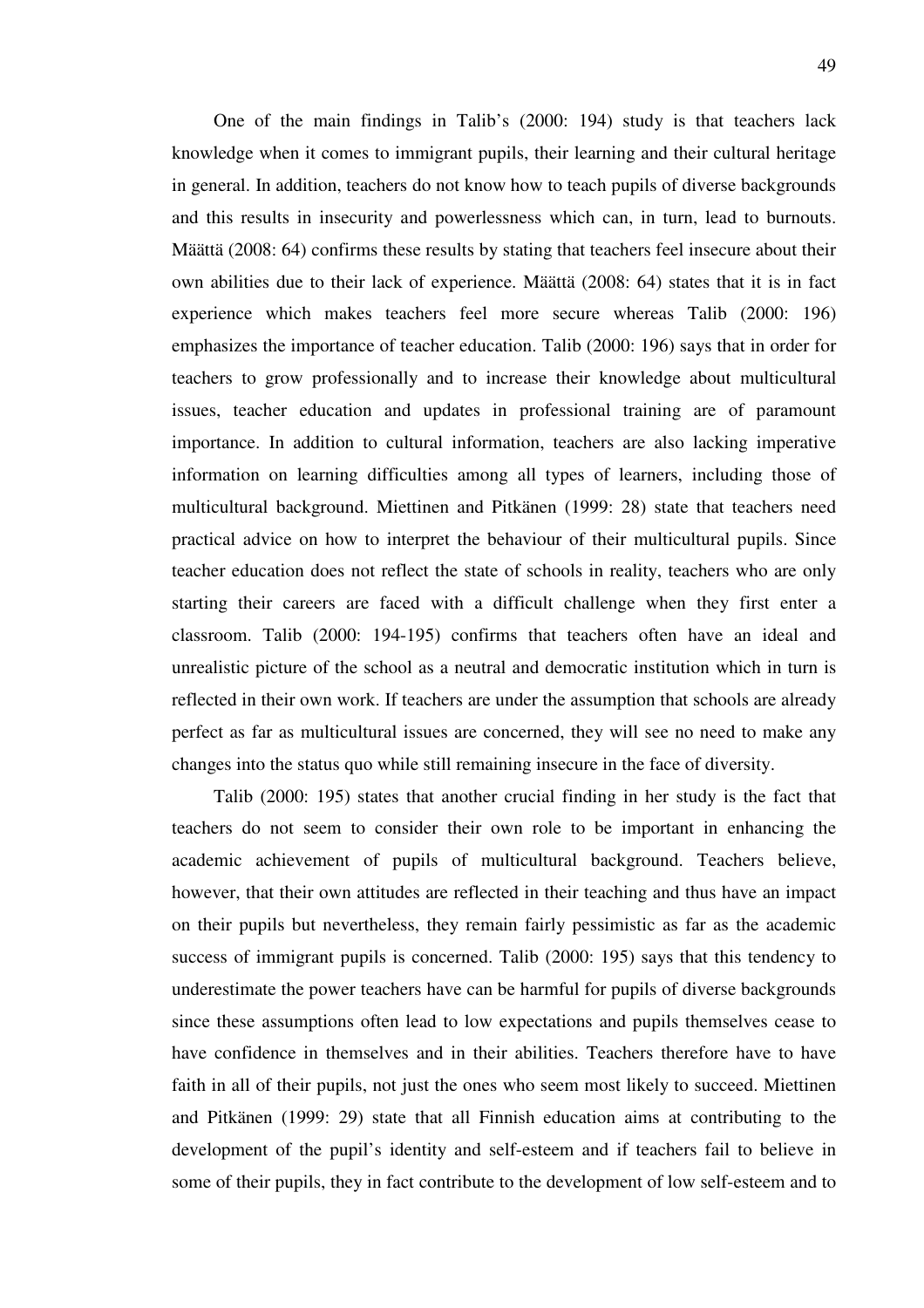the disintegration of identity. Cultural heritage is an important part of one's identity and thus teachers should know how to support the personal growth of their pupils in order to promote learning. It all starts within themselves and with their own role: teachers need to feel that they are making a difference in their pupils' lives and particularly in the lives of their immigrant pupils who often have experienced cruelty and misery in their home countries and now have a chance for a somewhat normal life in the new country. Talib (2000: 195) says that for some immigrant pupils the teacher can be that one last glimpse of hope. Teachers have to realize that and try to establish a communicative relationship with their pupils because only by doing that can they contribute to their pupils' learning and truly make a difference.

Both Miettinen and Pitkänen (1999: 27) and Talib (2000: 195-196) mention the lack of resources and lack of time which stand in the way of true multicultural learning. Miettinen and Pitkänen (1999: 27) state that most teachers have a positive attitude towards diversity and in theory they see intercultural communication as something which could reduce prejudices and promote tolerance. However, in the harsh reality of classrooms it is difficult to maintain a positive attitude and thus Miettinen and Pitkänen (1999: 27) add that teachers proved to have several concerns when it comes to teaching immigrant pupils, the main of which are the lack of resources and lack of time. Teachers do not know what multicultural teaching contains and in addition to ignorance, they do not have ample time to give to the immigrant pupil and his or her development. Talib (2000: 196) also acknowledges this by stating that immigrant pupils need time for both cultural adjustment and language learning and since teachers cannot wait for too long, this results in teachers feeling stressed, guilty and burnt out. The lack of time thus prevents the teacher from establishing a meaningful communicative relationship with the immigrant pupil and mutual understanding will thus not be reached. This is a disadvantage both for the pupil and for the teacher and according to Talib (2000: 196) can even lead to neglect, cynicism and intolerance on part of the teacher. Failures in launching a communicative relationship can also result from linguistic difficulties, i.e. if the pupil has not yet reached good enough a command in the language spoken in the classroom. According to Miettinen and Pitkänen (1999: 27), language problems are a serious concern for teachers of immigrant pupils since teachers do not know how to approach and teach pupils who they do not share a common language with.

The final major finding discussed particularly by Talib (2000: 196) and Määttä (2008: 64) is the pedagogical competence of teachers and how it is constructed. Their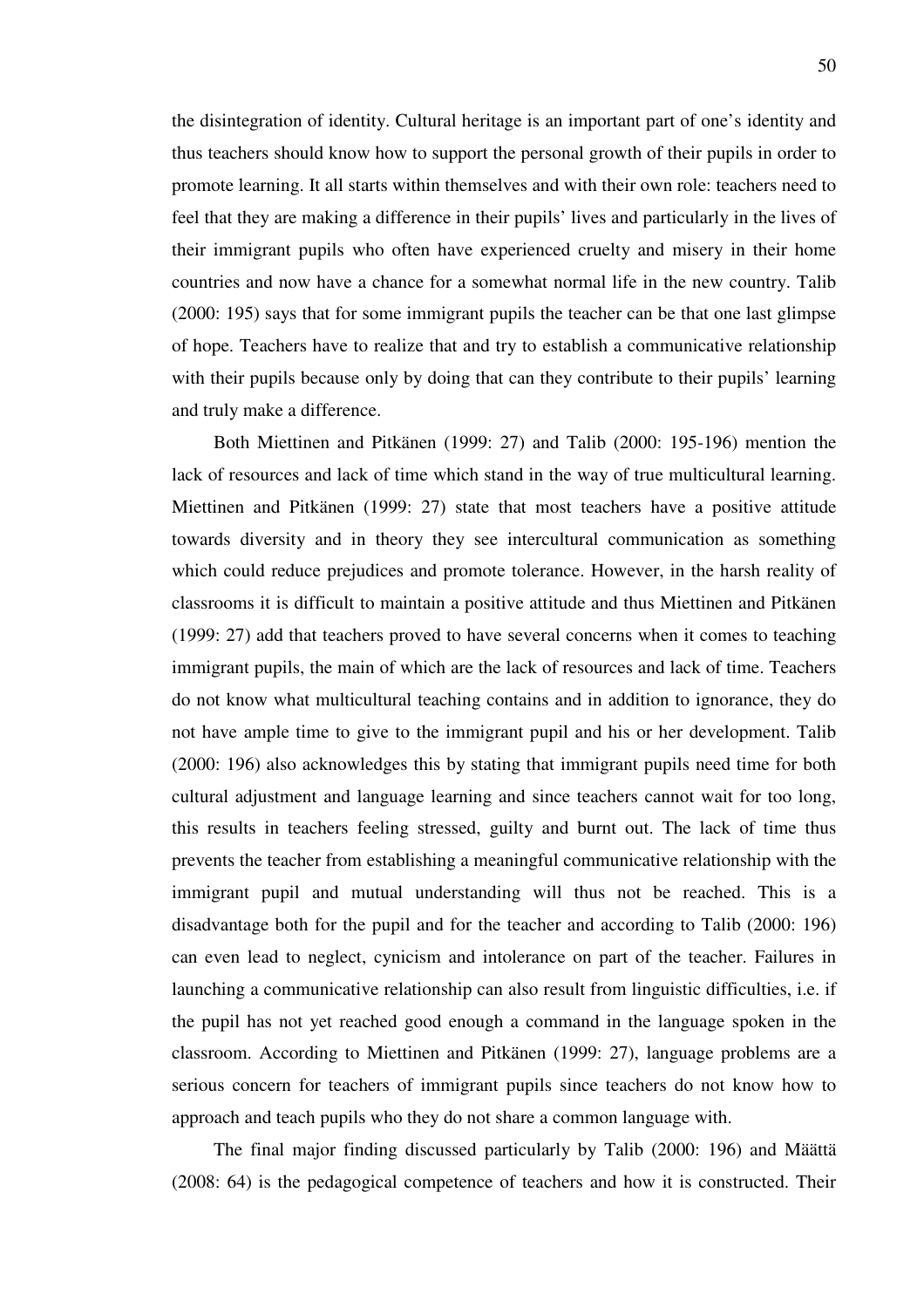results have confirmed that in order for teachers to be able to feel secure and confident in the face of diversity and in order for them to be able to give the best possible education for all pupils of all backgrounds, they need to be multiculturally competent. Multicultural competence is part of their pedagogical competence and both Talib (2000: 196) and Miettinen and Pitkänen (1999: 28) state that teachers should be aware of the values and beliefs they have since they pass them on to their pupils, particularly when teaching pupils of multicultural background. This requires constant self-reflection and one has to be willing to develop oneself professionally and at the same time personally. According to Määttä (2008: 64), teachers who have lived abroad for longer periods of time seem to be multiculturally more competent than those who do not have this experience. Määttä (2008: 64) states that what makes it interesting is the fact that these teachers did not teach while they had lived abroad and yet still they felt particularly pedagogically more competent than the ones who had not lived abroad. It thus seems that living abroad widens one's horizons and makes one more susceptible to detect cultural differences and similarities. Since one has more experience on communicating with people of diverse linguistic and cultural backgrounds, the shock of having pupils of diverse backgrounds is not so strong. Talib (2000: 197) aptly summarizes the role of a teacher of immigrant pupils: teachers have to, above all, support and help themselves and their pupils in the construction of their sensitive identities and this requires knowledge and vision that is pedagogically and socially widened, i.e. ready to expand and adjust itself if necessary. There are always more than one option to choose from and multiculturally competent teachers know how to exploit this range of options.

To conclude, previous studies (Miettinen and Pitkänen 1999; Miettinen 2001; Määttä 2008; Talib 2000, 2002) confirm that teachers of immigrant pupils have to take multicultural issues into account and they have various approaches to these issues. Teachers can be categorized into multicultural teacher types according their beliefs, attitudes and values concerning immigrant pupils. In Talib's (2000: 191) study more than a half of the teachers participating in the study claimed to be multiculturally oriented but in some cases teachers tend to see themselves as multicultural while still remaining prejudiced or even discriminative towards immigrant pupils in a real classroom situation. It seems that teachers support diversity in schools in theory but the lack of resources, time, information and a common language are reasons why they might feel different in practice. It remains to be seen whether the present study will confirm the previous results thus stating that teachers in Finnish schools still feel unequipped and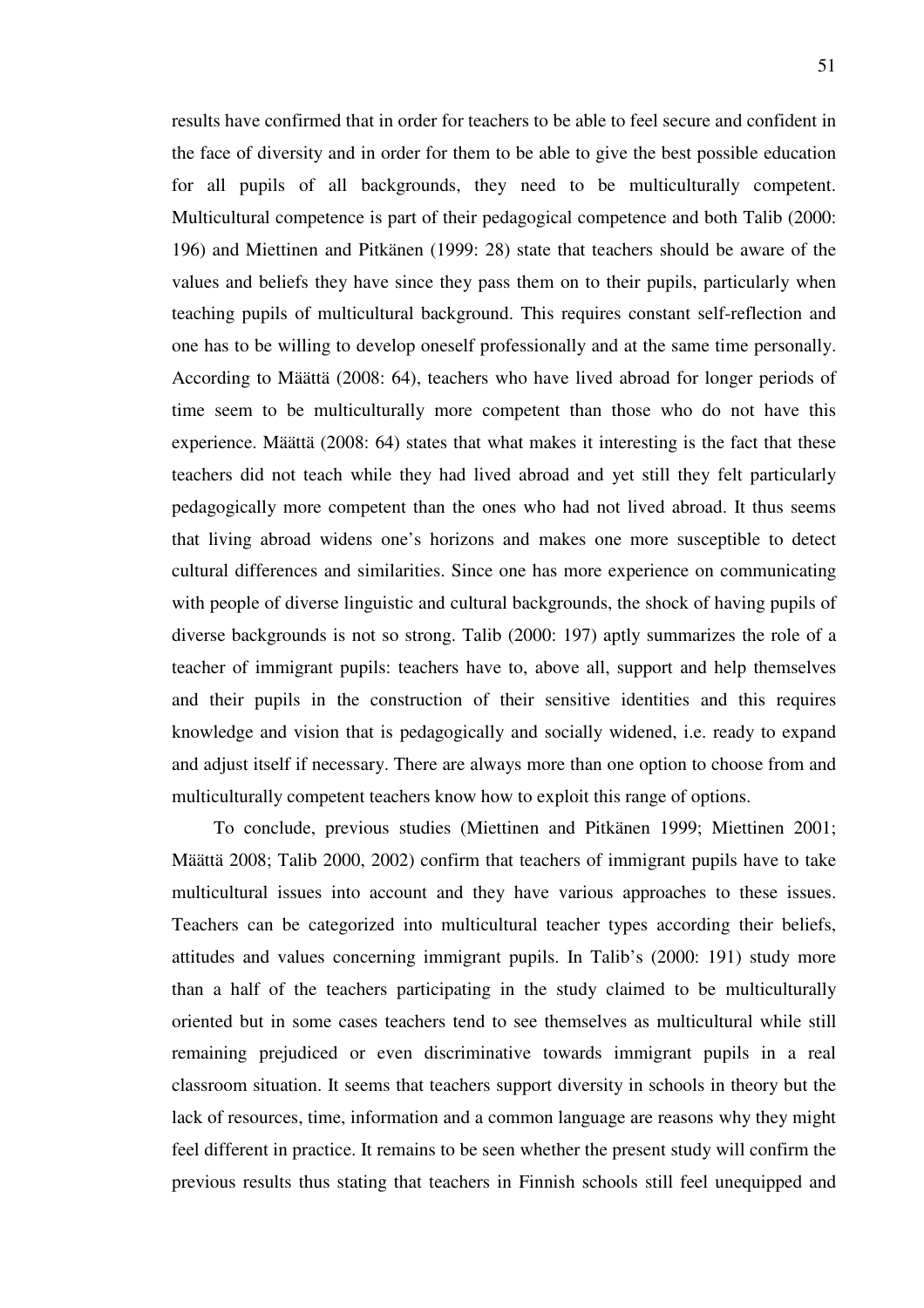uninformed when it comes to multicultural pupils or whether improvement, at least on part of the subjects of the present study, might be taking place while the first decade of the  $21<sup>st</sup>$  century is coming to an end and immigrant pupils have been a reality in Finnish schools for nearly two decades now. At least one thing is clear based on the results of previous studies: major changes have to take place in Finnish teacher education in order for teachers to feel more secure and competent in their profession. The existence of multiculturalism in Finnish schools is an undeniable fact and can no longer be ignored. The present study aims at revealing how English teachers in Finnish classrooms today perceive themselves and their pupils of multicultural backgrounds and whether they feel something needs to be changed and how.

# **7 DATA AND METHODOLOGY**

#### **7.1 Aim of the study**

Previous studies (Talib 2000; Miettinen 2001) have shown there to be a juxtaposition between theory and practice, i.e. teachers see themselves as multicultural and consider diversity to be an asset but nevertheless feel burdened by the linguistic and cultural heterogeneity that comes with pupils of multicultural background. The research questions and hypotheses of the present study consist of several parts which are also reflected in the interview plan (Appendix 1), explained more thoroughly in section 5.3. The main purpose of the study is to shed light on the conceptions middle school (*yläkoulu* in the Finnish school system) English teachers have of multicultural education and teaching and of pupils of multicultural background. The term conception was chosen for the title of the study because it refers to an idea that a person already has in his mind about some particular subject (*Cobuild advanced learner's English dictionary* 2003: 285). The present study is specifically trying to find answers to the following three questions: 1) How do middle school English teachers construct the term multicultural teaching, i.e. what do they think multicultural teaching entails? 2) How do they perceive teaching English in a culturally diverse classroom? and 3) What are their conceptions of their pupils of multicultural background?

The hypothesis for the present study derives from the juxtaposition mentioned between theory and practice, implying that teachers might still lack resources and knowledge which makes them feel unequipped in the face of diversity, thus making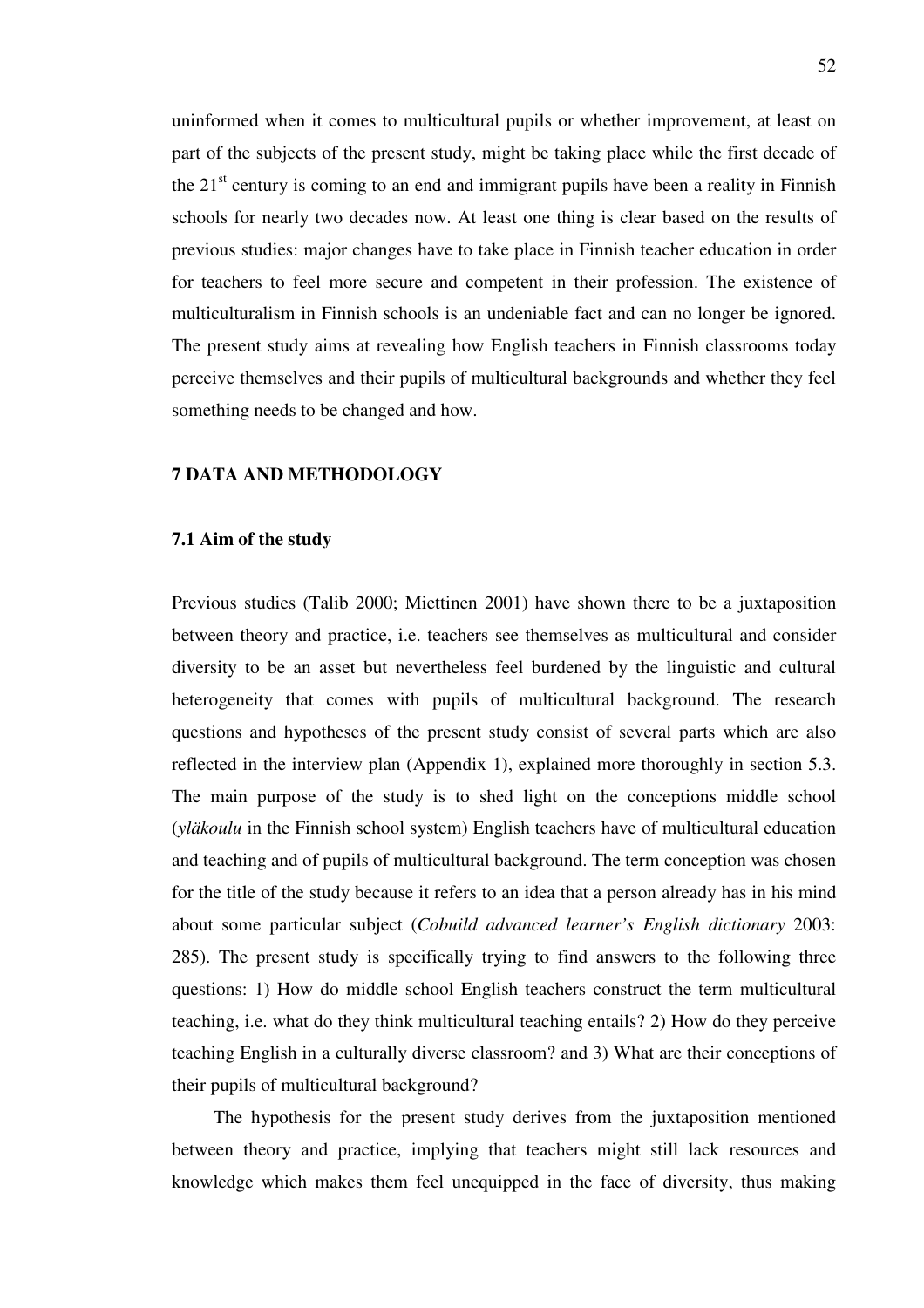them feel frustrated, even though these teachers might genuinely want to take all pupils into account in their teaching. The present study is particularly interested in multiculturalism in the English language classroom since it is a topic which has not previously been studied. The aim of this study is to elucidate whether teachers in their own view implement multicultural values and attitudes into their own teaching and if they do, how and how they view their own role in this implementation process. Emphasis will be particularly put on multicultural teaching and its principles and on linguistic matters, such as what it means to teach a foreign language to a linguistically diverse group and what roles other languages, such as the dominant language and the mother tongues of the minority pupils play in language teaching.

## **7.2 Methodology**

# **7.2.1 Choice of research method**

Interviewing is a frequent method in qualitative analysis and interviews vary in form (Dörnyei 2007: 134). Dörnyei (2007: 134) states that interviewing has a high social profile, i.e. interviews take place everywhere and most people have taken part in an interview, thus making it a method which does not require plenty of pre-interview explaining for the participants. Due to its versatile nature and the fact that it is so wellknown as part of everyday communication, Dörnyei (2007: 134) affirms that interview has, in fact, become the most common method in qualitative research. Seidman (2006: 9) states that interviewing is for those who are interested in other people's stories because these stories have a value and for those who know how to keep their "egos in check". Interviewers should be aware of the importance of the interviewee and try to keep their own voice as neutral and as unheard as possible and let the other person share their story. The following two paragraphs will briefly outline the different interview types, focusing mainly on semi-structured interviews since the semi-structured interview is the type used in the present study.

Both Dörnyei (2007: 135-136) and Tuomi and Sarajärvi (2002: 76) divide the different interview types into three categories based on the degree of their structure: one extreme being *the structured interview* and the other extreme being *the unstructured interview*. What is left in the middle is *the semi-structured interview*. These are the terms Dörnyei (2007: 135) uses whereas Tuomi and Sarajärvi (2002: 76) prefer the terms *form*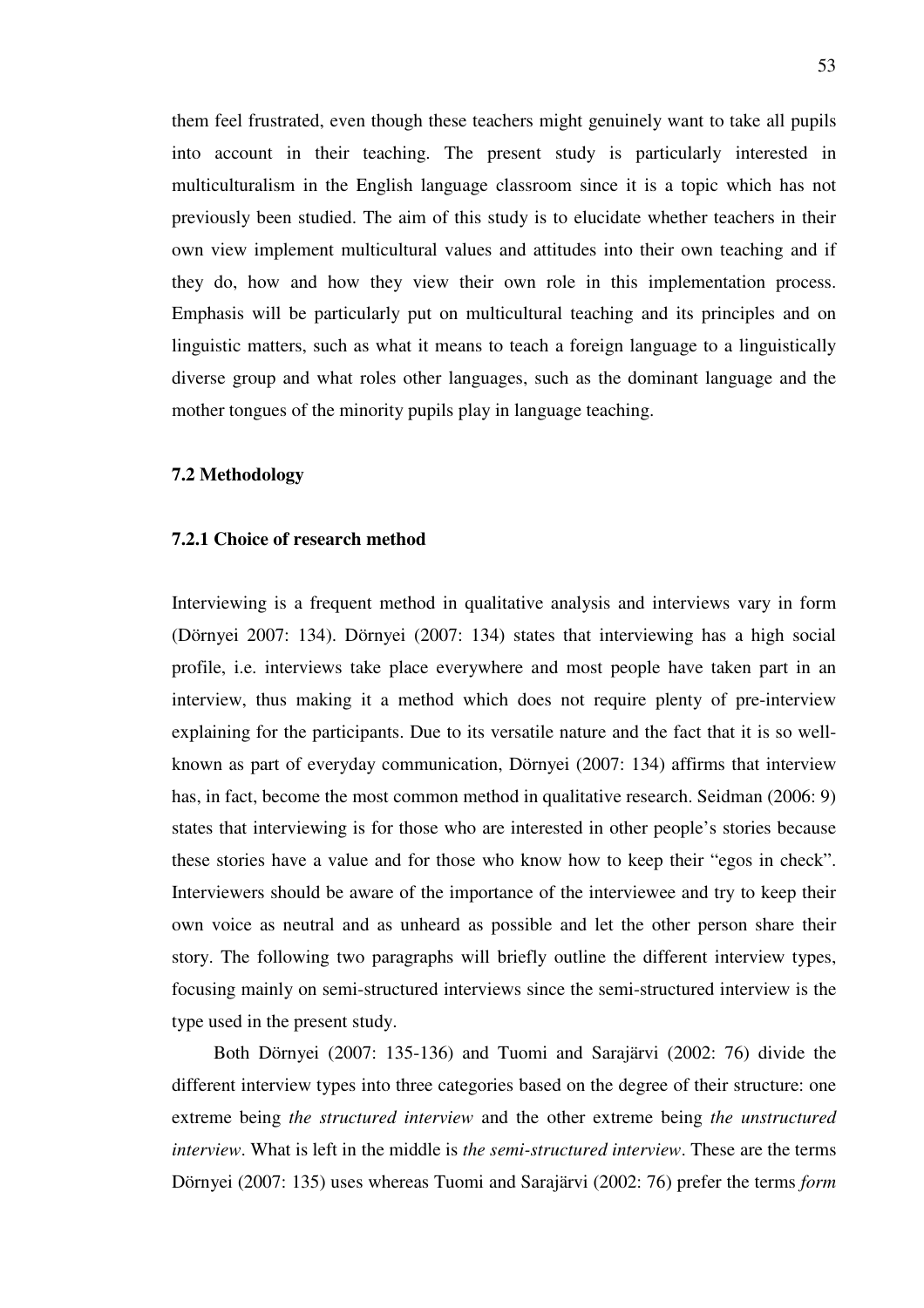*interview, theme interview* and *in-depth interview*. Since these terms are interchangeable, the ones preferred by Dörnyei (2007: 135) will be used in the present study. According to Dörnyei (2007: 135), *the structured interview* is, as the name suggests, a structured format where the interviewer uses a pre-prepared interview schedule which includes a specific set of questions to be discussed in detail with all of the interviewees. The advantage of this interview type is that it makes the answers between different participants more comparable but on the other hand the richness of the data is limited since there is not much room for deviation from the original set of questions. In contrast, the other end of the spectrum is *the unstructured interview* which leaves plenty of room for the interviewee to take the interview to unexpected directions and is the most flexible option for both the interviewer and the interviewee (Dörnyei 2007: 135-136). There is no pre-prepared interview guide and according to Tuomi and Sarajärvi (2002: 78), merely the topic, which the interviewee is supposed to elaborate on, is predetermined. This interview format is often used when only one person is the subject of the study and might be interviewed several times. Dörnyei (2007: 136) points out that in order for an unstructured interview to fully work, it is essential that the interviewer and the interviewee have an excellent relationship so that the interviewee does not feel uncomfortable in a situation where he or she is expected to speak freely about a given topic.

According to Dörnyei (2007: 136), the most common interview format in applied linguistics is *the semi-structured interview*. This interview type is in the middle of the spectrum between the two ends which means that there is a set of questions which have been prepared in advance but nevertheless, the interviewee is asked to explain in an open fashion about the topics that come up. It is not prohibited to give the interviewee more freedom, i.e. he or she can take the conversation into new directions even though the interviewer is there to provide certain guidelines and to keep the conversation loosely in order. Tuomi and Sarajärvi (2002: 77) use the term *theme interview* since this interview type often focuses on specific themes and the emphasis is particularly on how the interviewee interprets and perceives certain issues. Dörnyei (2007: 136) states that semistructured interviews are apt in situations where the interviewer knows enough about the topic in order to be able to prepare broad questions in advance but is not willing to limit the interview by using predetermined response categories. Generally all of the interviewees are required to answer the same questions but the wording and the order of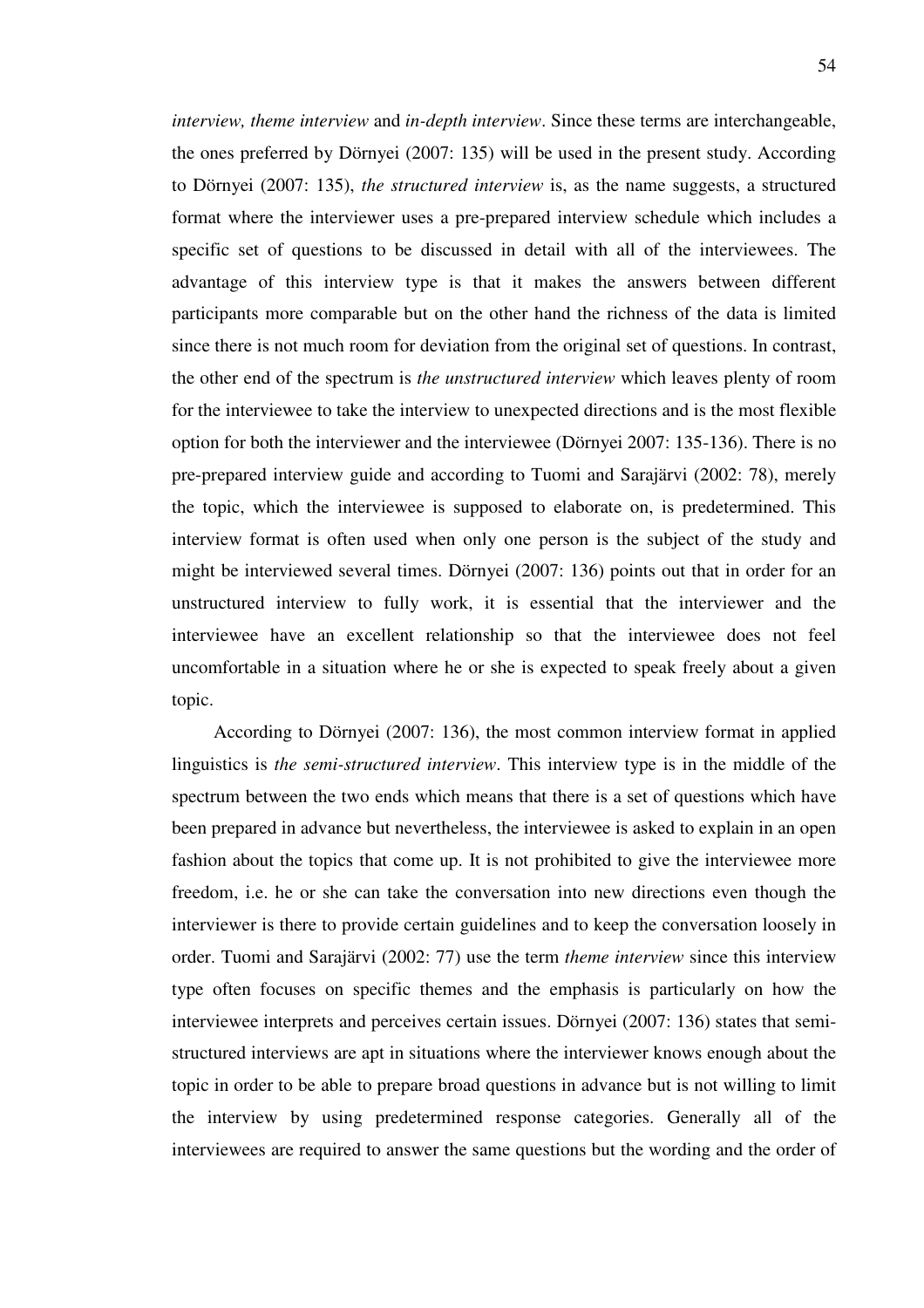the questions might vary depending on the interview situation and on the interviewee's talkativeness.

Since interviewing is such a popular and socially appreciated research method, there are several advantages to it (Dörnyei 2007: 143). Firstly, it enables the researcher to acquire plenty of in-depth data and thus ask the interviewee to elaborate on the topic in further detail if the information he or she has given is not enough or something remains unclear. Secondly, Dörnyei (2007: 143) asserts that interviewing is a method which most people are familiar with and thus feel comfortable using and this helps in acquiring rich data from the participants. Thirdly, since the interviewer is present in the data collection situation, there is a certain flexibility to the method, which cannot be gained by questionnaires, for example. This is also the main asset in interviewing mentioned by Tuomi and Sarajärvi (2002: 75). According to them, the interviewer has the chance to repeat a question or clarify it in a way someone conducting quantitative research by questionnaires would never be able to do. Fourthly, Tuomi and Sarajärvi (2002: 76) point out that the interviewer can also work as an observer, not only writing down *what* is being said but also *how* it is said. Intonation, rhythm, pitch and hesitation markers all have an impact on what is actually pronounced but only in research methods where the participants' real voices are heard, can these factors be taken into account. According to Tuomi and Sarajärvi (2002: 76), the fifth and final advantage in interviewing is that once the interview has been scheduled in person, participants rarely take back their promise and refuse to be interviewed or prohibit the data from being used for research purposes. The participants have generally been selected so that they have experience on the research topic which thus results in rich and useful data.

There are, naturally, disadvantages to interviewing as a method and one of the main weaknesses, both according to Dörnyei (2004: 143) and Seidman (2006: 12), is that it is extremely time-consuming. It takes time to set up interviews, find the participants, conduct the interviews and after that there is the analysis process which includes both transcribing and analyzing the transcribed data. Seidman (2006: 12) even goes on to say that researchers conducting interviews might want to hire additional help to do the transcriptions and if no such help is available, the researcher has to do it all. In addition, according to Seidman (2006: 12), the process of contacting strangers and interviewing them might be difficult for some researchers, particularly if the person is shy or insecure about his or her communication skills. However, sometimes choosing interviewing as the research method can at its best help the researcher to overcome his or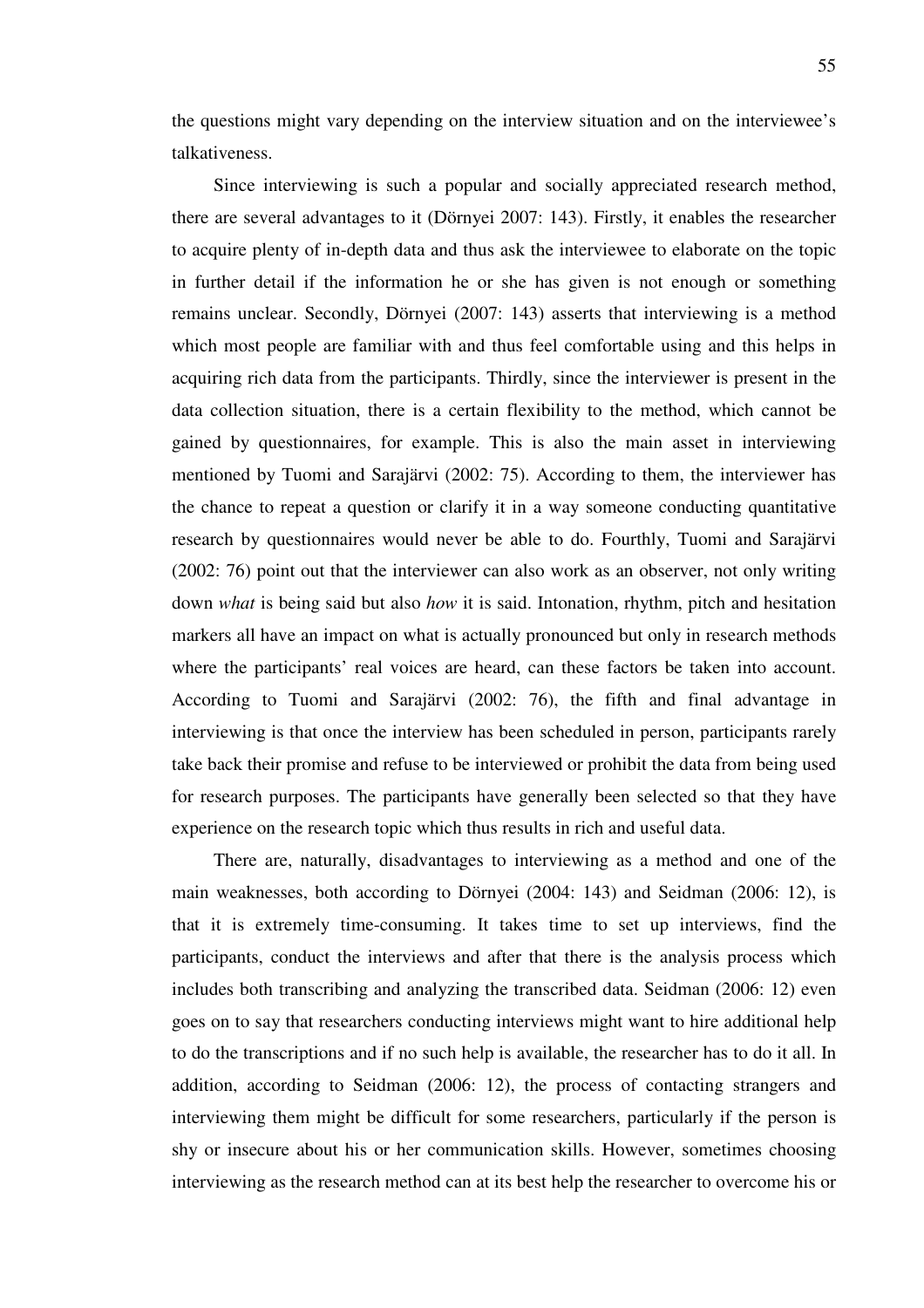her shyness. In addition to the fact that interviewing is time-consuming and requires good communication skills, it is also a qualitative research method which means that it enables the interviewer to get in-depth data on a few participants but not to make any far-reaching generalizations based on the results. However, since the point is to go deeper into the insights of the limited number of participants, the setting of the study is different from a quantitative study to begin with.

With interviewing the researcher always runs the risk of affecting the results by being present in the data collection situation. However, qualitative research can be just as valid and reliable as quantitative research when the interview setting is well-prepared in advance and when the researcher is aware of these risks. Interviewing was chosen as the suitable method for the present study because the focus of the study is on the conceptions of the teachers and studying personal opinions and attitudes in a more quantitative format might not have given equally insightful results. Questionnaires and thus presenting the results in a numeral and general form could have been another alternative since previous studies have used both quantitative (Talib 2000) and qualitative (Miettinen 2001) data collection methods. Other methodological options could have been observing a classroom situation, group interviews and narratives to name a few but the current choice of method was limited to semi-structured interviews.

### **7.2.2 Participants of the study**

The study included eight participants, all middle school English teachers with teaching experience ranging from four to thirty years. Two of the teachers were male and six of them female. Three of the women and one of the men had ten years or less of teaching experience and three of the participants, two women and one man, had been working as teachers for approximately thirty years during the time of the interviews in April 2009. In addition, one teacher had graduated over twenty-five years ago but she had worked as a principal and in other school administrative duties and thus had merely twelve years of teaching experience in English. Four of the participants were teaching in two different middle schools in eastern Helsinki, the capital of Finland. Two of the participants were teachers in two middle schools in Vantaa, a town of approximately 200 000 people, located in the capital region. The two remaining participants were teachers in two different middle schools in Jyväskylä, a town located in Central Finland and the population of which is circa 130 000. Merely the participants who taught in the same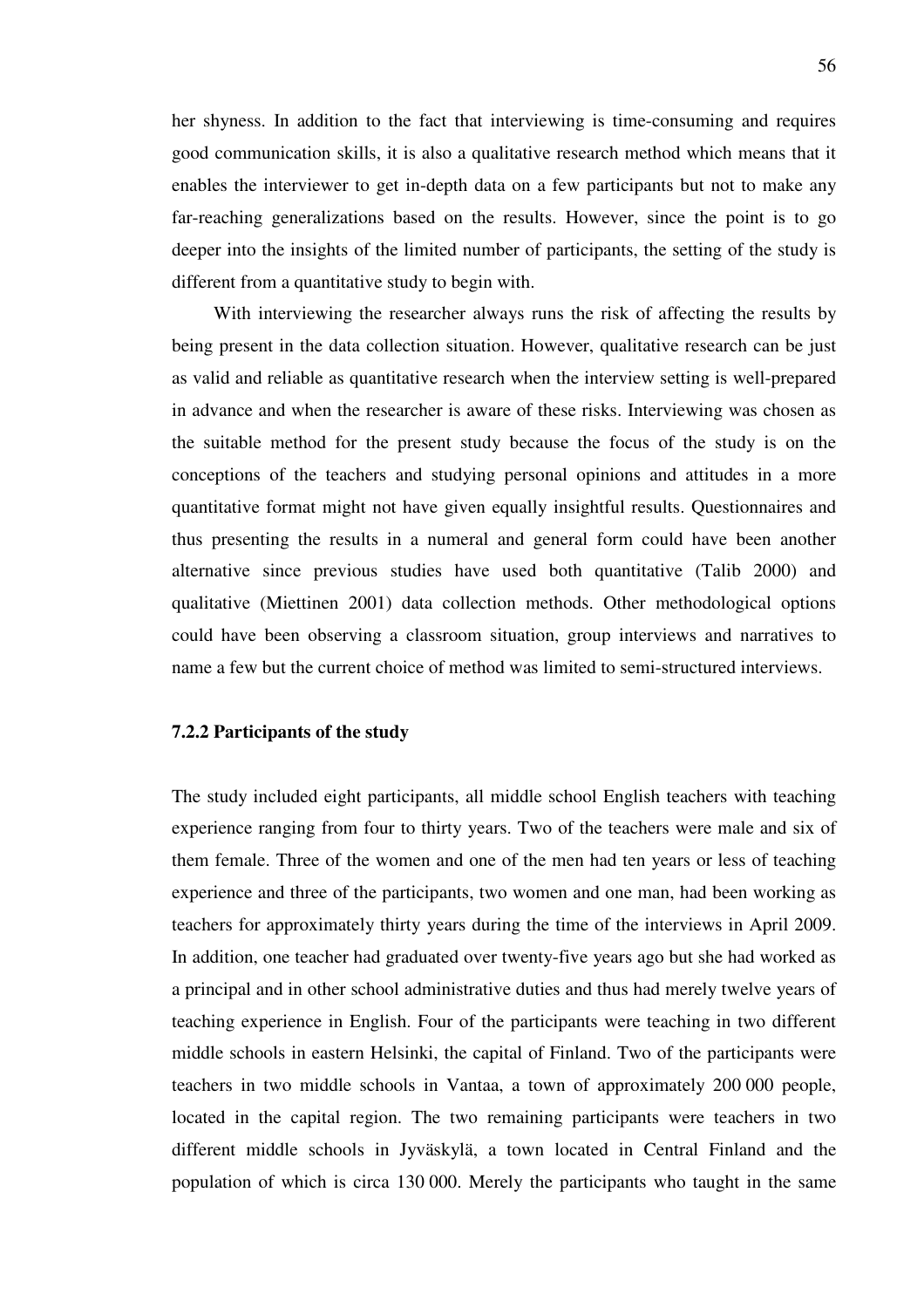schools in Helsinki knew each other prior to the study but other than that, the participants shared no connection with each other and were not informed about the identities of the other teachers taking part in the study.

The participants were chosen based on the schools where they taught at the time of the study. The schools were chosen based on an Internet search which was an indication of the number of immigrant pupils they had in relation to pupils of Finnish background and e-mails were sent to all English teachers in the selected schools. All of the middle schools in the present study had a high number of immigrant pupils and pupils of diverse backgrounds which was a prerequisite since it was crucial for the study that all the participants had experience of teaching a multicultural classroom. The original search included eight schools but responses were received only from six. Fortunately, in two schools in Helsinki both of the English teachers were willing to take part in the study, thus resulting in the total number of eight participants. In addition, one teacher was willing to take part in the study but she had not had any previous experience of teaching immigrant pupils and thus was not interviewed for this particular study. In order to maintain their anonymity, the eight participants will be called Jane, Helen, Kate, Sarah, Paul, Tom, Maria and Linda throughout the study.

# **7.2.3 Interview**

The present study consisted of eight semi-structured interviews conducted in April 2009 (see Appendix 1). All of the interviews were one-on-one interviews conducted in a quiet space where only the interviewee and the researcher were present. The interviews were semi-structured including seven broader themes which were specified with more precise questions. All of the themes were discussed with each participant but not all the specific questions were covered since some of the questions overlapped and in order to avoid repetition and to make the conversation run smoothly, the researcher gave the participants the freedom to elaborate quite freely on the given themes. Thus none of the interviews were identical but they all included the same themes and where conducted in Finnish since the teachers were Finnish and so was the researcher. The questions aimed at revealing the type of conceptions the participants, i.e. middle school English teachers had of pupils of multicultural background and of multicultural teaching in general and particularly in the English classroom. The interview included questions such as: "What do you think multicultural education is?", "Would you say your own teaching is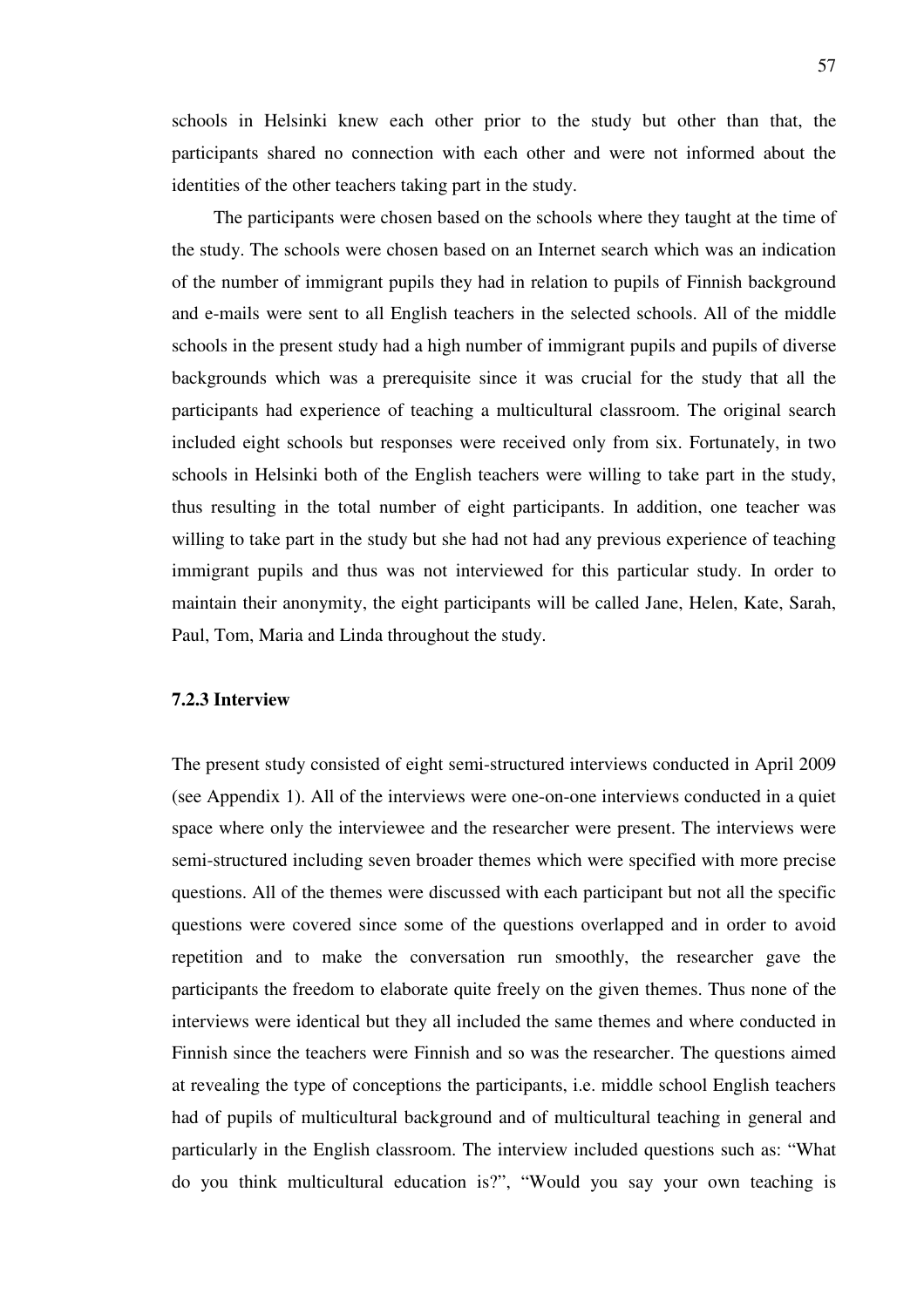multicultural?", "What do pupils of multicultural background bring into the classroom?", "How much do you know of your pupils' linguistic, cultural and educational backgrounds?" and "What are the biggest challenges and the biggest gains in teaching foreign languages to immigrant pupils?". For a complete list of questions, see Appendix 1.

All of the interviews were tape-recorded and the recorded interviews were transcribed word for word (see Appendix 2). It was essential to transcribe the recordings literally so that the researcher's own opinions would not affect the process of analysis. However, an extremely fine transcription that would have included the length of the pauses and all the intonation markers was not necessary here since it is the contents, not the discourse level, which will be analyzed and discussed. Content analysis as a means to analyze data will be discussed in further detail in the following section but since it is text analysis and the data can be found in what the interviewees said, transcriptions were mandatory. The average duration of the interviews was approximately 38 minutes even though two of the interviews lasted up to 50 minutes or more. The total amount of recorded conversation was 304 minutes and 10 seconds.

#### **7.3 Analysis**

### **7.3.1 Content analysis**

According to Tuomi and Sarajärvi (2002: 93), content analysis is one of the basic analysis methods in qualitative research and in addition to being considered a single method, it can also be seen as a broader theoretical framework in qualitative research. However, since content analysis will be used as a precise method in the present study, it will be discussed as such in this particular section. Tuomi and Sarajärvi (2002: 105) state that content analysis works well with unstructured data since it makes it possible to present it in a systematic and objective manner. Dörnyei (2007: 245) points out that content analysis was in fact originally used in quantitative research but was later adopted into qualitative research and has thus evolved in the process: in content analysis the categories, i.e. the results of the study, arise from the data itself and are therefore not prearranged. It is essential that the researcher is aware of the nature of qualitative research and content analysis before conducting the actual study in order to achieve what Dörnyei (2007: 246) calls the "latent level analysis", i.e. the stage where the researcher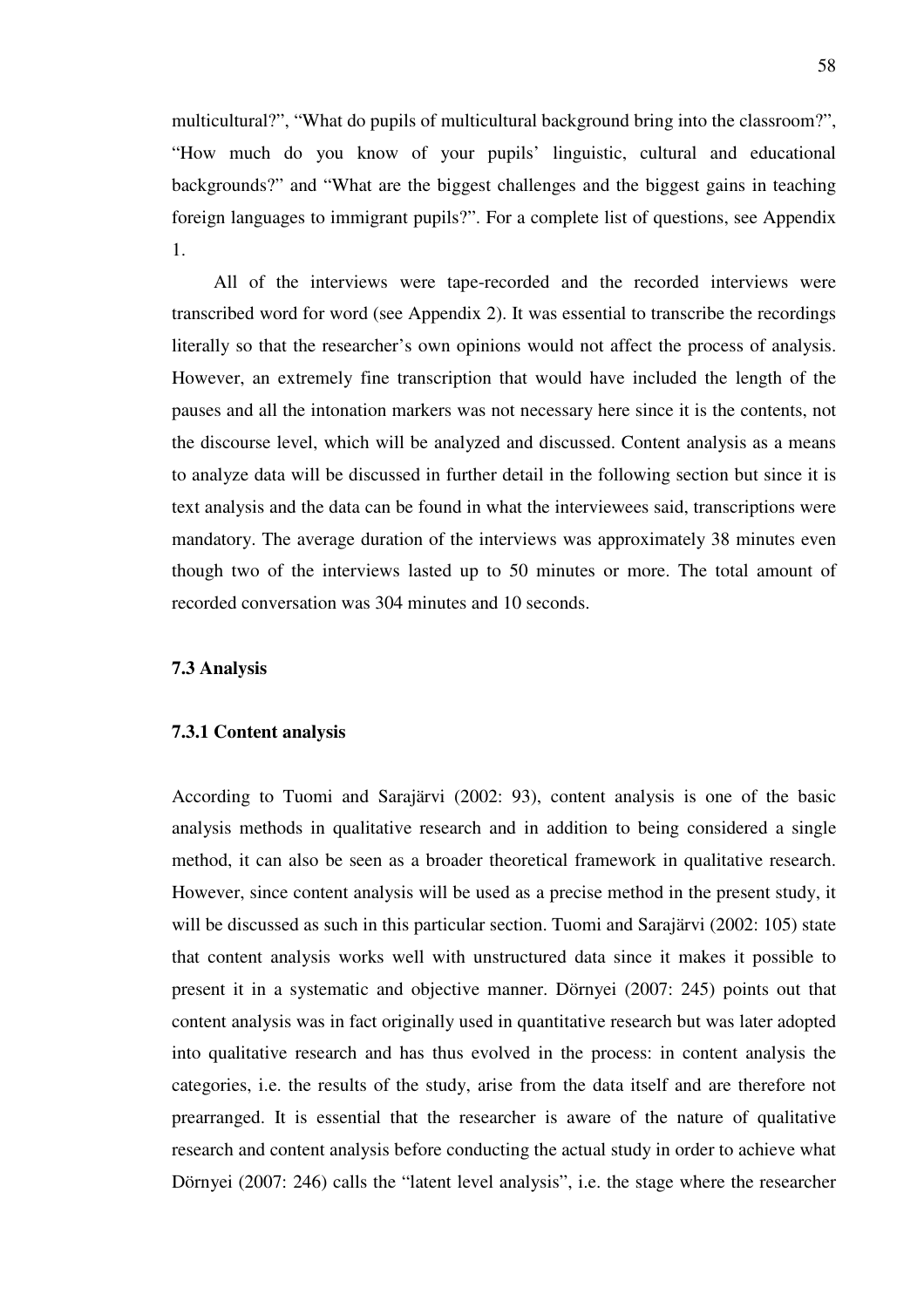is able to find deeper underlying meanings in the data and interpret it accordingly. When there is plenty of data to search those deeper meanings from, it is crucial that the researcher has a distinct idea of what is important and what is not.

Tuomi and Sarajärvi (2002: 106) define content analysis as text analysis which, instead of focusing on syntax or discourse level, examines the meanings in the utterances spoken or written by the participants of the study. According to Tuomi and Sarajärvi (2002: 110-111), content analysis as a process can be divided into three stages: the first stage is to reduce the data into transcriptions and to find the essential out of all the material. In the present study this meant making word-for-word transcriptions of the interviews. The second stage is to cluster the data by finding similarities and differences between different themes and different interviewees, i.e. taking out what is important and leaving out the data that is not. The third and final stage is to formulate theoretical concepts and draw conclusions from the reduced and clustered data. Content analysis is thus a process that is based on deduction and interpretation and which moves from empirical data into a more theoretical view of the research topic. Considering the present study and its data collection method, content analysis is the logical choice of analysis method since it is flexible in its possibilities to interpret the data and find what is relevant for the study.

# **7.3.2 Transcribing and analyzing the data of the present study**

The total amount of recorded conversation was, as mentioned before, 304 minutes and 10 seconds. All the interviews were transcribed word for word but the finest possible transcriptions, including the length of the pauses, were not necessary since the study focuses on the meaning and the content of the interviews, not on the actual discourse. Content analysis being the analysis method, after transcriptions the data were clustered and interpreted into three broader themes: 1) English teachers and multicultural teaching, 2) teaching English to pupils of multicultural background and 3) English teachers' conceptions of pupils of multicultural background. These broader themes have been further divided into smaller sections and will be discussed in detail in the following three chapters. Since the present study is qualitative and the analysis method is content analysis, the conventional model of presenting the results first and discussing them later in a separate section will not be used in this particular study. Instead, the themes which have risen from the data will be presented and discussed in their separate sections, thus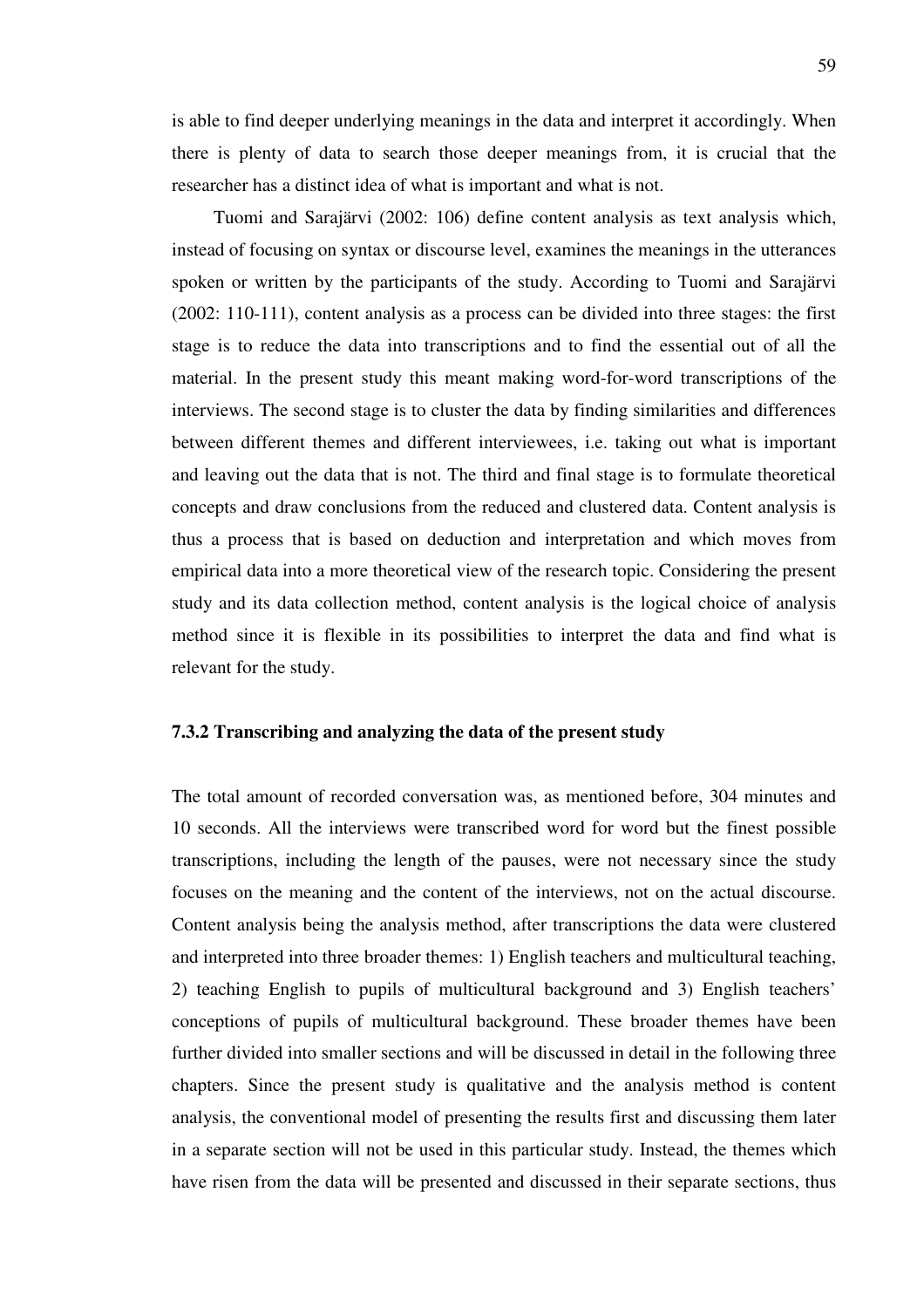combining the results and discussion sections. As a result, it is easier to get a clear picture of the data and its implications for this particular study and for future research alike.

# **8 RESULTS AND DISCUSSION: ENGLISH TEACHERS AND MULTICULTURAL TEACHING**

The focus of this chapter is on the teachers: on their knowledge of what multicultural teaching truly is, on the information they have received in teacher education and in further training on immigrant pupils and also on their multicultural competence. Section 8.1 will first discuss the teachers' personal background, putting emphasis specifically on work experience and how it may affect the teachers' attitudes and then moves on to the teachers' knowledge of their pupils, discussing also to what extent the interviewed teachers were interested in knowing about the backgrounds of their pupils. This section therefore provides a basis for further sections since it aims at shedding light on *why* the participants feel the way they do about their pupils of multicultural background.

# **8.1 Teachers' background and their knowledge of their pupils**

There seems to be a correlation between what the participants of the study know and *want* to know about their pupils of multicultural background and how they perceive multiculturalism in the classroom in general. This subsection will provide further insight into the matter, discussing firstly the differences in work experience among the participants and the possible implications of these differences on how the teachers perceive immigrant pupils in their classroom. Secondly, subsection 8.1.2 will concentrate on the extent of the teachers' background knowledge of their pupils, taking also a closer look at how much interest the teachers showed in getting to know their pupils.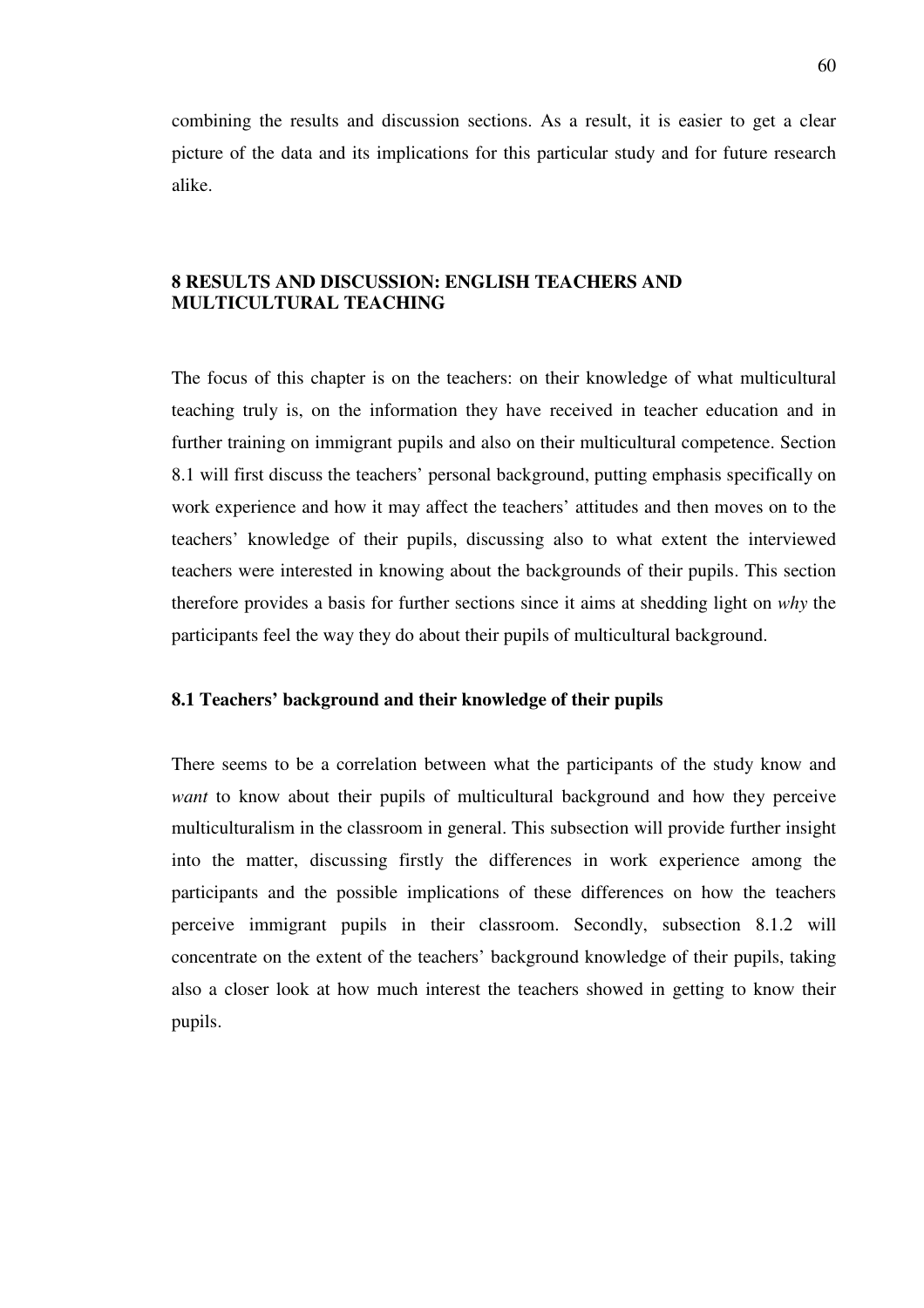#### **8.1.1 Work experience**

The English teachers who were interviewed for this particular study were of different background in terms of work experience: three of the eight interviewees had worked as teachers for thirty years or more whereas the remaining five participants had worked in teaching ranging from four to twelve years. The decision was made to compare the teachers' attitudes towards multicultural education and pupils of multicultural background to see whether there would be differences as a result of differences in the length of one's teaching career since there clearly was an intriguing generation gap between the ones who had worked for thirty years and the teachers who did not have as much experience in the field.

Those teachers who had worked for thirty years had all undergone two different periods in their career: the period when there were no immigrant pupils in schools and the period when immigrant pupils started appearing in larger numbers. All of these teachers knew they had to take the new situation into account accordingly but all of them also said to have been somewhat confused and worried during the time when these new pupils started arriving. They had not received any kind of training in multicultural teaching and therefore had not known how to approach these pupils, which in turn had left them feeling incompetent, ill-equipped and bewildered. Linda expressed her feelings of insecurity and the lack of background information in the following manner:

Linda: -- *meillä oli hyvin epäselvää esimerkiks maahantulevien perheitten se en tarkota nyt yksityiskohtaista taustaa vaan se että minkälainen esimerkiks kielellinen tausta näillä lapsilla on ja öm luku- kirjotustaidon yleisyys siinä kulttuurissa mistä he tulee ja et me jouduttiin aika lailla niinku puhtaalta pöydältä lähtemään mikä teki meidän elämän joskus aika vaikeeks* 

('-- it was really unclear to us for example what the immigrant families – and I'm not talking about a detailed background – but for example what the linguistic background of these children was and um the generality of literacy in the culture they were coming from so we had to pretty much start fresh which sometimes made our life fairly difficult')

On the other hand, *all* teachers in schools where immigrant pupils had been placed at were in the same position and thus received support from each other. These teachers who had been working for thirty years said to have made mistakes in the beginning,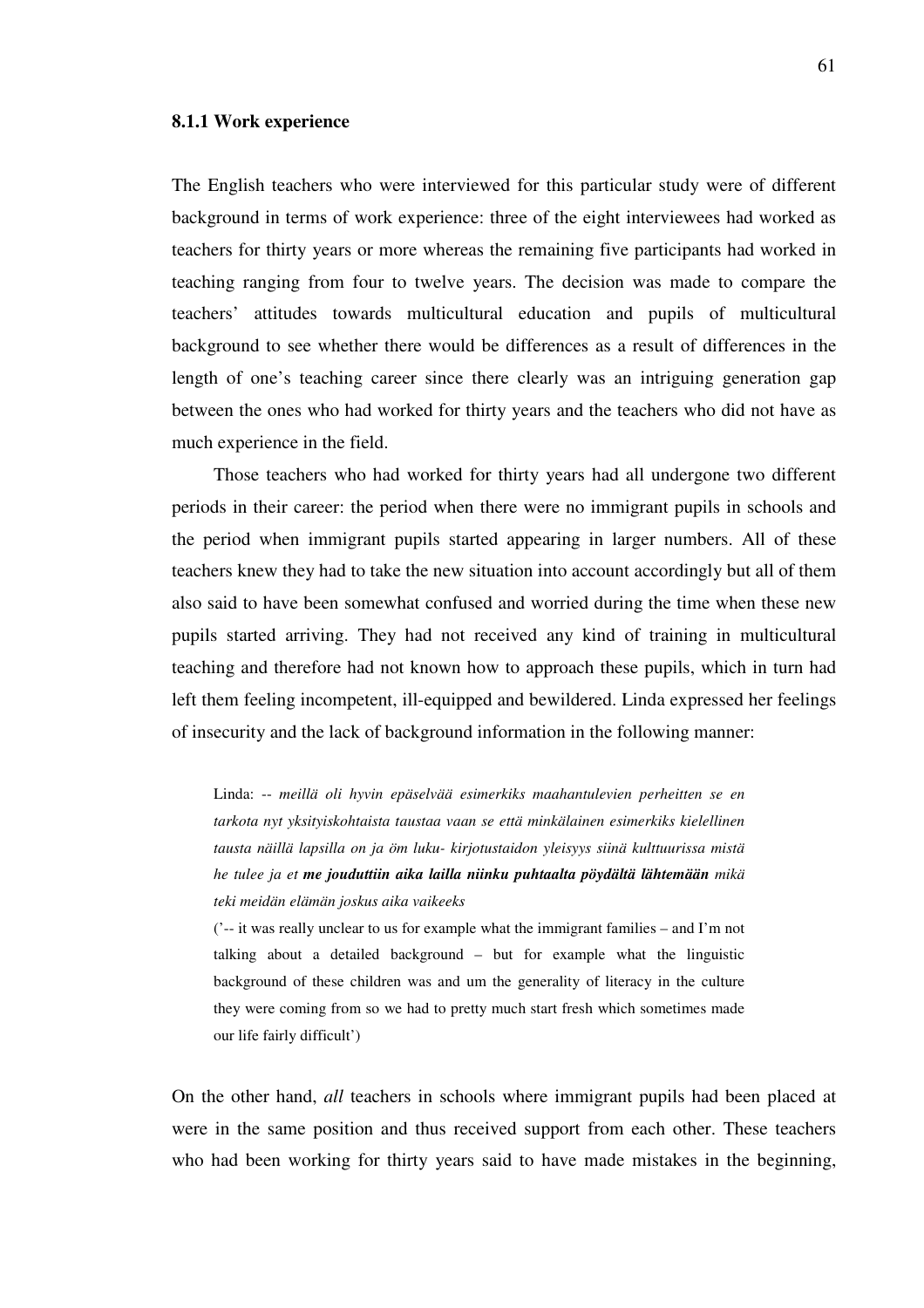mainly because of their lack of knowledge but eventually had become accustomed to and now felt relatively confident in teaching pupils of multicultural background.

It became thus clear that these teachers who had experienced two different periods, the one without and the one with immigrant pupils had felt insecure and even prejudiced at first towards immigrant pupils but, on the other hand, had also been forced to reflect on their own teaching during the shift in school demographics. According to Talib (2006: 149), self-reflection generally results in a deeper sense of self as a teacher which in turn leads to more efficient teaching. This seemed to be the case with Sarah and Linda, two teachers who had been working for more than thirty years. However, Tom, who had also been working for thirty years, seemed to be tired of his work in general and did not seem to have reflected on multicultural education even during the time when immigrant pupils first started to arrive. Thus, the less experienced participants seemed to be overall more comfortable with having immigrant pupils in the classroom but once again, this depended more on the teacher's general attitude towards multiculturalism and prior knowledge on the topic than on the number of years he or she had been working. For example, one of the participants, Paul, had specifically applied for a position in a multicultural school because he *wanted* to work in such an environment and with pupils of various backgrounds whereas Maria commented on her arrival in a multicultural school as follows:

Maria: *Ei ollu kyllä mitään tietoa [siitä, että koulussa on maahanmuuttajaoppilaita]. Ei se nyt varmaan olis päätökseen vaikuttanu puolin tai toisin. -- mä en oikeestaan niinku ajatellu asiaa ollenkaan.* 

('I had no idea [that there were immigrant pupils in the school]. I don't think it would have affected my decision in any way. – I didn't think about the matter at all.')

 This kind of thinking was common among some of the other participants, too, and it clearly affected the way they approached multicultural teaching and immigrant pupils – most of these teachers did not take pupils of multicultural background into account in any specific way, thus resulting in teaching that was similar to all.

Furthermore, there is one aspect which should be taken into account in terms of work experience: those who had witnessed the period during which immigrant pupils had started arriving used the *we*-form more to refer to all of the teachers working in their school at the time, whereas the teachers who had started working in a school which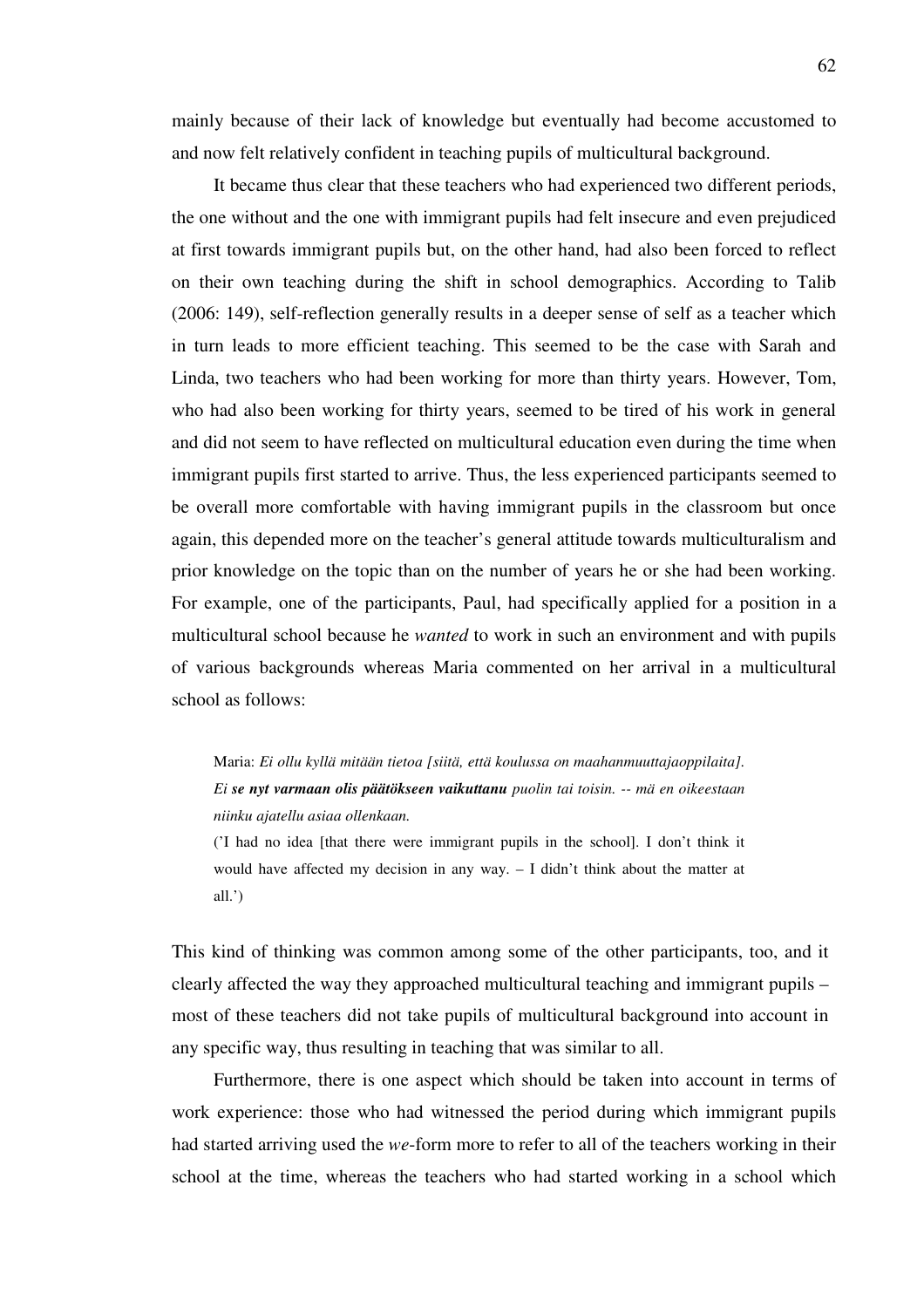already had a fairly high number of immigrant pupils seemed to have felt more alone in the beginning. Even though they might have been accustomed to seeing immigrants in society in general, they had neither the experience nor the know-how to start teaching pupils of multicultural background and had nowhere to turn to for help once they became part of the teaching staff. A conclusion that could be drawn from this finding is that this might be the reason for why the younger teachers seemed, on the one hand, to be at ease with their immigrant pupils but on the other, did not seem to take them into account in their everyday teaching. They had not reflected on their teaching in the same way the more experienced teachers had and thus were under the impression that teaching all pupils in the same way was multicultural teaching at its best.

# **8.1.2 Teachers' knowledge of their pupils and its effect on attitudes**

All of the teachers were asked to give a ballpark figure of how many pupils of multicultural background they taught and how many pupils of immigrant background there were in their school. It was not that relevant to know if the teachers truly gave the real number, instead it was more important to see how they approached the matter. Most of the teachers seemed puzzled by this question and some started counting the immigrant pupils they could remember having seen in class. Some of the teachers advised the interviewer to check the real numbers with the assistant principal because they wanted to be sure they were not giving entirely wrong estimates. One teacher, Helen, also wisely avoided the question by stating that it was sometimes hard to know whether a pupil was of immigrant background or not. Another teacher, Kate, also pointed out that defining a pupil of multicultural background was by no means easy since some pupils had one parent who was Finnish and the other foreign. In addition, there were pupils of Russian background who spoke perfect Finnish, looked like they were of Finnish background and possibly had Finnish names. It thus became clear that some of the teachers had not asked their pupils where they came from but instead had either made assumptions based on their looks or checked their nationality from the student register if needed. They did not consider it crucial to know where their pupils came from because most of the participants said they treated all pupils equally and thus defining a person based on their background seemed irrelevant and even discriminative to some of the teachers. Helen shared her thoughts on the matter in this way: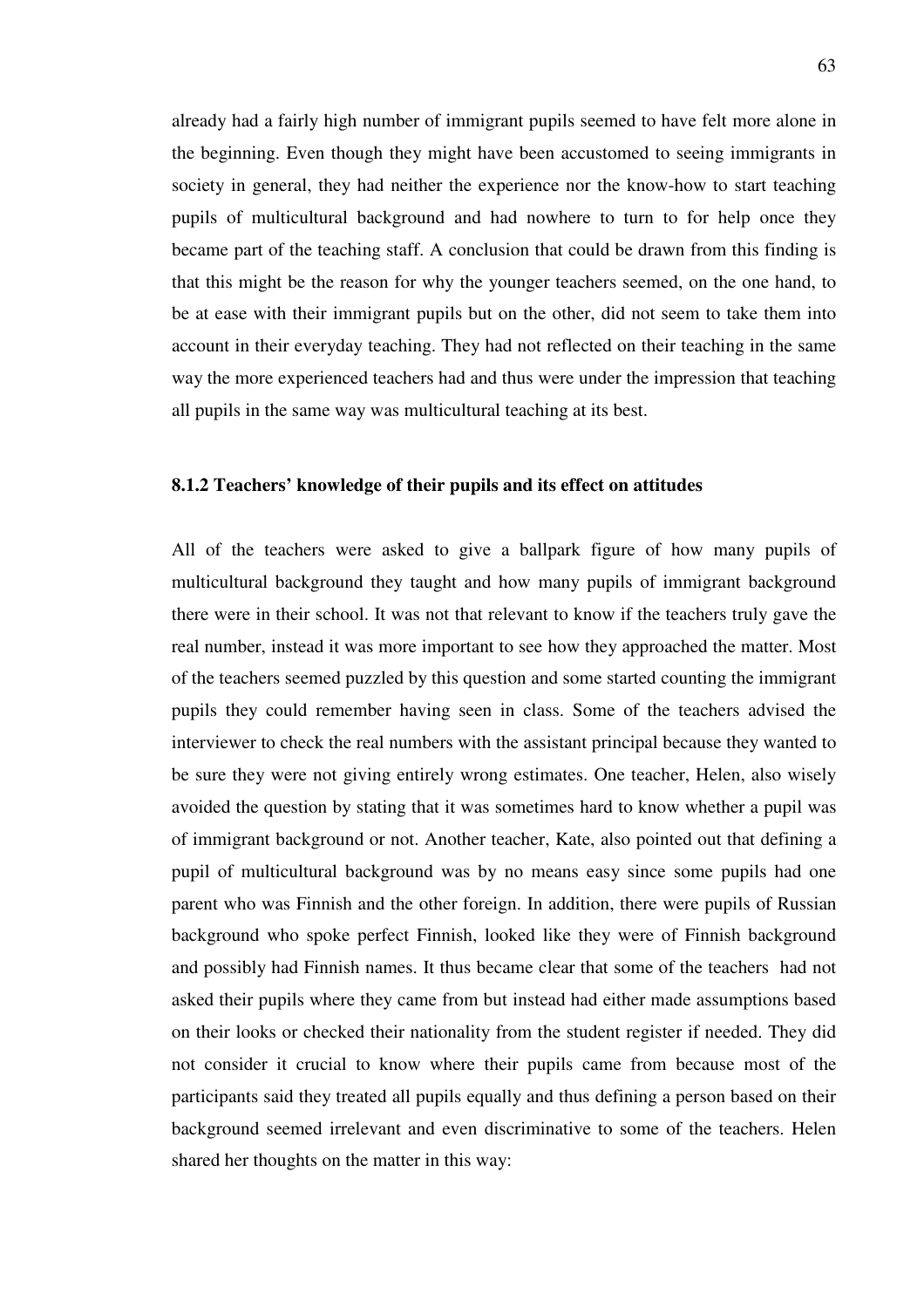Helen: -- *kyllä nyt aina välillä on semmonen tietysti olo että ois hyvä tietää niinku enemmän, mutta ei ei mul välttämättä niinku sit niitten kulttuurisesta taustasta niin kauheesti et mun pitäis jokaisen yksittäisestä kulttuuritaustasta saa[da tietoa]- ei mulla oo semmosta niinku tarvetta. -- koska mä en niinku koe että se et se on mitenkään kauheen ongelmallinen asia.* 

(' of course I sometimes feel that it would be good to know more about everyone's cultural background but on the other hand I don't need to because I don't think that it's a very problematic issue.')

Helen's response seemed to suggest that she would have considered knowing more of the pupils' backgrounds necessary only if the pupil had caused trouble in the classroom or was having problems related to learning.

Lack of interest in the pupils' backgrounds was also reflected in the knowledge the teachers had of the countries that the immigrant pupils in their school came from. All of the teachers were able to name the largest immigration groups, i.e. Russians and Somalians in the schools in Helsinki and in Vantaa; and Kurds and Afghans in the schools in Jyväskylä, Central Finland. However, only three teachers were able to give a full account of the nationalities the pupils in their schools represented and coincidentally these teachers, namely Paul, Jane and Linda, were the most informed and also the most open-minded in their attitudes towards immigrant pupils. In addition to Russian, Somalians, Kurds and Afghans, the participants of the study taught pupils who had their roots in countries all over the world: Estonia, Vietnam, Peru, Kenya, Congo, Gambia, Turkey, Iraq and Iran to name a few. Most teachers were unable to name all of the countries and one teacher, Maria, even said that she would suspect based on the appearance of their pupils that some of their pupils were of African background but could not define it any further since she had never taught the pupils in question and thus did not know them well enough.

Not knowing how to define a pupil of multicultural background and not knowing where the pupils had come from exactly was a reflection of the way most of the teachers encountered the matter of multiculturalism in general which was relative ignorance. The assumption that can be made based on this finding is that they neither knew nor were that interested in finding out more about their pupils and did not see this as a disadvantage. Some of the teachers also got slightly defensive due to the nature of the interview, perhaps fearing that they would seem discriminative based on their answers and thus underlined the fact that they had not regarded multiculturalism as an issue and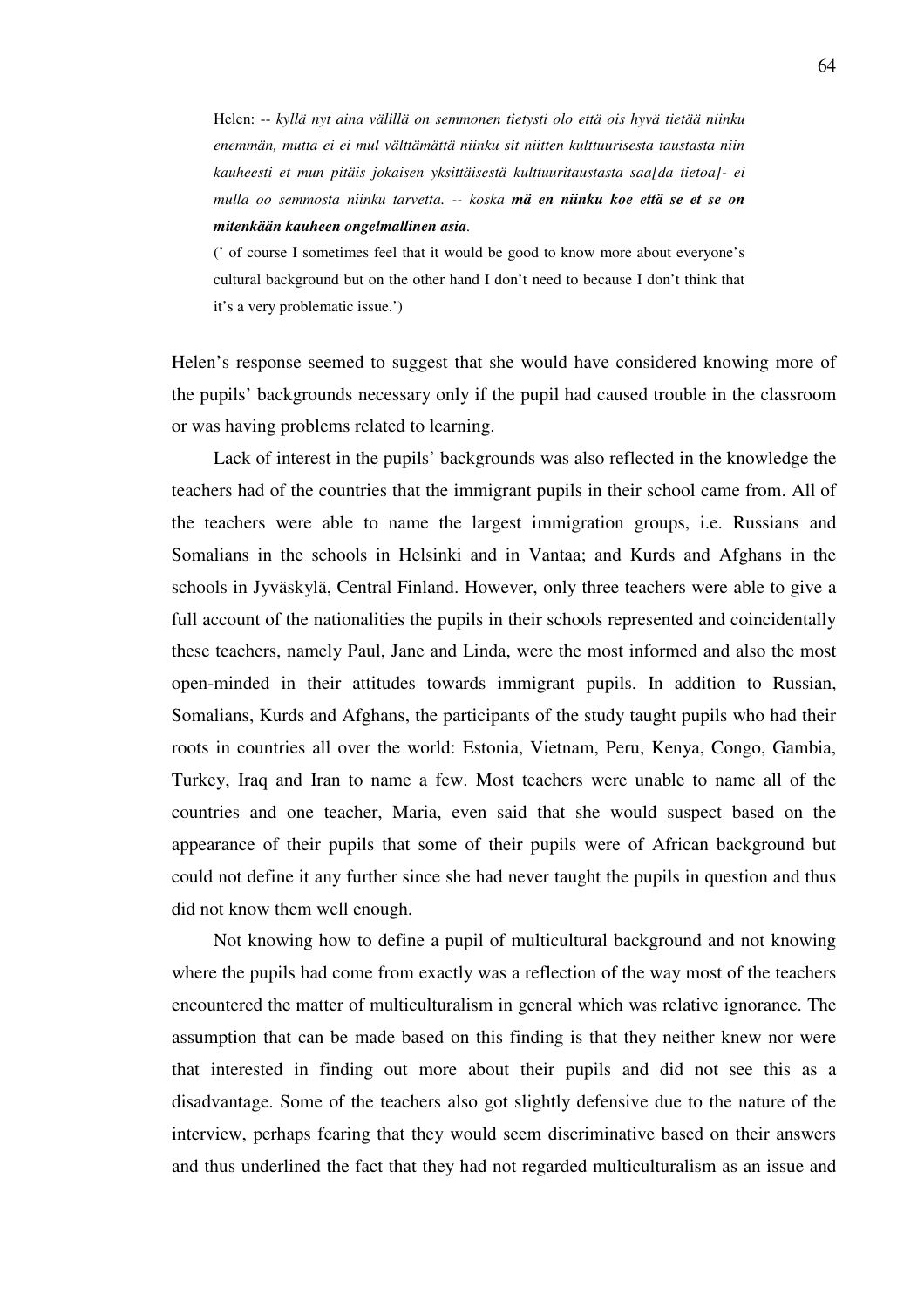by no means as a problem in the classroom. According to the principles of multicultural education (Gay 1998), not having a clear picture of the pupils the participants taught, can definitely be seen as a shortcoming which could lead to prejudiced and even discriminative behaviour. In this case the results suggested that those teachers who did not know and did not see it as important to find out about their pupils of immigrant background were slightly more negative in their attitudes towards multicultural teaching and immigrant pupils in general.

Even though according to Talib (2005: 40) ignorance enhances stereotypical thinking and knowledge thus reduces it, the matter can also be considered from another angle. Not all of the teachers who did not know much about their pupils of multicultural background were reluctant to learn more about their pupils, and those who were said that they wanted to treat all their pupils equally without letting their background interfere too much with their view of their pupils. Kate, for instance, said that it would be impossible to find out about every pupil's background and her approach to the matter was as quoted:

Kate: *Mä en oo koskaan ajatellu, et joku lapsi, et aha, maahanmuuttaja. Hm, savolainen. Hm, kiinalainen. Ei, oppilas on oppilas, ei se- en mä oo ikinä niinkun luokitellu silleen tai ajatellu, että apua, että noi on jostain muualta, mä en niit voi opettaa. Ei ei, se se on täysin vieras ajatus mulle.* 

(' **A pupil is a pupil**, I have never labelled them that way or thought that since those are from somewhere else, I can't teach them. No, it's a totally strange thought for me.')

This is a valid point and future research on multicultural matters could focus more on whether omitting the background factor in teaching altogether is just the colour blindness Finnish classrooms need in order to be truly multicultural. However, it must be stated that since research on multicultural education (Gay 2000, Gollnick and Chinn 2009) has shown that multicultural teaching can only be effective when the teacher is familiar with the pupils' cultural background, it seems that the approach these teachers had was not the most beneficial for the pupils and their learning.

Half of the teachers said they had pupils of multicultural background in every single group they taught. Nevertheless, as mentioned above, most of these teachers had little or almost no knowledge of their pupils and the most common reason for not knowing more about the pupils was lack of time. Since multiculturalism in the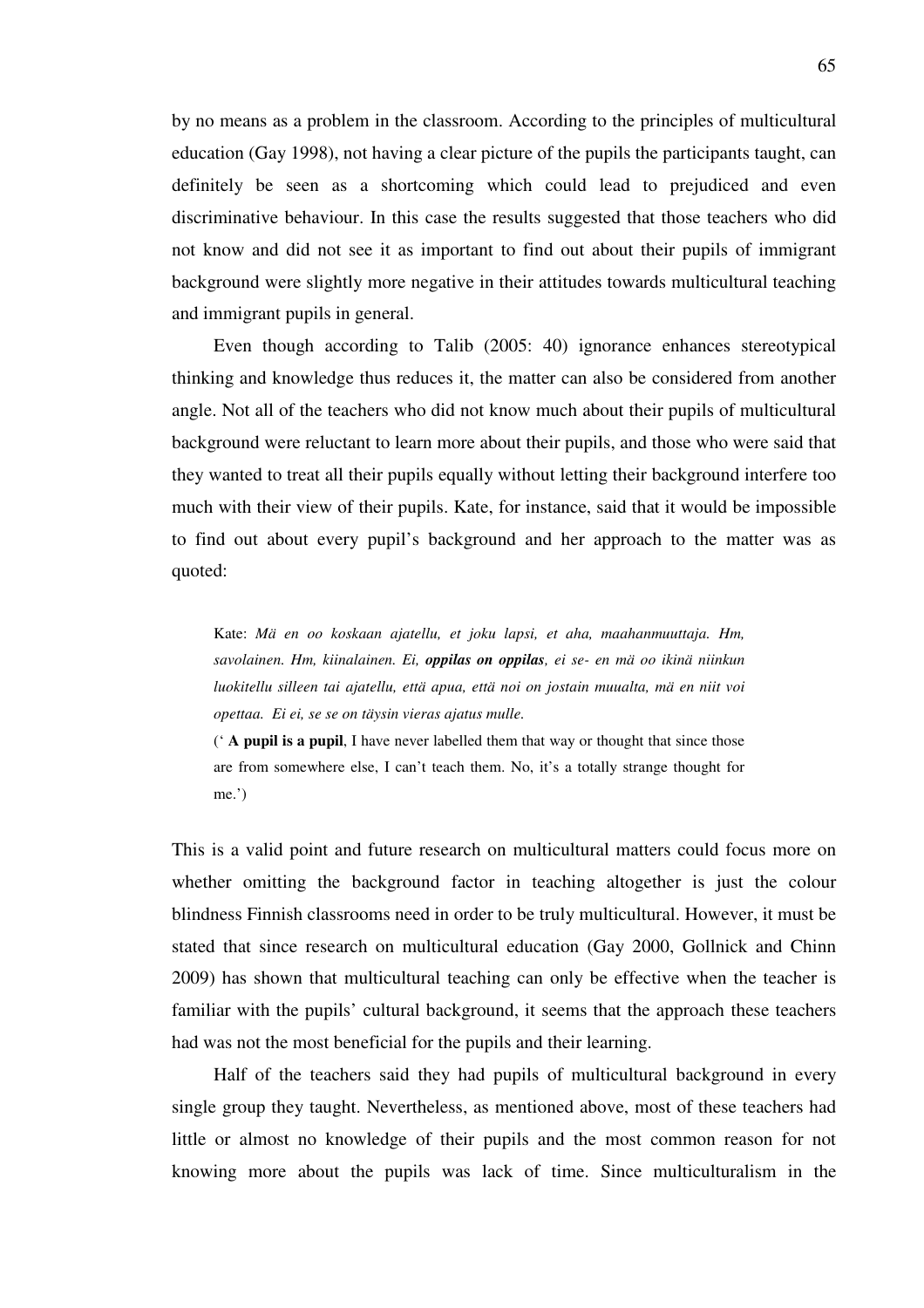classroom was not something these teachers felt to be the most urgent matter to be dealt with and teaching as a profession includes plenty of matters which need to be taken care of simultaneously, most of the participants said they left time for other matters at the expense of learning more about their multicultural pupils. The participants felt that if they tried to find out more about their pupils, they would have to do it in their own time which was also an essential reason for why they had not taken the initiative and started gathering more information about their pupils and their cultural backgrounds. In addition, one teacher, Kate, expressed her feelings in this manner:

Kate: *-- sitä mitä ei tiedä niin ei vielä tiedä mitä se on. Niin sen tiedon hakeminenmistä mä otan, kun mulla ei oo mitään kysymystä niin mistä mä otan vastauksen? Mun pitäs ensin osata laatia ne [kysymykset]… tietää mitä mä en vielä tiedä ja lähtee sit hakee siihen vastausta.* 

('Searching for that information- when I don't have a question, where do I find the answer? I should first know how to form [the questions]… know what I don't know yet and then try to find an answer to that.')

This quote sums up the idea several teachers had of firstly not knowing what to look for and secondly not knowing where to find that information. It thus seemed that the concept of culture and cultural heritage was too vast for these particular English teachers to grasp, despite the fact that they were teachers of a subject which most definitely included implementing the culture of the target language areas into teaching. Culture being too extensive a concept was also proven in the two comments made by Paul and Maria alike where they said that they hoped there were a file of each and every student, particularly of the immigrant pupils, which would include all the necessary information on the pupil's cultural, educational, ethnic, linguistic and family background. Paul in particular was adamant about the need to abolish all discreetness when it came to immigrant pupils and letting it all come out, at least to teachers who needed to know what their pupils had experienced, what they had learned and what they knew in order to be able to adjust their teaching to the level that was suitable for the pupils. Paul said that much of the background information schools received on immigrant pupils never reached teachers because of the discreet nature of the purpose these pupils had come to Finland in the first place. What can be concluded from this finding is that teachers might be afraid to ask their pupils directly about their background, fearing what they might learn and fearing that the pupil might not be comfortable with discussing his or her past.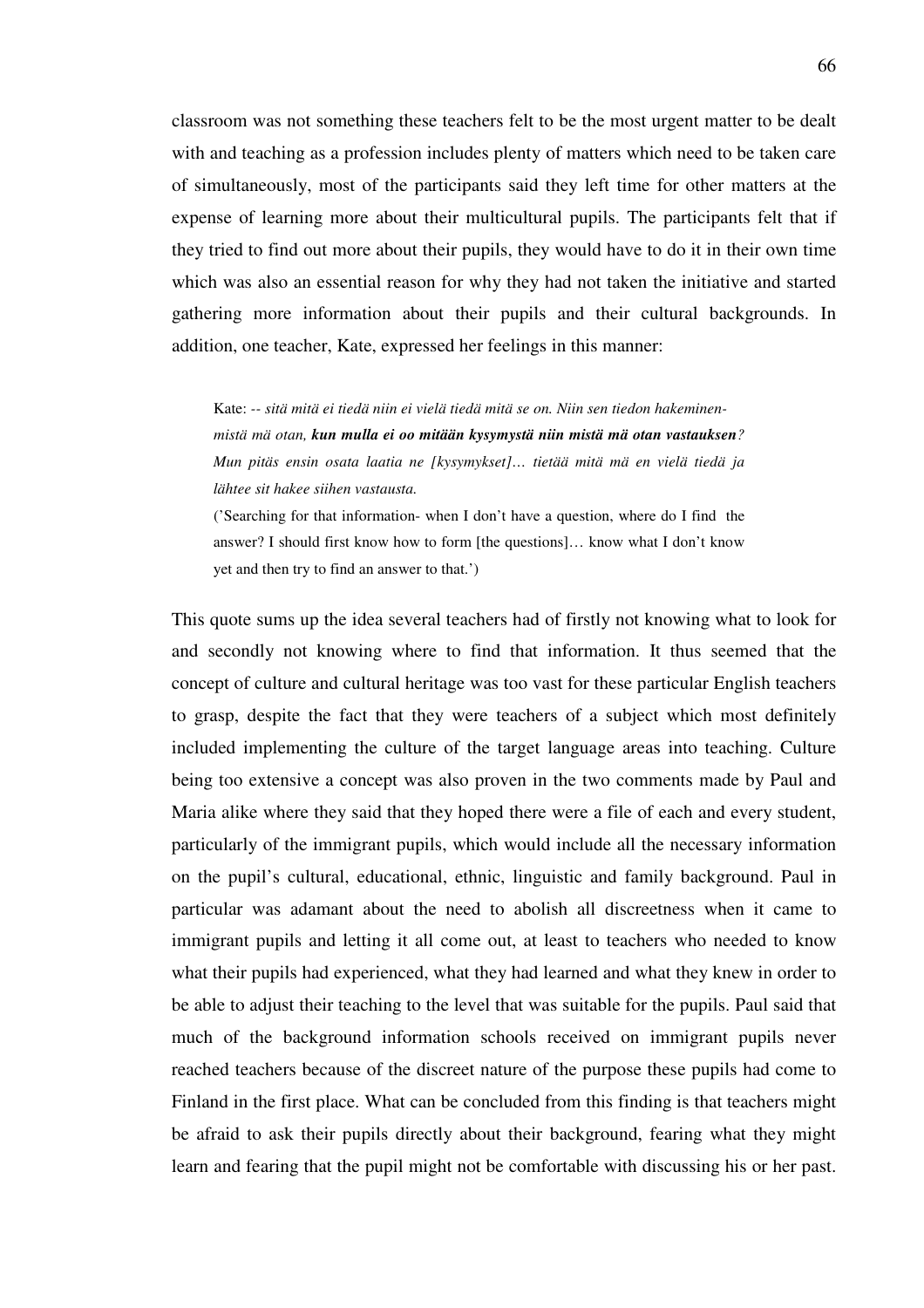It seems fair to say that teachers should be trained in how to encounter pupils of diverse backgrounds and how to approach these pupils in a straight-forward but nevertheless tactful manner. That way they might not let their own cautiousness stand in the way of establishing an effective and trusting pupil-teacher relationship.

## **8.2 Multicultural teaching according to English teachers**

All of the participants were asked to define the term *multicultural teaching* and quite surprisingly, they had some trouble with providing an explicit definition. Based on their various responses, it seemed that the teachers had neither a clear view on what multicultural teaching consisted of in theory nor how those principles could be applied in practice. According to the teachers, multicultural teaching most likely included aspects such as taking individual pupils into account in terms of their cultural background, respecting and cherishing diversity and dispelling prejudices and stereotypes among all pupils in the classroom by providing them with information and by showing them that even though people are different, similarities can nevertheless always be found. Helen characterized multicultural teaching in the following fashion:

Helen: -- *emmä tiiä onko monikulttuurinen opetus siis sitä että otetaan niinku huomioon se et oppilaat tulee eri kulttuureista… että tota, et otetaan huomioon sitte ne niitten eri niinku kulttuuriperinnöt ja mitä kieliä ne niinku puhuu… et ne niinku voi tuoda sitä niitten tietotaitoa sitä niinku- niistä eri asioista sit myös siihen luokkatilanteeseen et ne vois opettaa myös toisia. -- ylipäänsä tällasta erilaisuuden hyväksymistä ja et tietää tota noin kohtaa niinku… et ihmisillä on ennakkoluuloja, kohtaa niitä ennakkoluuloja ja vähentää niitä ennakkoluuloja niinku välittämällä tietoo ja sillä, että on niinku, on henkilökohtaista suoraa kontaktia johonki ihmiseen.*  ('-- I don't know if multicultural teaching is that you take into account the fact that pupils come from different cultures and that they can bring their know-how on different matters also to the classroom and teach others. -- accepting others and confronting people's prejudices and diminishing them by providing information and by having personal contact with someone.')

One aspect which several teachers mentioned in this context and which was not directly linked to the idea of multicultural teaching was the fact that the teachers would have liked to take into account the diverse backgrounds of their pupils but the lack of interest in learning among *all* pupils, immigrant or non-immigrant, had been a hindrance to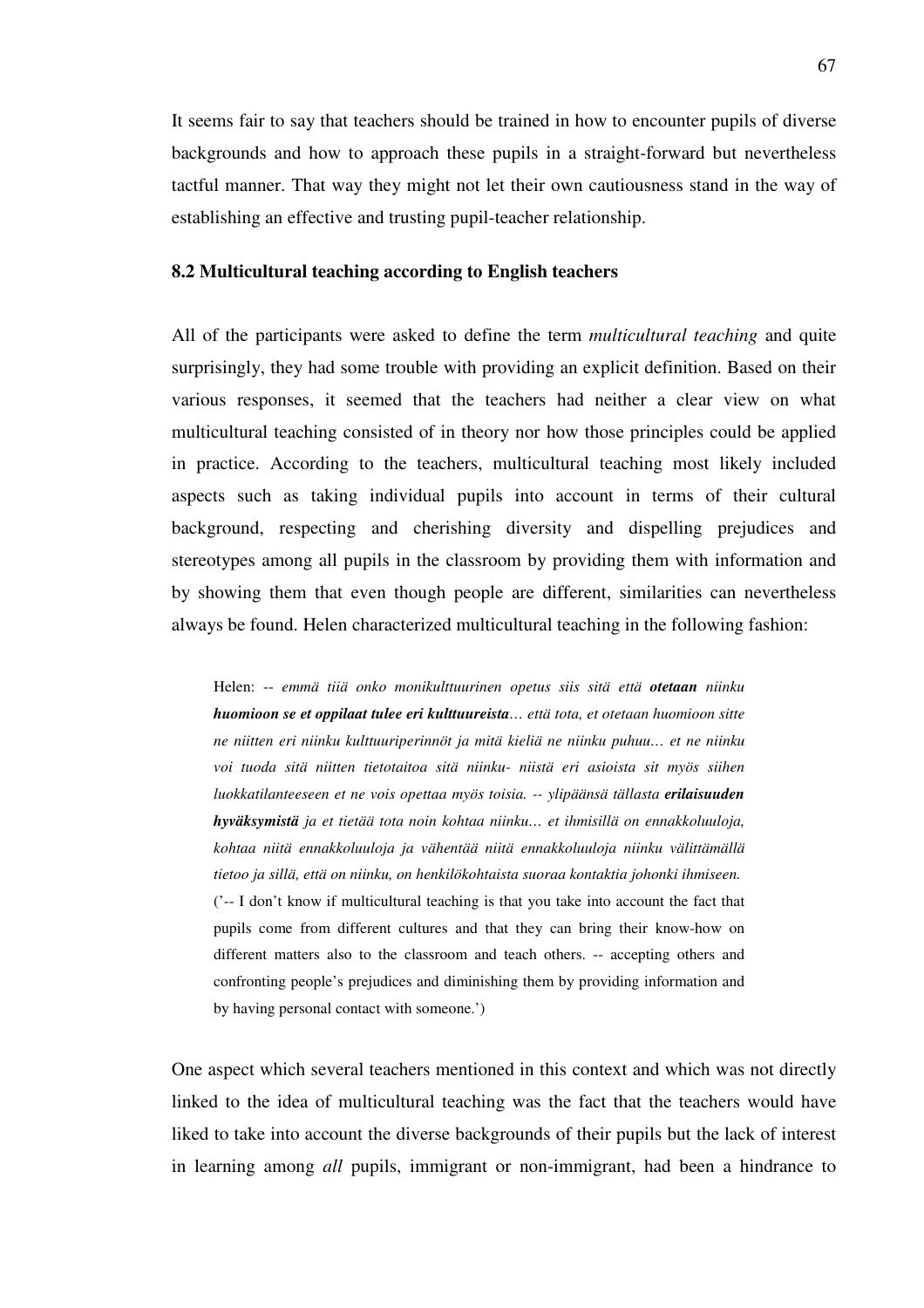teaching. Thus teachers had been too tired and too frustrated to begin with to have any energy left for multicultural teaching. Consecutively, this proved the point that the participants considered multicultural teaching to be something separate, something which was detached from "normal" teaching instead of regarding it as an irremovable and natural part of everyday teaching, which is how Gay (1998: 16) defined multicultural teaching to be at its best.

In addition to not having a distinct idea of what the principles of multicultural teaching were, some of the teachers seemed to reject the concept altogether. Particularly two teachers, Paul and Kate, shared the view of providing every pupil with the exact same teaching, which in their opinion was the best and most equal way of approaching the matter. Paul expressed his thoughts as follows:

Paul: --*mä en koe ollenkaan antavani monikulttuurista opetusta että mun oppilaat on monista eri kulttuureista ja monia erilaisia taustoja, mutta mut mä en kuitenkaan näe, että mun opetukseni on sen monikulttuurisempaa... -- kaikilla on samat artikulaatioelimet ja samat valmiudet periaatteessa niinku käyttää niitä. Kuka tahansa oppii minkä tahansa kielen kun vaan yrittää, et se on oikeestaan aika hienoo niinku yrittää aina häivyttää se, että jos te luulette että te ootte erilaisia, ette te oikeesti oo, te ootte samanlaisia.* 

('-- I don't think that what I'm providing is multicultural teaching at all, my pupils come from several different cultures and from several different backgrounds - everybody has the same organs of articulation and the same facility to use them. Anyone can learn any language if they just try, it is actually pretty great to try to dispel the idea of difference when we're all the same.')

The idea of similarity is noble as such and can be used to justify the need not to take diversity in the classroom into any account. However, as previous research (Gay 1998, Talib 2002) has confirmed, it is in the pupil's best interest for the teacher to take his or her roots into consideration and thus promote positive appreciation for everyone's cultural heritage in the entire classroom. As Talib (2002: 116) states, one of the main principles of multicultural education is to develop a bi- or multicultural identity within the minority pupil and by ignoring the cultural heritage of the pupil – no matter for which reasons – the teacher is in fact doing the opposite. Thus, when Kate takes pride in her approach of treating all pupils equally, she might not in reality be as efficient in her teaching as she presumes: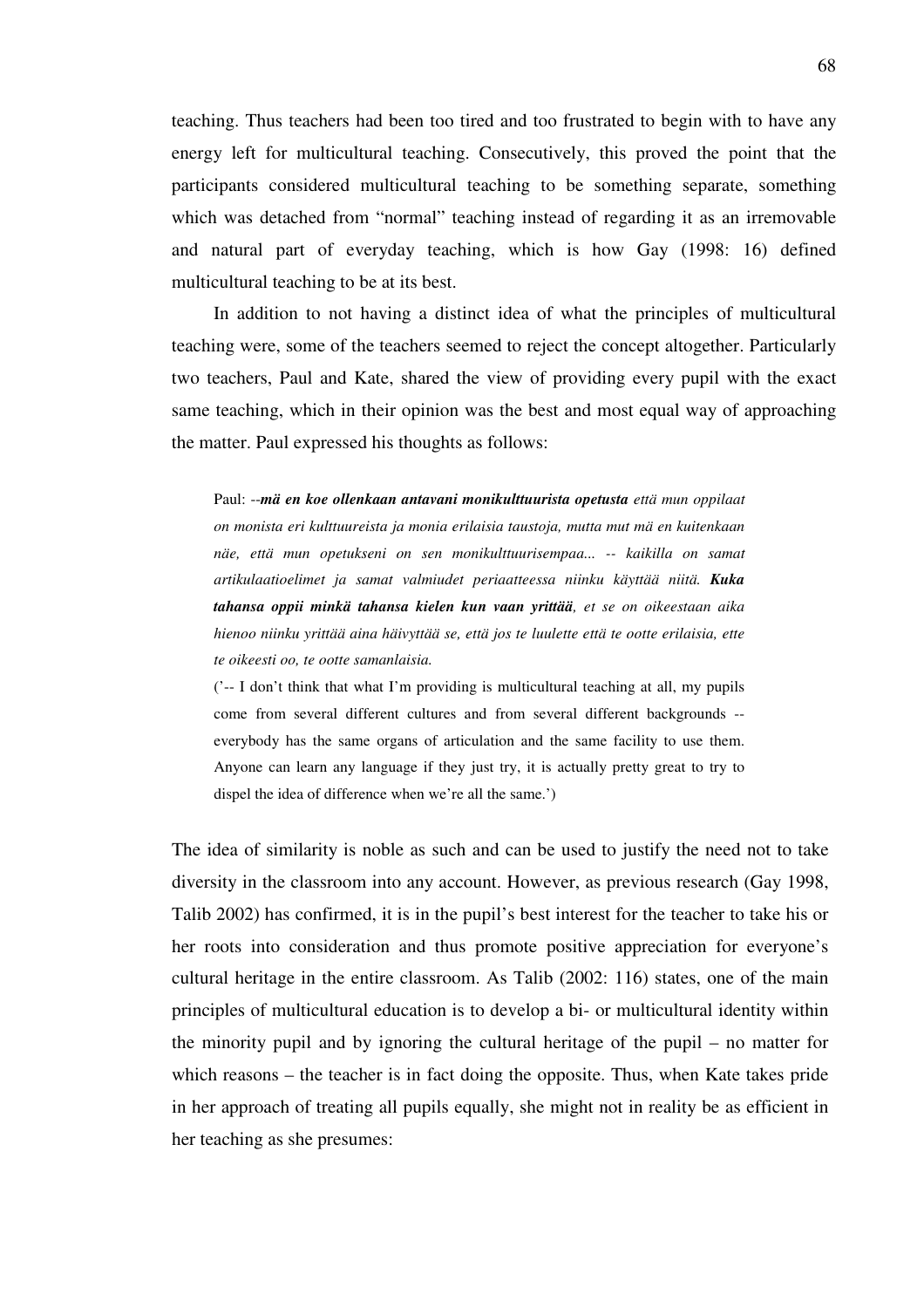Kate: *Opetus on opetusta ja kulttuuri on kulttuuria ja monikulttuurinen opetus voi olla siis, onkse opetusta erilaisista kulttuureista? Onkse opetusta erilaisista kulttuureista tuleville oppilaille? Mitä se on? -- mä olen opettaja joka suhtautuu niinkun esimerkillisen tasa-arvoisesti kaikkiin oppilaisiin taustoista riippumatta.* 

('Teaching is teaching and culture is culture and multicultural teaching can be, is it teaching about different cultures? Is it teaching pupils from different cultures? -- I am a teacher who treats all pupils in an exemplary manner and with equality regardless of their backgrounds.')

The need to reject multicultural teaching and its principles among these particular teachers can be interpreted in several possible ways. Firstly, they seemed not to know how to actually define the term and since they had been able to teach their multicultural classes somewhat successfully so far, they might have felt there to be no need to grasp the theoretical underpinnings of something they had no use for. Secondly, it is possible that these teachers had become cynical to some extent over the years and felt that since theories were rarely applicable in practice, surviving the everyday teaching was enough. However, no matter what the reasons for rejecting the principles of multicultural teaching were, the fact that so many of the participants seemed not to know or to care about multicultural teaching was alarming to say the least.

Nevertheless, not all of the participants were ignorant of the notions of multicultural teaching. Jane, one of the teachers who had both experience of and interest in working with immigrant pupils, said that to her the most important aspect was to promote a sense of safety among immigrant pupils, particularly among those who had had negative experiences in their previous schools and thus had prejudices against learning in general. It was imperative for her to ensure that pupils felt safe enough to express their own opinions in class and that they felt that the teacher was there for them. In addition to Jane, Linda was one of the teachers who had truly understood the principles of multicultural teaching outlined by Gay (1998). According to her, multicultural teaching was a set of values where every culture had its own worth and all cultures were equal. It was therefore the school's and the teacher's responsibility to promote positive attitudes towards cultural diversity and to help pupils take pride in their multicultural identity and not be ashamed of their minority status. Linda also pointed out one important aspect in multicultural teaching: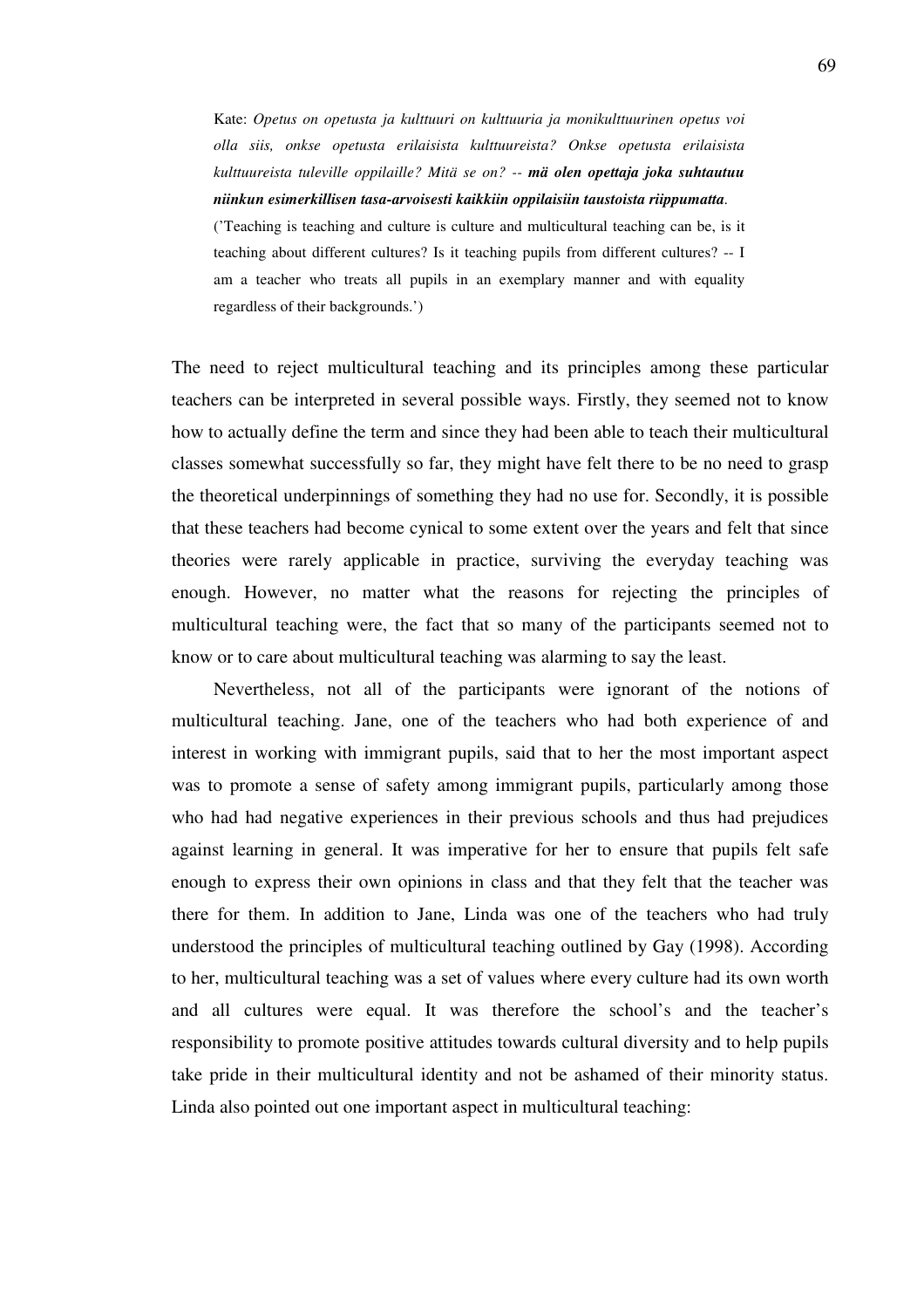Linda: *-- kaikkien oppilaiden tätä opiskelua täytys yrittää helpottaa, mutta tietenkin täs on se opettajan rooli että ottaa selvää ja yrittää löytää ne ratkasut mitkä auttaa maahanmuuttajaoppilaita.* 

('-- one should try to facilitate learning for all pupils but of course it is the teacher's job to look for information and to try to find the ways to help immigrant pupils.')

According to Gollnick and Chinn (2009: 384), Supporting immigrant pupils in their learning process is essential when it comes to ensuring that all pupils have equal opportunities to succeed in class. Despite the fact that most of the teachers were not able to pinpoint the exact principles of multicultural teaching, the fact that there were teachers such as Linda and Jane who were willing to do their best and take all pupils into account as individuals goes to prove that making all Finnish schools – and schools all over the world for that matter – multicultural is possible. What teachers clearly need is additional information, preferably in the form of multicultural training. The following subsection will discuss in more detail the matter of further training, as well as the role multicultural education has in teacher training. If awareness manages to diminish prejudices and discrimination among pupils of various backgrounds, it is presumable that increasing awareness about multicultural teaching should diminish prejudices among teachers alike.

# **8.3 Teacher education and developing one's professional expertise**

In response to the question whether multicultural education had been in any way part of their teacher education, most of the English teachers replied no. One of the teachers remembered there to have been some discussions about the subject but even a teacher who had been in teacher training less than a decade prior to the interview, in 2000, did not recall multicultural education having been mentioned at all. The fact that teacher education has not considered multicultural education to be an integral part of the teaching profession until during the past few years might be an indication that the entire educational field reaching from elementary school to university in Finland is only now waking up to reality. The conclusion that can be drawn from this is that while immigration is becoming more and more common in Finland and is thus affecting Finnish schools, the majority of teachers are still lacking necessary tools how to approach these pupils. The change has been rapid and it was also reflected in the responses of the teachers. This is how Paul portrayed the situation in the 1990s: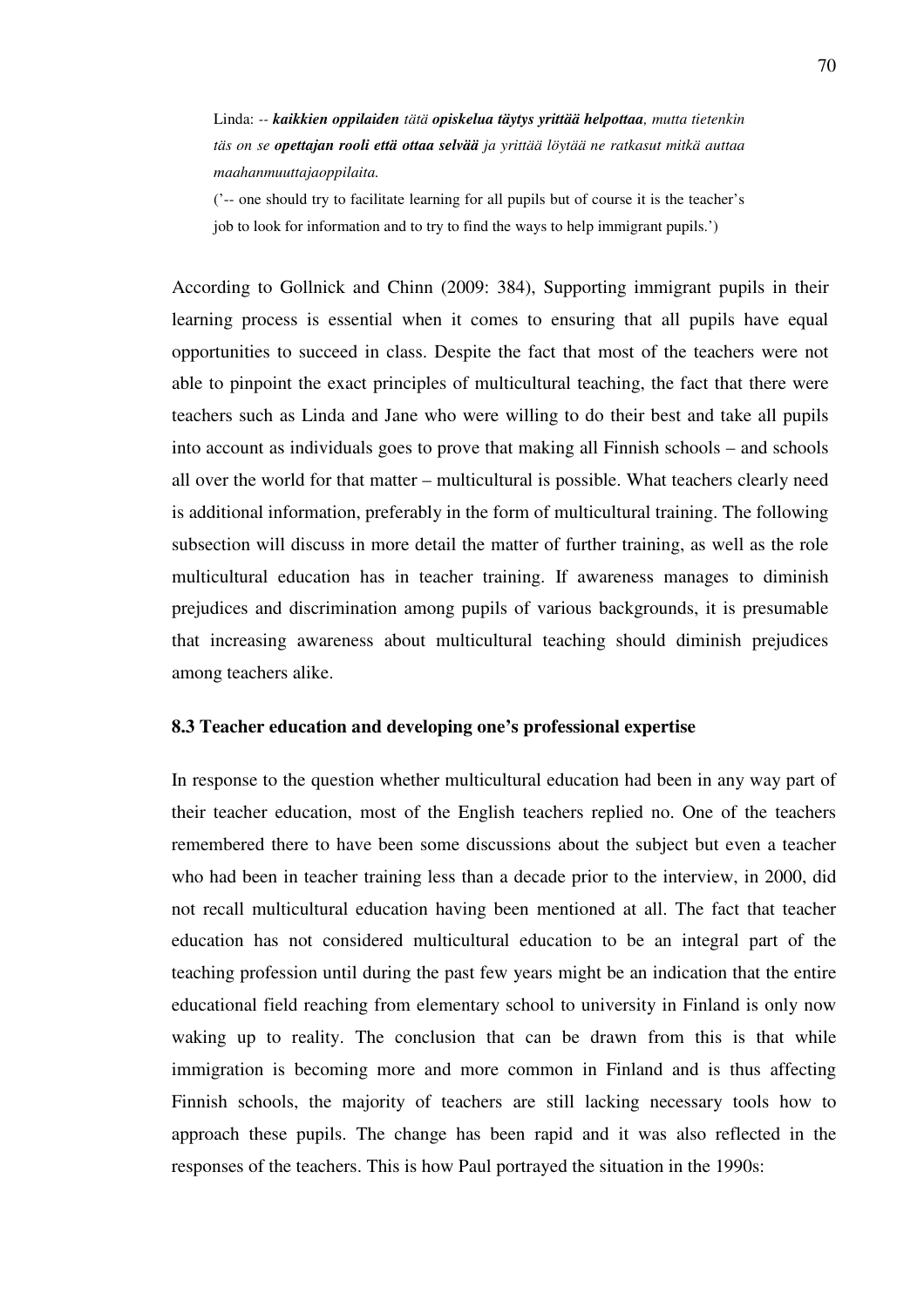Paul: -- *Ei ollu* issue *[monikulttuurinen opetus] sillon yheksänkymmentäluvulla ei sitä aihetta, aihetta oikeestaan ollu olemassa… -- kielenopiskelussa ei edes sivuttu asiaa ja aineenopettajakoulutuksessa niin… -- todettiin että että meillä on harjottelukoulussa joku oppilas joka on jostain mut se ei niinku näkyny yhtään missään.* 

('Multicultural teaching wasn't an issue back in the 90s -- in language studies they didn't even mention it and in teacher training they said that in the training school there was one pupil who was from somewhere but it didn't make any difference.')

If teacher education had not provided the participants with adequate information on multicultural education and teaching, it also seemed that the teachers were not that enthusiastic about taking part in further training either. Lack of interest and time were mentioned as the most common reasons for not seeking additional training. Schools provided funds for teachers who wished to further educate themselves, particularly on matters that they encountered daily and which they did not have previous information on but the participants seemed reluctant to take courses the contents of which they could never be totally sure of. This is how Maria described the situation:

Maria: -- *mitä nää monikulttuuriskurssit niitä ku on tarjottu ni ei oikein tiiä että mihin ne painottuu että mitä siellä on tarkotus sitte [tehdä]… -- no ainahan niinku apua varmaan kaikesta on että jos jotain hienoa kurssia olis tarjolla ja joku oikeesti sanos että toi on hyvä. Et sitähän on sitä kurssitarjontaa niin kamalasti että siellä on ne sata kurssia ja sitte jos vähän summassa ottaa no mä meen tonne vaikka niin et jos oikeesti tietäis et joku kurssi on hyvä joku joka on sen käyny ja näin nii sit varmaan sellaselle tulis lähettyä.*

('-- these multicultural courses that have been offered, it is hard to know what they emphasize and what you are supposed to [do] there then… There are so many courses, if you knew for real that some course was a good one and someone had taken it then I suppose I would choose such a course.')

What the teachers seemed to have appreciated the most would have been practical tips how to teach immigrant pupils in a language class. Even though few of the teachers had actually participated in these courses, they seemed already to have prejudices against them, saying that additional training was too theory-based and not specific enough for teachers of a certain subject, in this case teachers of foreign languages. In addition, some of the teachers felt that they had managed in a multicultural classroom just fine so far and with all the other more important aspects of teaching, it was simply too time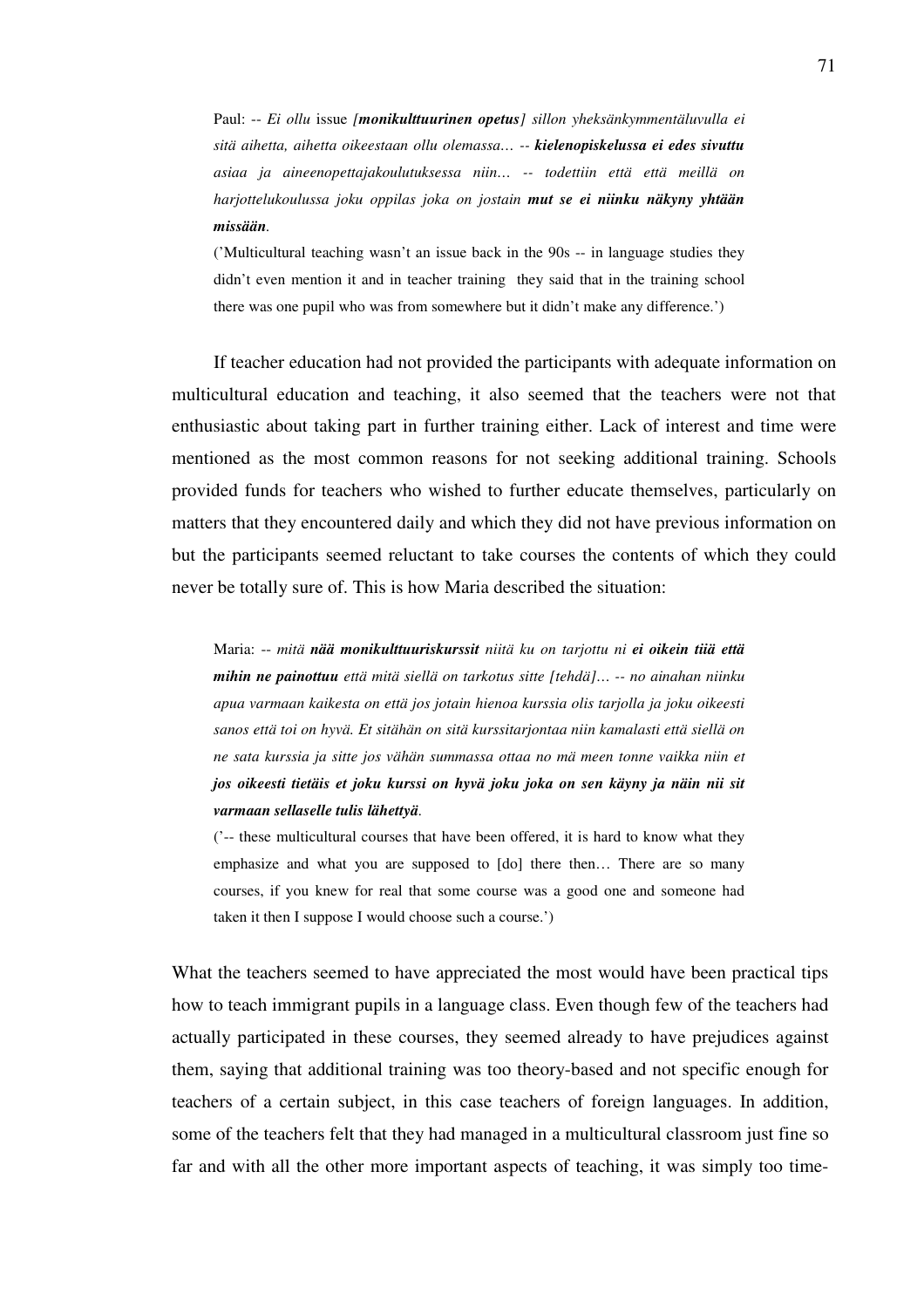consuming and logistically difficult to first find courses that would be of any interest and then take part in them. Thus some of the teachers did not seem to find it necessary to further educate themselves as teachers. As far as multicultural teaching and immigrant pupils are concerned, this type of an attitude is not beneficial, neither for the teacher nor the pupils, in fact on the contrary. As previous research (Yli-Renko et al 1997) has confirmed, since teacher education does not provide teachers with enough information on multicultural matters, teachers need to further educate themselves in order to become more efficient and multiculturally competent (Gollnick and Chinn 2009: 397).

Those who would have needed help the most were the teachers who had been working the longest. The shift in school demographics had been the most drastic to them, given that they had started their careers in a situation where there had been no immigrant pupils in the classroom and they had not been prepared for all the issues they were to encounter as a result of the change. Sarah took it even further, saying that the entire country of Finland was not equipped to handle an immigration issue of this proportion:

Sarah: -- *ne vaan tuli luokkaan ja eikä varmasti Suomessa ollu mitään semmosii niinkun tämmösii rakenteita vielä muodostettu että millä tavalla ulkomaalaisia kohdellaan* 

('-- they just came into the classroom and I'm sure there were no structures built in Finland yet how to deal with immigrants')

Hence it may be concluded that once again theory does not meet practice – the additional training available for teachers either provides general theoretical information on multicultural teaching or is mainly focused on Finnish as a Second Language teaching and is therefore not useful for foreign language teachers. Simply the fact that teaching English in a multicultural classroom in a Finnish context has not been studied goes to prove that further research is needed and that courses specifically designed for teachers of a certain subject on how to teach pupils of multicultural background should be organized. If throughout the Finnish educational field multicultural education received more attention, teachers might realize how crucial it is to take immigrant pupils into account in the classroom and how important it is that they acquire the necessary tools to do that. According to the teachers' responses, it seemed that the entire immigration issue had in many schools been delegated to various language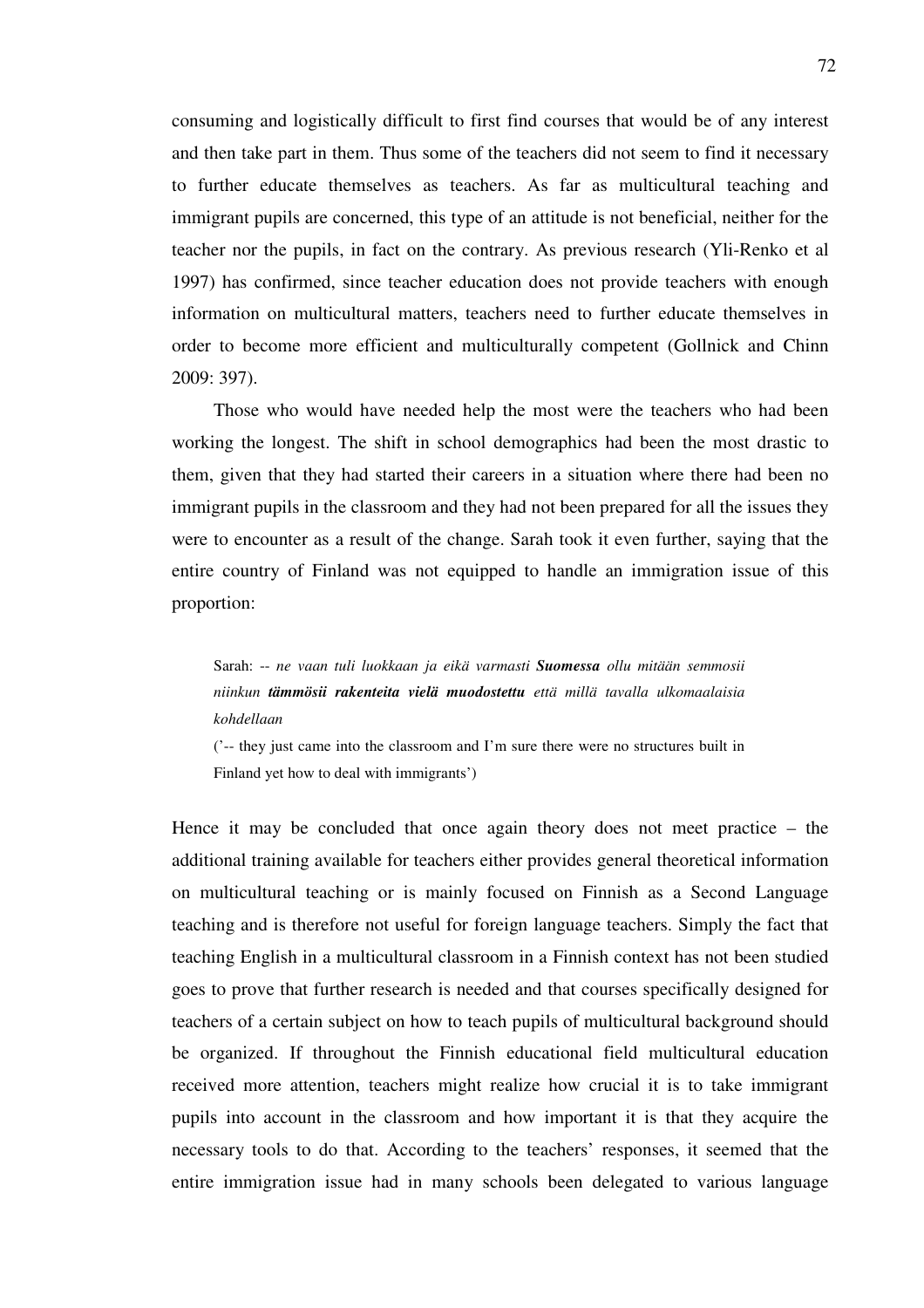assistants and translators due to the incompetence and lack of time of the actual teachers to handle the situation. The repercussions of teachers not having enough theoretical information and expertise to cope with the diversity in the classroom can be detrimental, not only for the teacher's own work motivation but particularly for the success of immigrant pupils and in the end of the entire classroom.

### **8.4 Teachers' multicultural competence**

Multicultural competence as a concept is fairly personal and thus the participants in the study were also asked some questions concerning their personal experiences with foreign countries, foreign languages and foreign people. According to Talib (2006: 147), since multicultural competence is a worldview and is best developed through interaction with foreign cultures and people, it was also assumed during the present study that the teachers who had had experience of living abroad for longer periods of time would also be multiculturally more competent and would have reflected on their own teaching. As a result of the interviews, it can be stated that this hypothesis was confirmed. Some of the teachers had lived in numerous countries all over the world for various periods of time and those who had the most experience seemed to have the least fixed attitudes towards different cultures and people of diverse backgrounds. This personal process of realizing that people are people no matter which country one finds himself in was reflected in the participants' responses – whether they were consciously aware of it or not. Paul, who had lived abroad the longest of all the participants, explained his views in the following manner:

Paul: *[ulkomailla olo] on vaikuttanu ihan ihan niinkun maailmankatsomukseen ja just se kaikkein tärkein havainto on että me ollaan kaikki samanlaisia. -- kulttuuri ja kieli on on tietysti tärkeitä ja menee ihmisen syvälle mutta ne on kuitenkin, ne on kuitenkin päälle liimattuja asioita –* 

('[living abroad] has influenced the way I view the world and the most important realization has been that we are all alike.')

Maria shared Paul's view by saying that to her all people had always been similar in a way, no matter where she travelled and this was also reflected in her teaching. There is, however, a distinct difference between regarding all people as equal and teaching all pupils of multicultural background in the same way. A multiculturally competent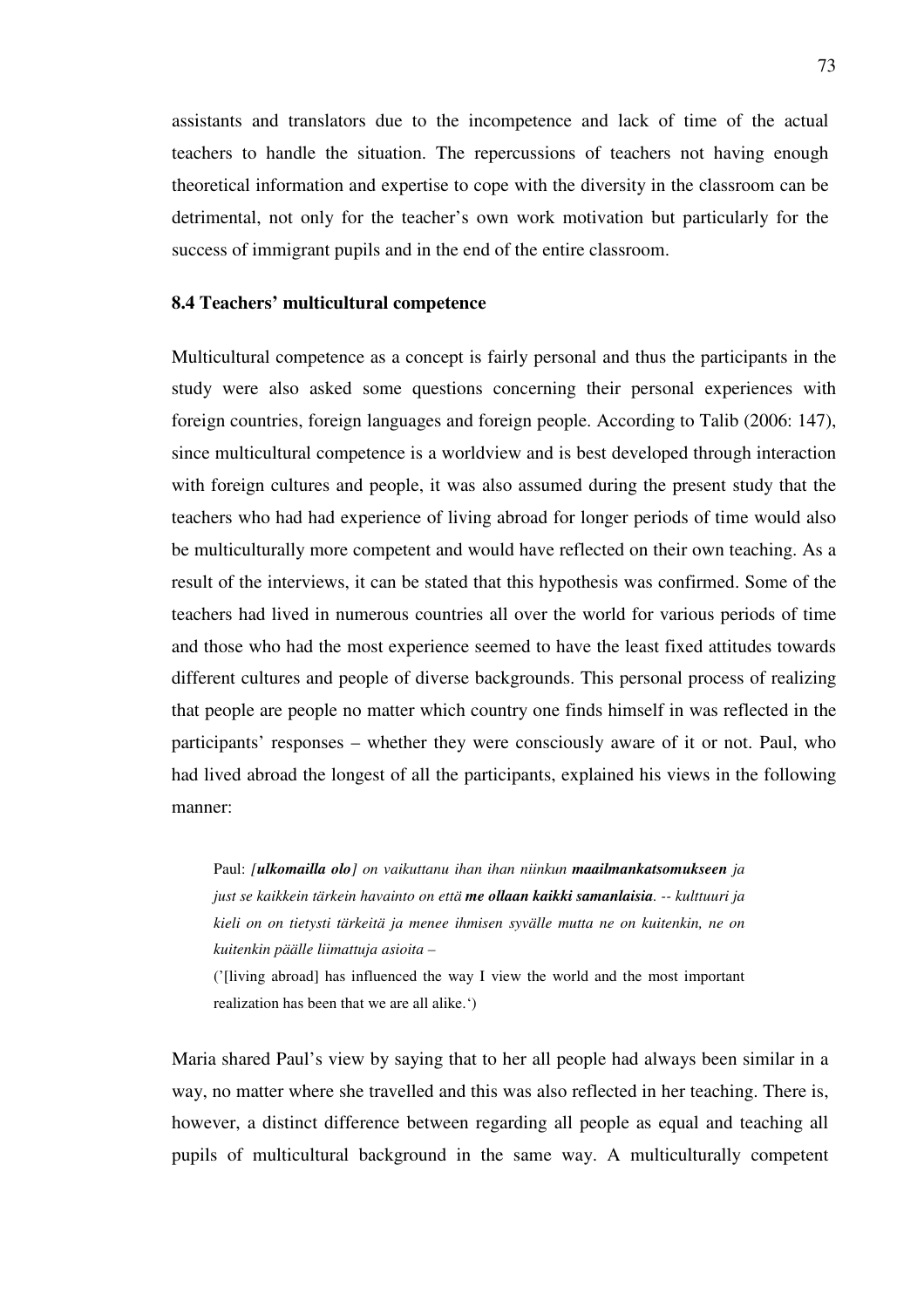teacher is able to see that all languages, cultures and thus people are equal but in addition realizes the importance of cultural differences, their effect on learning and knows how to adjust his or her teaching accordingly. Taking individual differences into account in teaching is in fact not – as thought falsely by many – discriminative but ultimately beneficial for the success of the pupils (Gay 1998: 13).

One of the main aspects of multicultural competence is self-reflection, i.e. teachers of multicultural pupils should become aware of their own attitudes towards diversity and towards teaching pupils of various backgrounds in order to truly be able to teach their pupils effectively (Talib 2006: 149). Unfortunately the majority of the participants in the present study did not seem to have reflected on their teaching to a larger degree. They were puzzled by the question of how they felt their teaching had developed over the years and instead of reflecting on their personality as a teacher, many of the participants tried to offer concrete words of advice on how to cope with immigrant pupils in the classroom. It looked as if these teachers were aware of the fact that by increasing their knowledge of their immigrant pupils, they would have also developed their multicultural competence but due to the lack of resources, such as time and energy, they had focused on everyday teaching, at the expense of the immigrant pupils. Even though most of the teachers had encountered some sort of cultural clashes either in teaching or in communication with the pupils outside the classroom, most of them considered it to be necessary to take action and develop their own professional expertise as well as their multicultural competence only if there truly were problems with one particular pupil. Linda, who had been working as a teacher for thirty years and had thus a fifteen-year experience of working with immigrant pupils, duly noted that it had taken her several years to understand why certain immigrant pupils acted the way they acted in her classroom and that had she taken the time to get more acquainted with these cultures, she might have learned it earlier. However, the most important point was that she had already comprehended the essence of multicultural competence: that it is a life-long process of self-reflection (Talib 2005: 45) which among teachers of immigrant pupils continues both on a professional and on a personal level. One is never ready and there is always room for development.

 Even though most of the teachers had not reflected on their own teaching and on how they perceived themselves as teachers of multicultural pupils, there was a particular trace of realism that echoed from the responses of particularly two teachers, namely those of Linda and Jane. Jane's multicultural competence had a personal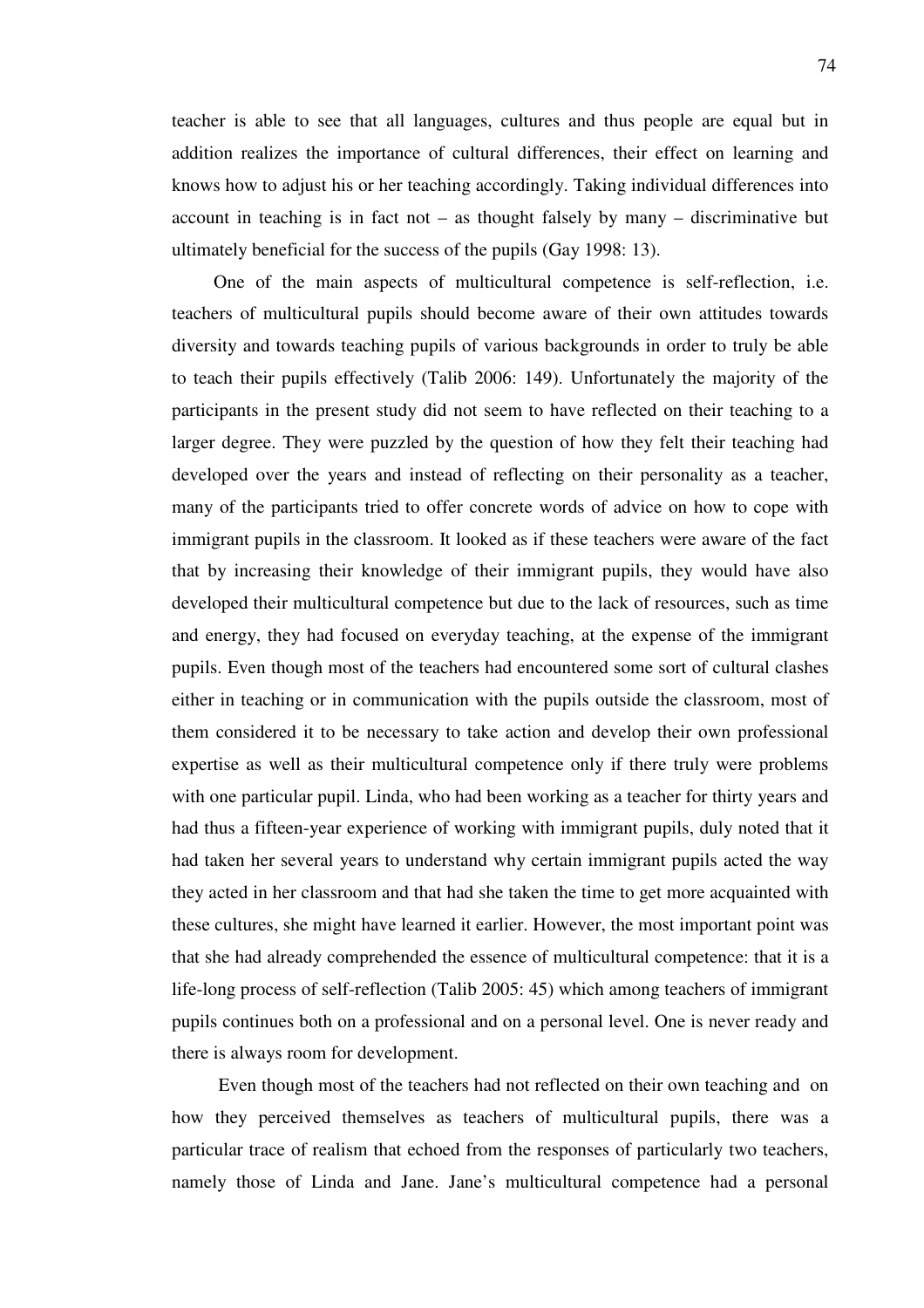attachment: she was married to a foreigner and thus had contemplated on the issues of diversity, foreignness and multiculturalism both in her personal and professional life, which had clearly affected her way of viewing the world as a human being and as a teacher. As far as Linda was concerned, due to her long career she said she had become more relaxed and more realistic in terms of teaching immigrant pupils. In her opinion she had learned along with her pupils – even if some of the behavioural patterns of the immigrant pupils had not become clear to her until several years later – and she said that both interest and motivation to learn more and the ability to see diversity as an advantage in and outside the classroom had made her the teacher she was today. Jane aptly summarized the fundamental nature of multicultural competence:

Jane: -- *ei se ole mustaa eikä valkosta vaan se on sitä harmaata eri sävyissä että niinku niinku ihmiset on erilaisia ja ihmiset on samanlaisia siltikin mutta että ei voi sanoa että maahanmuuttajat näin ja suomalaiset näin vaan vaan että siis niinkun ihan samalla tavalla kun kellä tahansa muulla niin maahanmuuttajilla on sit niitä omia ennakkoluulojaan ehkä niitä toisia maahanmuuttajia kohtaan tai suomalaisia kohtaan tai koulua kohtaan tai – että niinkun kaikilla on niitä hyviä ja huonoja puolia.* 

('-- it's not black or white, it's different shades of grey and people are different and people are alike… just like anyone, immigrants have their own prejudices – we all have good and bad features.')

Realizing that life is not black and white and that there are two sides to everything is quintessential for the mere existence of multicultural competence and a prerequisite for a competent teacher. Making teachers aware of the importance of reflection is of paramount importance and a responsibility that teacher education needs to take (Räsänen 1998: 37). For practicing teachers, particularly for those who work with pupils of multicultural background, further professional training is needed and it is therefore the principals' duty to realize how important it is for the success of schools throughout the country to use resources for the multicultural training of teachers. Teaching that is anti-racist, individual-based and provides the same chances of succeeding in life for everyone can only begin when the teacher is willing to work towards these goals.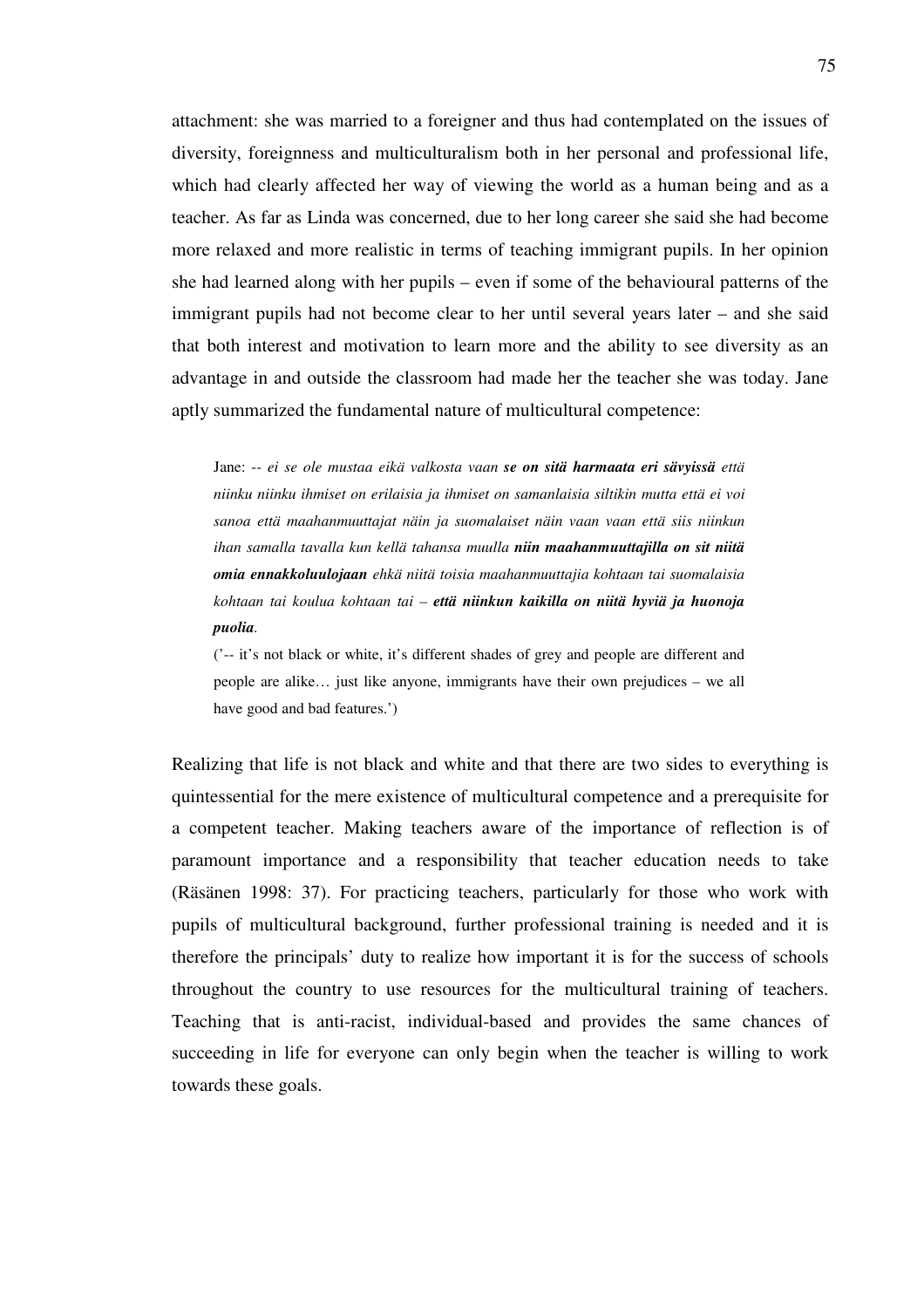# **9 RESULTS AND DISCUSSION: TEACHING ENGLISH TO PUPILS OF MULTICULTURAL BACKGROUND**

The following chapter will focus on the linguistic aspects of teaching English to pupils coming from diverse linguistic and cultural backgrounds. It goes without saying that in terms of language abilities, immigrant pupils are by no means a homogeneous group, which can present a dilemma particularly for language teachers. Subsection 9.1 will discuss the language skills the participants of the present study already confirmed pupils of multicultural background to have and the remaining two subsections will present in more detail what it means to teach a foreign language, in this case English, to pupils with various mother tongues. Since teaching a foreign language does not merely consist of grammar and vocabulary, subsection 9.3 will focus on the cultural aspects of teaching English, shedding also some light on the linguistic and cultural attitudes the teachers said they would like to convey.

#### **9.1 Language skills in Finnish and English**

Most of the teachers seemed to agree that in terms of their Finnish skills, immigrant pupils were heterogeneous. The command of Finnish seemed to depend on a number of factors, including duration of residence in Finland; environment, i.e. the language spoken among friends and family; education received in the home country and general ability to learn foreign languages, to name a few. Linda's response perfectly summarized the opinion shared by the participants on the matter:

Linda: *Joillakin on ihan erinomaisen hyvät kielelliset taidot ja ja tuota puhuvat suomea niin että ei todellakaan huomaa muuta kun ihan ehkä jostain aivan pikku vertausten tuntemattomuudesta, joku kansanperinteeseen liittyvä juttu mikä he mikä paljastaa että eivät ole suomenkielisiä. Mut sitten on sellasia jota on olleet maassa pitkäänkin ja puhuu todella kömpelösti vielä suomea ja siis sanavarasto on suppea että se on hirveän yksilöllistä.* 

('Some of them have excellent language skills but then there are those who have lived in the country for a long time and their Finnish skills are still poor so it really depends on the person.')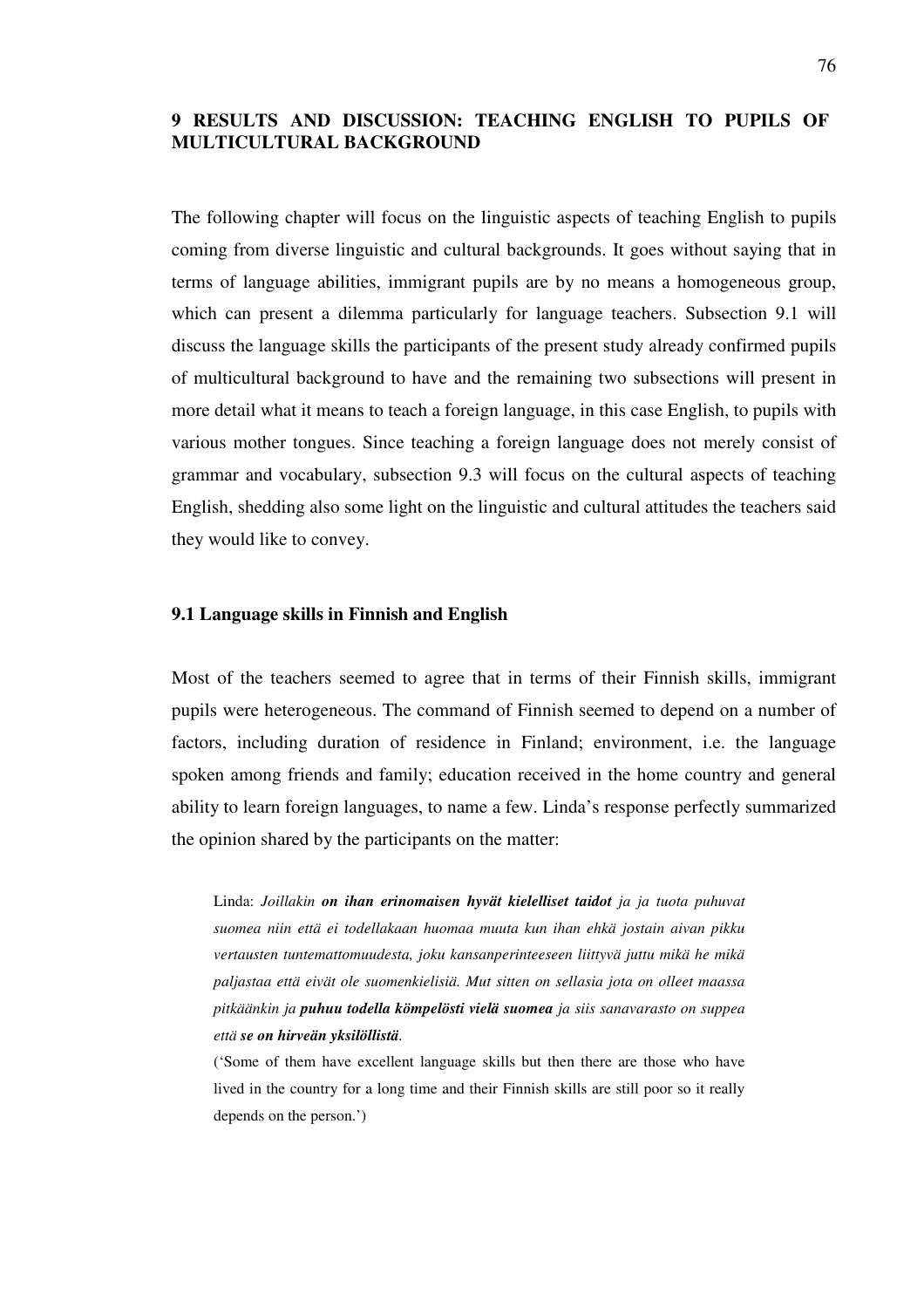Most of the teachers were of the same opinion that one year in preparatory studies was most definitely not enough for immigrant pupils to learn Finnish to the extent that they would be able to follow Finnish-speaking teaching. Even though the teachers were eager to blame the system for not providing immigrant pupils with more time, what can be concluded from their answers is that they themselves seemed to sometimes forget or ignore the fact that not all of the pupils in their classroom had the same command of Finnish. One teacher, Helen, also admitted that it was not only the immigrant pupils who sometimes had poor Finnish skills but also pupils of Finnish cultural and linguistic background had insufficient skills in their own mother tongue, thus presenting a double dilemma for the language teacher. Having a homogeneous group in many aspects was the most significant challenge faced by the participants on a day-to-day basis.

One crucial factor was apparent in all of the responses of the teachers, that is that a good command of Finnish was considered necessary in order to be able to go to school in Finland. Finnish education is provided in Finnish, almost regardless of the subject, and the participants of the study acknowledged the importance of providing immigrant pupils with enough FSL teaching. The current situation was not seen as ideal: many of the immigrant pupils were struggling at school, were having trouble keeping up with other pupils and thus had a high risk of either never graduating from middle school or dropping out right after it. Paul described the situation in his school in the following way:

Paul: *Meillähän on näitä näitä tota oppilaita jokka integroidaan tuolta valmistavalta luokalta. Eihän se vuosi riitä mihinkään. Ei ne opi siinä ajassa suomee jos ne oppiiki suomee niin ei se tarkota että niillä ois vielä valmiudet osallistua yläasteen työhön normaalisti.* 

('We have pupils who are being integrated from the preparatory studies. One year is not enough. They won't learn Finnish in that time and even if they do, that doesn't mean they have the ability to follow teaching in a middle school just like everybody else.')

Problems in following the teaching can lead to frustration, lack of motivation and potentially to the failure of the learning process, thus leaving the pupil with poor grades and a slim chance of being accepted into secondary education. Based on the teachers' responses, it seemed that they were worried about the insufficient Finnish skills of their immigrant pupils but understandably also felt ill-equipped to actually take action on the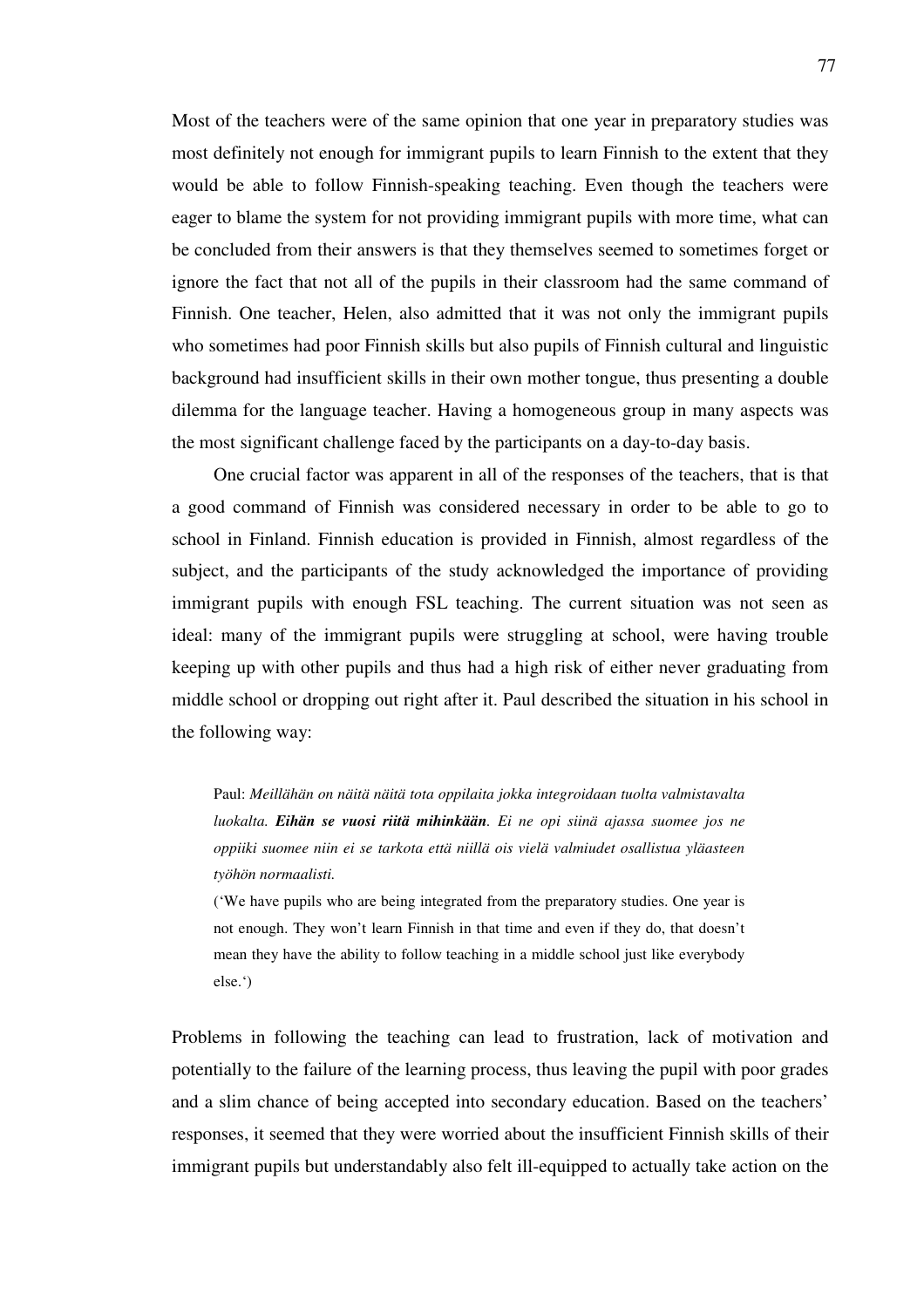matter. Their first responsibility was to teach English to *all* of the pupils in the classroom, not Finnish to a minority. Paul went on to say that since the existing FSL teaching system and preparatory studies were not enough, he suggested that a coexisting parallel education system should be organized for the immigrant pupils who at the moment were not only deprived of equal possibilities to succeed in life after school but were also in danger of being left outside society without a chance for a happy future. As noble an idea as a parallel education system seems to be, funding such a system would, however, be next to impossible for the Finnish government. Thus teachers are left with the current one-year education and possible support from special education depending on the school.

As far as the English skills of pupils of multicultural background were concerned, in correlation with the Finnish skills, the teachers verified that the pupils showed immense variation. Once again, according to the teachers, the level of English depended on several factors, such as language education received in English prior to coming to Finland, Finnish skills since Finnish was also used in the English class, motivation and encouragement received at home and the general ability to learn foreign languages. There seemed to be a clear connection between a good command of Finnish and a good command of English. However, most of the teachers confirmed that as a group immigrant pupils tended to be at the lower end of the grade spectrum and that generally speaking they were not able to reach the level of English that pupils of Finnish-speaking background were. Teachers seemed to consider this to be only natural, given that most of these immigrant pupils had not received as much training in English as their Finnish-speaking classmates prior to coming to Finland and in addition had poor Finnish skills and thus trouble following the partly Finnish- partly Englishspeaking instruction. Maria even mentioned the grades these pupils often managed to reach in English:

Maria: *Yleensä [he] kuitenkin on keskimäärästä heikompia. Sellasta niinkun jos nyt numeroita puhutaan niin vitosen kutosen tasoa.*  ('Usually [they] do worse than average. If we're talking grades here, they might get a five or a six [on a scale from four to ten, ten being the highest grade one can get].')

If this was the level the other teachers in addition to Maria were referring to as well, it can be concluded that schools are facing a challenge which needs to be addressed as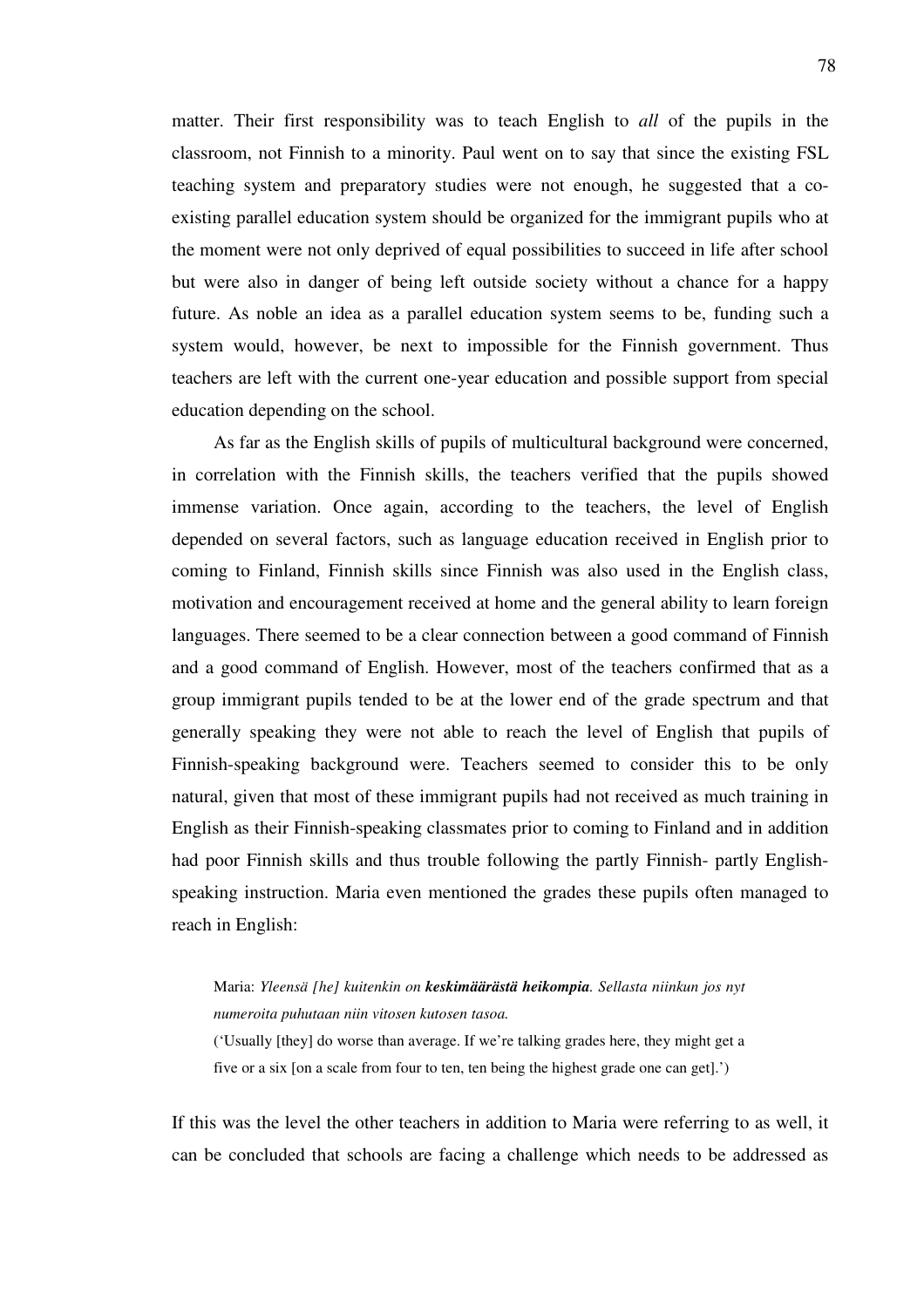soon as possible, not ignored, or else with the continually increasing number of immigrants in Finland, the consequences could be severe.

Nonetheless, the teachers also reported on exceptionally gifted immigrant pupils who were not only motivated to learn English but also had obvious talent for it. Linda was the only teacher who said that in general her pupils of different linguistic backgrounds had been eager to learn English which had resulted in excellent academic achievement. She suspected that the reason for this could have been found at home – she was under the impression that the parents of these pupils had underlined the importance of English as a lingua franca and had encouraged their children to work hard in order to learn the language. In addition, some of the teachers said they had had pupils who either came from an English-speaking country or had received their entire education in English, in which case their English skills were so good that they spent English lessons learning Finnish instead. These were, of course, rare occasions which the teachers clearly remembered as fruitful and pleasant both for the pupil and the teacher.

Furthermore, some of the teachers reported on differences between the strengths pupils of multicultural background had shown to possess in English, compared to those of the majority. Even if many of the pupils had not received as much English education before coming to Finland as their Finnish-speaking peers, they had had to cope with English in various situations after having arrived in Finland, thus resulting in a more advanced capability to speak, interact and solve problems in a foreign language. Paul gave an account on his experiences as follows:

Paul: *Sillon kun ei oo tulkkia käytettävissä niin yleensä englanti on se millä pärjätään. Lapset on siinä koko ajan, koko ajan mukana että että suulliset valmiudet ja tämmönen niinkun asia- asiainhoitovalmius saattaa olla parempi kun niillä jokka on vaan vaan opiskellu sitä [englantia]. Mut sit taas ihan selvästi huomaa että rakenteet ja sanasto on ihan hukassa että… osaa hoitaa tietyt asiat mutta sit ei oikeesti osaa kieltä sen syvällisemmin ollenkaan.* 

('When there is no interpreter available, then English is usually the language they try to cope with. Children are present all the time so their oral skills and their ability to run errands is better than among those who have studied it [English]. But then again it's obvious that they don't know grammar or vocabulary at all…')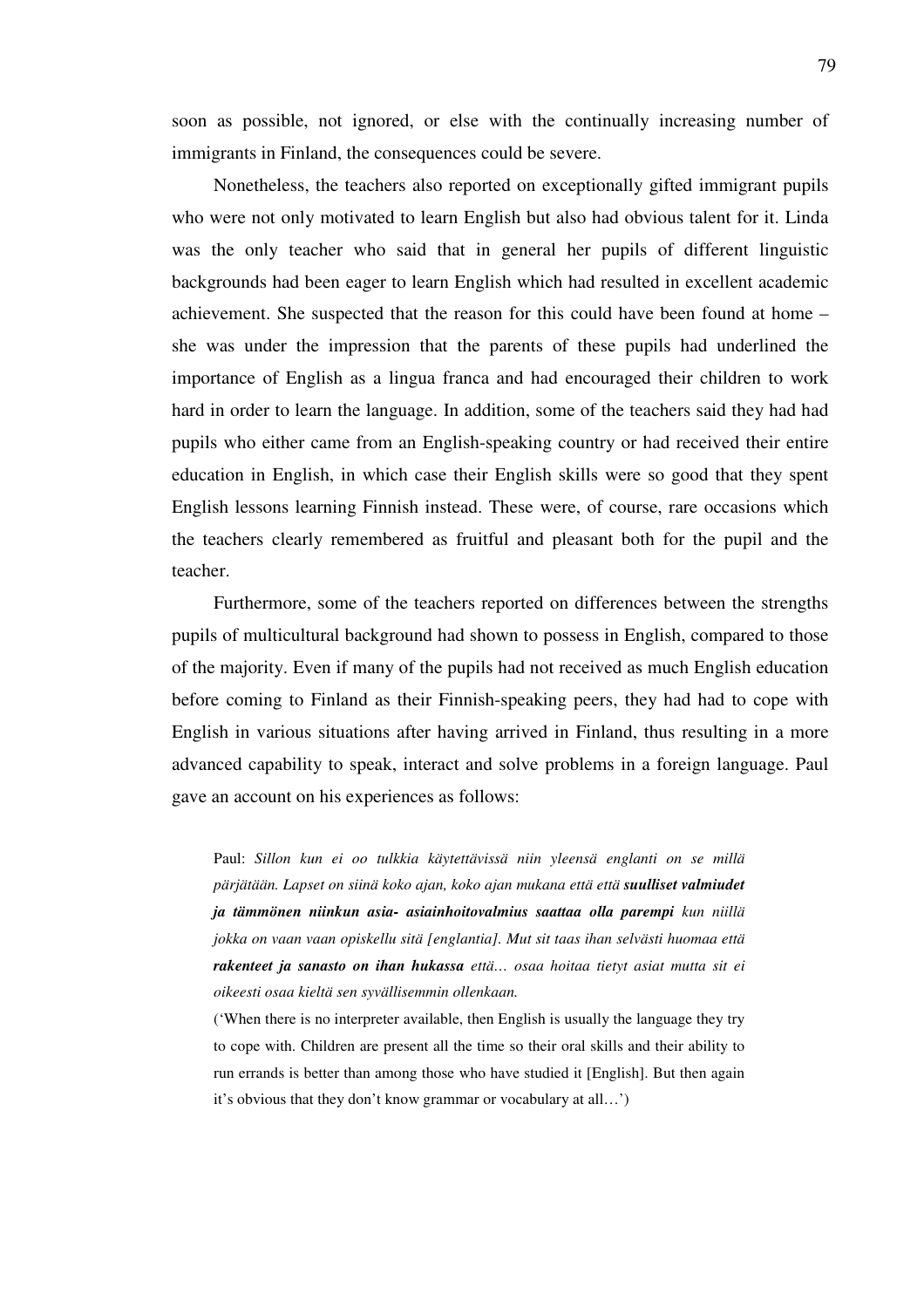There are two sides to everything and in this case even if immigrant pupils had better oral skills and the threshold for speaking was perhaps not as high as for pupils of Finnish background, their knowledge of grammar and vocabulary was not good enough, which ultimately resulted in poor grades. A question which can be raised in this particular context is whether the Finnish way of teaching foreign languages, i.e. putting emphasis on correct grammar and expanding one's vocabulary through textbooks is ultimately the most beneficial way, particularly for immigrant pupils. Changing the stress of foreign language education from form towards communication and towards practice-related tasks might not benefit only the immigrant pupils in the classroom but also various types of special education pupils. Teachers should try to exploit the few strengths that immigrant pupils have in the English classroom and that way show them that studying a foreign language is worth the trouble because they already have something to start with and an evident need to master the language. How teachers can do that and what types of means the participants in the present study have used will be discussed in further detail in the following section.

### **9.2 Teaching English**

Teaching English to pupils of different cultural and linguistic background is a challenging task and is in the Finnish context by no means similar to teaching English to pupils where everyone is of Finnish background. However, the results of the present study concerning teachers and the manner in which they approach the matter seem to indicate that teachers rarely even realize what it means to teach pupils who do not only share the same mother tongue but who also come from several different countries and have enormous variation in how much previous education in English they have received. In addition, English teachers in Finland, particularly in middle school, still seem to use Finnish as their majority language in the classroom, thus leaving pupils with poorer Finnish skills in a situation where they have to try to keep up with others but more than often fail to succeed. The following four subsections will discuss in further detail how the participants in the present study reported to teach their multicultural classes and what their opinions on multicultural English teaching were.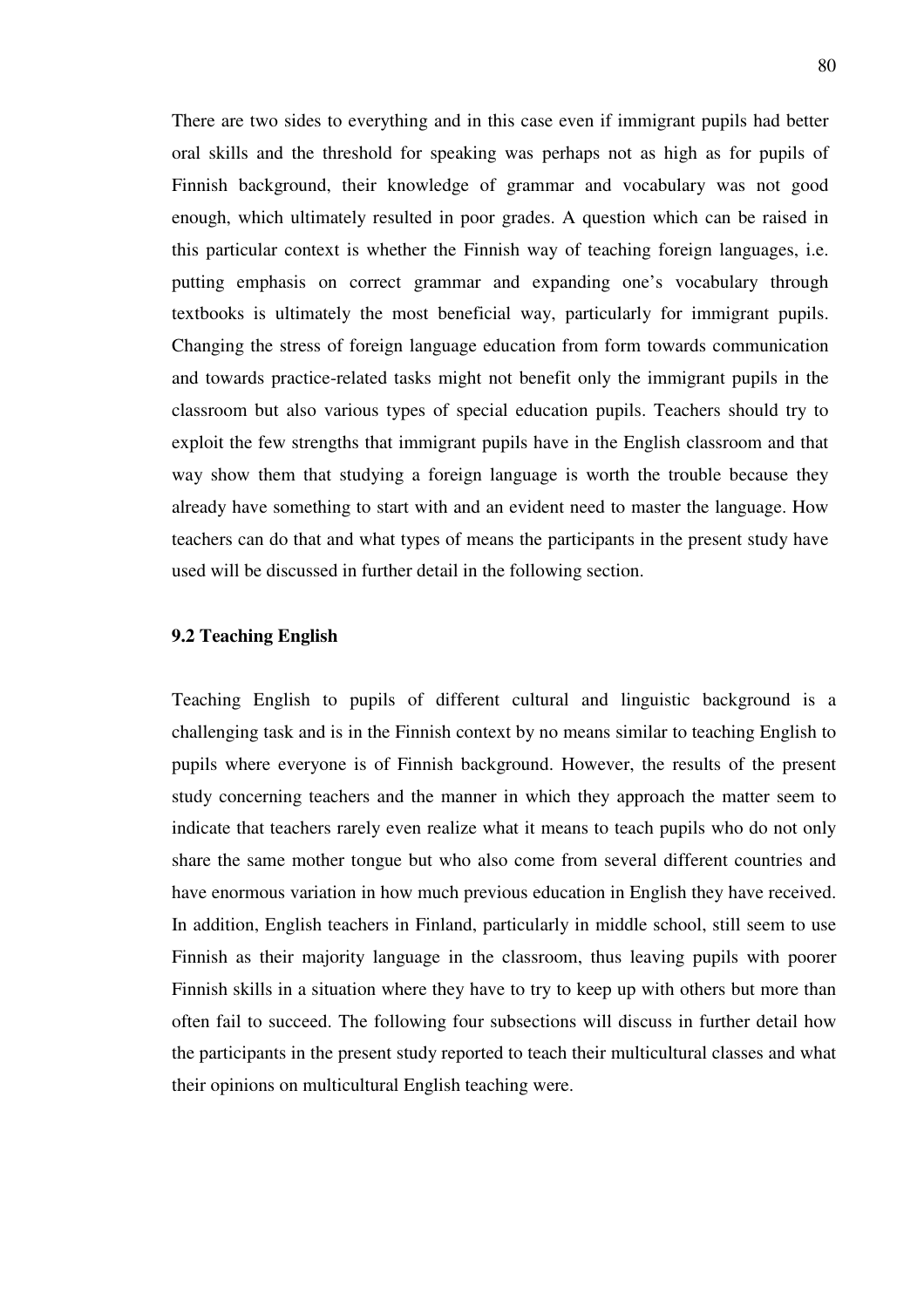#### **9.2.1 The language used in the classroom and its implications**

Almost all the participants in the present study admitted to using mainly Finnish while teaching English, particularly when teaching structures and giving instructions. The teachers provided several reasons for doing so: firstly, they said that often pupils protested if the teacher spoke English. Secondly, they felt that since most of their pupils had insufficient skills in English, it was more beneficial for the pupils if the teacher used Finnish as the language of instruction. When asked what the teachers thought about the fact that not all immigrant pupils had the same level of Finnish as native Finnish speakers and thus were in danger of losing important information due to language problems, most of them replied that they had not given the matter much thought. Thus, it seemed that since most of the interviewees, particularly in the capital region, worked in schools were learning results were poor, the teachers had tried to use English as the language of instruction but had gradually given up because it was impossible in practice to speak only or even mainly English. This is how Kate reasoned her choice to use Finnish in the classroom:

Kate: *Et se on se mun tapa varmistaa et heikommatkin [oppilaat] ymmärtää mis mennään. Et jos mä niinkun – se semmonen tietty turvallisuudentunne minkä mä tykkään et luokassa vallitsee niin se tulee kyllä suomen kielen kautta ja sen avulla.*  ('It's my way of making sure that even the weakest [pupils] understand what I'm talking about. Using Finnish creates a sense of security.')

The participants also gave other reasons for using mainly Finnish, such as that teaching a subject to middle school pupils had more to do with raising the pupils than teaching the actual subject content, in which case it was not seen as problematic that the language mainly used in the classroom was Finnish. In addition, according to many of the teachers it was not necessary for pupils at the middle school level to master grammar terminology in English and therefore the teachers had chosen to teach structures in Finnish. It thus seemed that many of the teachers would have been pleased to use as much English as possible but in the course of several years of working in the field it had become clear to them that using Finnish was the only option if they wanted the majority of pupils to learn – perhaps at the expense of pupils of various linguistic backgrounds. Paul described the situation in the following manner: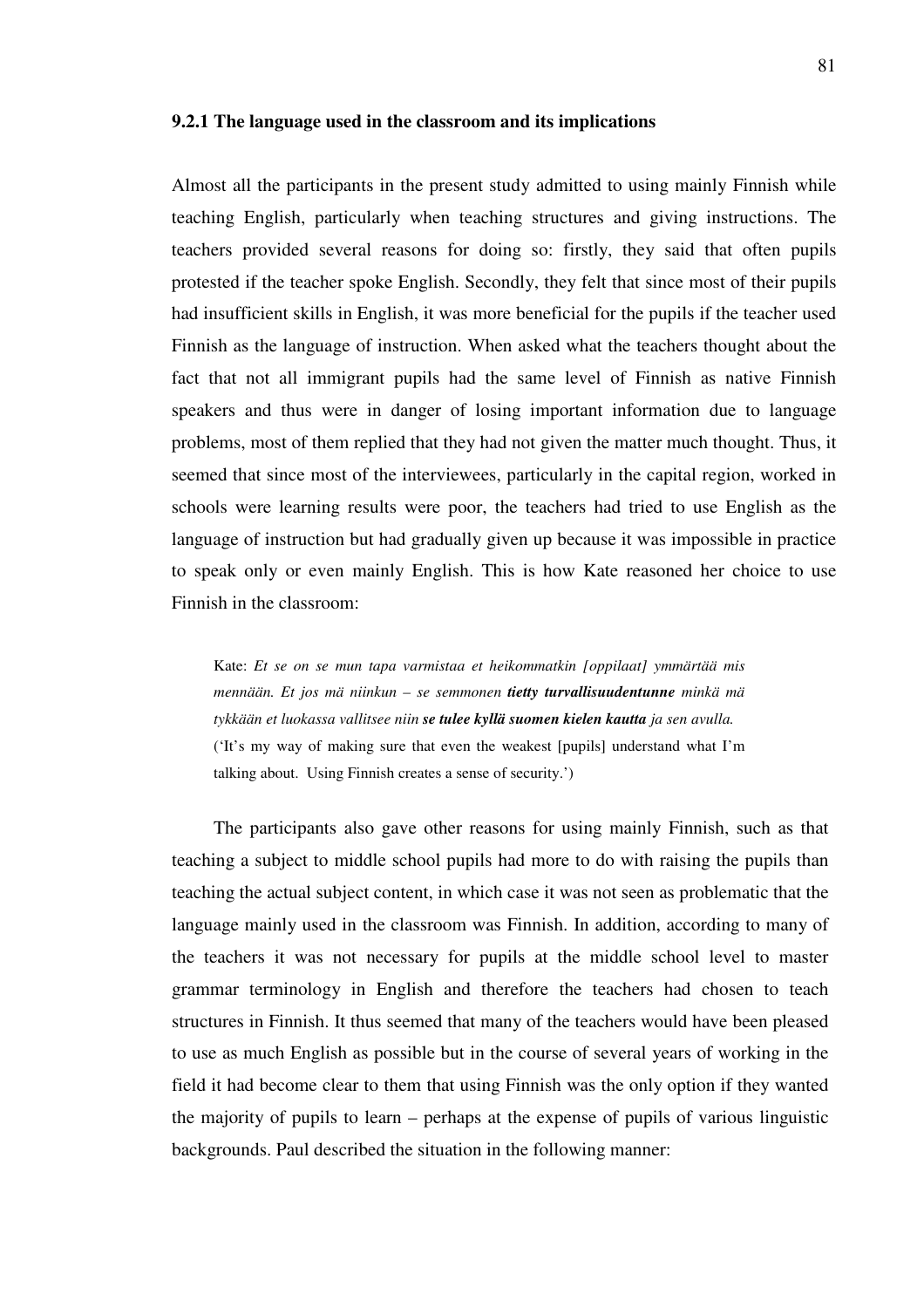Paul: *Mä haluaisin käyttää englantia. Ja mä oon yrittänykin joskus että koittais pelkästään yseillä tai esimerkiks tällasilla syventävillä kielen- syventävillä kielen kursseilla niin pyrittäs pelkästään englannin käyttöön, mutta… mutta niinku tän koulun tolla osaamisen tasolla niin ei siit tuu mitään.* 

('I would like to use English… but with the level of knowledge in this school it is not going to work.')

What can be concluded based on the results is that immigrant pupils are often placed in schools of low academic achievement which, in turn, is a societal problem in that immigrants in general are placed in residential areas the socioeconomic status of which is poor. It is a vicious circle where people entering the country are put to school in areas where they, on top of the language barrier, have to deal with other types of social problems, such as crime, alcoholism, drugs and domestic abuse, to name a few. In contrast, as mentioned by one of the teachers, Helen, it is true that sometimes immigrant pupils would not understand the teaching even if it were in English but it should instead be provided in their own mother tongue, thus making it perfectly acceptable for the teachers to use Finnish since it is the native tongue of the majority of the pupils in the classroom.

There was, however, one exception to the rule among the interviewees and that was Linda, a teacher who said to use English as the main language in her classroom and said that it had worked well for her and her pupils – except for those immigrant pupils who had not studied English prior to coming to Finland. She said there was no reason not to use English because those immigrant pupils who had not studied English before, were in any case in partial special education and thus not present during English lessons. However, according to Linda, the reason for using English was by no means the fact that there were immigrant pupils in the classroom but instead Linda saw it as beneficial for the learning of all pupils, immigrant or non-immigrant. Hence, the results seemed to indicate that choosing to use English or Finnish in the classroom had not much to do with whether the pupils were of diverse or similar linguistic and cultural background. Instead, what seemed to be the key issue was the teacher's own conception of what contributes to foreign language learning. That is also why Helen said the following in relation to using English in the classroom: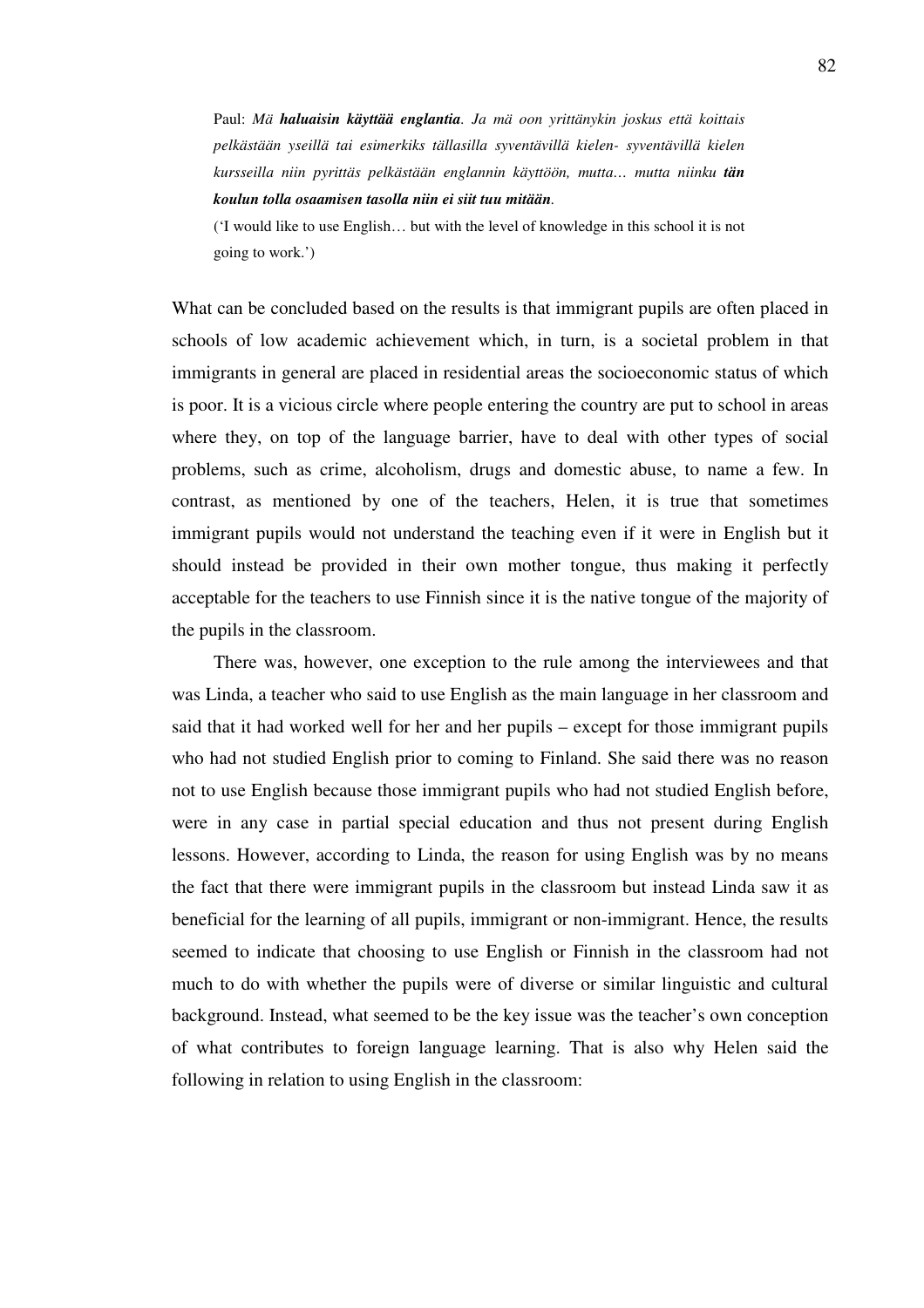Helen: *mä oon niinku päätyny siihen et ei se aina onnistu et et vaik ite on Espanjassa kurssilla ja siel on puhuttu vaan espanjaa ni sit on oppinu espanjaa, ni se on eri asia koska me ollaan Suomessa. Et se onnistuu kyl niinku Englannis puhutaan vaan englantia ja Espanjas puhu- puhutaan vaan espanjaa mutta täällä se onnistuu paljo huonommin.* 

('I've come to the conclusion that it doesn't always work out, meaning that even if you took a course in Spain and all they did was speak Spanish, it's a different matter because we're in Finland.')

In addition to thinking that Finnish was rightfully the language used across classrooms all over Finland, some of the teachers were also ignorant as far as the native tongues of their immigrant pupils were concerned. Many of the teachers did not know what languages their pupils spoke and did not see it that relevant. Some of them did admit that a person's first language had an effect on second and foreign language learning but that there were so many other matters that these teachers had to take into account in their everyday work that getting to know the native languages of their pupils had been at the lower end on their list of priorities. Hence, some of the teachers had been surprised in the past by the deficient level of Finnish among their immigrant pupils and did not know how to approach the issue once they had realized that their pupils were in danger of dropping out or were at least missing a noticeable part of teaching due to language problems. Moreover, some of the participants had falsely believed that the one-year-long preparatory studies had been enough for the immigrant pupils to acquire the Finnish skills needed in the classroom, which had later been found out to be a misconception. At that point they had not considered switching the language to English to be a possible solution to the problem and thus had continued teaching in Finnish since it, according to them, served its purpose among the majority of the pupils.

In conclusion to the language issue, it can be stated that the lack of information among teachers in terms of their pupils' mother tongues was also reflected in the language used in the classroom. It is likely that most of these teachers would not have changed the language of instruction from Finnish to English even if they had had more information about the language skills of their immigrant pupils since they did not consider English to be the solution. However, what is concerning is the fact that if even language teachers show little interest in learning more about the linguistic background of their pupils, that can only indicate that the rest of the teachers in middle schools across the country most likely know even less. It all comes down to the teacher's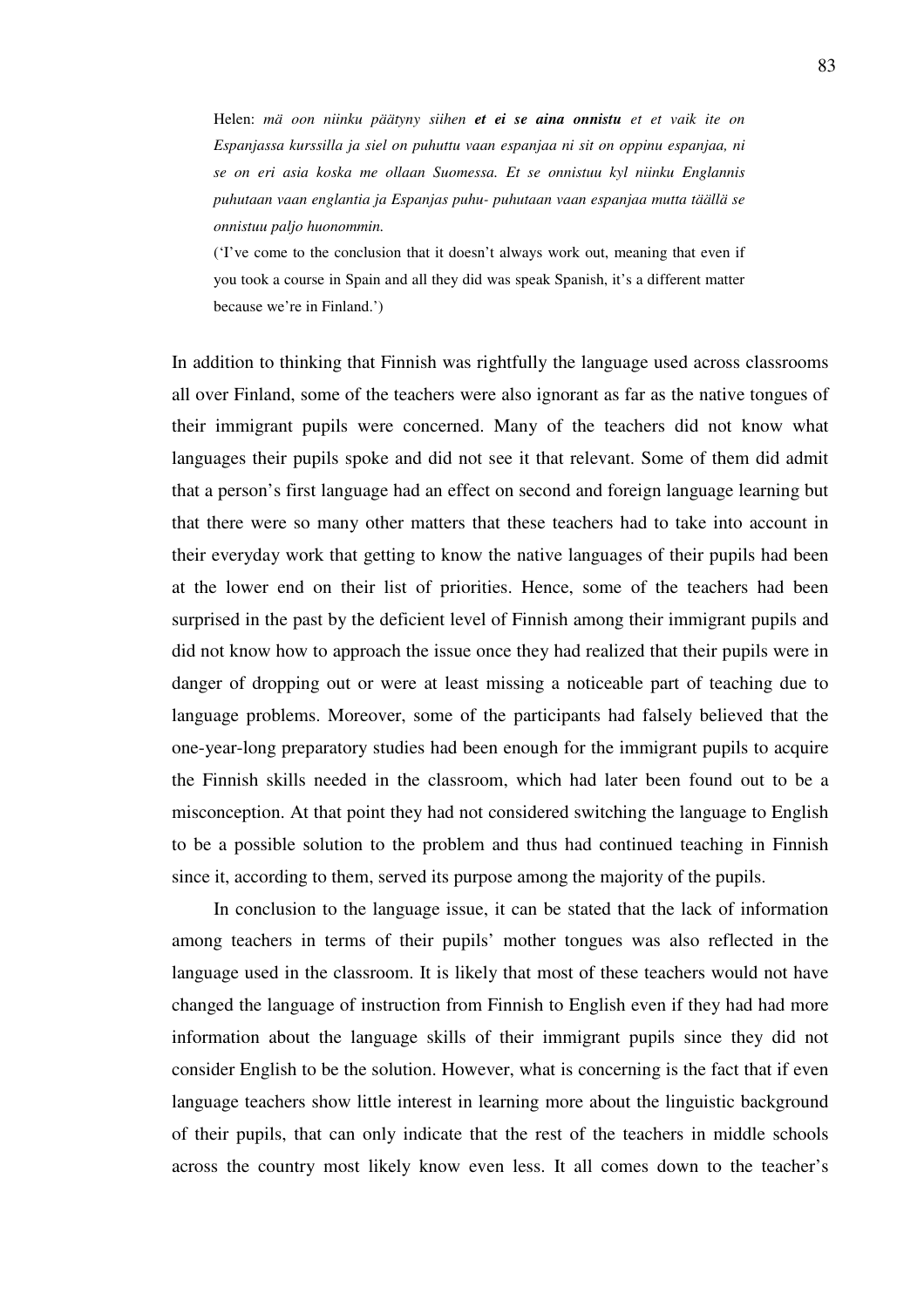personal desire to learn more and whether or not one is willing to put some effort into getting to know one's pupils. As confirmed by Gollnick and Chinn (2009: 397),only by knowing more can one take all types of learners in the classroom into better account.

### **9.2.2 Techniques used by teachers to facilitate learning among immigrant pupils**

Most of the interviewees did not possess any specific techniques as to how they would have taken pupils of multicultural background into account, thus teaching all the pupils in the same manner. However, some of the teachers had given the matter more thought and Jane was the one who was willing to facilitate learning among immigrant pupils the most. The most popular concessions teachers were ready to make as far as the immigrant pupils were concerned had something to do with language – since having insufficient skills in Finnish was the most common reason for not being able to follow regular teaching, some of the teachers said they had made different types of exercises for immigrant pupils, for example, by removing all translation exercises from the exams that non-native Finnish speakers were to take and by measuring the extent of their vocabulary in other ways than by comparing it to the extent of vocabulary in Finnish. In Maria's school they had also tried a different approach:

Maria: *No meillä on ikään kun semmosia… no helpotettuja kirjoja ollu käytössä. Ja joillaki pojilla esimes nyt näillä mitkä mulla oli ni niillä oli viime vuonna mutta he ilmeisesti ite koki et se oli pikkasen hankalaa… -- tälle vuodelle he – halus normaalikirjat.* 

('Well we've used facilitated books. But some boys felt that it was difficult so for this year they wanted normal books.')

What Maria's example reveals is that it is not only more work for the teacher when he or she has to prepare a different set of exercises or teach two different books at the same time but it is also the pupils who might not like the fact that they are being treated differently. Depending on the age, some pupils of multicultural background want nothing but to fit in, in which case facilitating learning for them might make them even more frustrated. However, teachers need to be able to accurately assess the needs of all their pupils and act accordingly. If a pupil is not learning due to language or cultural differences, something needs to be done and reasons for teaching that particular pupil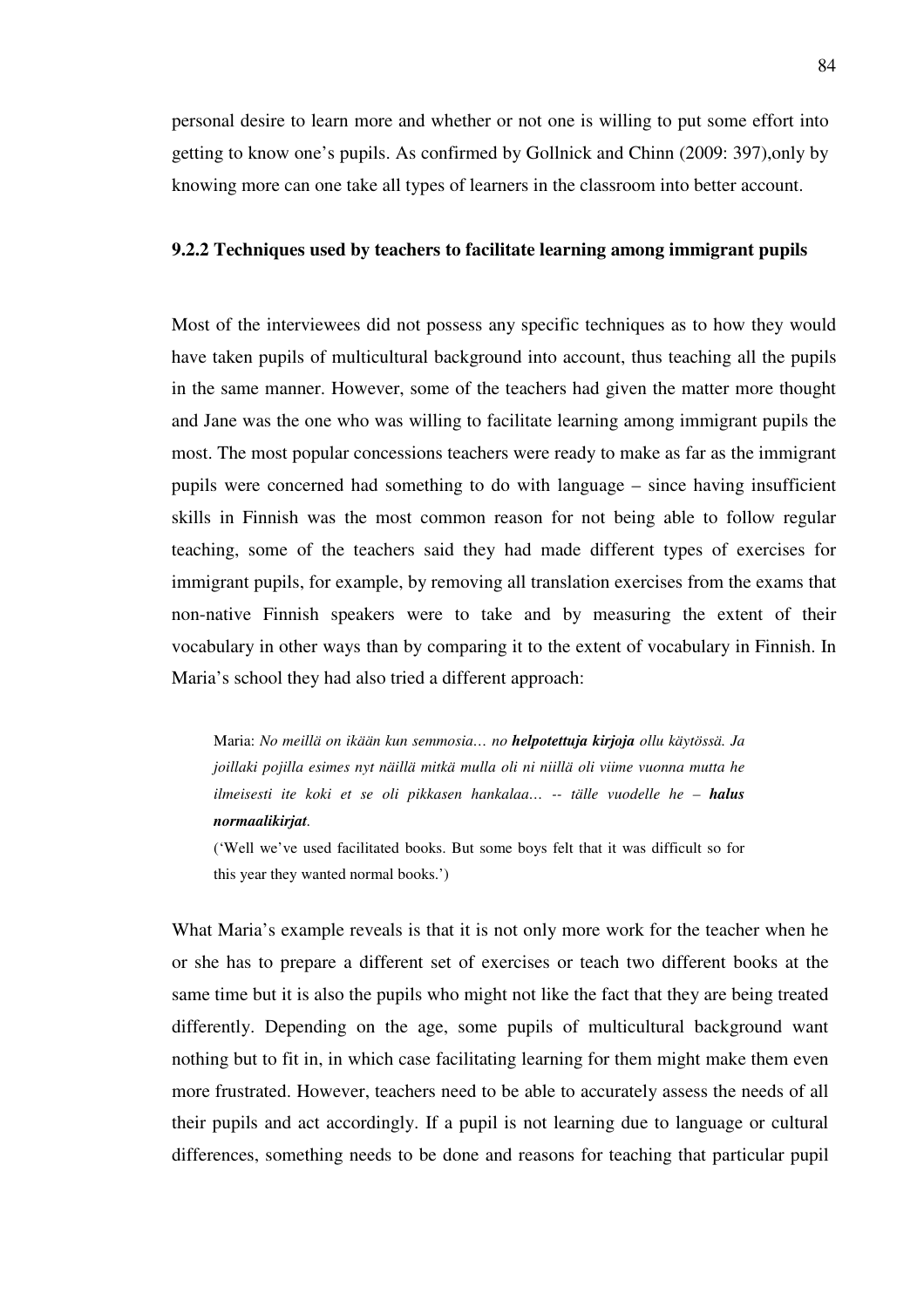differently must be provided and thoroughly explained to the pupil. Most pupils are most likely to appreciate the fact that their teacher cares enough to try to make their learning as trouble-free as possible.

Linda was also one of the teachers who was willing to use different methods to smooth the learning process among immigrant pupils and she considered it to be an essential part of multicultural teaching. According to her, the main challenge was not, however, to facilitate the learning process among immigrant pupils of normal learning background but instead the pupils who had not been diagnosed with any learning difficulties in the past even though they clearly suffered from one. Linda mentioned that many of the pupils who had come to their school in the past had suffered from dyslexia and different types of problems in identifying forms and shapes. Since coming to their school, they had been diagnosed as in need of special education but according to Linda, that kind of a damage control should have been done much earlier. Linda considered these pupils to be the challenge whereas teaching immigrant pupils in a regular classroom was, according to her, educational both for the teacher and for the other pupils.

As mentioned before, of all the participants in the study, Jane was the one who had made different types of allowances the most as far as pupils of multicultural background were concerned. This is what Jane had to say about how she took her pupils and their limitations in Finnish into account:

Jane: -- *sanojen kyselyä tai muuta niin aika paljon yritän turvautua sit kuviin esimerkiksi että ei tarvii tavallaan- että se ei oo siitä kiinni että muistanko tämän sanan suomeksi vai enkö että et se ei niinku se mittari sitte että miten se suomi sujuu.* 

('-- when I'm checking their vocabulary I try to make use of for example pictures so that it doesn't depend on whether you remember the word in Finnish.')

The conclusions that can be drawn based on Jane's account are that using pictures and making the teaching as illustrative as possible is not only beneficial for immigrant pupils but for all pupils alike and that Jane's answers clearly reflected the effort she put into her work. In addition, she mentioned that sometimes using Finnish served its purpose, particularly when one was making comparisons between Finnish and English since immigrant pupils were then learning both Finnish and English. Other techniques which Jane said to use included using phrases and vocabulary that were clear, precise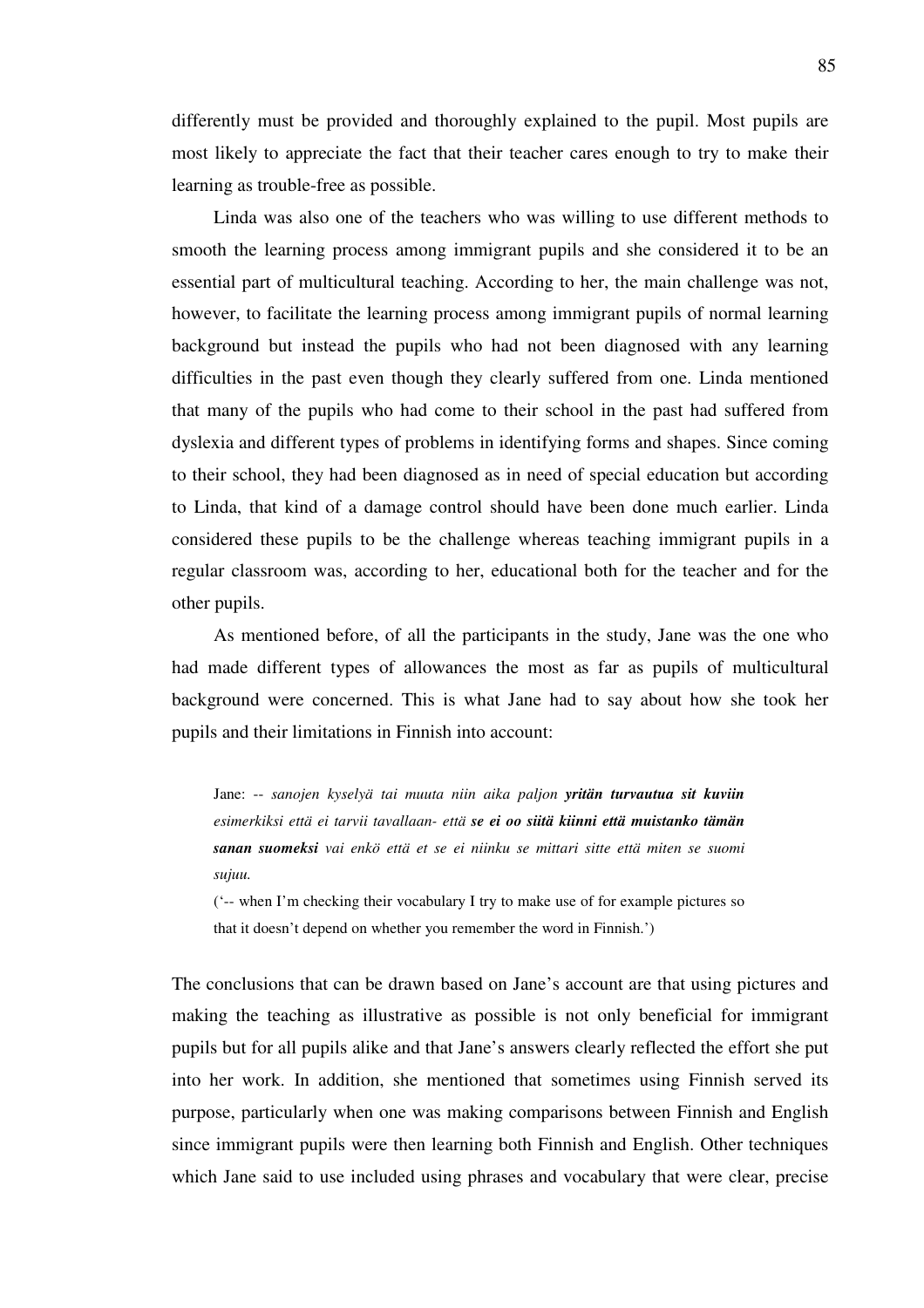and straightforward and changing her approach to the matter if it seemed that the pupils had not comprehended what she was trying to convey. What was reflected best in Jane's responses was her attitude not only towards pupils of multicultural background but towards teaching in general: she clearly wanted to help smooth the learning process of all her pupils and was willing to work towards reaching this goal. What Jane had learned during the course of many years was that one must not take anything for granted as far as immigrant pupils were concerned and that it was always better to check whether the pupils had learned something than to later realize that something had been left unclear. The teacher's attitude towards multicultural teaching proved once again to be of paramount importance.

#### **9.2.3 Challenges in teaching English in a multicultural classroom**

The teachers had faced several challenges in teaching English to multicultural groups and naturally the list of difficulties was significantly longer and more complex than the list of all the advantages teaching immigrant pupils contained. However, what could be concluded based on the responses of the participants in the study was that facing the challenges was considerably easier had the teachers a positive attitude towards teaching and immigrant pupils in general. Those who were frustrated and tired of their work to begin with, saw these challenges as insurmountable obstacles which deprived them of the joy of teaching.

The most common challenge mentioned by the teachers was the insufficient Finnish skills which seemed to be a problem almost with all the immigrant pupils who had come to Finland later in their life, particularly if they had already hit puberty when arriving in the country. In connection with poor Finnish skills was the diversity in cultural and linguistic background as well as the wide range of academic achievement and command of English among immigrant pupils. Teachers felt ill-equipped and powerless in the face of different native tongues and various backgrounds in studying English. Paul had an ideal solution for the problem, even though he acknowledged the lack of resources preventing it from becoming a reality: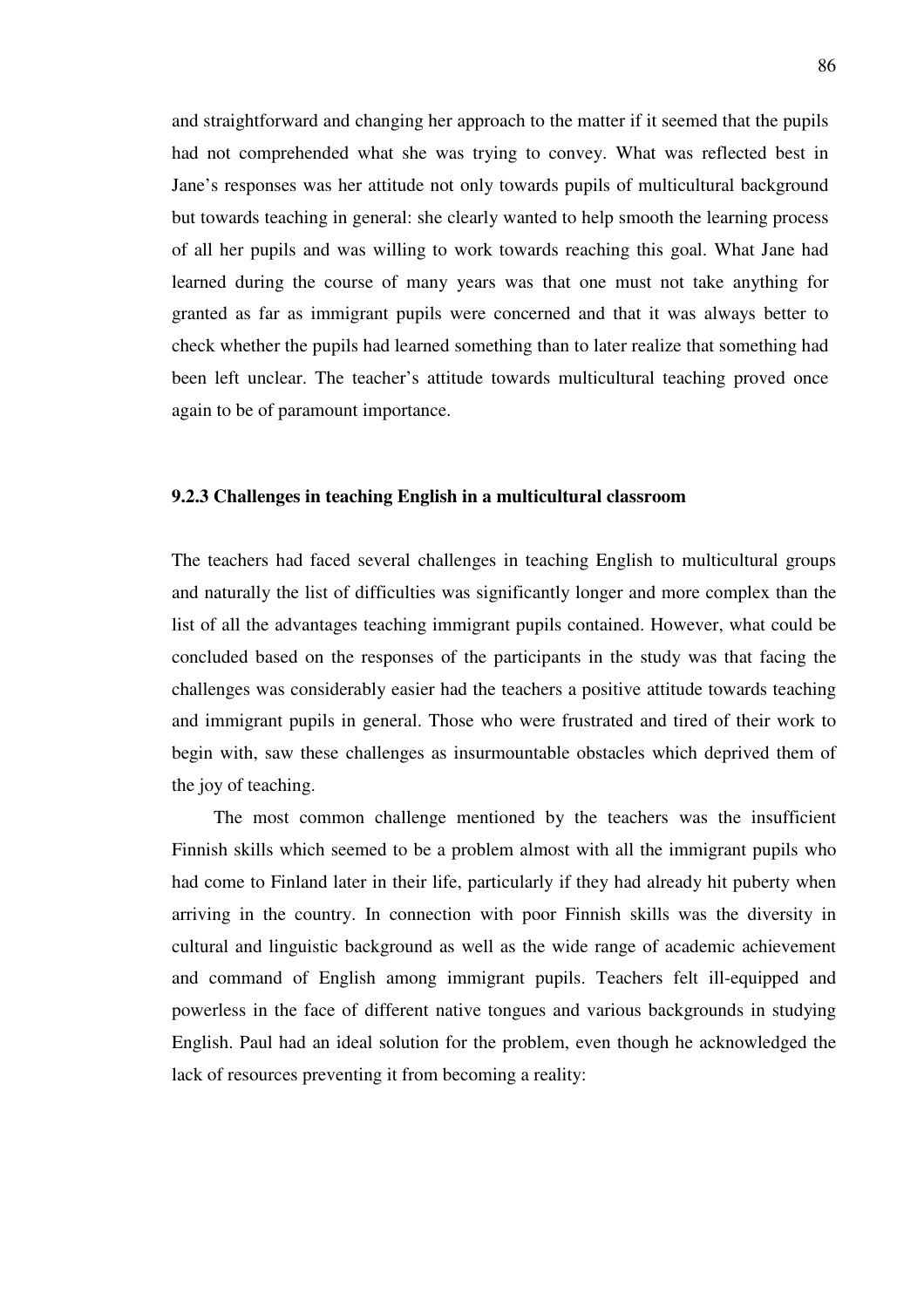Paul: -- *näillä [oppilailla] joilla suomen kieli on on huonoissa kantimissa niin ongelma on ihan se että että tota niille pitas olla eri materiaalit ja ja tota valitettavasti niin niin en pidä kauheen onnistuneena sitä että että valmistavalta kesken vuotta tai sitte heti sen jälkeen joudutaan integroimaan tavalliseen ryhmään.*

('-- those [pupils] whose Finnish is fairly poor should have different materials and I don't think it's successful to integrate pupils from preparatory studies to a normal group in the middle of the school year or right after.')

Teaching was considered to be exceptionally difficult when there were pupils ranging from native speakers of Finnish to immigrants who had studied Finnish for one year in the English class. Inadequate Finnish skills were also the reason for why some of the teachers viewed teaching structures and grammar as the most challenging task of all. The fact that teachers were unable to compare the structures they were teaching to the pupils' own native languages made them insecure as to whether the pupils had actually learned the structures. In addition, since they used mostly Finnish, some of the teachers considered it to be a disadvantage to all those pupils who did not know Finnish well enough to understand the comparisons between Finnish and English. This is how Jane illustrated the matter:

Jane: -- *jos meillä ei ole yhteistä kieltä niin sä opiskelet sen yhden vieraan kielen kautta sitä toista vierasta kieltä tavallaan.* 

(' -- if we don't share a language then you learn that one foreign language through another foreign language.')

Another challenge mentioned by several teachers was the extent to which all teaching was related to the culture it was surrounded by, thus causing possible problems among pupils who did not share the same cultural frame. Some examples that the teachers mentioned included different types of metaphors, proverbs and sayings that were both related to the culture and to the language in question, popular culture such as artists, films and television series which sometimes were totally lost by immigrant pupils and cultural customs and holiday traditions, to name a few. According to the teachers, the most challenging part for them was how to make their teaching as culturally neutral as possible when they still had to teach cultural aspects as language teachers. Maria mentioned an incident where she had had to function as a negotiator between two different immigrant groups in a fight which had its roots in cultural clashes between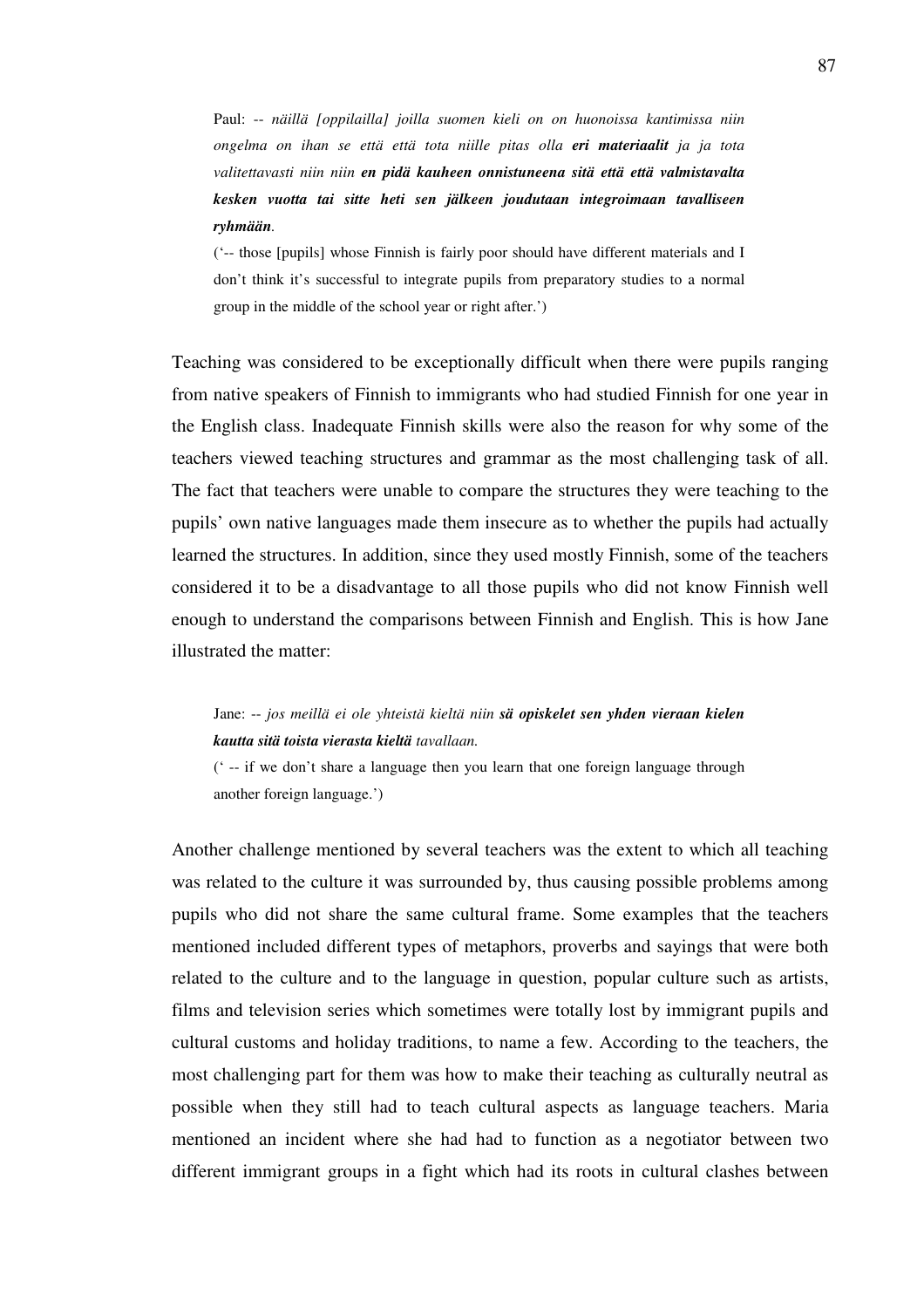those two nationalities and which Maria knew nothing about. She said she had felt powerless since as a cultural outsider she did not understand the significance of the event for her pupils. Thus, cultural references work both ways and if immigrant pupils sometimes have difficulties understanding Finnish culture, teachers and pupils of Finnish background can have trouble understanding the culture of immigrant pupils. Helen shared her example of an incident where she took the celebration of Christmas for granted:

Helen: -- *mä kysyin nytte tammikuussa et mitä mitä ihmiset sai joululahjaks mun valvontaluokalta et what did you get for Christmas ni sitte mä kysyin sitä myös yheltä muslimitytöltä jolla on kyllä aina huivi päässä. Sit muut oli silleen et ope tyhmä, mitä sä siltä kysyt. -- mut se ei ollu siit mitenkään niinku häiriintyny.*  ('-- I asked in January what people got for Christmas and then I asked this one Muslim girl who always wears a scarf [hijab] the same thing. Then the other pupils asked me why I asked her that. -- but she wasn't disturbed by it in any way.)

Closely related to different cultural and religious customs is the matter of racism. Kate mentioned that to her the most challenging aspect of dealing with pupils of diverse backgrounds had been the racist comments that she had had to witness, not so much among other pupils but among teachers in the teachers' room. According to her, coping with discriminative comments was easier with pupils since she saw it as an educational situation where she had the power of correcting misconceptions and ensuring that everybody was treated with respect and equal appreciation. Teachers, in contrast, were adults and Kate did not have the power to tell them not to make racist comments. She was aghast by how differently teachers could approach the matter and how some teachers had no desire to teach pupils of foreign background. Hence it can be concluded that since multicultural teaching can only begin from an unselfish need and want to become acquainted with different cultures and languages, this type of thinking is an obstacle that needs to be conquered before the principles of multiculturalism can be applied in schools across the country.

One major challenge mentioned by Jane was the amount of work pupils of multicultural background had to face compared to their Finnish-born peers and how this also affected the teacher's workload. According to Jane, many immigrant pupils were in the situation where they had to catch up with the others by working twice or even three times as much as the others in the classroom, often resulting in them not being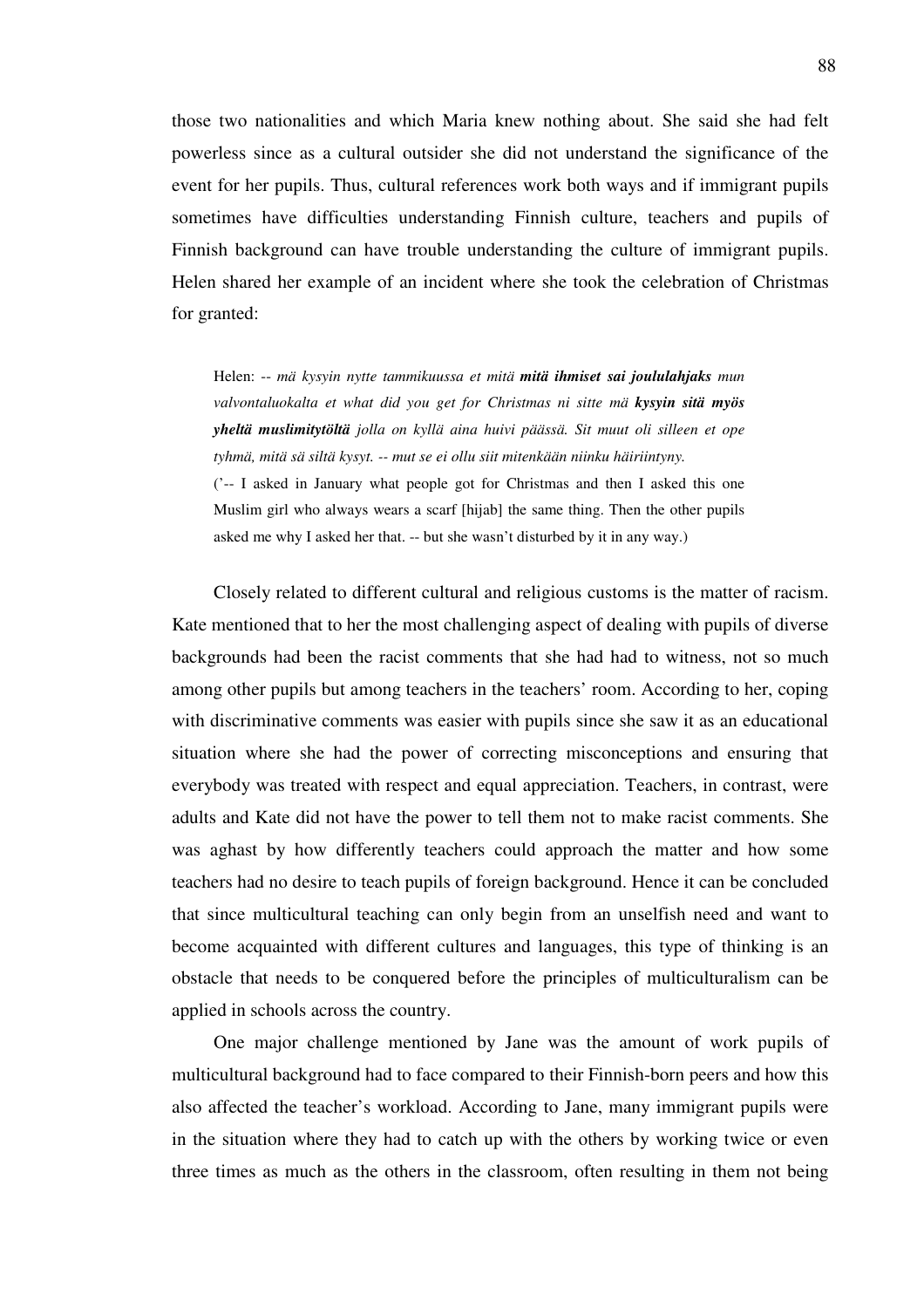able to handle all the work and either by dropping out or by constantly struggling with just trying to keep up. This is how Jane explained the complicated situation:

Jane: -- *he niinkun haluaisivat mahollisimman nopeesti osaksi sitä muuta porukkaa tavallaan niin niin sillon jos kerran tietenkin meillä englantia opiskellaan jo kolmannesta luokasta lähtien niin sehän on hirveen iso se ero sitten et jos sitä alotetaan sitte yläkoulussa opiskelemaan… -- se on niin epäinhimillinen niinku se työmäärä, mikä heidän pitäs tehä että he saisivat kiinni.* 

('-- they would like to become part of the group as soon as possible but there's a huge difference if they start studying English in middle school... -- the amount of work they would have to do in order to catch up is inhuman.')

According to Jane, for the pupils to succeed in their attempt, the teacher needs to be not only in tune with the needs of the pupil but also an expert both in the cultural and linguistic aspects of the pupil and in the subject content. That is why it is more than often virtually impossible for the pupils to catch up, at least to the extent they wish to catch up. What is essential here, according to Jane, is that the teacher understands and takes into account the workload that pupils of various backgrounds have to face and try to help and support them as well as possible. What matters the most is the teacher's attitude and that these pupils feel that they are cared for both as learners and as people.

#### **9.2.4 The positive aspects of teaching English to pupils of diverse backgrounds**

Pointing out the positive features in teaching English to immigrant pupils was unexpectedly difficult for the interviewees and it was evidently easier for them to discuss the negative aspects related to teaching multicultural groups. When the teachers were asked to name what made teaching pupils of multicultural background enjoyable, the most common reply was the general diversity in the classroom. The participants mentioned that it was nice to see how different cultures were able to work together and how pupils of Finnish background learned from their multicultural peers. One teacher, Helen, also mentioned that for her teaching immigrant pupils was easy because she did not consider it to differ in any way from regular teaching. To her multiculturalism was so mundane that she felt no need to exaggerate its significance and Helen even went on to say that she considered it to be unnecessary to take immigrant pupils into account in any specific manner. Whether this approach is beneficial can be questioned, particularly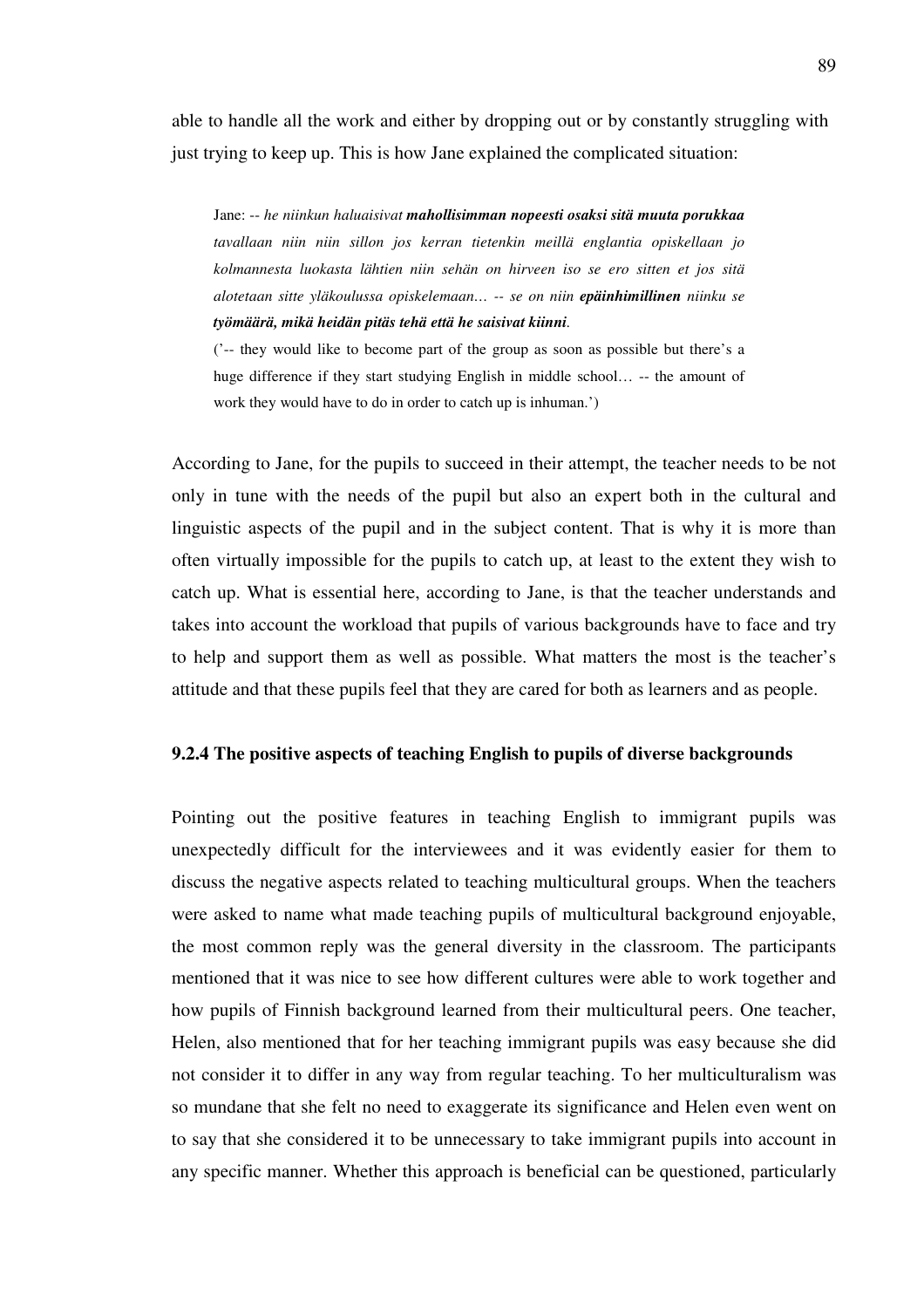when previous studies (Gay 2000, Gollnick and Chinn 2009) have shown that for the principles of multicultural teaching to be realized, the teacher has to play an active role and take immigrant pupils into account and teach them to take pride in their cultural heritage. Nevertheless, it is obvious that this type of an approach is favourable for the teacher since she or he does not have to put additional energy into multicultural issues.

Facing diversity in all its forms was mentioned by several teachers as a factor that made multicultural teaching pleasant. Linda had an excellent example to share about an immigrant family which had truly managed to persevere through hardships and had succeeded in a society that does not always allow immigrants to fully participate in education and work life:

Linda: *-- mä ajattelen yhtä parhettä erityisesti miskä- minkä kaikkea ne kaikki neljä lasta on tätä koulua käyneet ja… lähtivät sotaa pakoon ja tulivat tänne ja rakens elämänsä uudestaan ja kaks vanhinta opiskelee yliopistossa ja seuraava lukiossa ja nuorin on nyt täällä. Niin sellanen kotoutuminen todella [hienoa] että et niinkun yhteiskunnasta hankitaan koulutusta ja on tavotteita ja päämääriä ja kaikkee tällasta. Se on aivan mahtavaa.* 

('I have one particular family in mind, all the four children of which went to this school and… they fled the war and came here and built their lives again and two of the oldest [children] are university students and the next one is in high school and the youngest is now here. That kind of an adaptation is truly magnificent.')

Witnessing the success of pupils from diverse backgrounds was described to be a fulfilling and truly satisfying experience by several teachers and personal interaction between different cultures was also regarded as gratifying and life-enriching. Paul stated that even though the everyday work was sometimes strenuous, he would have not wanted to be anywhere else because he felt that the grass root work he was doing was extremely valuable. He described the experience in the following fashion:

Paul: *Sit nythän on käynnissä ennennäkemättömän suuri ihmiskoe. Ihmismassat siirtyy, liikkuu. Miten ne toimii yhdessä? Minkälaisia… mi- mitä siitä seuraa? Niinku pelkästään sen takia mä haluan olla tässä koulussa edelleenkin että mä haluun olla näkemässä kun se tapahtuu. Mä en haluu lukee siitä Ilta-Sanomista.*  ('What is going on right now is an unparalleled human experiment. Masses of people are shifting, moving. How do they work together? What are the consequences? Just because of that I still want to be in this school, I want to be there when that happens.')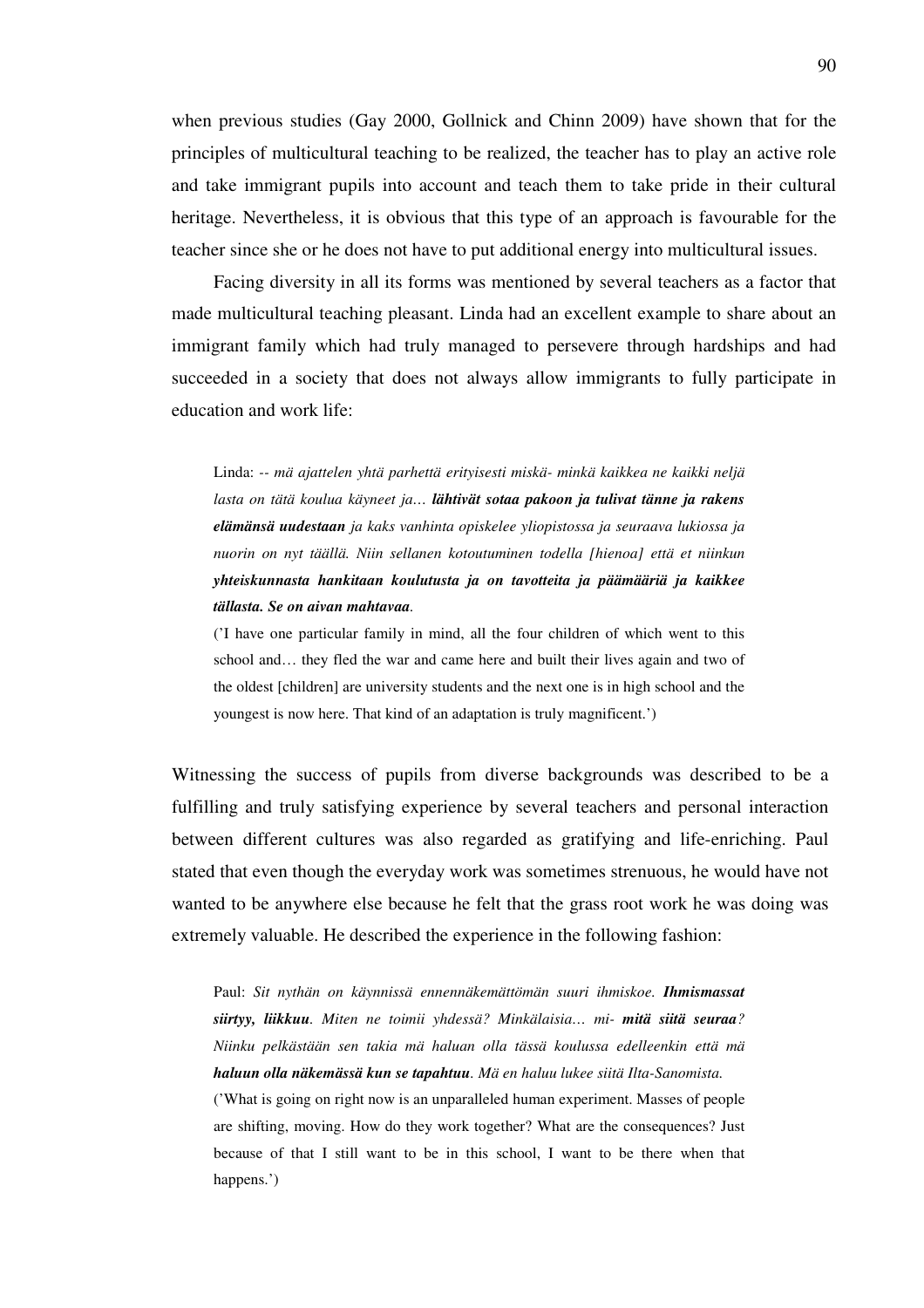An attitude such as this is a statement made by a teacher who truly believes that even though working with pupils of multicultural background can sometimes be challenging and tiring, it is a reality in the  $21<sup>st</sup>$  century, also in Finland and intriguing as such.

One positive aspect mentioned by several teachers and best summarized by Jane was that of witnessing the joy of learning among immigrant pupils. According to Jane, immigrant pupils – even though clear-cut generalizations cannot be made – are often motivated to learn and eager to actively participate in the classroom whereas Finnish pupils are often more passive in the classroom. Jane, as well as the other participants, considered this to be a motivational factor also for the teacher and even though the certain unreservedness many of the immigrant pupils possessed was not typical for Finnish people, this was generally seen as a positive aspect. Jane reported on her feelings in the following manner:

Jane: -- *mikä tietysti siinä on tosi kivaa on se että yleensä he on tosi motivoituneita sitten, varsinkin että jos on vähemmän aikaa ollu maassa vasta niin niin heillä on niinku hirvee into sitte että tuntee ittesä oikeesti niinku hyödylliseksi ja tärkeeksi-*  (' -- what is really nice about it is that usually they are really motivated, especially if they have been in the country for a shorter period of time, they want to feel themselves useful and important-')

Thus, even though some of the teachers had trouble finding something favourable to say about teaching pupils of multicultural background, they managed to find several positive features in the end. In addition, none of them had yet resigned which could be seen as a clear indication of them not disliking working among immigrant pupils so much after all. On the whole, it can be concluded that despite the difficulties and challenges that all of the interviewees had encountered in their work, they were not willing to renounce because of all the good that teaching multicultural groups entailed.

## **9.3 Cultural values and attitudes in teaching English**

Culture is a complex concept to define and most of the teachers seemed somewhat puzzled when they were asked to mention the types of cultural values and attitudes they would wish to convey in their teaching and what part they considered culture to play in teaching. The most common reply in relation to immigrant pupils was that schools have organized theme days or weeks when pupils of diverse backgrounds have had the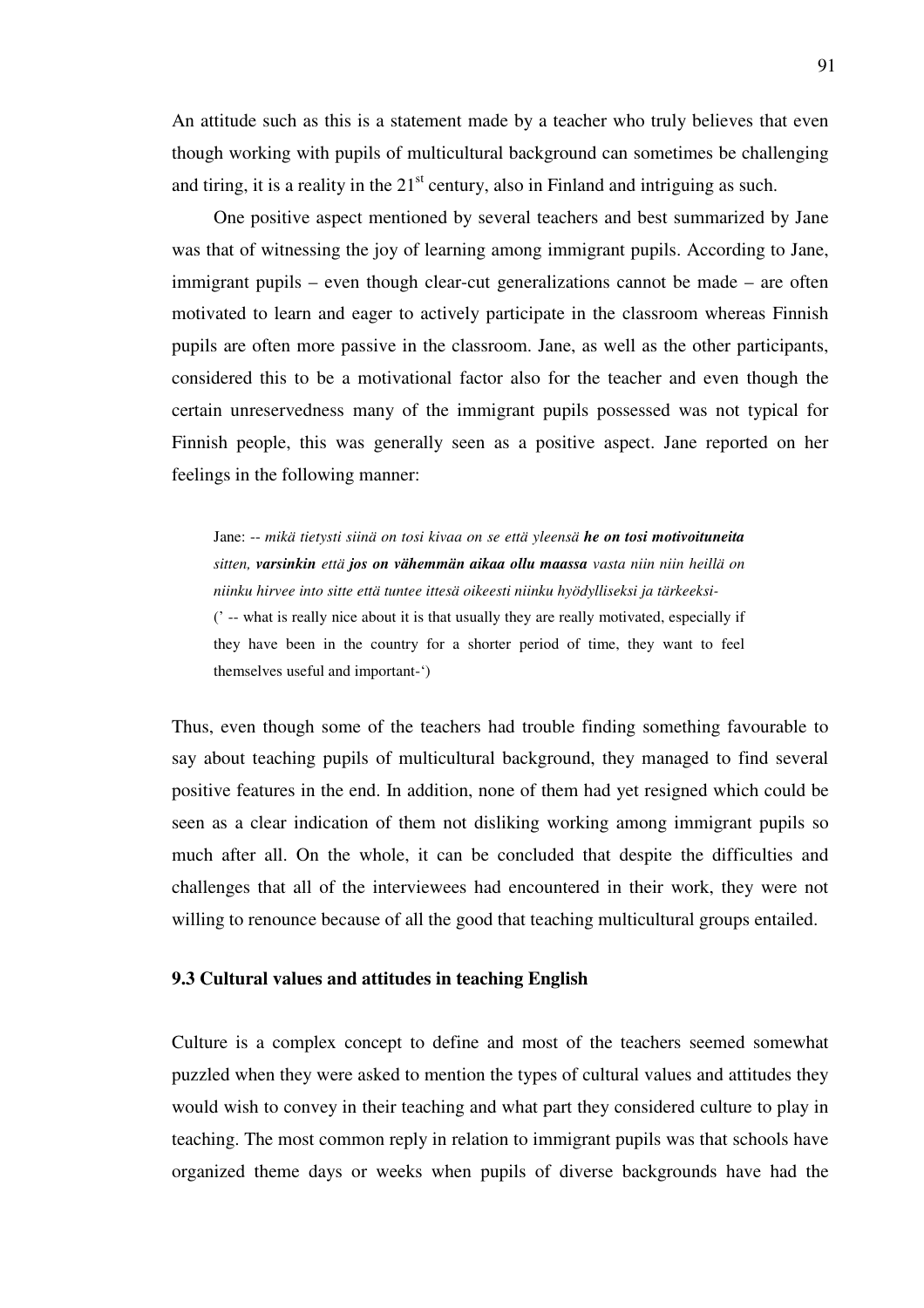opportunity to acquaint others with their own cultural customs as well as their language. Theme days were seen as the best outlet for immigrant pupils to show that they did come from different cultures, had their own traditions and were nevertheless part of the Finnish society. However, as previous research (Gay 1998: 14-15) has shown, reducing the image of multiculturalism to special ethnic events is far from being enough and might in fact sometimes only reinforce stereotypical thinking. Naturally, having multicultural theme weeks and days was better than nothing but no matter how proud some of the participants were of their schools and of the days they had spent getting acquainted with their pupils of diverse background, it is not enough in the long run if the principles of multicultural education are not being implemented in the everyday teaching in any other way.

As far as letting pupils introduce their own cultures and languages in the classroom was concerned, there were opposite opinions among the interviewed teachers. On the one hand, some of the teachers were of the opinion that it was crucial to let immigrant pupils to show their cultural and linguistic roots in the classroom in order for them to develop a multicultural identity where they could take pride in their cultural heritage but also know that they belonged to the dominant culture and society. On the other hand, some teachers thought that there was no need to underline the differences because it was not only unfair towards the other students but also prejudiced to some extent. According to them it was better to treat everyone in the same manner and thus offer equal teaching for all. This is how Sarah phrased her reluctance to bring up cultural matters in the classroom:

Sarah: *Eikä siihen tunneilla oikein semmoseen oo aikaa sitten että… meillä on niinku kaikenlaisii oppilaita et sit jos kauheesti rupeis syventymään tuntien puitteissa johonkin oppilaaseen niin tuota ne kokee että se ei oo oikein.* 

('We have all kinds of pupils so if you started going into one pupil in detail then the rest would feel that it's not fair.')

Lack of time was mentioned most frequently as the factor preventing the teachers from bringing up the subject of multiculturalism in class. In addition, many of the teachers said that the immigrant pupils themselves felt uncomfortable discussing their ethnic backgrounds since they were at that age where they merely wanted to fit in. Thus, many of the teachers did not want to force them to speak out but instead were fine with not dealing with the issue in general. However, even though Jane had noticed that there was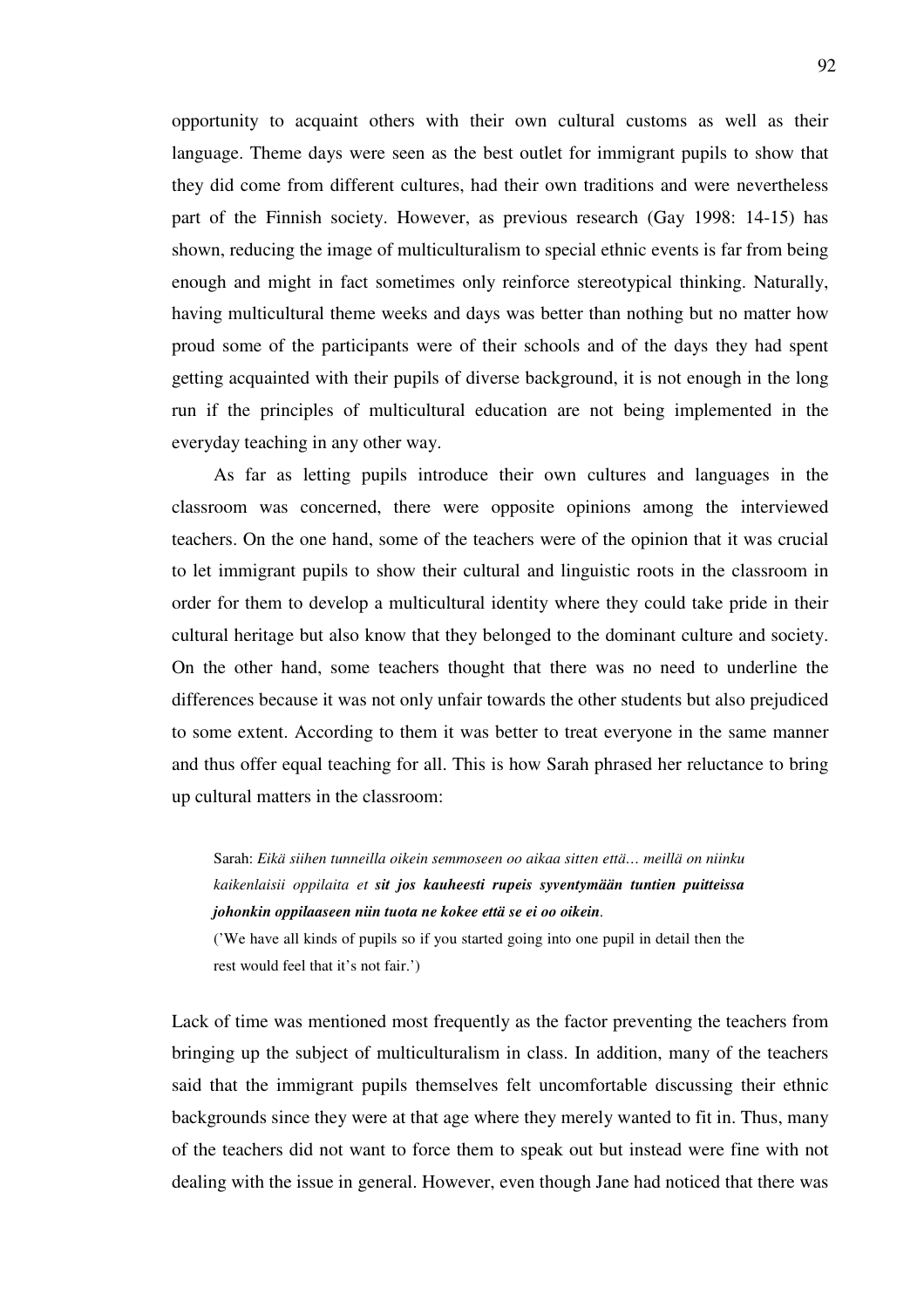a fear of standing out among her immigrant pupils, she nevertheless felt the need to promote a positive self-image as far as cultural heritage was concerned:

Jane: -- *vois puhua niinkun tavallaan innostuneesti siitä että meillä tehdään näin ja et meijän maassa… mutta se on ehkä yläkoulussaki se ikä on se että oppilaat kaikki haluaa olla niinkun samanlaisia, kaikki haluaa kuulua johonki porukkaan… -- he [maahanmuuttajaoppilaat] aattelee et se [heidän oma kulttuuri] kuuluu vaan kotiin -- halua sitte koulussa ottaa esille ollenkaan.* 

('-- it's the age in middle school when pupils all want to be alike, everyone wants to belong in a group so immigrant pupils might think that their own culture belongs only home.')

It thus seems that there is a middle road as far as letting immigrant pupils take pride in their culture in the classroom is concerned if teachers were only willing to find it. However, some of the teachers did not seem to be too eager to let all cultures and languages flourish in the classroom. Tom expressed his thoughts on the matter as follows:

Tom: -- *se on niinku käsistä räjähtäny se et ne puhuu sitä omaa kieltään, varsinkin venäläiset oikein mielellään niinku… mä sanos et se on joko tai, että sit mieluummin täällä puhutaan jompaakumpaa [englantia tai suomea] mut ei sitte sitä omaa kieltä… Eihän se mitään haittaa jos nyt jotain vähän mut ku se on jotkut tosiaan häiritsevästi sitä aika kovaakin viel käyttää…* 

('-- them speaking their own language has gotten out of hand, I tell them that it's either English or Finnish but not their own language… It's not a problem if they speak it a little but some of it is disturbing and they speak pretty loudly too…')

The conclusion that can be drawn from Tom's comment is that attitudes such as this are the reason why the principles of multicultural education have not been implemented in Finnish schools, at least not to the fullest. The change must begin with teachers who need to comprehend the importance of one's own cultural heritage and how by being able to show it, one becomes empowered and manages to create a positive multicultural identity.

Another matter which seemed puzzling for the participants in the study was the definition of culture, particularly since English was a subject which, in addition to teaching the actual language, entailed teaching about English-speaking cultures. Helen, for example, considered presenting cultural values and attitudes in the classroom to be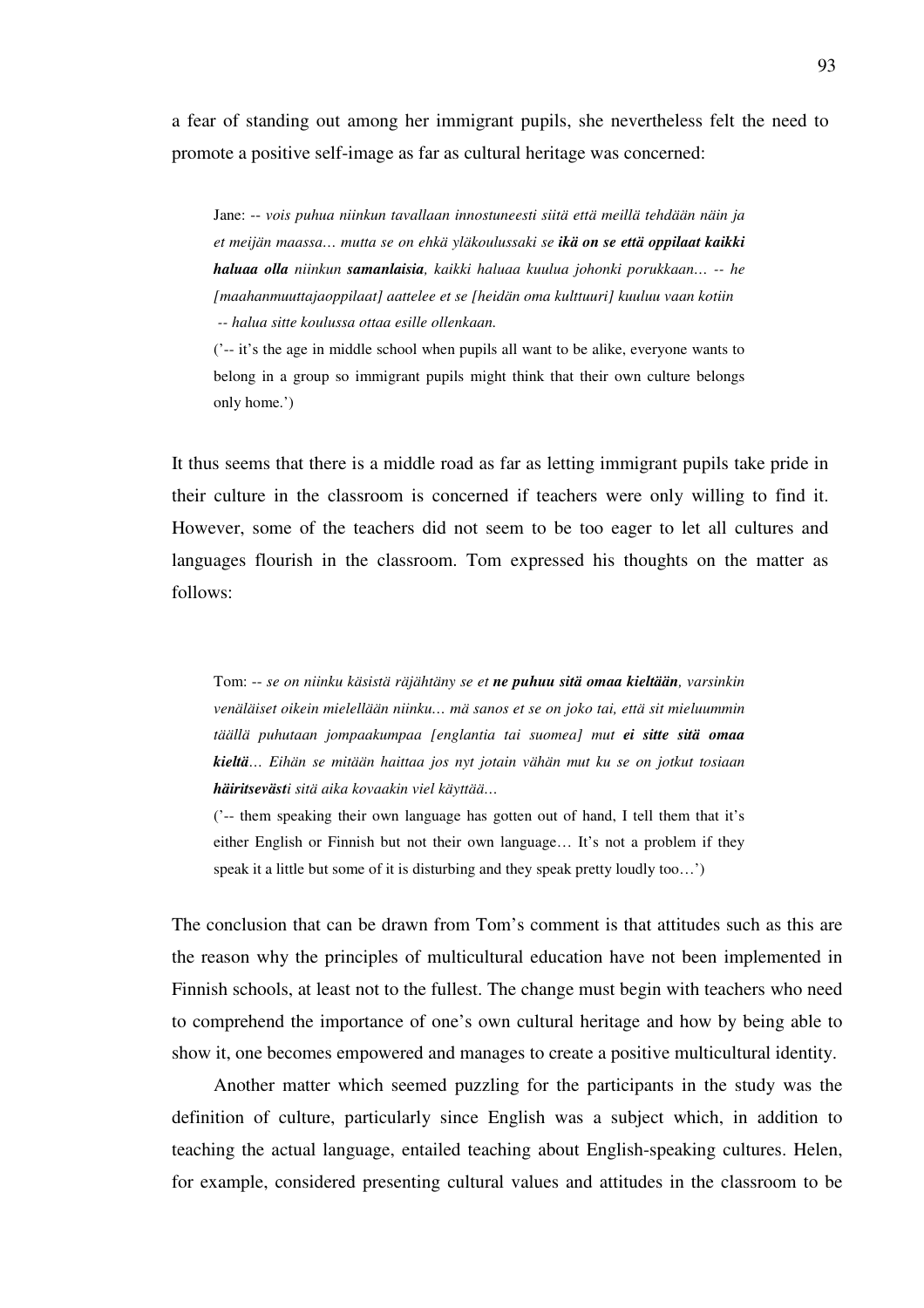more the presentation of those of English-speaking cultures rather than taking into account the various cultures in the classroom. Since hardly any of the pupils who had come from a different culture originally came from English-speaking areas, Helen did not see them discussing their own cultures in the classroom that useful for English teaching in general. Thus, for her conveying cultural values was an entirely different concept and had little or nothing to do with the principles of multicultural teaching. In addition, one of the teachers, Kate, seemed to be using cultural differences as a weapon against the pupils instead of making them embrace their multiculturalism:

Kate: -- *kurinpito somalipojille, auttaa kyllä että tietää heidän uskonnosta ja ymmärtää miten vahva merkitys ja mikä asema perheellä ja vanhemmilla on heidän elämässä. Se näkyy siis semmoses vuorovaikutustilanteessa jossa oppilas käyttäytyy esimerkiks jotenkin huonosti tai kiroilee. "Miten sun uskontos suhtautuu kiroilemiseen?" Kysymys saa aika hiljaseks. "Mitä isäs sanoo jos kerron?"*  (' -- disciplining Somalian boys, it helps when you know about their religion and understand the significance of family and parents in their lives. If the pupil for example misbehaves or swears: "What does your religion say about swearing?" That question makes them go quiet. "What would your father say if I told him?")

Based on Kate's account, it can be concluded that this kind of conduct is unacceptable, particularly when it is the conduct of a teacher and using the pupil's different cultural norms and values against him, even if it was just to discipline the pupil, is in fact cultural abuse and discriminative behaviour. If anything, examples such as these show that Finnish schools are far from being multicultural and that before even coping with the situation from the pupils' point of view, teachers need to be made aware of the destructiveness of this type of behaviour.

When asked what kind of cultural and linguistic attitudes the teachers would like to pass on, most of the attitudes were in one way or the other related to the equality of languages and cultures. According to most of the teachers, all languages are valuable as such and one cannot rank them or the people speaking these languages. The underlying tone was that since we are all human beings and therefore alike in many ways, our languages and cultures are all expressions of our humanity and thus equal. Many of the teachers said that what they would like to put across is that one should have an openminded attitude towards *all* languages and they saw it as their mission to teach their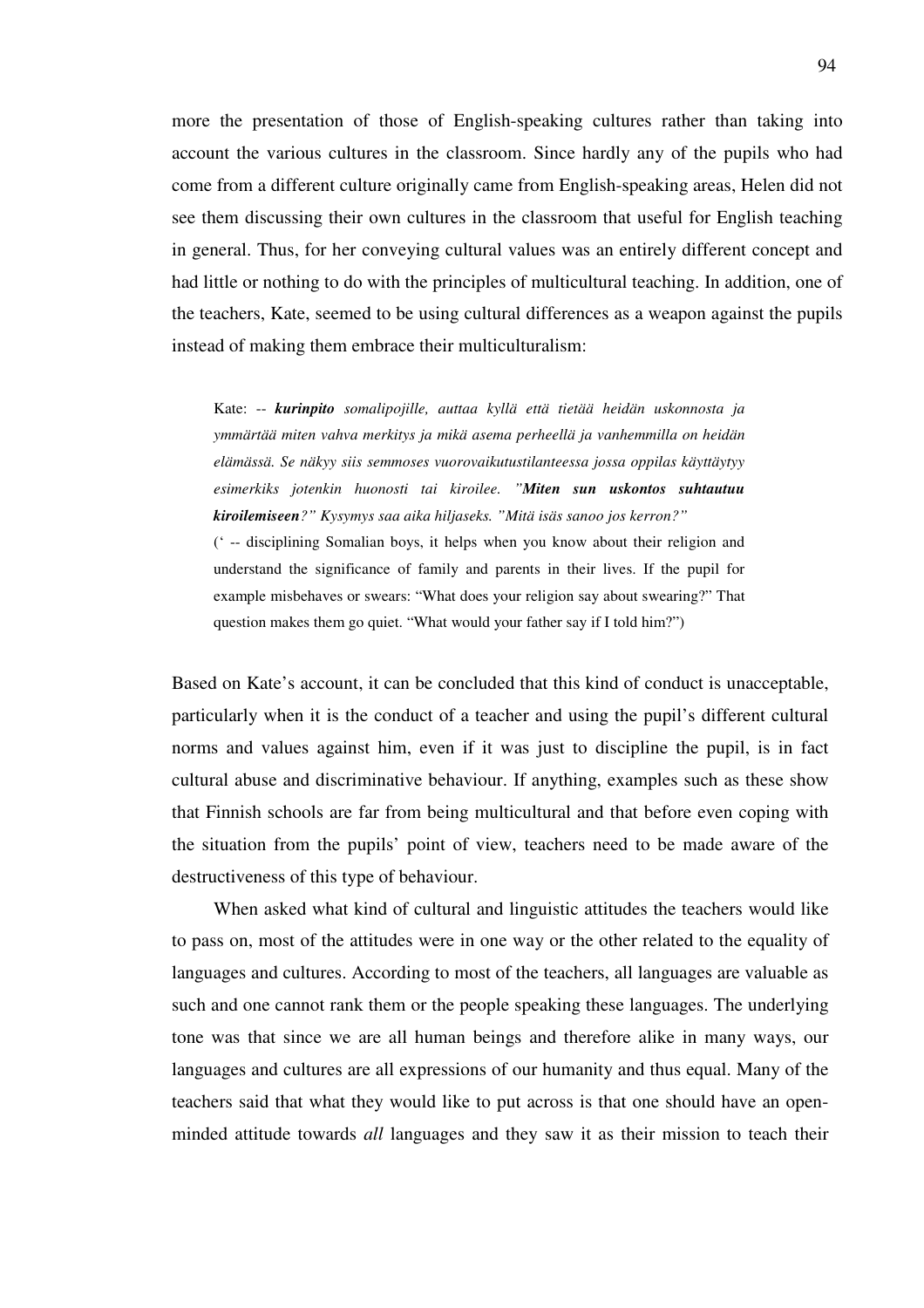pupils to be prejudice-free and interested in learning about new cultures. This is how Paul described his approach to the matter:

Paul: -- *mä pyrin opettaa sitä että pyrkikää ymmärtämään miksi ihmiset tekee- sitä ei oo pakko hyväksyä. On paljo asioita mitä ei voi hyväksyä. Ja sen saa sanoo ettei hyväksy. Mut jos kuitenkin pyrittäis ymmärtämään.* 

('-- I try to teach them to understand why people do certain things. You don't have to accept it but if we nevertheless tried to understand.')

In addition, many of the teachers mentioned that they would like to teach their pupils to speak foreign languages as much as possible – several teachers pointed out the fact that languages are meant to be used in communication and that the main focus in language teaching should not be in grammar. They seemed to want to illustrate the possibilities that knowing foreign languages opened up for a person. However, ironically they had trouble utilizing the resources they had already in the classroom and many of the teachers mentioned that making good use of the already-existing multiculturalism in the classroom had room for development. However, what was reflected in the responses of several teachers was the fact that they wanted to emphasize the importance and equality of all languages and thus were in that respect applying the notions of multicultural education in their everyday teaching. Jane aptly summarized the teachers' general position on passing on cultural and language attitudes:

Jane: -- *tässä ollaan samalla viivalla kaikki, että nyt me opiskellaan sitä suomea kun sä tarvit sitä täällä tai sit opetella sitä- opiskella sitä englantia mut sit on myös se sun äidinkieli mikä on ihan yhtä hyvä ja yhtä tärkee.* 

('All languages are equally important, now we're learning Finnish because you need it here and then we're learning English too but then there's your native tongue which is just as good and just as important.')

Jane's account clearly reflects the idea how teaching that all languages are worthy as such is the beginning of teaching that all cultures and all human beings are equal in a similar way. Whenever the message of equality is forwarded, the core of multicultural education has been reached.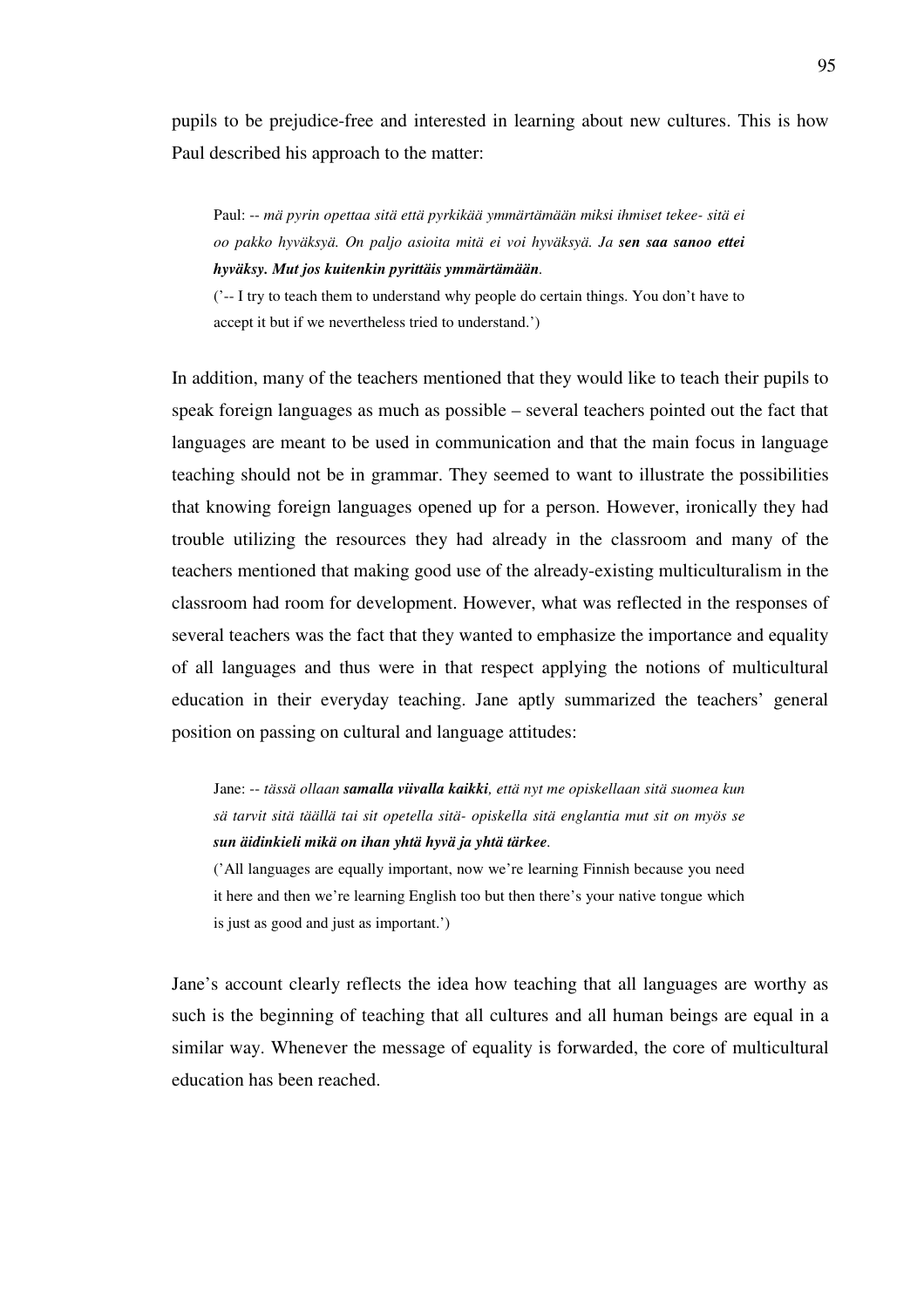# **10 RESULTS AND DISCUSSION: ENGLISH TEACHERS' CONCEPTIONS OF PUPILS OF MULTICULTURAL BACKGROUND**

This final chapter of results and analysis will focus on two specific matters: firstly it will discuss the positive aspects that the teachers saw in teaching pupils of multicultural background and secondly, subsection 10.2 will concentrate on the descriptions the interviewees provided of their pupils and of their multicultural classes. Subsection 10.1 will put specific emphasis on what the teachers felt their pupils brought into the classroom in a positive sense. These positive aspects were, according to them, not apparent in groups where there were merely pupils of Finnish background. The final subsection will shed more light on all the different accounts the teachers provided throughout the interviews and will thus be an appropriate way to summarize the section of results and discussion since it brings together the general conceptions the participants of this particular study had of their pupils of multicultural background.

### **10.1 The advantages of teaching a multicultural class**

When asked what the teachers thought their pupils of diverse backgrounds brought into the classroom, particularly in the positive sense of the concept, there were two distinct approaches to the question. Firstly, some of the teachers were clearly of the opinion that their pupils of multicultural background were not different from the rest of the pupils and since they were all individuals, no matter what their background was, they brought their personalities into the classroom. Kate phrased her reply in the following manner:

Kate: *Mitä nyt oppilas ylipäänsä tuo luokkaan. Itsensä, äänensä, tavaransa, tuoksunsa, tapansa liikkua, olla, elehtiä, tapa suhtautua kavereihin. -- Jokainen tuo sinne jotain, oman persoonansa ne tuo.* 

('What a pupil in general brings into the classroom. Himself, his voice, his things, his scent, his way to move, be, gesture, his way to treat his friends. -- Everyone brings something, their personality that's what they bring. ')

Secondly, some of the teachers felt that their pupils of multicultural background brought not only colour and life into the classroom but along with their more impulsive personalities a sense of spontaneity that might have not existed in classrooms consisting merely of pupils of Finnish background. According to these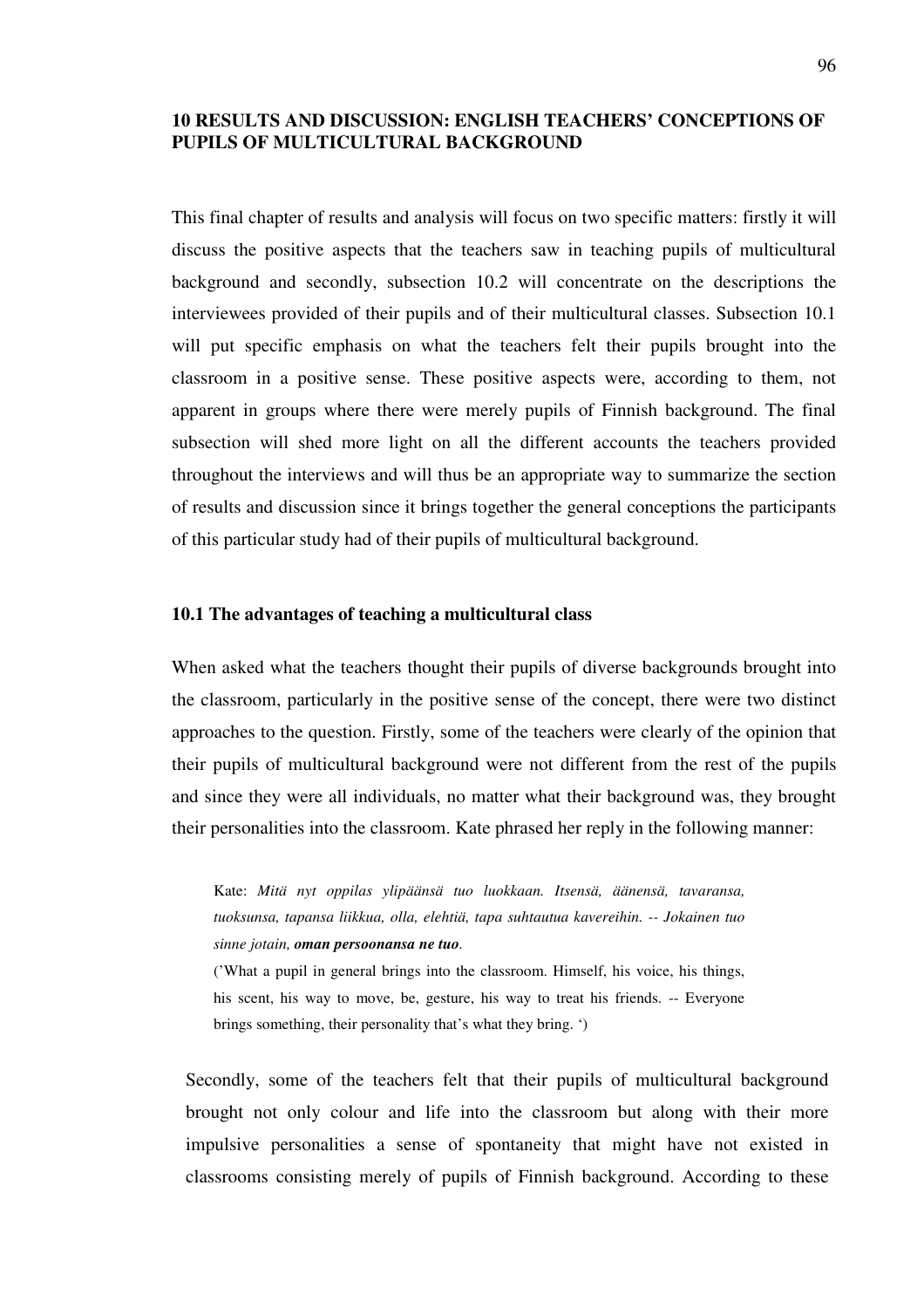teachers, the impulsiveness these pupils brought with them was both an asset and a disadvantage, depending on the situation. It was considered to be advantageous when the pupils took part in the classroom and motivated not only the teacher but also other pupils to be more actively involved in class. However, some of the teachers also acknowledged the fact that sometimes the spontaneity of these pupils was not channelled into learning but instead created situations where the pupils had trouble concentrating and instead disturbed the learning of other pupils. Thus, spontaneity and impulsiveness were seen as characteristics that were useful in certain occasions and unfavourable in others. This is how Jane described her experiences:

Jane: *Siinä on sellanen ero että monet näistä muualta tulleista oppilaista, vaikka ovatkin asuneet Suomessa suurimman osan ikänsä niin heidän tämä tapansa reagoida asioihin saattaa olla aivan toisenlainen. Et siis hyvin paljon semmonen spontaanimpi ja käyttäytyminen- mä en sano huonoa ollenkaan mut erilaista.*  ('There is a difference in that the way react to things among pupils who have come from elsewhere is totally different. It's a lot more spontaneous and their conduct- I'm not saying it's bad but it's different.')

This certain liveliness and a way to react to life differently were seen as features pupils of Finnish background rarely possessed and thus most teachers considered these qualities to be refreshing from the teacher's point of view. In addition, according to Paul, some of these spontaneous and active pupils of multicultural background managed to bring the sort of drive to the classroom pupils of Finnish background rarely did and therefore enhanced the motivation of the teacher as well.

Furthermore, some of the teachers were grateful for their pupils of multicultural background since, according to them, they brought along with them a sense of diversity to the classroom which, in turn, forced the other pupils to deal with issues of multiculturalism at an early age and hopefully helped them to become more tolerant adults. Many of the teachers regarded having immigrant pupils in the classroom as a factor that would expand the worldviews of the pupils belonging to the majority since they would get to know on a personal level their peers who had a different cultural and linguistic background. According to the teachers, there was a greater chance of these pupils realizing that despite superficial differences, people were the same at bottom and thus equal. Therefore, teaching a multicultural class was equality training at its best and thus valuable.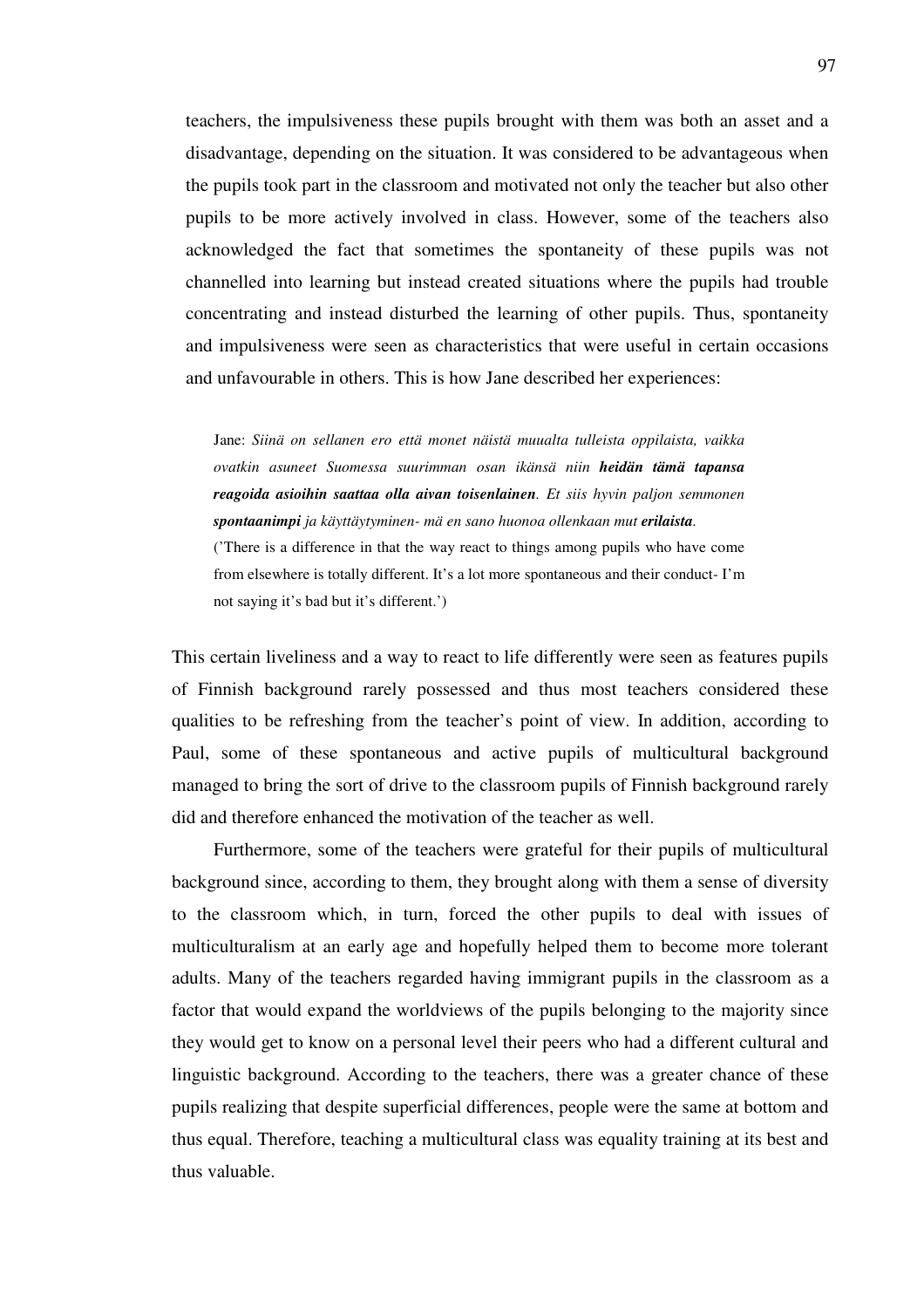#### **10.2 Descriptions of pupils of multicultural background**

The main conclusion that could be drawn based on the responses of the teachers was that pupils of multicultural background were pupils just as well as the others, meaning that they were teenagers, human beings and similar to their peers in so many ways that there was no need to make a distinction between those who were of Finnish background and those who were not. Particularly once teachers had learned to know their pupils as individuals and not just as those Somali girls or those Russian boys but more as Fatima and Igor, they had realized that individual differences always existed and generalizations based on ethnicity should not be made. Many of the teachers stated that they treated all their pupils in the same fashion and had no intention of changing their teaching due to multicultural issues. Paul expressed his thoughts as follows:

Paul: *Ne ei oo ensisijaisesti maahanmuuttajia vaan niinku meijän oppilaita. -- ne tuo sen oman persoonansa, että joku yksittäinen vieraan kulttuurin edustaja ryhmässä saattaa olla huippu, niinkun jotkut on tai sit se saattaa olla tavallinen tai sit se voi olla ihan pihalla.* 

('They are not primarily immigrants, they are our pupils. They bring their own personality into the classroom and some of them are great at school and some of them are not.')

What was reflected in Paul's account, and in the accounts of several teachers was that teachers did not want to emphasize the part where the pupil was a representative of a certain ethnic, racial, linguistic or religious group but instead they wanted to give the individual a chance as they were similarly giving their pupils of Finnish background a chance to show what they could or could not do in the classroom. What became evident in the responses of the teachers was that they did not take diversity into account in the classroom unless there were problems closely related to it. Since there had been few or no conflicts deriving from racial or ethnic issues, it had reinforced the individualistic view the teachers had. In addition, many of the teachers saw their pupils first and foremost as teenagers who had the same hopes, dreams and fears as their peers of Finnish background and thus were to be treated accordingly. Since in many of the schools the interviewees were teaching there had been immigrant pupils for the past fifteen years, the teachers did not see it as a new challenge anymore and many of the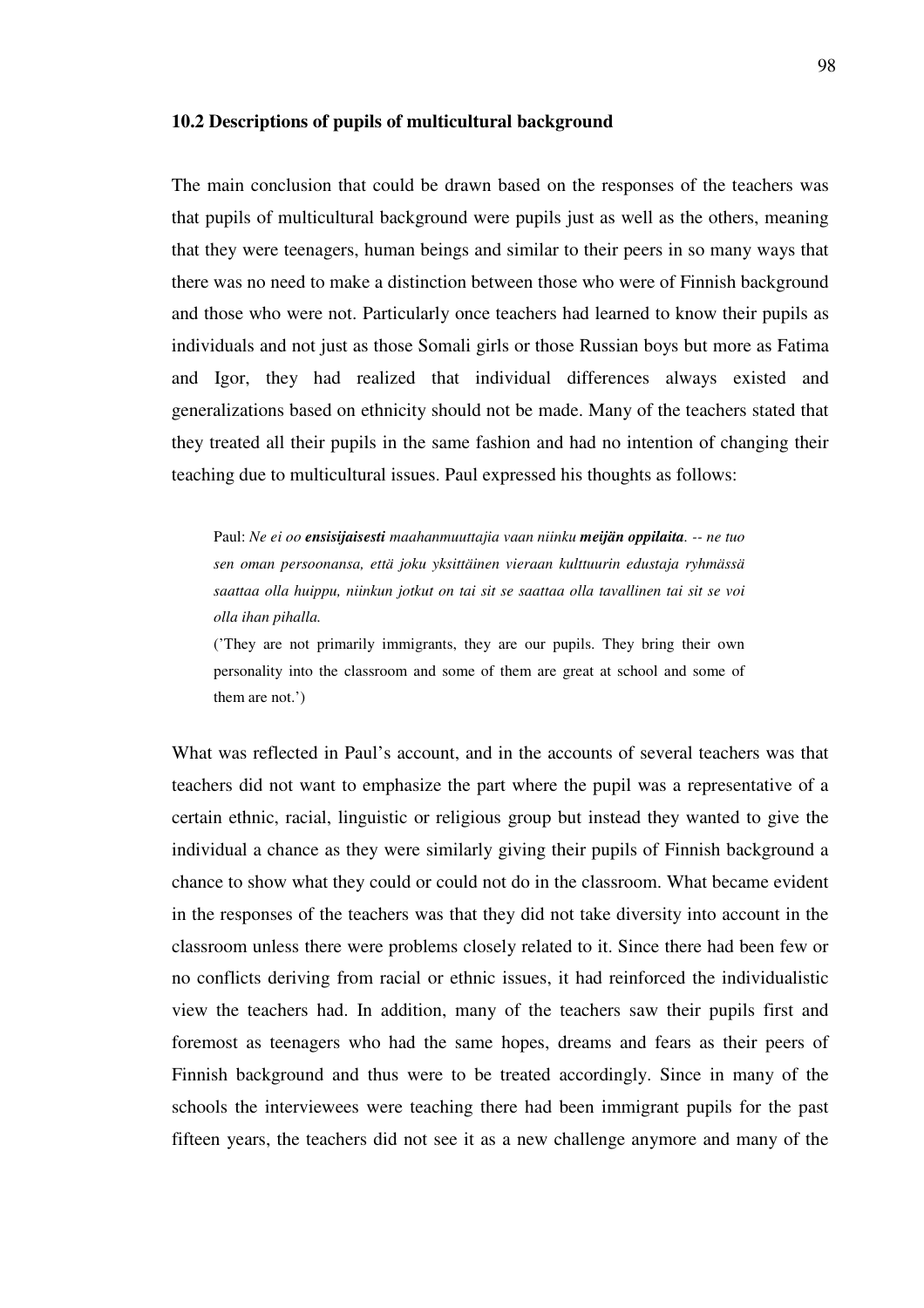pupils had already been in Finland for such a long period of time that their lifestyle was comparable to that of their Finnish-born classmates.

Moreover, many of the teachers did not consider their pupils of multicultural background to be in any way challenging, implicating that since these pupils did not cause commotion in the classroom and did their school work conscientiously, the teachers did not have to pay any special attention to these pupils. In many schools the problematic pupils were those of Finnish background and thus the teachers had their hands full with just managing the Finnish-born pupils with social problems such as alcoholism, crime, divorces and domestic abuse. This was seen more as a societal phenomenon since many of the immigrants arriving to Finland were still situated into poorer neighbourhoods where social problems prevailed. Many of the teachers declared that unlike their peers of Finnish background, many of the immigrant pupils had support from home and had been taught the significance of education for their future which thus made them obedient students. Helen described the situation in the following manner:

Helen: *-- kaikkein ongelmaisimmat niinku lapset on mun mielestä usein ihan suomalaisperäsiä ja niitten vanhemmat niinku ryyppää, on sit alkoholismii.*  ('-- the most problematic kids are in my opinion often of Finnish background and their parents drink, there's alcoholism [in the family].')

There are, however, problems to being obedient. Since many pupils of Finnish background took the attention of the teacher, immigrant pupils were in danger of being forgotten and they had, based on the accounts of the teachers, become invisible. One can debate whether this was in line with the general idea of equality – at least they were not being treated differently because of their cultural and ethnic background – but then again they were not being paid the attention they might have required in order to surmount some of the learning obstacles that they had and the others did not have. Based on the reports provided by the teachers, it became clear that deeper societal problems are still reflected in Finnish schools and the reality is that lack of money and resources, such as school assistants, are the reasons why teachers more than often are forced to deal with these problems alone, at the expense of for example immigrant pupils.

Pupils of multicultural background were described to be often more polite than their classmates of Finnish background by most of the teachers. They had been taught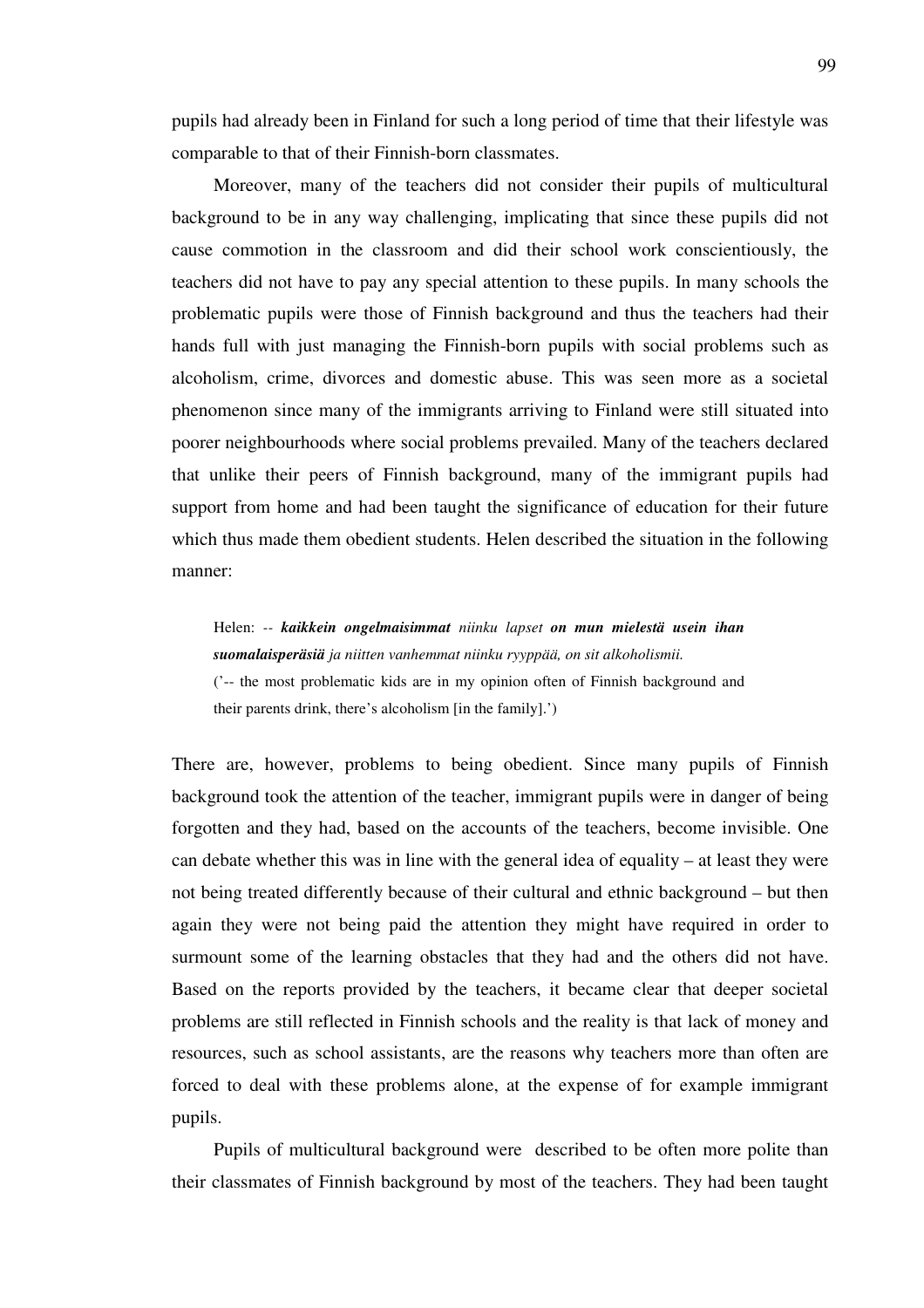to have respect for education, for teachers and for older people in general, the same which could not be said of many Finnish-born teenagers anymore. Thus, many of the teachers felt that it was pleasant to teach pupils who clearly respected them and knew to appreciate the education they received since it was not something to take for granted. Jane reported her experiences in the following fashion:

Jane: -- *käytöstavat -- on hyvät. -- harva opettaja nyt ehkä kuulee ihan suomenkieliseltä oppilaalta ku tunti loppuu että kiitos. No heippa nyt tietenkin tulee mutta se kiitos niinku että kiitos tästä nyt.* 

(' Their manners are good. Few teachers get a thank you from a Finnish-speaking pupil after class.')

All of the teachers who mentioned pupils of multicultural background to be wellmannered saw it as a refreshing change to "normal" teenagers who neither expressed their thanks nor showed in any way that they would have appreciated the teaching they were receiving. This, in turn, had an effect on how these teachers saw their immigrant pupils – many of them thought these pupils to be well taken care of and were of the opinion that these pupils clearly had their parents' support for their studies and were thus motivated to learn more. In addition, many of these teachers compared their male pupils of multicultural background to their male pupils of Finnish background and noticed a distinct difference in their conduct. First of all, immigrant pupils seemed often to be more mature in their behaviour and additionally were more polite towards the teacher. All of the teachers who had paid attention to manners, considered this to be surprising and were happy to have noticed this difference.

Teachers had also noticed immigrant pupils to be exceptionally motivated to learn, at least compared to their Finnish classmates. Particularly if these pupils had begun their schooling in their home country, they were happy to be in a Finnish school where education was free and teaching was of good quality. According to Jane, many of her immigrant pupils were not only eager to learn but also eager to be useful and eager to matter in the classroom. This was also why some of the pupils were active to the point of irritation in the classroom and why the teacher had had to sometimes ask some pupils to let the others get a word in edgeways. In addition, in Maria's opinion, some of the pupils became *too* motivated in that they wished to become something that Maria as a teacher did not see them to possess the needed qualities and facilities for. This is her account on the matter: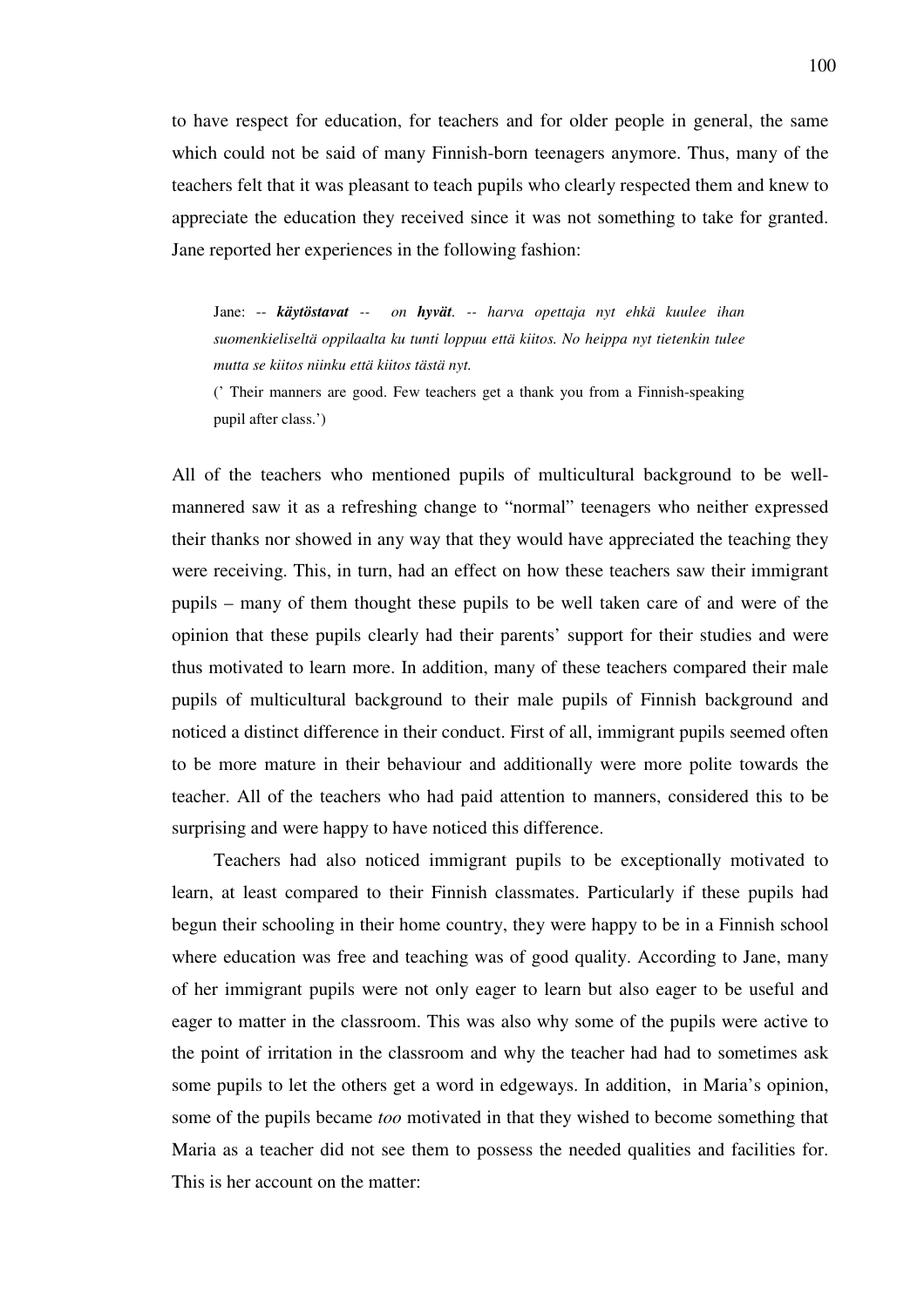Maria: -- *suurin osa [maahanmuuttajaoppilaista] on kunnianhimosempia, että heillä on oikeesti tavotteita ja varmaan -- ammattitavotteet on jotain lääkäriä tai näin - että heillä on jopa liiankin korkeita tavotteita sitten ja sitten joutuu pettymään jonkun verran.* 

('-- the majority [of immigrant pupils] are really ambitious -- their professional goals are to become a doctor or something, they might aim too high and then they're going to be disappointed to some extent.')

There are two conclusions that can be drawn based on Maria's declaration. On the one hand, one could claim that the teacher's low expectations are exactly the factor preventing multicultural teaching from being fully implemented and that it is not the teacher's responsibility to decide what the pupil can or cannot do (Gay 2002: 614, Gollnick and Chinn 2009: 383). On the other hand, teachers can often have a more realistic view of what the pupil's capabilities are and therefore if the teacher clearly sees that aiming as high as becoming a doctor with insufficient language skills and learning difficulties, then as subtly and as discreetly as possible the teacher can try to channel the pupil's decision-making towards a more suitable direction. However, having ambitions and goals is something to be encouraged since pupils of multicultural background are nevertheless in a greater risk of dropping out (Talib 2002: 117).

Some of the teachers, Tom in particular, described the immigrant pupils to often form groups based on their own nationality, ethnicity, race, religion or linguistic background. This was seen as something negative and some of the teachers saw it as a threat if they saw pupils of a specific nationality spending time together in school, generally also speaking their own language. This might truly be the case in many schools and it clearly is an indication of a deeper issue. Firstly, there must be a reason for why these pupils have the need to mainly interact with people who are of the same national and ethnic background. Maybe they have not felt themselves welcome in the school and have been left outside of all the mainstream groups. A large part of the teenage culture is to fit in and since pupils form groups within their classes, it might come naturally to immigrant pupils to associate with people who they share a similar history with. Secondly, some of these pupils might have the need to stand out as people and show everybody that they do not have to sacrifice their own cultural and linguistic roots in order to find friends and a group to belong to. However, there is no need for teachers to feel threatened by this but instead they should take the time and become acquainted with their pupils and try to function as a mediator between different pupil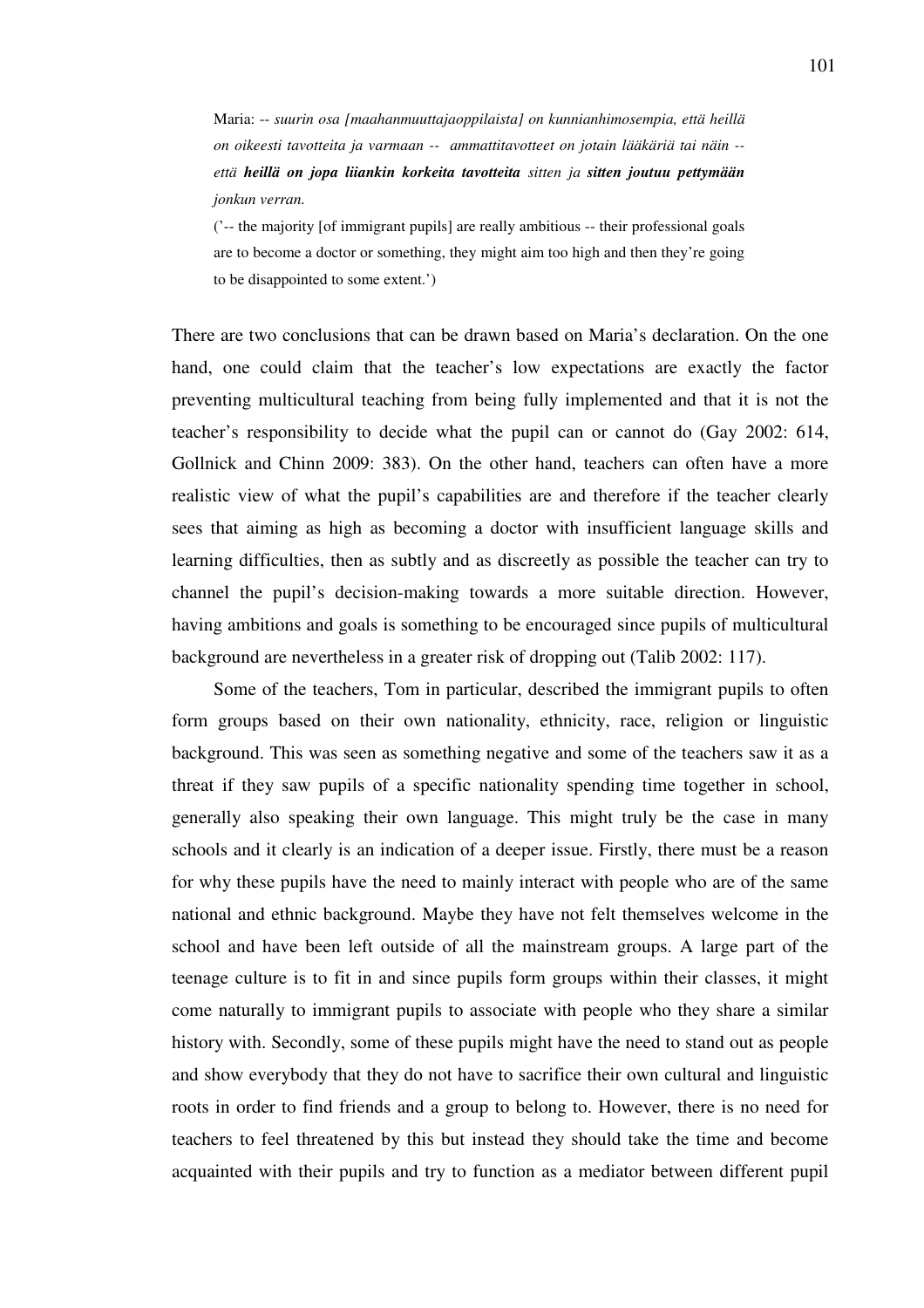groups. Showing the pupils that the teacher cares enough to make them all feel at home at school promotes the learning and thus the well-being of all pupils (Gay 2002: 620; Gollnick and Chinn 2009: 384).

All in all, many of the teachers described teaching pupils of diverse backgrounds as a life-enriching experience, assuming that one had a genuine interest in teaching and foreign cultures in general. Several teachers stated that teaching as a profession was interesting in that one had to evolve with the pupils and that particularly with teaching immigrant pupils one was fortunate to be able to help these pupils who had overcome sometimes unimaginable tragedies. Those teachers who had realized the essence of multicultural teaching, saw it as a profession where they had the chance to expand their worldviews, the chance to help their pupils and also the chance to grow as human beings. Encountering people from completely different cultures had not only helped to appreciate what one had in Finland but had also helped the teacher to understand that despite differences in culture, language and traditions, deep down human beings shared similarities beyond comprehension. This is how Linda expressed her feelings:

Linda: -- *hehän [maahanmuuttajaoppilaat] rikastuttaa elämää paljon, et sä kuulet kaikkia jänniä juttuja heiltä, joskus kauheen traagisia juttuja tietysti -- mut toisaalta se avaa maailmaa ihan eri tavalla.* 

('-- they [immigrant pupils] enrich life tremendously, you hear all kinds of exciting stories from them, sometimes really tragic stories of course -- but on the other hand it opens up the world in a totally different way.')

Facing difficulties related to language and culture in everyday teaching was seen as worth it when teachers had had the chance to witness wonderful stories where pupils of multicultural background had not only succeeded in catching up with the others but had also clearly managed to create a positive multicultural identity for themselves. Knowing that the teacher had contributed to this process was seen as the best prize a teacher could ask for.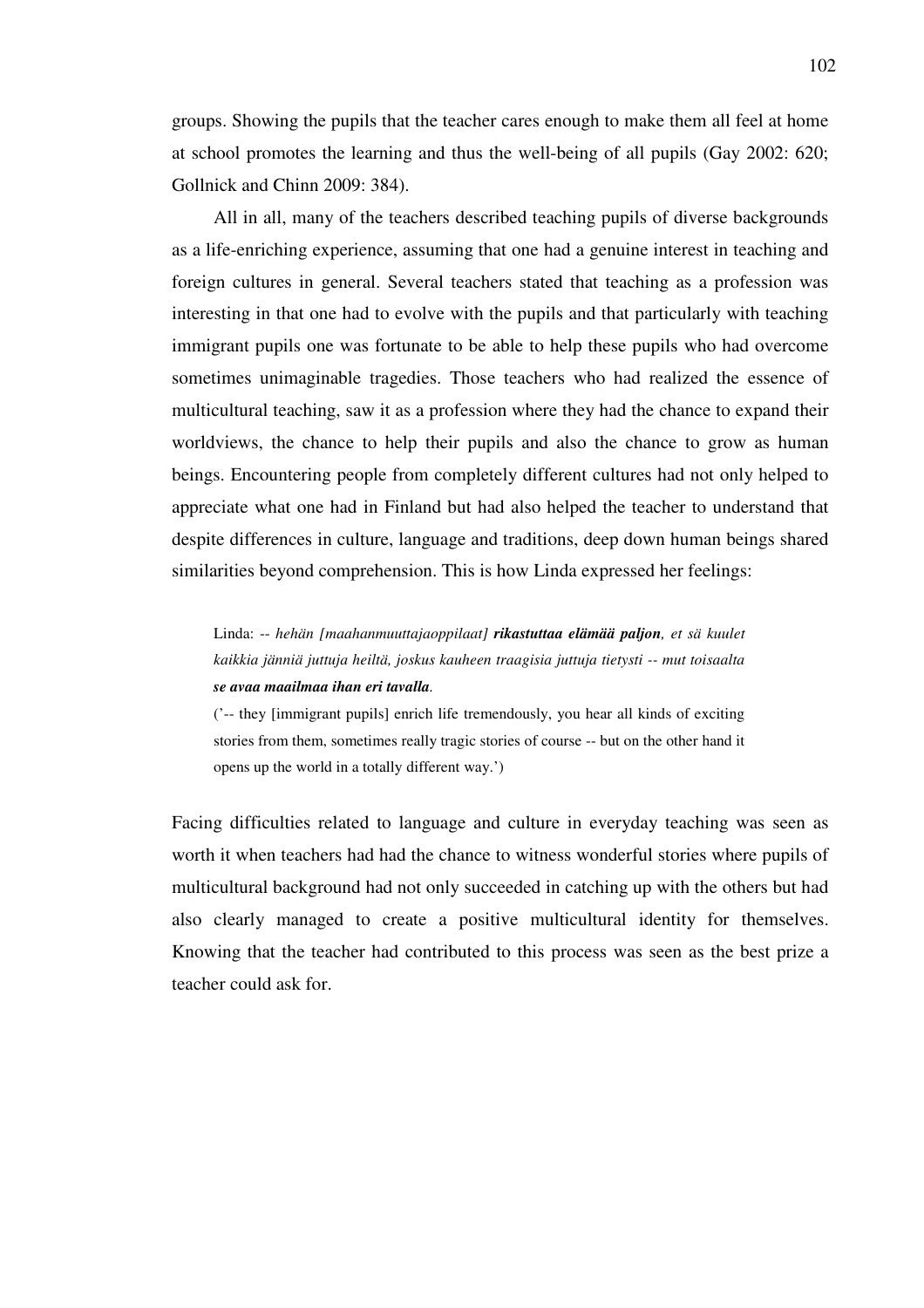#### **11 CONCLUSION**

The main purpose of this study was to examine the conceptions English teachers have of multicultural teaching in general and of pupils of multicultural background. The three main research questions were the following: 1) How do middle school English teachers construct the term multicultural teaching, i.e. what do they think multicultural teaching entails? 2) How do they perceive teaching English in a culturally diverse classroom? and 3) What are their conceptions of their pupils of multicultural background? This closing chapter will firstly discuss the main results of the present study and secondly the implications of the results both in the light of previous studies and in the light of this type of research in general. Thirdly, both the merits and the limitations of the present study will be discussed, also in terms of reliability, validity and objectivity and finally, suggestions for further research will be provided.

The main results of the present study reveal that firstly, teachers are not that familiar with the term multicultural teaching due to several reasons, the most essential of which is the lack of education during teaching training on these matters. Secondly, the most common theme that rose from the data concerning teachers' conceptions of their pupils of multicultural background was the idea of similarity – the idea that we are all the same despite our differences in race, ethnicity, language or religion. Thus, teachers most often treat all their pupils in a similar manner since they consider them to be teenagers first and foremost, not representatives of a certain culture. Thirdly, the results of the study reveal that teachers find teaching diverse classrooms challenging and even burdening to some extent due to the lack of resources and information, hence confirming the results of previous studies (e.g. Talib 2000: 193). However, there are also teachers who, once they manage to find what is essential in multicultural teaching, see diversity as life-enriching and find the interaction between different cultures favourable. Fourthly, since English in Finland is still mainly taught through Finnish, most teachers find the insufficient Finnish skills of many pupils of multicultural background to be problematic in that they have trouble keeping up with others. English, however, is not considered to be the solution to this since the native tongue of most immigrant pupils is not English. Teaching structures – a linguistic area which most teachers teach in the mother tongue of the majority, in this case in Finnish – is seen as the most challenging task.

As far as previous research (e.g. Gay 1998, Talib 2000, Miettinen 2001) is concerned, it has mainly focused on elementary school teachers' conceptions of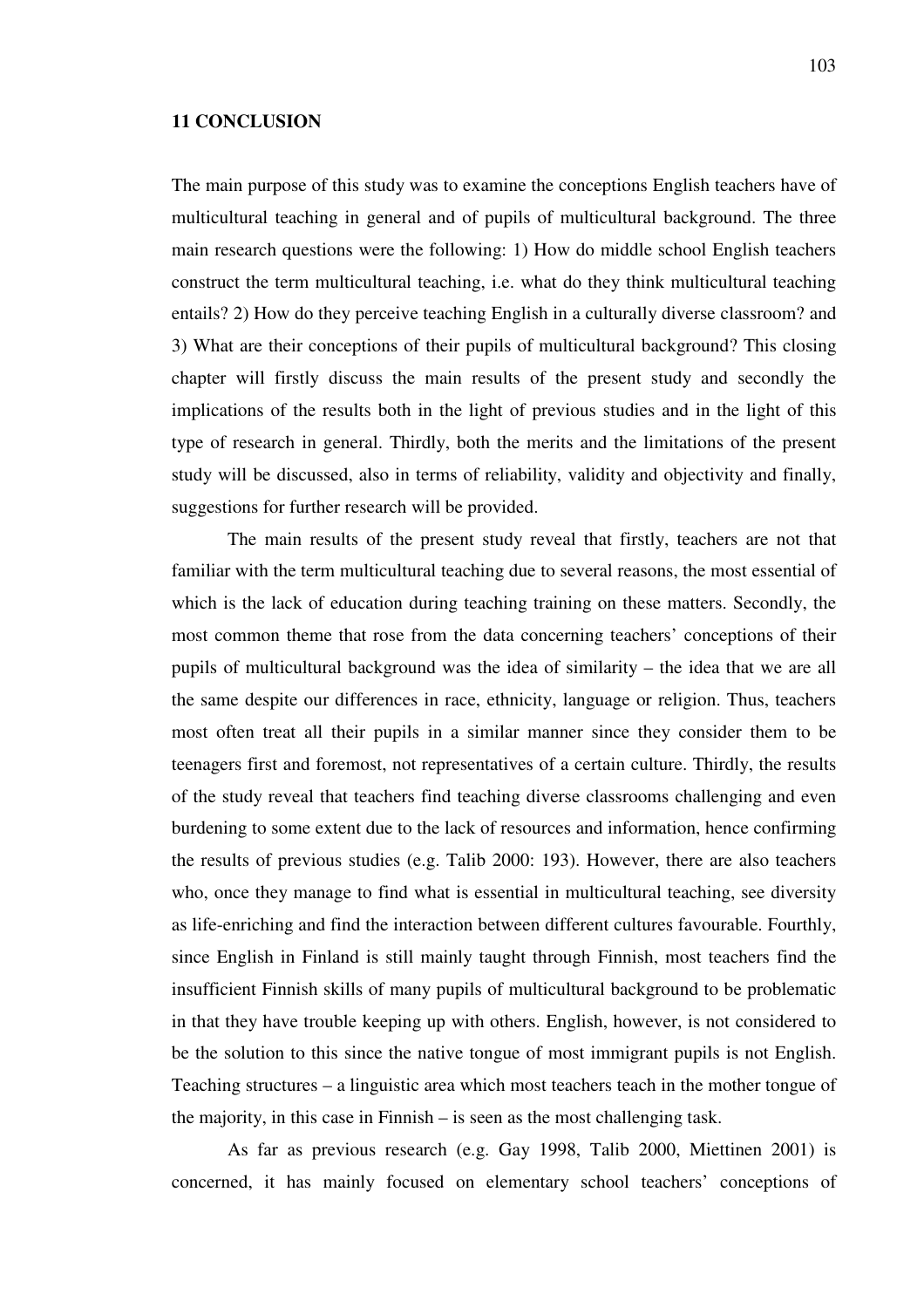104

multicultural teaching and pupils of immigrant background, thus excluding subject teachers from the equation. However, language teachers in particular are facing a dilemma where they are teaching a foreign language through a language that is just as foreign to some of the pupils. Previous studies (Miettinen 2001, Talib 2000) have stated that teachers feel burdened by the linguistic and cultural diversity which is present in the classroom and feel that there are not enough resources, both mental and financial, to cope with the situation. The present study partly confirms, partly contradicts these results. On the one hand, teachers still know little about the theoretical framework of multicultural education and teaching and do not know how to take immigrant pupils into account. There is a fine line between what makes these pupils stand out in a negative way and what is essential special attention paid to them to facilitate their learning. Thus, the solution many teachers have come to is to not take them into account in any specific way. This can partly result from the adaptation process: the teachers have already become accustomed to the existence of diversity in the classroom during the past two decades but partly it can result from their lack of knowledge. On the other hand, since teachers do not seem to pay any special attention to pupils of multicultural background, to some extent the issue has ceased to be an issue and has become reality. Whether teachers are any better-equipped to encounter their pupils of multicultural background than they were in mid-1990s is another question but in the light of the results of the present study, it seems that teachers have become accustomed to the phenomenon and no longer see it as something peculiar.

Since English teachers and their conceptions on multicultural issues is a topic which has not been studied before in the Finnish context and is nevertheless contemporary in its nature, it is justified to state that there was a clear need for this type of research. The present study has managed to substantiate that not only is there an evident need for further research but also that teachers are still struggling with multicultural issues in their everyday work and feel that they have not received enough training. As previous studies have affirmed (Miettinen 2001, Talib 2000), there is still a clear juxtaposition between theory and practice in that teachers want to be multicultural in theory but do not know how to be that in practice and consider it to be something separate from regular teaching while the principles of multicultural teaching (Gay 1998: 16) insist that multicultural teaching should go through the entire curriculum and education system as a set of values, thus setting the tone for everything that is being taught. This results in either indifference, i.e. teachers falsely believe that it is in the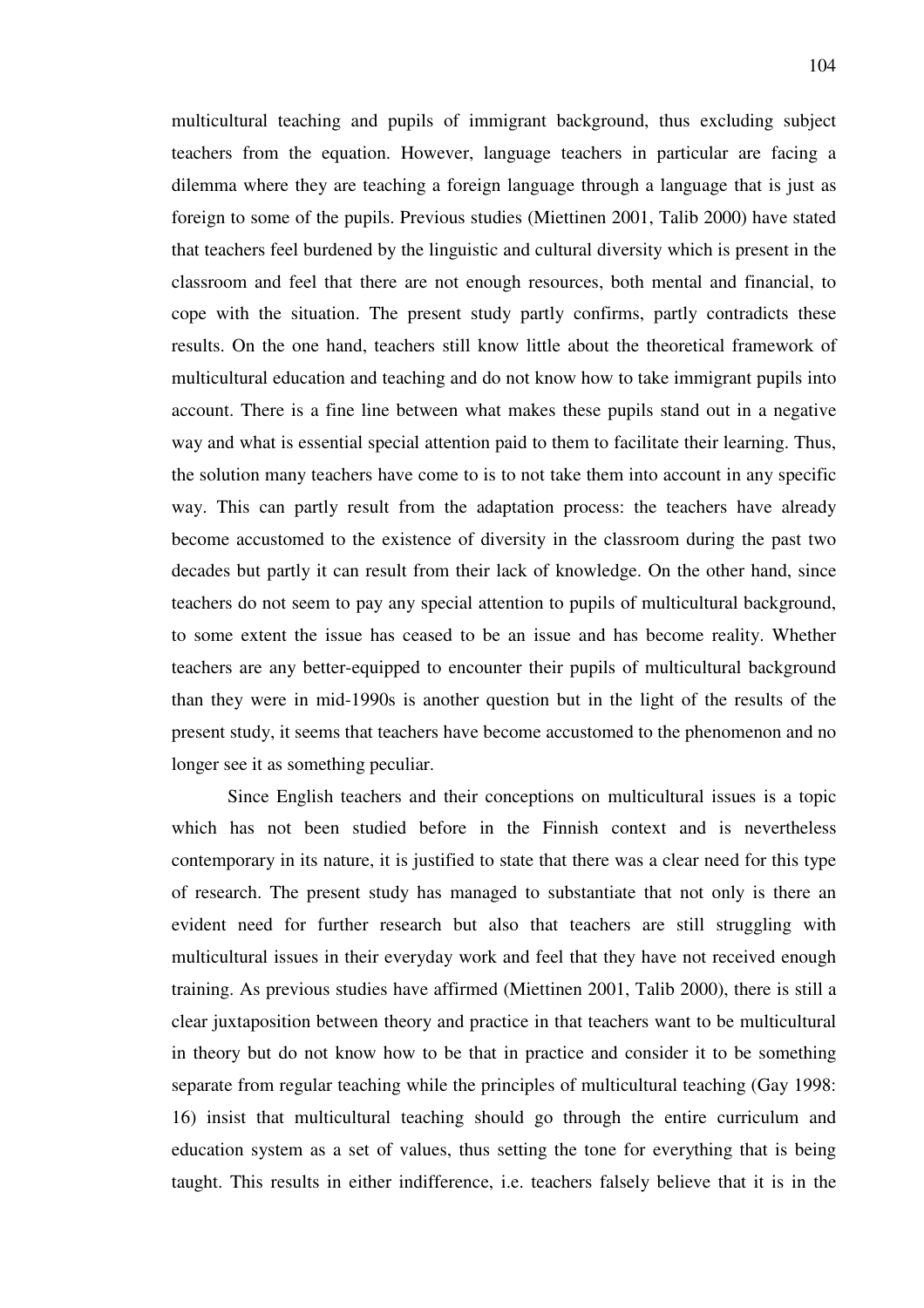pupils' best interest if they do not receive any special attention or in frustration and resentment on part of the teachers which can be channelled either to their occupation in general, to their pupils or to their fellow teachers. Teachers who feel ill-equipped to meet the demands of their profession, in this case the diversity in the classroom, tend to have more negative attitudes towards multicultural issues in general and are reluctant to change the status quo.

However, the present study has also succeeded in finding out that teachers no longer consider diversity to be a new phenomenon, in fact on the contrary. Teachers have adapted to it but then again it seems that nothing has changed in terms of the general climate. Teachers are still unaware of the theoretical underpinnings of multicultural teaching and some of them even see no need for a change. Thus, the results of the present study clearly imply that multicultural teaching should be included as a more visible part of teacher training and particularly those practicing teachers who work in schools with a large number of immigrant pupils should receive additional training in multicultural issues. Further professional training should, above all, have its focus on practical teaching applications, despite the fact that teachers also lack general theoretical knowledge on multicultural teaching. The participants in the present study were adamant in their need to receive *functional* training, not just idealistic and empty words which are of no use in the classroom. In addition, the results of the present study imply that there is a clear need for an *attitudinal* change, i.e. teachers need to find the joy of multicultural teaching within themselves before they can pass it on to their pupils. This calls for selfreflection and the development of multicultural competence which, in turn, is not possible unless the teachers are made aware of the necessity of this process, not only for the well-being of their pupils but above all, for their own professional and personal wellbeing as well, as confirmed by Talib (2005: 45). If teachers knew that by reflecting on these issues more they could have a more fulfilling professional life, it is probable that at least some of the presently ignorant teachers would gladly begin the process of reflection.

The limitations of the present study are mainly related to the methodology and to the topic of the study. Since this a qualitative study and thus the results cannot be generalized to the extent those of a quantitative study would be, the validity and reliability of the study need to be evaluated. Firstly, reliability in qualitative research can be improved by describing the research process in detail and through the self-reflection of the interviewer. It is important that the interviewer is aware of his or her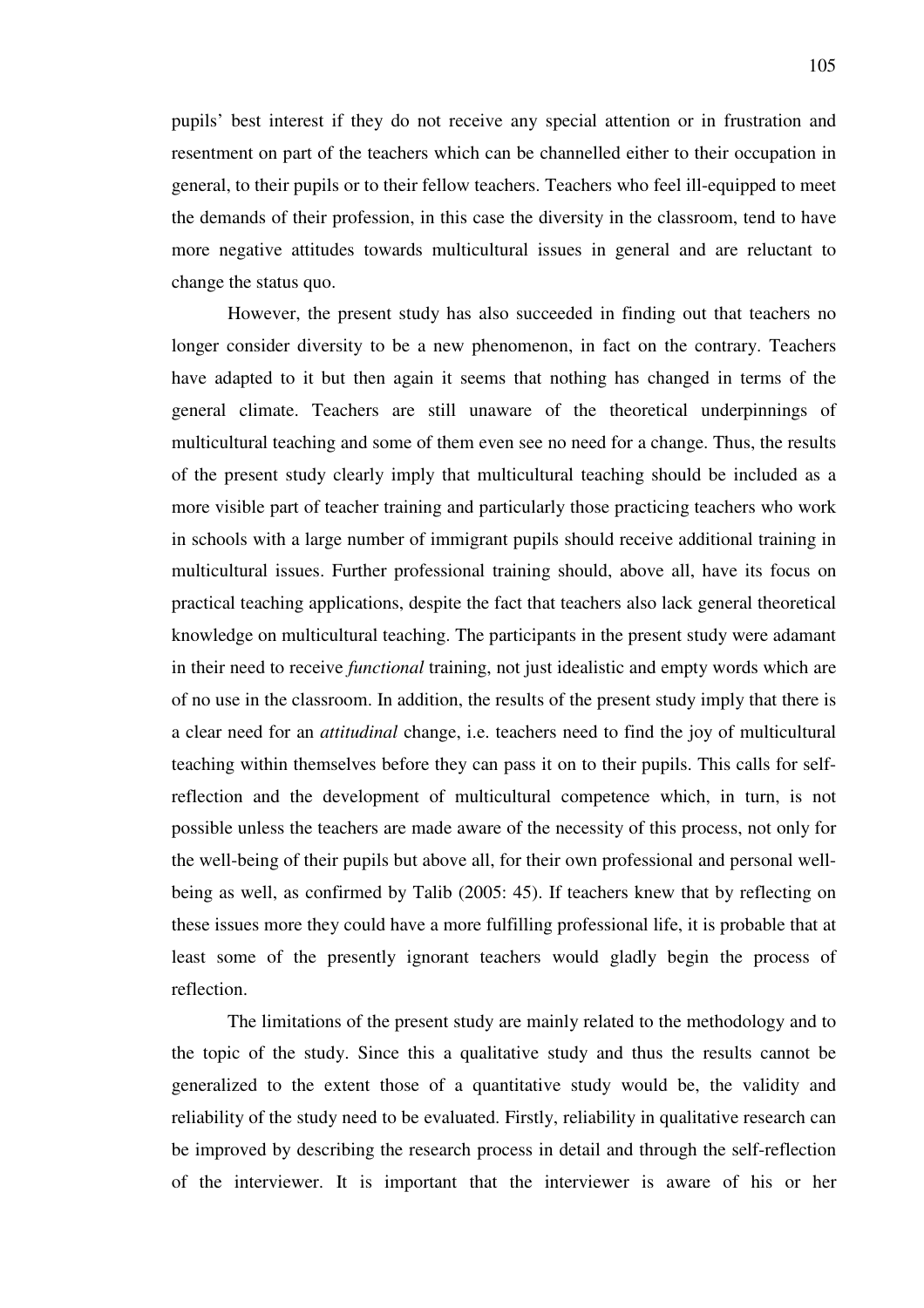preconceptions prior to conducting the study. As far as validity is concerned, according to McKay (2006: 13-14), a thorough recording and analysis of the data is the most advantageous way to achieve internal validity whereas in order for external validity to be fully secured, the researcher needs to provide a detailed account of the participants in the study and the context in which the study took place. In addition, providing authentic extracts from the data are there to support the analysis and to illustrate to the reader how the researcher has come to such an analysis (Hirsjärvi, Remes and Sajavaara 2009: 233). Presenting extracts from the transcribed data also decrease the subjectivity since they are there to prove that the researcher has drawn his or her conclusions from an objective data source.

In the present study, the data were analyzed based on interviews which were transcribed in the attempt to minimize the effect of the researcher's preconceptions on the analysis. In the results section, the conclusions have been supported by providing authentic extracts from the data. The starting point for the analysis was to formulate broader themes that rose from the transcribed data and therefore there was some subjectivity related to it. However, since the researcher was both aware of this aspect and used the same interview schedule with all the interviewees, the themes rising from the data more or less correlated with the interview questions, thus increasing the objectivity of the analysis and the validity and reliability of the results. Appendix 1 shows the revised interview schedule and Appendix 2 provides examples of the transcribed data. The extracts which were chosen to illustrate and support the analysis were selected due to their interesting and clarifying nature and the decision was made to provide translations for them in the same context as opposed to having provided the translations in another appendix. In chapter 7 the participants were described in as much detail as possible while still preserving their anonymity. It is, thus, possible for the readers of the present study to assess the objectivity, reliability and validity of the study and contemplate the applicableness of the study to other research contexts. As far as the topic is concerned, since it is related to the feelings and opinions of the participants, there is some subjectivity related to it. However, since the purpose of the study was not to provide one hundred percent objective information which could be generalized to apply to all teachers across Finland but instead to shed some light on as to how particular English teachers viewed the matter and what type of stories they had to share, the choice of methodology and topic go hand in hand and are thus justified as such. If anything,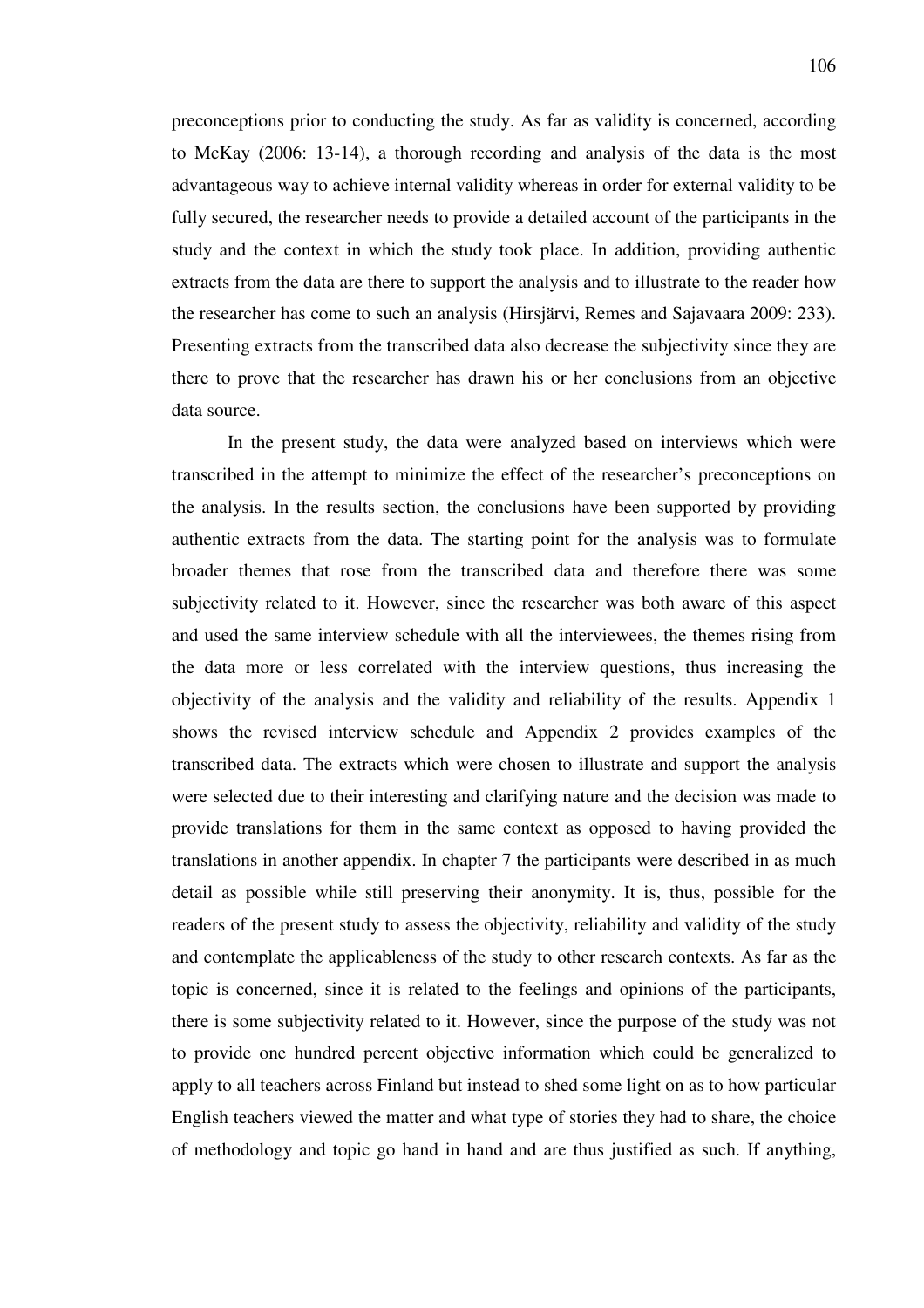qualitative research is interpretation and thus it has been given an important role in the present study as well.

Since the present study is qualitative in nature and provides accounts given by teachers in certain areas in Finland, more extensive research is needed. Particularly qualitative research should be conducted to provide a more wide-ranging view of what the current situation in terms of multicultural language teaching in Finland is. Based on the findings of the present study, future research could focus more on what it means to teach English through Finnish to pupils who do not have Finnish as their mother tongue. Since there are evident problems related to teaching foreign languages to pupils of diverse linguistic backgrounds in the Finnish context, what future research could focus on is how to ease the teaching process in practice, i.e. what types of techniques teachers could use to facilitate the learning of pupils of multicultural and multilingual background. In addition, future research could also concentrate on what could be done in practice to change the attitudinal climate that seems to prevail at the moment which is that of ignorance and indifference. Since multiculturalism is not a phase that will pass but has instead become reality in schools across the country, teachers need to adopt multicultural values as their everyday agenda and in addition attempt to see the positive aspects of diversity. How to go along with and adapt to the current situation instead of fighting the current could be something future research could try to find answers to.

To conclude, teachers should be allowed to express their insecurities and lack of emotional resources if a change to the situation can ever be expected. First and foremost, schools need to be aware of the change in demographics and need to act by taking multicultural education into their agenda and by teaching their teachers how to cope with the changing situation. A gradual shift in how pupils are taught and in the values they are being provided with must begin with adults in schools in order for it to ever be a reality.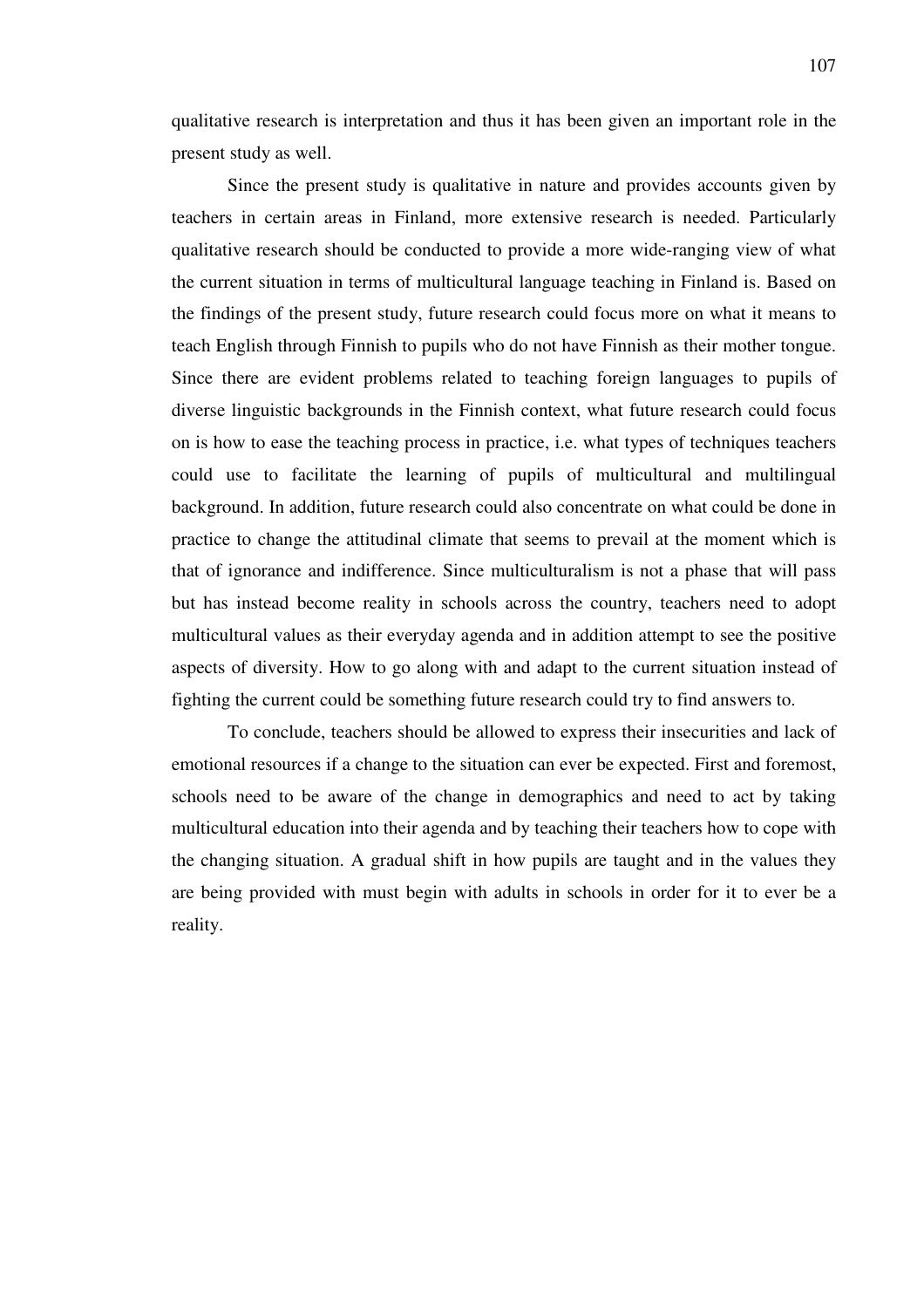# BIBLIOGRAPHY

Albert, S. 1998. The definition and metadefinition of identity. In D.A. Whetten and P.C. Godfrey (eds.), *Identity in organizations.* London: Sage, 1-16. [online]. (18 May 2009). http://books.google.com/books?hl=fi&lr=&id=yXyV9mzTLdEC&oi=fnd&pg=PA1&dq =the+definition+identity&ots=3krCZlwGai&sig=685Zw99BoCiJKMulebVeHuwnsZo# PPA17,M1

Arias, J. 2008. Multilingual students and language acquisition: engaging activities for diversity training. *English Journal* [online], 97 (3), 38-45. (28 Oct 2008) http://www.ncte.org/library/NCTEFiles/Resources/Journals/EJ/0973 jan08/EJ0973Multilingual.pdf

Castro, P. and L. Sercu. 2005. Objectives of foreign language teaching and culture teaching time. In L. Sercu (ed.), *Foreign language teachers and intercultural competence.* Multilingual Matters, 19-38. [online]. (14 Jun 2009). http://site.ebrary.com.ezproxy.jyu.fi/lib/jyvaskyla/docDetail.action?docID=10110140&a dv.x=1&p00=Foreign+Language+Teachers+and+Intercultural+Education&f00=all&p01 =Sercu%2C+Lies&f01=author

Cenoz, J. and F. Genesee. 1998. Introduction. In J. Cenoz and F. Genesee (eds.), *Beyond bilingualism: multilingualism and multilingual education*. Multilingual Matters, vii-x. [online]. (7 Jun 2009).

http://books.google.com/books?hl=fi&lr=&id=L3J3vNTOzWAC&oi=fnd&pg=PR7&dq =multilingual+education&ots=RuLmyaVYhz&sig=chiVqNeaPaT4l4erJE\_vyfv- \_b8#PPR8,M1

Dörnyei, Z. 2007. *Research methods in applied linguistics.* Oxford: Oxford University Press.

Finnish Immigration Service 2008: Foreign citizens living permanently in Finland, 31 Dec. 2008. (8 Feb 2010) http://www.migri.fi/netcomm/content.asp?path=2762

Gay, G. 1986. Multicultural teacher education. In J.A. Banks and J. Lynch (eds.), *Multicultural education in Western societies.* Eastbourne, UK: Holt, Rinehart and Winston.

Gay, G. 1998. Principles and paradigms of multicultural education. In K. Häkkinen (ed.), *Multicultural education: reflection on theory and practice.* University of Jyväskylä: Continuing Education Centre, Multicultural Programmes, 9-22.

Gay, G. 2000. *Culturally responsive teaching: theory, research and practice.* New York: Teachers College Press, Columbia University.

Gay, G. 2002. Culturally responsive teaching in special education for ethnically diverse students: setting the stage. *International Journal of Qualitative Studies in Education*  [online], 15 (6), 613-629. (28 Oct 2008)

http://web.ebscohost.com/ehost/pdf?vid=4&hid=3&sid=d3ae615d-5e39-464a-bf2fe4fbc86f74cb%40sessionmgr3.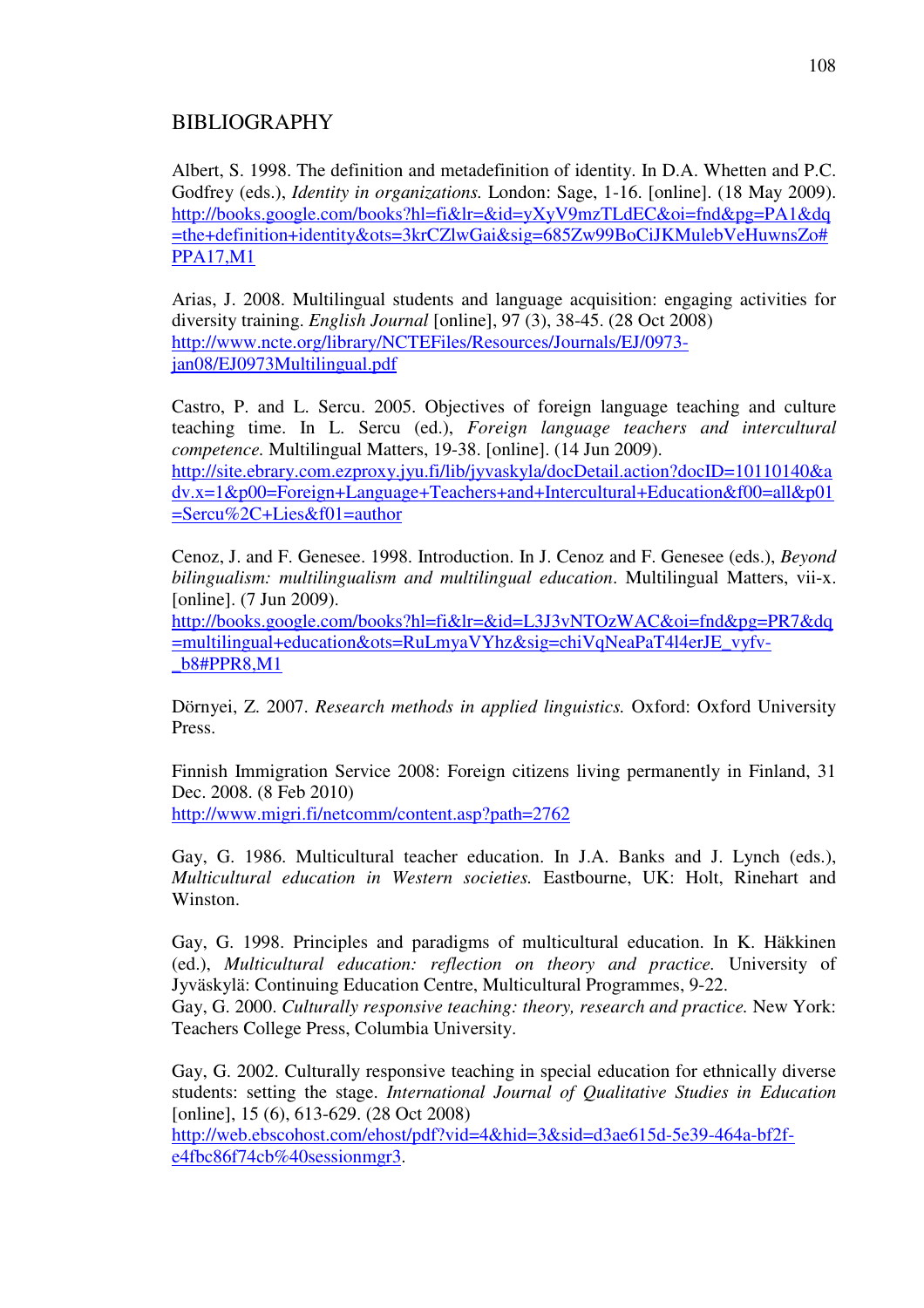Gillham, B. 2005. *Research interviewing. The range of techniques.* Maidenhead: Open University Press.

Gollnick, Donna M. and Philip C. Chinn 2009. *Multicultural education in a pluralistic society,* New York: Merrill.

Hirsjärvi, S., Remes, P. and P. Sajavaara 2009. *Tutki ja kirjoita*. Helsinki: Tammi.

Hoffman, D. and C. Cools 1999. Intercultural communication skills workshop: Preliminary observations of different student groups. In K. Matinheikki-Kokko (ed.), *Monikulttuurinen koulutus – perusteita ja kokemuksia*. Helsinki: Opetushallitus, 198- 212.

Koppinen, M-L. 1999. Monikulttuurinen opettaja – silta kahden kulttuurin välillä. In K. Matinheikki-Kokko (ed.), *Monikulttuurinen koulutus – perusteita ja kokemuksia*. Helsinki: Opetushallitus, 145-151.

Laaksola, H. 2009. Maahanmuuttajia ei saa eristää. *Opettaja*, 18-19/2009, 3.

Lerkkanen, M-K. 1999. Monikulttuurista ja kulttuurien välistä kasvatusta opettajankoulutuksessa. In K. Matinheikki-Kokko (ed.), *Monikulttuurinen koulutus – perusteita ja kokemuksia*. Helsinki: Opetushallitus, 165-176.

Lou, R. 1994. Teaching all students equally. In H. Roberts, J.C. Gonzales, O.D. Harris, D.J. Huff, A.M. Johns, R. Lou and O.L Scott (eds.), *Teaching from a multicultural perspective.* Thousand Oaks, CA: Sage, 28-45.

Martin, M. 1999. Suomen kieli monikulttuurisessa koulussa. In K. Matinheikki-Kokko (ed.), *Monikulttuurinen koulutus – perusteita ja kokemuksia.* Helsinki: Opetushallitus, 84-95.

Matinheikki-Kokko, K. 1999a. Developing cultural competence in teacher training. In K. Häkkinen (ed.), *Innovative approaches to intercultural education*. University of Jyväskylä: Continuing Education Centre, Multicultural Programmes, 42-51.

Matinheikki-Kokko, K. 1999b. Maahanmuuttajien opetuksen kehitys Suomessa. In K. Matinheikki-Kokko (ed.), *Monikulttuurinen koulutus – perusteita ja kokemuksia.*  Helsinki: Opetushallitus, 30-51.

McKay, S. L. 2006. *Researching second language classrooms.* Mahwah, NJ: Lawrence Erlbaum.

Miettinen, M. and P. Pitkänen 1999. *Opettaja kulttuurien leikkauspisteessä. Opettajien käsitykset työstä maahanmuuttajien kanssa.* Helsinki: Opetushallitus.

Miettinen, M. 2001. *"Kun pittää olla vastaanottamassa sitä kansainvälistymistä": Pohjoiskarjalalaisten luokanopettajien käsitykset monikulttuurisuuskasvatuksesta.*  Publications in Education. University of Joensuu.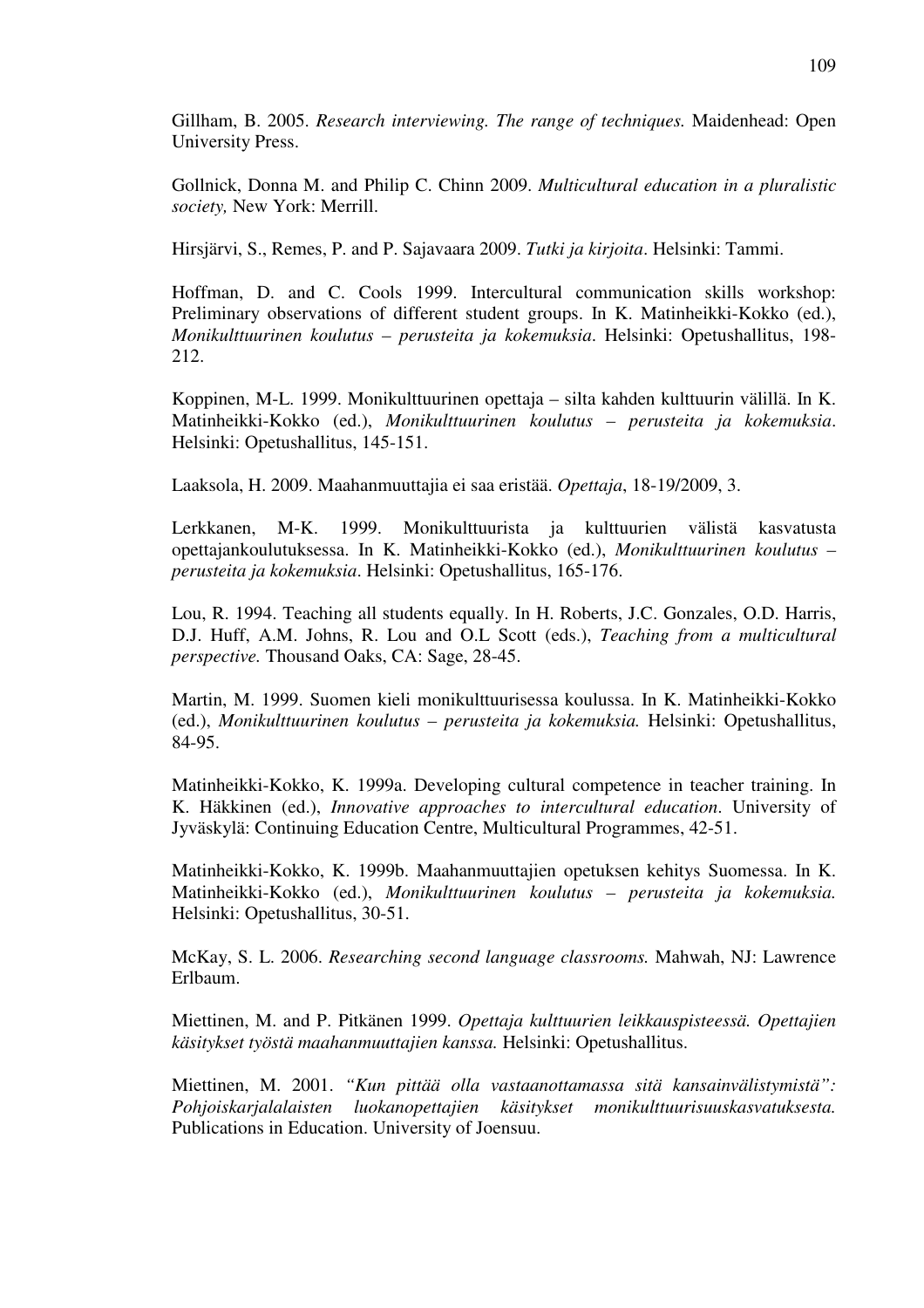Määttä, S. 2008. *Experience matters: teachers' perceptions of multicultural education and their competence to teach children from different cultural backgrounds* [online]. University of Jyväskylä, Department of Educational Sciences, Department of Communication. (10 May 2009)

https://jyx.jyu.fi/dspace/bitstream/handle/123456789/18674/URN\_NBN\_fi\_jyu-200806125447.pdf?sequence=1

National Core Curriculum, Perusopetuksen opetussuunnitelman perusteet 2004. Finnish National Board of Education [online]. (23 May 2009). http://www.oph.fi/ops/perusopetus/pops\_web.pdf

Nieto, S. 2002. *Language, culture and teaching. Critical perspectives for a new century.*  Mahwah, NJ: Lawrence Erlbaum.

Peltonen, A. 1998. Maahanmuuttajaoppilaiden opetuksen erityispiirteitä. In P. Pitkänen (ed.), *Monikulttuurinen koulu – Kulttuurien kohtaaminen opetustyössä*. Joensuu: University Press of Joensuu.

Pollari, J. 1999. Kuinka maahanmuuttajien opettaja löytää kansainvälistyvän minänsä. In K. Matinheikki-Kokko (ed.), *Monikulttuurinen koulutus – perusteita ja kokemuksia*. Helsinki: Opetushallitus, 152-162.

Räsänen, R. 1998. The present situation and future challenges of multicultural education in Finland. In K. Häkkinen (ed.), *Multicultural education: reflection on theory and practice.* University of Jyväskylä: Continuing Education Centre, Multicultural Programmes, 32-42.

Seidman, I. 2006. *Interviewing as qualitative research: a guide for researchers in education and the social sciences.* New York: Teachers College, Columbia University.

Sercu, L. 2005. Teaching foreign languages in an intercultural world. In L. Sercu (ed.), *Foreign language teachers and intercultural competence.* Multilingual Matters, 1-18. [online]. (14 Jun 2009).

http://site.ebrary.com.ezproxy.jyu.fi/lib/jyvaskyla/docDetail.action?docID=10110140&a dv.x=1&p00=Foreign+Language+Teachers+and+Intercultural+Education&f00=all&p01 =Sercu%2C+Lies&f01=author

Talib, M-T. 2000. *Toiseuden kohtaaminen koulussa. Opettajien uskomuksia maahanmuuttajaoppilaista.* Helsinki: Helsingin kaupungin opetusvirasto.

Talib, M-T. 2002. *Monikulttuurinen koulu. Haaste ja mahdollisuus.* Helsinki: Kirjapaja.

Talib, M-T. 2005. *Eksotiikkaa vai ihmisarvoa. Opettajan monikulttuurisesta kompetenssista.* Turku: Suomen Kasvatustieteellinen Seura.

Talib, M-T. (ed.) 2006. *Diversity – a challenge for educators.* Turku: Finnish Educational Research Association.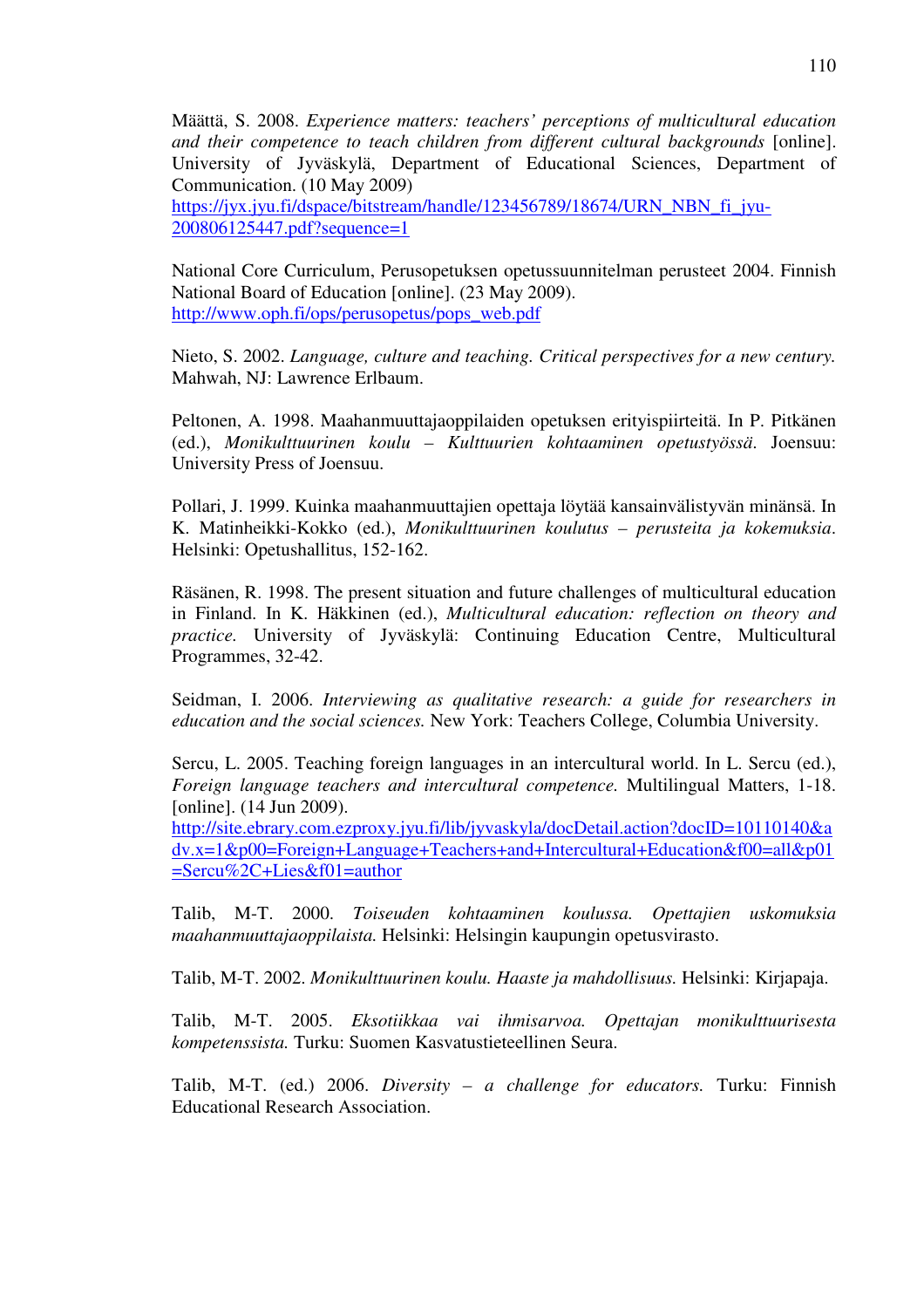Talib, M-T. 2006. Why is it so hard to encounter diversity? In M-T. Talib (ed.), *Diversity – a challenge for educators*. Turku: Finnish Educational Research Association, 139-156.

Tilastokeskus: Väestörakenne 2008. (8 May 2009) http://www.stat.fi/til/vaerak/2008/vaerak\_2008\_2009-03-27\_tie\_001\_fi.html.

Tuomi, J. and A. Sarajärvi 2002. *Laadullinen tutkimus ja sisällönanalyysi*. Helsinki: Tammi.

Yli-Renko, K., R. Killen, J. Yoder and B. Siyakwazi 1997. Education for international understanding: a comparison of teacher education students' evaluations in Australia, Finland, USA, Cameroon and Zimbabwe. In R. Killen, S. Tella and K. Yli-Renko (eds.), *Multicultural education: towards social empowerment and cultural maintenance.* Turku: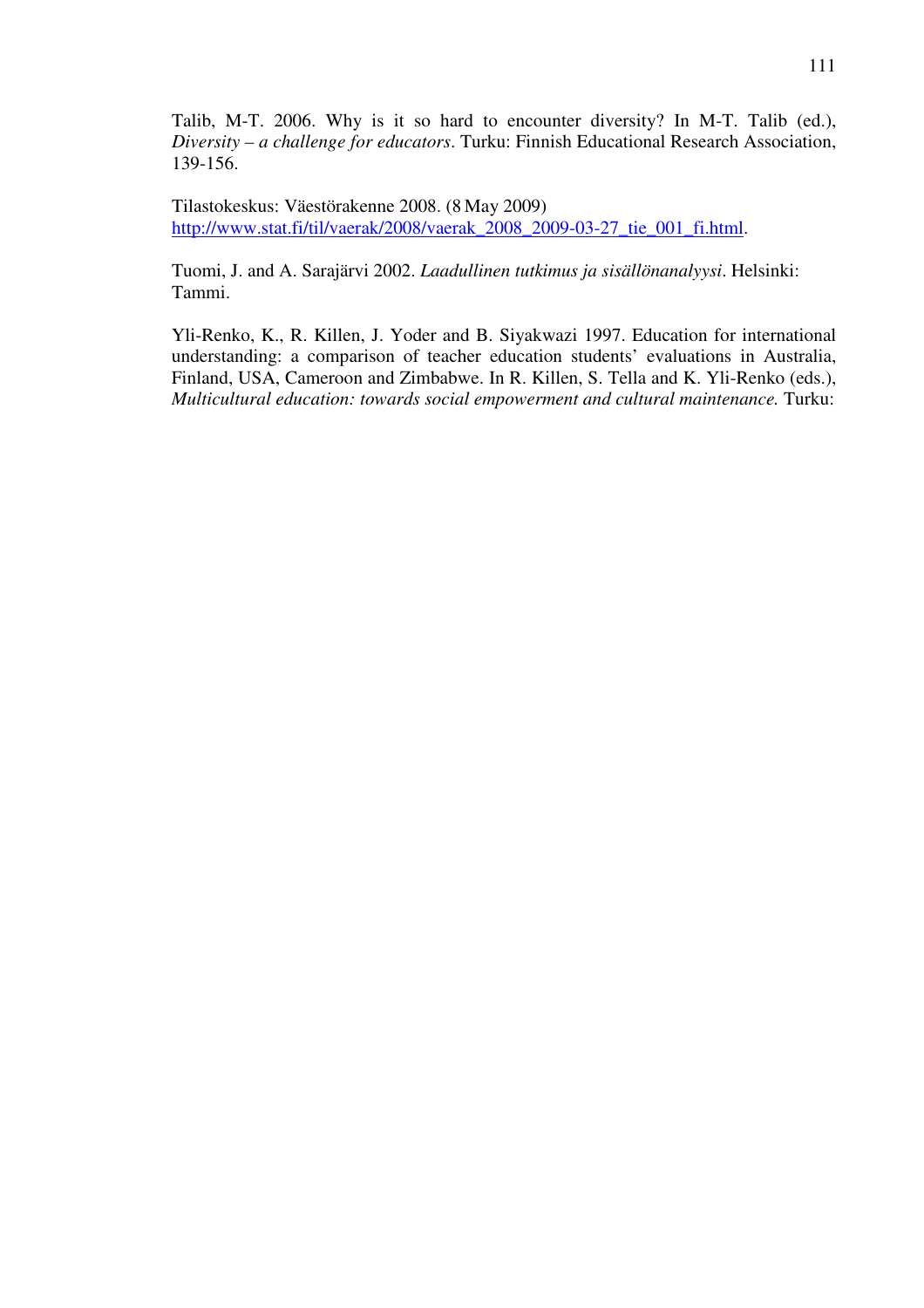### **APPENDIX 1: INTERVIEW SCHEDULE**

#### 1. **Opetustausta**

# **Kuinka kauan olet toiminut opettajana**?

Missä kouluissa olet aiemmin opettanut?

Onko sinulla muuta työkokemusta pohjalla? Oletko aiemmin työskennellyt kouluissa, joissa on ollut paljon maahanmuuttajia? Oletko kenties työskennellyt muilla aloilla, joilla olisit työskennellyt kansainvälisessä ilmapiirissä? Millä aloilla ja mitä teit?

#### 2. **Koulutustausta & monikulttuurisuuskasvatus opettajankoulutuksessa** Kerro hieman koulutustaustastasi: **mitä opiskelit ja missä**?

Milloin valmistuit ja mistä yliopistosta?

Millaiset pedagogiset opinnot sinulla on takanasi (esim. ainoastaan aineenopettajakoulutus vai kenties myös luokanopettajaopintoja/erityispedagogiikkaa)?

**Kun muistelet omaa opettajankoulutustasi, muistatko, että maahanmuuttajaoppilaista tai monikulttuurisesta opetuksesta olisi puhuttu**? Jos puhuttiin, kerro vähän tarkemmin, mitä muistat.

Tarjosiko opettajankoulutus tarpeeksi tietoa maahanmuuttajaoppilaiden opetuksesta?

Jos ei tarjonnut, mistä luulet tämän johtuvan?

Ja minkälaisten asioiden suhteen olisit kaivannut lisätietoa?

### 3. **Tämänhetkinen opetustilanne**

Mitä aineita opetat? Mille luokille? Kuinka kauan olet työskennellyt tässä kyseisessä koulussa? **Miten tulit opettajaksi tähän kouluun**? Tiesitkö jo hakiessasi, että koulussa on paljon maahanmuuttajaoppilaita? **Montako maahanmuuttajaoppilasta sinulla on** (lukumäärä/prosentteina)?

### 4. **Omat maahanmuuttajaoppilaat**

Löytyykö jokaisesta opetusryhmästäsi maahanmuuttajia? **Mistä eri maista maahanmuuttajat ovat tulleet**? Miten kuvailisit heidän kielellisiä taitojaan? Entä oppimistaitoja? Miten paljon tiedät oppilaidesi koulutustaustoista? Entä perhetaustoista? Haluaisitko tietää enemmän? Tiedätkö maahanmuuttajaoppilaidesi äidinkielet – jos tiedät, mitä kieliä ne ovat? Oletko perehtynyt näihin kieliin? Jos olet, oletko tehnyt sen omalla ajallasi vai onko koulu tarjonnut tähän tukea? Onko sinulle tärkeää tietää oppilaidesi kielitaustoista? Jos on, miksi? Jos ei ole, miksi ei ole?

## 5. **Monikulttuurinen opetus**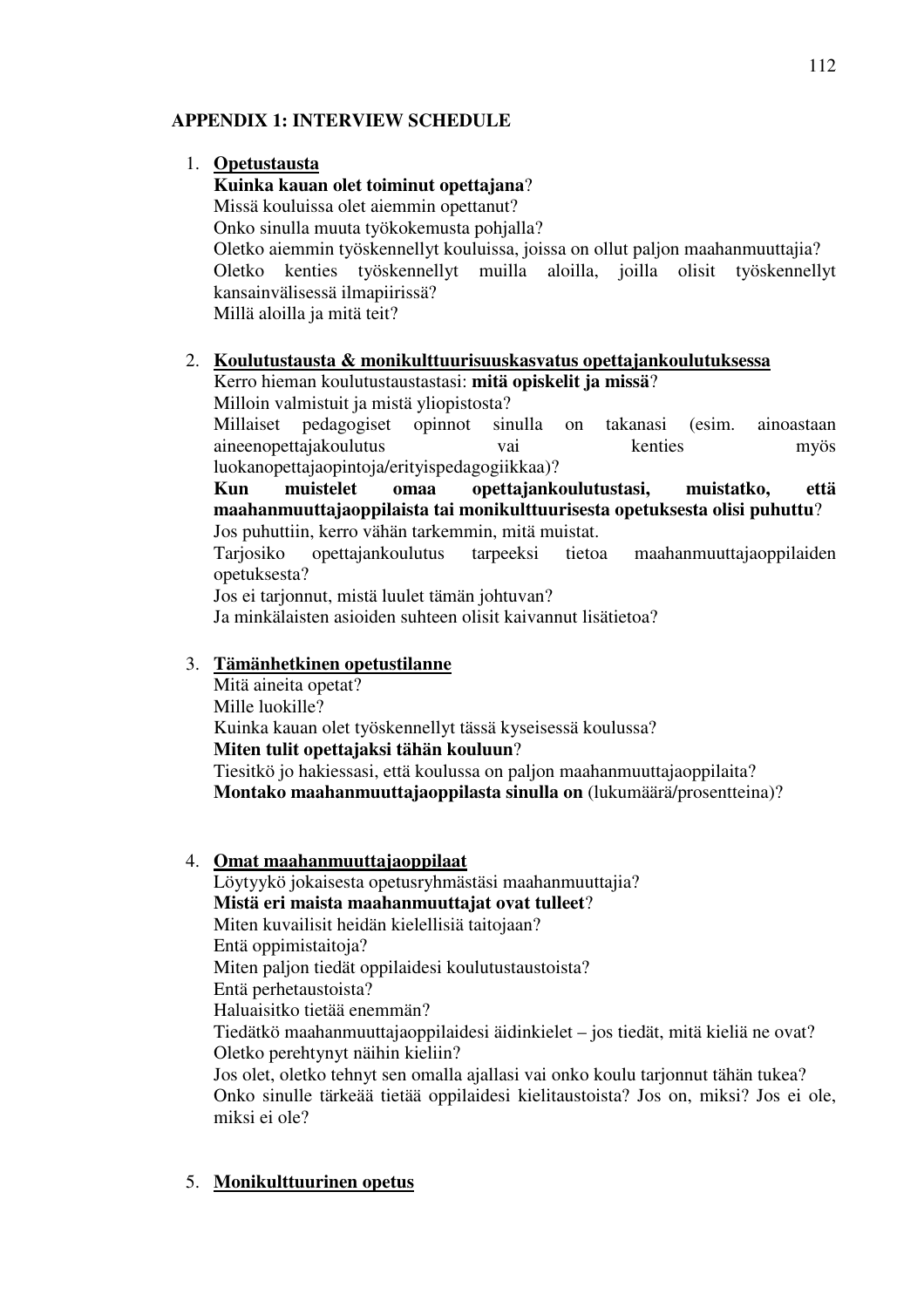Mitä käsität sanalla monikulttuurinen opetus? Mitä se pitää sisällään, kerro tarkemmin. **Mitkä ovat mielestäsi monikulttuurisen opetuksen perusperiaatteet**?

Oletko perehtynyt monikulttuurisen opetuksen ns. teorioihin vai onko kaikki tietämyksesi tullut käytännön kautta?

#### **Miten kuvailisit opettajan roolia monikulttuurisessa opetuksessa**?

Miten se eroaa ns. tavallisesta opetuksesta vai eroaako mitenkään?

Koetko, että oma opetuksesi on monikulttuurista opetusta?

Mitkä konkreettiset asiat tekevät opetuksestasi monikulttuurista?

#### 6. **Tavallinen englannin tunti monikulttuurisessa luokassa**

Koska luokastasi löytyy maahanmuuttajaoppilaita, millä tavalla otat heidät huomioon (vai otatko mitenkään)?

**Käytätkö tunnilla pääasiassa englantia vai suomea**?

**Miksi** käytät englantia/suomea?

Luuletko, että tuntisi olisivat erilaisia, jos luokissasi ei olisi maahanmuuttajia? Millä tavalla ne olisivat erilaisia?

**Mitä maahanmuuttajaoppilaat mielestäsi tuovat luokkaan** (vai tuovatko mitään)? Miten itse kuvailisit suhdettasi maahanmuuttajaoppilaisiisi?

Onko se muuttunut vuosien varrella vai onko se aina pysynyt samana?

**Mitkä ovat suurimmat haasteet maahanmuuttajien kieltenopetuksessa**?

### 7. **Opettajan oma monikulttuurinen identiteetti/kompetenssi ja kieliasenteet**

Onko sinulla paljon henkilökohtaista kokemusta ulkomaalaisista/ulkomailla asumisesta? Jos on, mitä kokemusta ja minkälaisista yhteyksistä? Jos ei ole, haluaisitko lisää kokemuksia?

Koetko, että kokemuksesi ovat vaikuttaneet omaan opettajuuteesi?

Miten kuvailisit suhdettasi englantiin?

Entä muihin kieliin?

### **Minkälaisia kieliasenteita haluaisit välittää oppilaillesi**?

### **Miten haluaisit kehittyä maahanmuuttajien opettajana**?

Minkälaisiin asioihin kehityksessäsi tunnet tarvitsevasti ulkopuolista ohjausta/apua ja mitkä asiat ovat taas itsestäsi kiinni?

Oletko tyytyväinen siihen, millainen maahanmuuttajien opettaja sinusta on tullut? Oletko kaiken kaikkiaan tyytyväinen työhösi maahanmuuttajien parissa? Jos olet,

mistä asioista tyytyväisyys koostuu? Jos et ole, mistä asioista luulet tyytymättömyytesi johtuvan?

**Mikä on vaikeinta maahanmuuttajien opettamisessa? Entä mikä on helpointa**?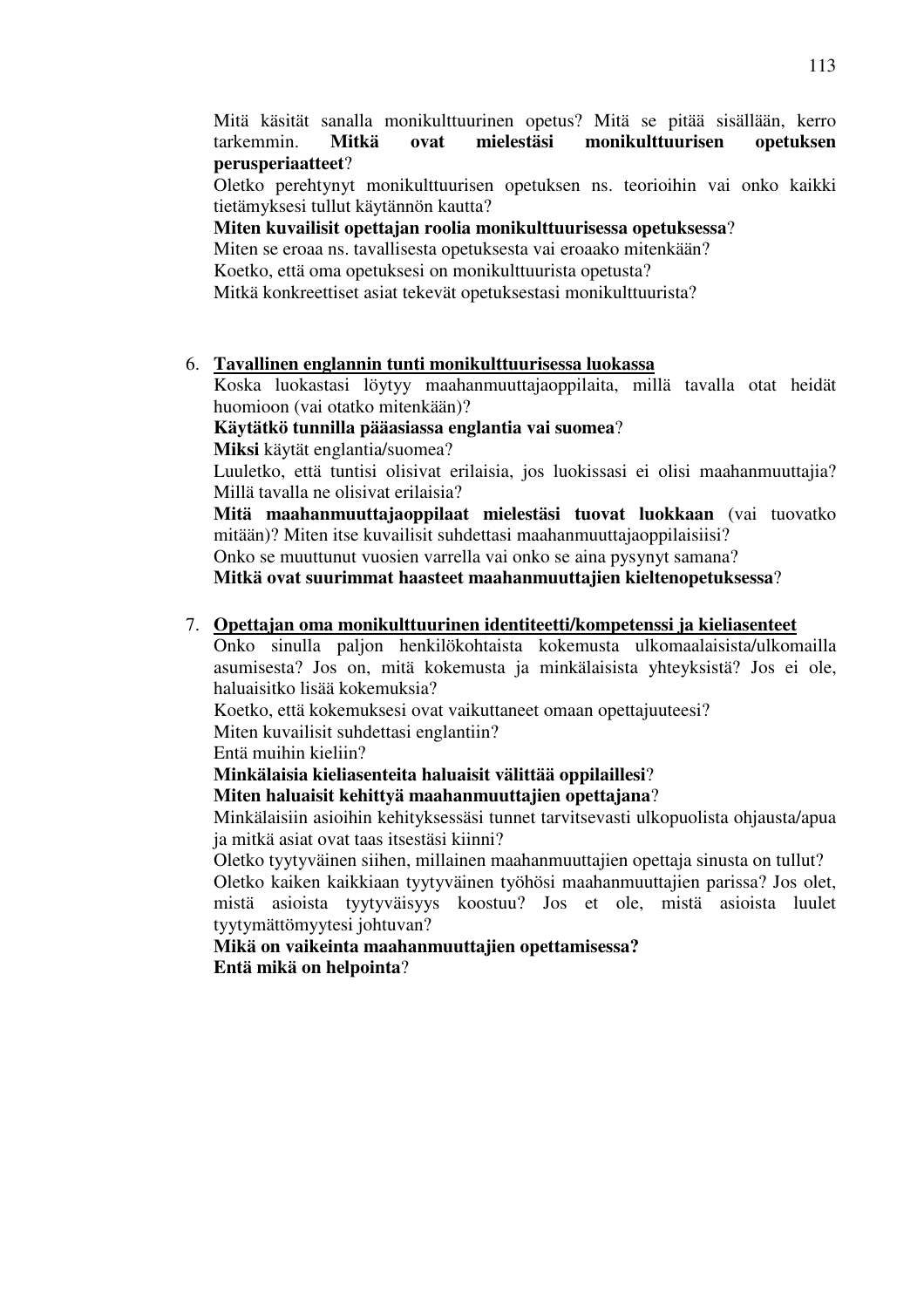#### **APPENDIX 2: EXAMPLES OF THE TRANSCRIBED DATA**

#### **An extract of Paul's interview:**

TRANSCRIPTION: Interview conducted April 20<sup>th</sup> 2009

Explanations for markings:

 $H =$  the interviewer  $R/JI =$  the interviewee (…) indicate pauses [ ] indicate overlapped speech ( ) indicate actions x incomprehensible item, probably one word only xx incomprehensible item of phrase length

### THE INTERVIEW:

H: Joo, niin tota.

R: Niin, shoot.

H: Ensiks, ensikskin sellanen et kuinka kauan oot toiminu opettajana?

R: Kahdestoista vuosi menossa.

H: Joo. Tota, onks tää, kuinka monta vuotta oot tässä koulussa?

R: Neljäs vuosi menossa. Kohta neljä vuotta.

H: Okei. Missä aikasemmin, minkälaisissa kouluissa oot opettanu?

R: No, Tampereella, Tampereella yläaste ja lukio yhdistetty, sitte Tampereella alaasteella sitte Hämeenlinnassa ala-asteella ja Helsingissäki yhellä ala-asteella mutta nyt sitte Helsingissä yläasteella.

H: Okei. [Et sulla on tota…]

R: x maantieteellistä hajontaa ja sitte tota ikähaitari ja niin sitte oikeestaan niin vissiin pitäs laskee siihen opettajavuosien päälle viel se, että mä oon ollu myös kaks, kaks vuotta aikuisopetuksessa, yksityisellä kielikoululla.

H: Okei.

R: Et ihan pienestä kolmasluokkalaisesta eläkeläisiin on kaikkea…

H: Joo. Tota onko – o- ootko aikasemmin ollu niinkun maahanmuuttajien kanssa tekemisissä tai semmosissa kouluissa, missä ois ollu maahanmuuttajia?

R: Kyllä tota… no esimerkiks siinä mun Tampereen pitkäaikasimmassa virkakoulussa niin siellä oli vissiin Tampereella eniten suhteellisesti, mikä on paljon vähemmän kun täällä, mutta siinä mittakaavassa kyllä niin Tampereen viitekehyksessä niin oli niitä eniten

[H: Eli eli eli oli jo kokemusta siinä vaiheessa kun tulit tänne?]

R: Joo, joo.

H: Onksulla muunlaista työkokemusta niinkun kun opettajana toimimisesta?

R: Kaikkena oon ollu paitti aijanvittaksena että ihan ihan niinkun mitä, mitä, mitä vaan löytyy että mitä, mitä sä haluut x

H: Mut silleen niinku pitempiaikasta et sen jälkeen kun oot valmistunu niin ootko, ootko tehny…

[R: Ei valmistumisen jälkeen mä oon tehny alan töitä, koska siitähän se raha tulee, että siihen mennessä kuitenkin kuitenkin niin ehtiny tehdä kaikki mahdolliset, mä oon ollu matkaoppaasta pitsanpaistajaks ja…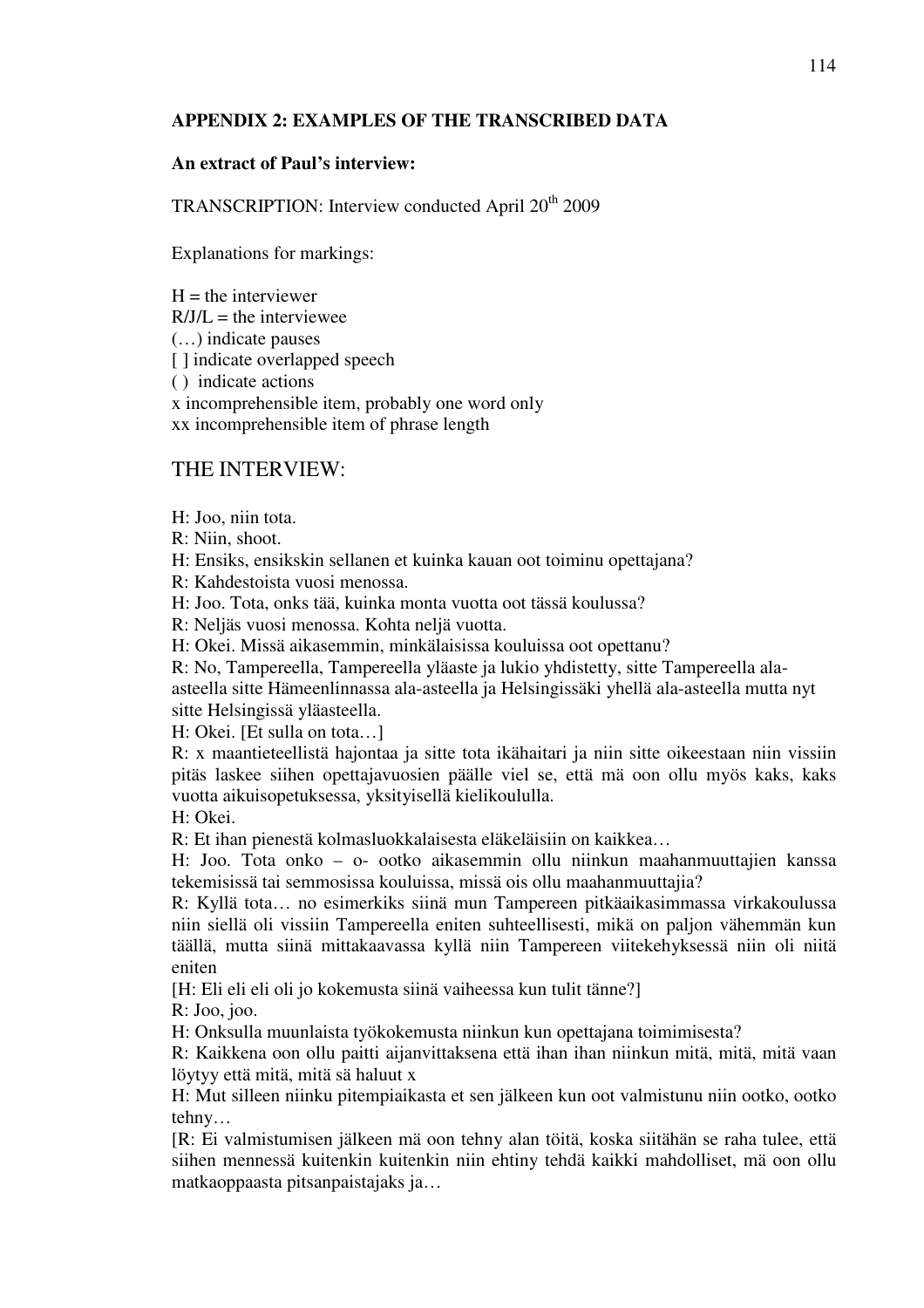H: Joo, joo.

R: Mutta valmistumisen jälkeen vaan opettanu että…

H: Okei.

R: Siitähän ne hillot saa että…

H: Joo. Tota mitä sä oot opiskellu ja missä?

R: Englantia, ruotsia, historiaa. Tampereen yliopistossa. Kasvatustieteet.

H: Ja sä oot valmistunu vuonnaa…?

R: Yheksänseittemän.

H: Joo.

R: Sen jälkeen ka- ihan niinkun katkotta alan töissä.

H: Joo. Eli sä mainitsitkin, sulla oli kasvatustieteet, onk sulla ollu niinkun sivuaineena periaatteessa ne vai ne opettajan pedagogiset…?

R: Aineenopettajan opinnot, joo. Ei, ei kasvatustiede varsinaisesti.

H: Joo. No, kun muistelet sitä omaa opettajankoulutusta niin muistatko, että ois puhuttu ylipäänsä monikulttuurisesta opetuksesta ja maahanmuuttajaoppilaista?

R: Ei ollu *issue* sillon yheksänkymmentäluvulla, ei sitä aihetta, aihetta ei oikeestaan ollu olemassa et sitten sitten tota…. öm….virassa toimiessa jo niin sillon kaupunki järjesti tämmöstä tämmöstä tota koulutusta lähinnä kun tuli, tuli isompia porukoita niin vähän… öm… joo kaupunki järjesti tämmöstä niinkun tiedostamis… että kerrottiin että että mistä mistä tulija- tulijoita on ja mistä on odotettavissa ja mitä, mitä tota ki- esimerkiks kieliä, kieliä on niinkun nyt uusia kaupungin opetusohjelmassa. Bataani oli just sillon tullu, se oli niinkun uus, sitä esiteltiin, että meilläpä on tämmönen uus, uus juttu mutta nyt meil, nyt meillä on sitten bataanin kielistä, tietääks kukaan missä se on ja kaikki x nyt kaikki tietää bataanit että.

[H: Joo.]

H: Okei. Joo. Mut että opettajankoulutuksessa ei puhuttu?

R: E- ei, ei se ollu sillon niinkun merkittävä, se se oli tota… kielenopiskelussa ei edes sivuttu asiaa ja aineenopettajakoulutuksessa niin… niin tota… ihan sillä, todettiin että että meillä on harjottelukoulussa joku oppilas, joka on jostain mut se ei niinku näkyny yhtään missään.

 $[H: Joo.]$ 

H: Joo. Joo. Tota eli periaatteessa niinku kaikki mitä sen jälkeen on oppinu niin on oppinu käytännössä?

R: Joo.

H: Joo. No, mitä aineita opetat tällä hetkellä?

R: Englantia ja ruotsia.

#### **An extract of Jane's interview:**

H: Löytyyk sun jokasesta opetusryhmästä maahanmuuttajia?

J: No mulla on nyt sitte sitä alakoulun… no kaikista muista paitsi sitten mulla on seiskan yks englannin ryhmä, joka on siis A-englantia

H: Mm.

J: pitkää englantia niin siellä ei oo ketään.

H: Joo.

J: Mutta kaikissa muissa on.

H: Joo. Mistä eri maista teillä on?

J: Noo se kyllä vaihtelee, no ehkä eniten on tällä hetkellä afgaaneja. Mut sitte kun heiltäkin kysyy, että mistä maasta olet, niin se on vaikeata sanoa, koska välttämättä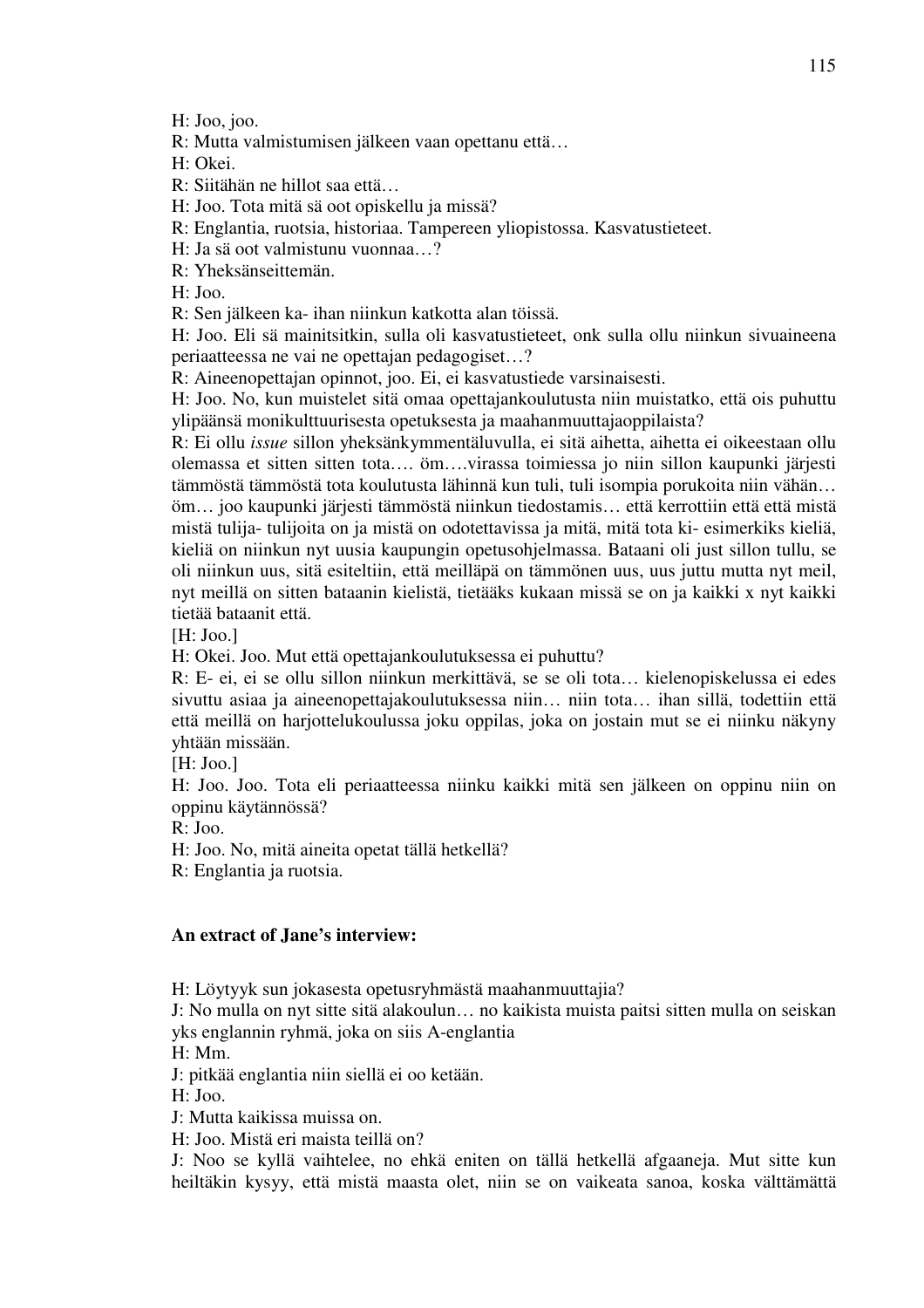kaikki eivät oo koskaan käyneet Afganistanissa et he on asuneet aika pitkään esimerkiks Iranissa ja sitten sieltä tulleet tänne. Muita syntyperä- taikka jos aatellaan näin, että mistä vanhemmat on lähtösin, niin afgaaneja ja sitten venäläisiä on aika paljon, Thaimaasta on, sitte on tämmösiä yksittäisiä et on Bosniasta, Kroatiasta, Venezue- eikun hetkinen Perusta. Ja sitte onnn… mm mm Turkista… kurdeja on. Ja mite- no sitten Afrikan maista on nytten tänä vuonna viime vuonnakin nyt tullu sitten Keski-Afrikan maista on myöski.

H: Joo. Mitkä ois niinku ehkä semmoset suurimmat ryhmät?

J: No afgaanit on, kurdit ja ehkä venäläiset sitte.

H: Joo. Miten kuvailisit näitten, näitten oppilaitten kielellisiä taitoja?

J: No, nyt nää minun seiskan ryhmäläiset esimerkiks siinä S-kakkosessa niin he on kaikki olleet alakoulussa jo koulussa täällä Suomessa.

H: Mm.

J: Että ihan vaihtelee sillä tavalla, että kolme vuotta tai sitten jotkut on ihan syntyneetkin täällä mut kuitenkin koska heidän äi- äidinkieleksi on merkitty joku muu kun suomi, ni sitten sitten tota jos ei vanhemmat erikseen sitä halua vaihtaa, ni se on sit se S-kakkonen se tai suomen kieli on sit se toinen kieli.

H: Joo, mm, mm.

J: Että heillä vaihtelee, he on aika pitkään ollu, mut sitten on esimerkiksi se seiskan enkun, enkun ryhmä, B-englannin ryhmä, jossa on oikeestaan, osa heistä on vielä valmistavalla luokalla elikkä ei oo vielä vuotta opiskellu suomee ja osa on nyt joululta päässy sieltä valmistavalta luokalta

H: Joo.

J: pois. Elikkä niinku runsas vuosi on heillä sitten suomen kielen.

H: Et vaihtelee, vaihtelee se suomen taso?

J: Vaihtelee, kyllä vaihtelee joo. Eikä sekään aina kerro totuutta, että miten monta vuotta on ollu Suomessa, että että se on niin riippuu hirveesti siitäkin, että miten paljon on niinku tavallaan semmosta… tai on koulu- koulutaustaa esimerkiksi aikasemmin ollu että että miten miten osaa opiskella toisaalta, opiskelu- opiskelutaidotkin on semmoset sitten, mitkä vaikuttaa. Tietysti se kiinnostuneisuus ja motivaatio varmasti vaikuttaa tosi paljon että.

H: No entäs englannin taidoiltaan?

J: No taas sit nää jotka on pitempään ollu Suomessa niin niin tota he yleensä ovat sitte tuolla jo A-englannin ryhmissä, jos ei mitään ihmeellistä oo, vaikeutta sit ollu siinä kielen opiskelussa et heitä, he ei välttämättä sit siellä lyhyemmän englannin ryhmässä oo, että ne, jotka on siellä B-englannin ryhmässä ni yleensä on semmosia, jotka on opiskellu hyvin vähän taikka ei ollenkaan sitte aikasemmin sitä englantia. Että heidän kanssa me alotetaan sitte alusta ja

H: Joo.

J: Ja tota niin… ja sitte varsinki nyt näitten, jotka on valmistavalta luokalta melkein suoraan tulleita niin niin mahollisimman paljon niinku toisaaltahan se on hyvä, että sitä suomen kieltäki siinä voi treenata ja miettiä, että mitä tää on suomeksi mut sitte niinku just tämmönen joku… jos aatellaan koetta taikka taikka jotakin muuta niin tämmöstä sana-… sanojen kyselyä tai muuta niin aika paljon yritän turvautua sit kuviin esimerkiksi, että ei tarvii tavallaan, että se ei oo siitä kiinni, että muistanko tämän sanan suomeksi vai enkö että

H: Aivan.

J: et se ei niinku se mittari sitte että miten se suomi sujuu.

H: Joo. Tota, miten paljo tiiät sun sun niinku maahanmuuttajaoppilaiden taustoista, ylipäänsä niinku äidinkielestä tai tai ööö perhetaustoista tai opiskelutaustasta?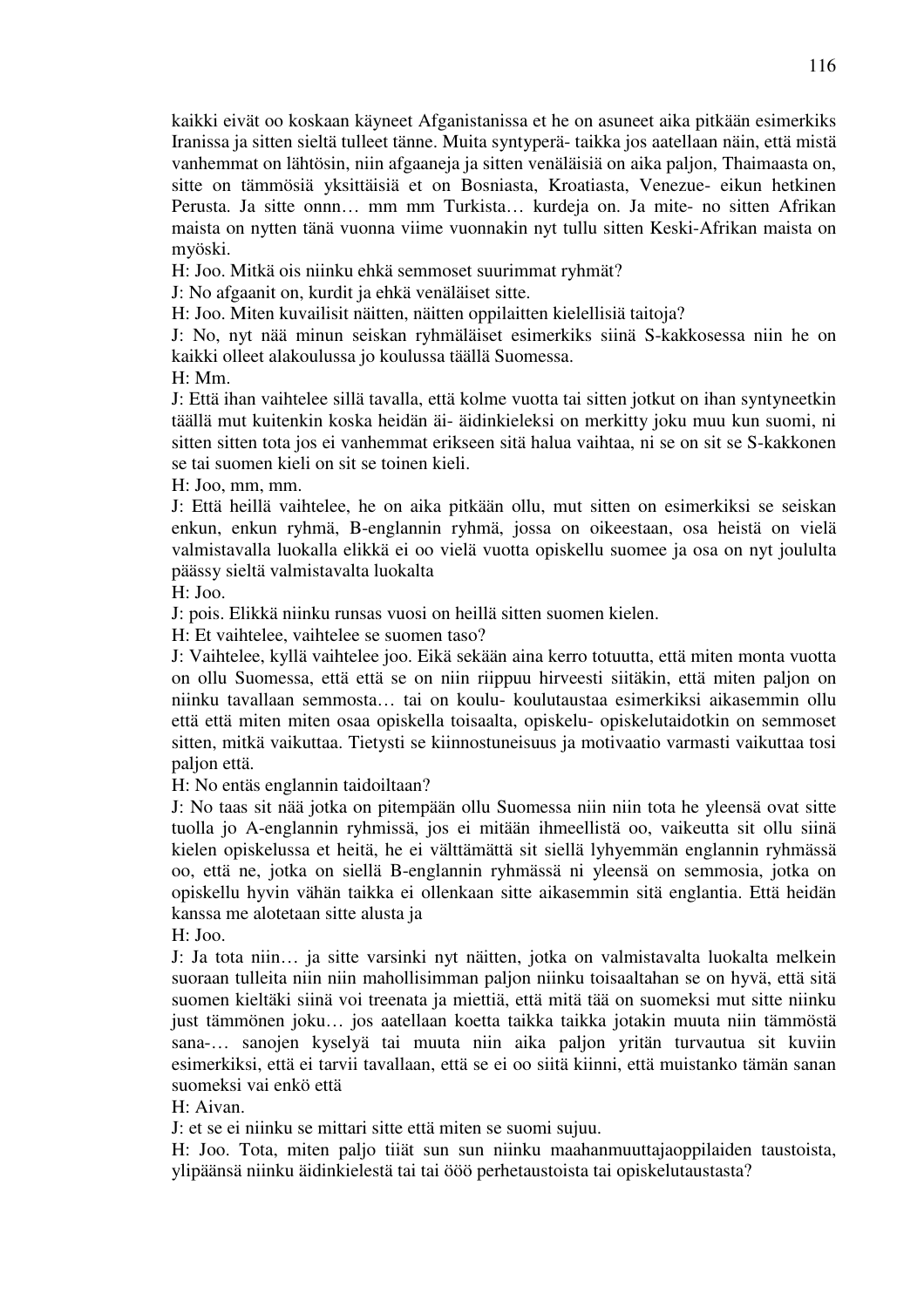J: No kyllähän sitä aina jonkunlaisen kuvan saa niinkun et mulla on nyt pieniä ne ryhmät nii mulla on se etuoikeus, että minä pystyn sit heidän kanssa niinku juttelemaankin H: Mm, mm.

J: sitten enemmän ja ja niinkun… no sitten aina kyllä kysynkin, jos jos niinku tuntuu siltä, että voi kysyä, että että ei kai- kaikilta ei aina arvaa kysyä H: Mm.

J: kaikenlaista, koska saattaa olla tosi rankkojakin ne jutut sitten, mitä mitä on, mutta semmosia niinku yleisiä niin niin tota… kyllä aika hyvin.

[H: Tiiätsä], tiiätsä sun oppilaiden äidinkielet?

J: No kyllä mä yleensä aina kysyn, että että mitä kieltä mitä kieltä

H: Joo.

J: kotona puhutaan tai tai mitä niinkun osaat, mitä kieliä osaat tai ja sit yritän aina kysyä välillä sit sitäkin, että ku jotakin asiaa opetellaan että miten tämä on sinun kielessä, että että onko tää nyt samalla tavalla vaikka esimerkiksi jos kellonaikoja opetellaan, että suomessa sanotaan näin, että puoli kaksi ja sillon se ei oo vielä kaksi ja englannissa sanotaan taas just toisin, että se on jo menny sen kahen yli, että mites sulla on et onks teillä näin vai näin ja sit niinku tavallaan he miettii sitten, että joskus voi myös sanoa, että en tiedä

H: Mm.

J: että ei välttämättä tiiä.

#### **An extract of Linda's interview:**

H: Joo. Noo sitten monikulttuurisesta opetuksesta vähän, että koska teil ei sillon opettajankoulutuksessa puhuttu siitä mitään niin mitä käsität ylipäänsä sillä sanalla monikulttuurinen opetus? Mitkä ois ehkä semmosia perusperiaatteita?

L: No, tietysti mä se on semmonen niinku arvonäkemys myös, että kaikki kulttuurit on samanarvoisia. Ja niille pitäis antaa myös siis niinku arvoisensa paikka tässä kouluyhteisössä, että, että vaikka meidän maan pääkulttuuri on tämä suomenkielinen kulttuuri, no tällä alueella tietenkin, niin meidän täytyis myös muistuttaa tai siis niinku saada oppilaat tuntemaan ylpeyttä siitä omasta kulttuuristaan ja sen ylläpitämisestä. Ettei olla tosiaan niinkun, minusta hirvittävää on se, että meillä monet venäjää äidinkielenään puhuvat oppilaat kieltäytyivät venäjän tunneista, koska he eivät halunneet tuoda sitä taustaansa esille. Tää on siis yhdeksänkytlukua ja kakstuhattaluvun alkua. Nyt on toisin. H: Joo.

L: Et nyt he puhuu venäjää ihan reippaasti käytävällä, mutta siinä semmonen häpeä omasta kulttuurista, mikä on aivan kamala asia.

H: Mm, mm.

L: Ja sit tietysti toinen asia on se, että, että se myös et niinku sen ku- eri kulttuurin vaikutus sen oppilaan niinkun maailman hahmottamiseen ja käyttäytymiseen ja arvoihin ja siihen, mitä oppilaalle voi opettaa ja millä tavalla

H: Mm.

L: niin se minusta on myös sitä monikulttuurisuutta, et täytyy niinkun ymmärtää, että, että kun oppilaalle opetetaan asioita, sun täytyy nähdä sitä niinkun oppilaan silmin myös.

H: Aivan. No miten sä näkisit, mikä on niinkun opettajan rooli?

L: Opettajan rooli siinä olis tietysti se minusta, että että siis se kulttuuri, oman kulttuurin arvot opettaja yrittäs tuoda sitä esille siinä. Että se ei häivy sinne unholaan tämä, sitähän me yritetään aina

H: Joo.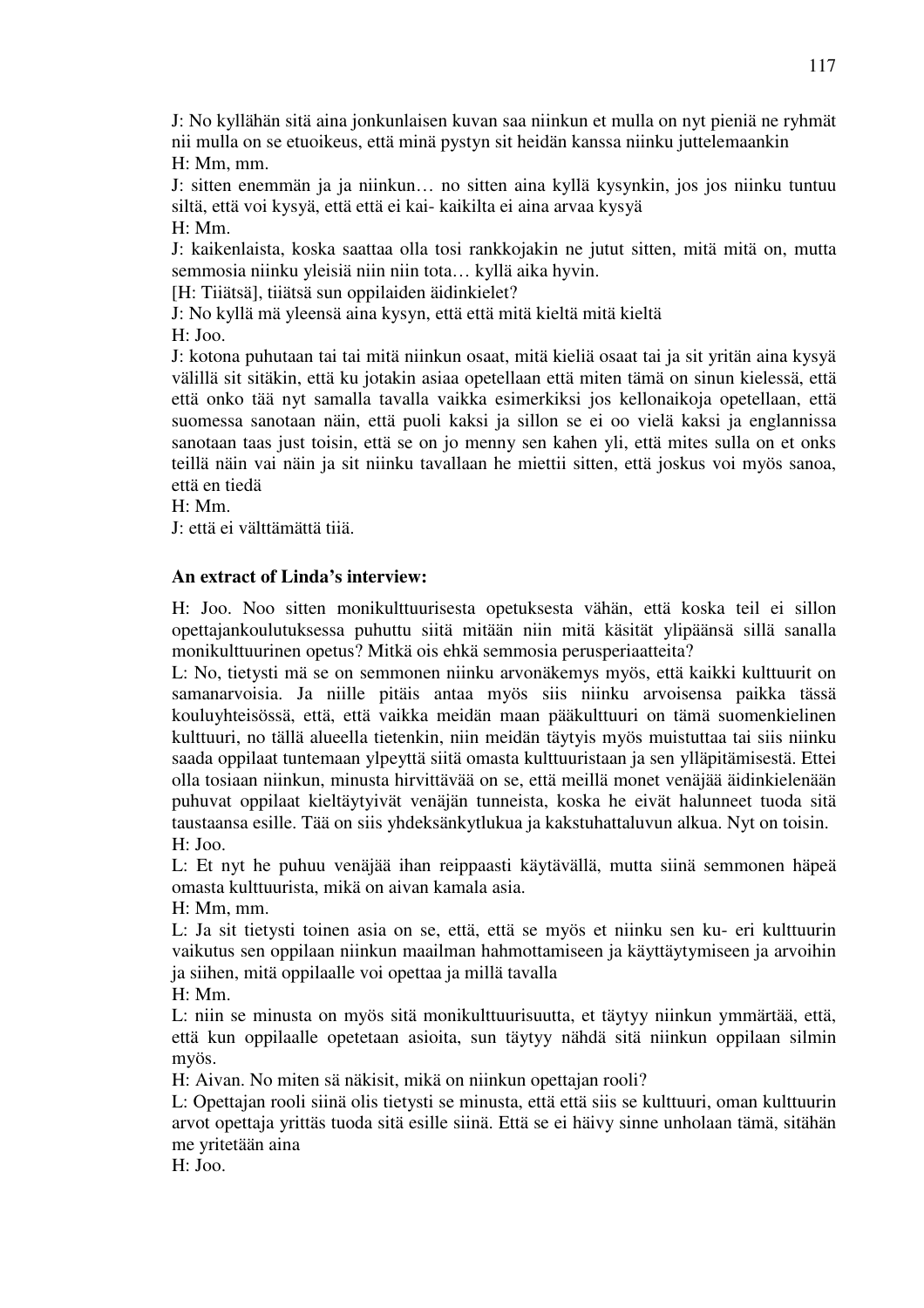L: meillä on ollu tämmösiä kielipäiviä ja kulttuuripäiviä, missä oppilaat muualta tulleet oppilaat esittelee omaa kulttuuriaan ja ne on yleensä hirveen kivoja ja onnistuneita päiviä. Ja tietysti sitten se, että opettajan, paitsi niinkun kaikkien oppilaiden tätä opiskelua täytys yrittää helpottaa, mutta tietenkin myös täs on se opettajan rooli, että ottaa selvää ja yrittää löytää ne ratkasut, mitkä auttaa maahanmuuttajaoppilaita.

H: Mm. No tuota jos vertaat niinku esimerkiks semmosta ryhmää, missä on vaan suomalaisia oppilaita ja sitten semmosta ryhmää, mikä on niinkun monikulttuurinen niin onksiinä jotakin selkeetä, esimerkiks ihan konkreettisia eroja siinä oppitunnissa?

L: On. Siinä on sellanen ero, että monet näistä muualta tulleista oppilaista, vaikka ovatkin asuneet Suomessa suurimman osan ikänsä (naurahtaa) niin heidän tämä tapansa reagoida asioihin saattaa olla aivan toisenlainen. Et siis hyvin paljon semmonen spontaanimpi ja ja käyttäytyminen, mä en sano huonoa ollenkaan, mut erilaista.

H: Mm.

L: Et esimes oppilas saattaa tulla ja ottaa opettajaa kaulasta, mikä on semmonen, mitä suomalainen oppilas tuskin yläkoulussa koskaan tekee.

H: Luultavastikaan ei.

 $L:$  Ei.

H: Mm.

L: Eli heidän niinku se, heidän käyttäytymisensä saattaa olla toisenlaista

H: Joo.

L: ihan kokonaan ja sillon se ryhmä tietysti… jotkut ryhmät ehkä muuttuu spontaanimmiks tai sitten joissakin ryhmässä saatetaan katsoa pitkään.

H: Joo.

L: Mut et mulla on lähinnä se semmonen tuntuma, että niissä ryhmissä, missä heitä on, että he ovat niinku ihan, erittäin hyväksyttyjä siellä, että aivan samanlaisina kuin muutkin.

H: Joo. No vaikuttaakse sun omaan opetukseen jotenkin?

L: Eei oikeastaan. Kyllä siis mä yritän tietysti aina ottaa ryhmän huomioon jo- sähän et opeta kaikkia ryhmiä tietenkään samalla lailla

H: Mm.

L: mut et se täytyy niinku sillä tavalla ottaa ottaa huomioon, että öö no, jos esimes kysytään mielipidettä jostakin, niin mä voin olla melkein varma, että mun kosovolaistytöillä on kymmenen mielipidettä esitetty ennen kuin kukaan suomalainen saa muotoiltua edes sitä (nauraa). Mut sehän on vaan kivaa.

H: Mm. Mm. Helpompaa opettajalle.

L: Ihan hauskaa sillä tavalla tietysti, että joskus sitä innostutaan liikaa, mut se on sitten opettajan asia

H: Mm.

L: viedä se oikeille urille.

H: Mm. No kielten tunneilla niin käytätkö pääasiassa englantia vai suomee?

L: Ö englantia aina. Siis kaikkiin, mä opetan kaiken englanniksi, paitsi rakenneasiat suomeksi, jotka on kielioppiasiat mä otan suomeksi sen takia et se on, käsitteistö on sen verran vaikeeta vieraalla kielellä

H: Mm.

L: mutta ihan niinkun mä yritän aina opettaa kohdekielellä mahdollisimman paljon.

H: Joo. Onko ollu koskaan ongelmia siinä esimerkiks sitten niinku niitten maahanmuuttajoppilaitten suhteen, et ku käytetään paljon englantia ja jos ei välttämättä…?

L: Ei. Englanti tuntuu menevän ihan hyvin, paitsi tietysti niitten raukkojen kohdalla, jotka ei oo koskaan sitä englantia lukenu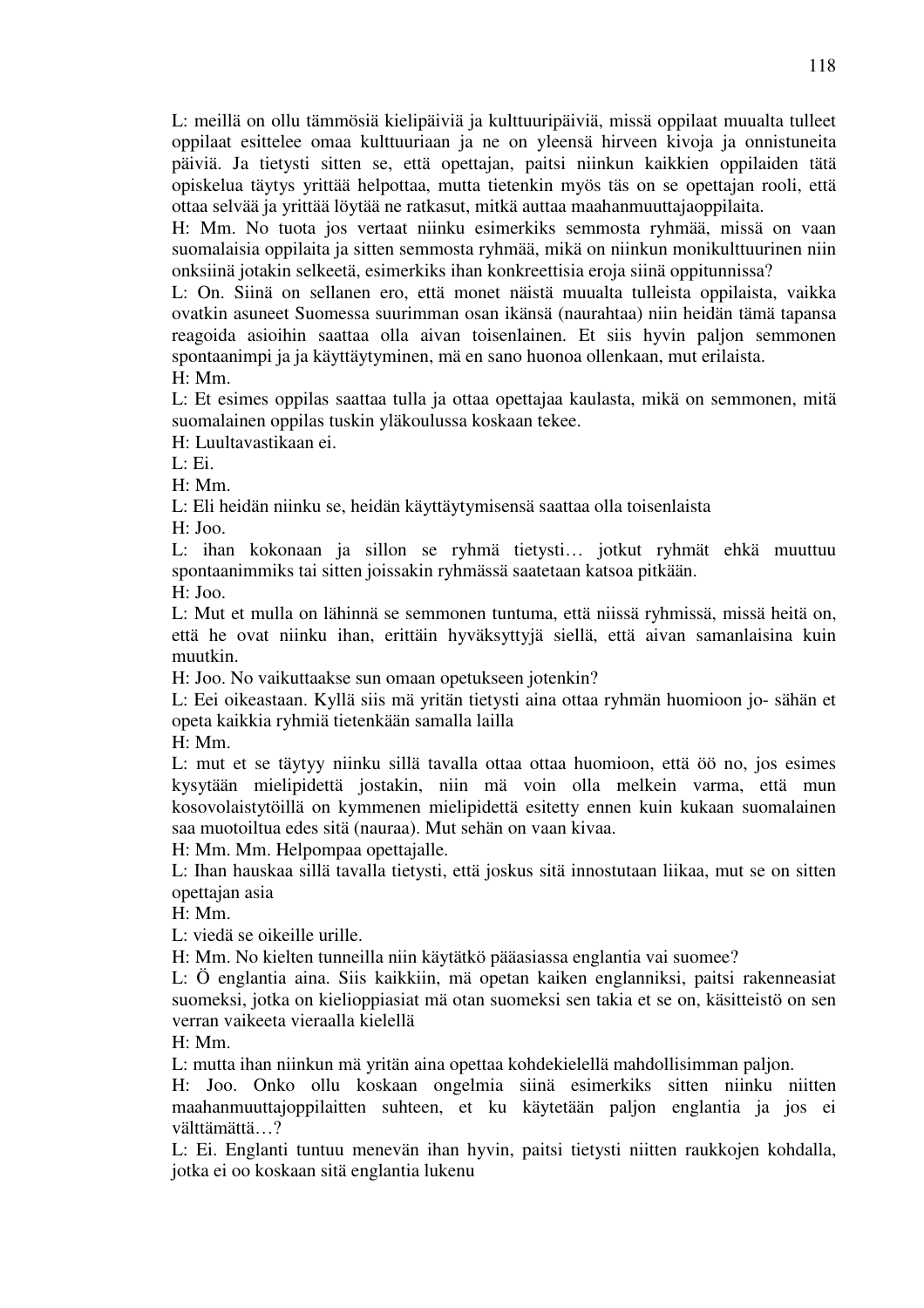H: Mm.

L: ennen kuin tömähtävät suomalaiseen peruskouluun. Mutta meillä on onneks on semmonen hyvä tilanne, että meillä on osa-aikasta erityisopetusta ja yleensä nää meidän erityisopettajat on ottaneet sitten hoiviinsa nämä, jotka ei, joitten kanssa alotetaan pisteestä nolla.

H: Joo, joo. No entä sitten kun opetetaan niitä rakenteita vaikka suomeks, niin onko siinä sitten koskaan tullu mitään?

L: Siinä on joskus tullu vastaan esimes juuri nämä sanavalmiit kosovolaistytöt niin usein sitten keskenään neuvottelevat, että mitä se, mikä se sana vois oikein olla. Mikä on oikein hyvä, et heillä on tämmönen vertaisapu siinä sitten.

H: Aivan. Joo.

L: Että se on… he on hyödyntäneet sen mutta tietysti jos sulla on vaan yks kieliryhmän edustaja luokassa niin ei voi sanoa, että neuvottele keskenäs (naurahtaa) että siinä ei oikein tuu mitään siitä.

H: Niin, niin. No mitä sun mielestä maahanmuuttajoppilaat tuo sinne luokkaan? Sä jo sanoitkin, että ne tuo semmosta spontaaniutta, mitä muuta ne ehkä vois tuoda sinne?

L: Ja ehkä semmosen näkemyksen myös semmosta tiettyä suvaitsevaisuuskasvatusta, että oppilaat niinku hyväksyvät toisensa, hyväksyvät sitä erilaisuutta enemmän siinä. Ja tietysti sitten maailmankuva laajenee. Että mulla on nyt semmonen luokka opetettavana, niin yhdeksän oppilaan luokalla, missä on on tuota kosovolaistyttöjä iso määrä ja sitten siellä on venälä- venäjä- venäläistä alkuperää oleva tyttö, joka on aika myöhään tullut Suomeen ja sitten näissä suomenkielisissä oppilaissa mulla on poika, jonka äiti on Meksikosta ja toinen jonka äi- jonka isä on Portugalista. Elikkä siellä on aika semmosia mielenkiintosia kulttuurisekotelmia juuri sitten.

H: Mm, aivan.

L: Joissakin luokissa öö tää nyt on muinaishistoriaa, mut minusta tää on hyvä esimerkki, mää olin luokanvalvojana sellaselle luokalle, johon sijotettiin kaikki jos voi lainausmerkeissä sanoa poikkeavat että mulla oli kaikki luokalle jääneet ja kaikki sellaset, joilla oli opiskeluongelmia ja sitten joukossa muutama ihan tavallinen suomalainen koululainen ja kaikki maahanmuuttajat, mikä kouluun tuli, tästä nyt on aikaa. Mutta tulos oli se, että uskontoja oli niin paljon, että kaavaketta piti jatkaa, koska siellä (nauraa) oli niin monta erilaista. Ja äidinkieliä oli ihan riittävä määrä siellä siinä vaiheessa mulla oli sieltä luokasta oli venälä- venäjänkielisiä, sitten oli oli tota albaaninkielisiä, sitten siellä oli oli Somaliasta, sit Irakista, sitten oli yks kurdi, sitten sitten sinne tömähti Etiopiasta tyttö ja tämä on minusta paras esimerkki, miten tämä toimi, toimi tämä (naurahtaa) luokka, ovelle ilmestyi tyttö, vieras tyttö rehtorin kanssa ja rehtori sano, että tämä tyttö tulee teidän luokkalle, mä olen pitämässä oppituntia, mä sanon et hei mikä sun nimi on, tyttö sanoo, että Rosa ja mä sanoin, että ai tervetuloa Rosa, että haetaan sulle paikka niin sieltähän yks albaanipoika huutaa sieltä nurkasta et mistä sä oot Rosa? Rosa vastaa Etiopiasta. Aha, sanoo poika ja jatkaa töitä. Eli siis (nauraa) pa- kaikki niinkun x et noni, täällä on tätä väkeä vaikka mistä. H: Aivan.

L: Luokanvalvojan tunnilla me käsitellään suomalaisia liikennesääntöjä se oli joku liikennekasvatustunti. Mä kävelen luokassa, katselen mitä ne tekee ja mä kuulen semmosta kummaa sähinää. Ja kun mä menen sinne lähemmäksi niin siinä on tämä somali- tämä tuota anteeks kurdityttö ja irakilaistyttö istuu rinnakkain ja ja puhuu kieltä, jota mä en osaa. Ja mä kysyn et hei et mitä kieltä te puhutte? Arabiaa. Kato me osataan molemmat sitä. Niin että kurdi- kurdi (nauraa) ja irakilainen selvitteli suomalaisia liikennesääntöjä toisilleen arabian kielellä.

H: Aivan